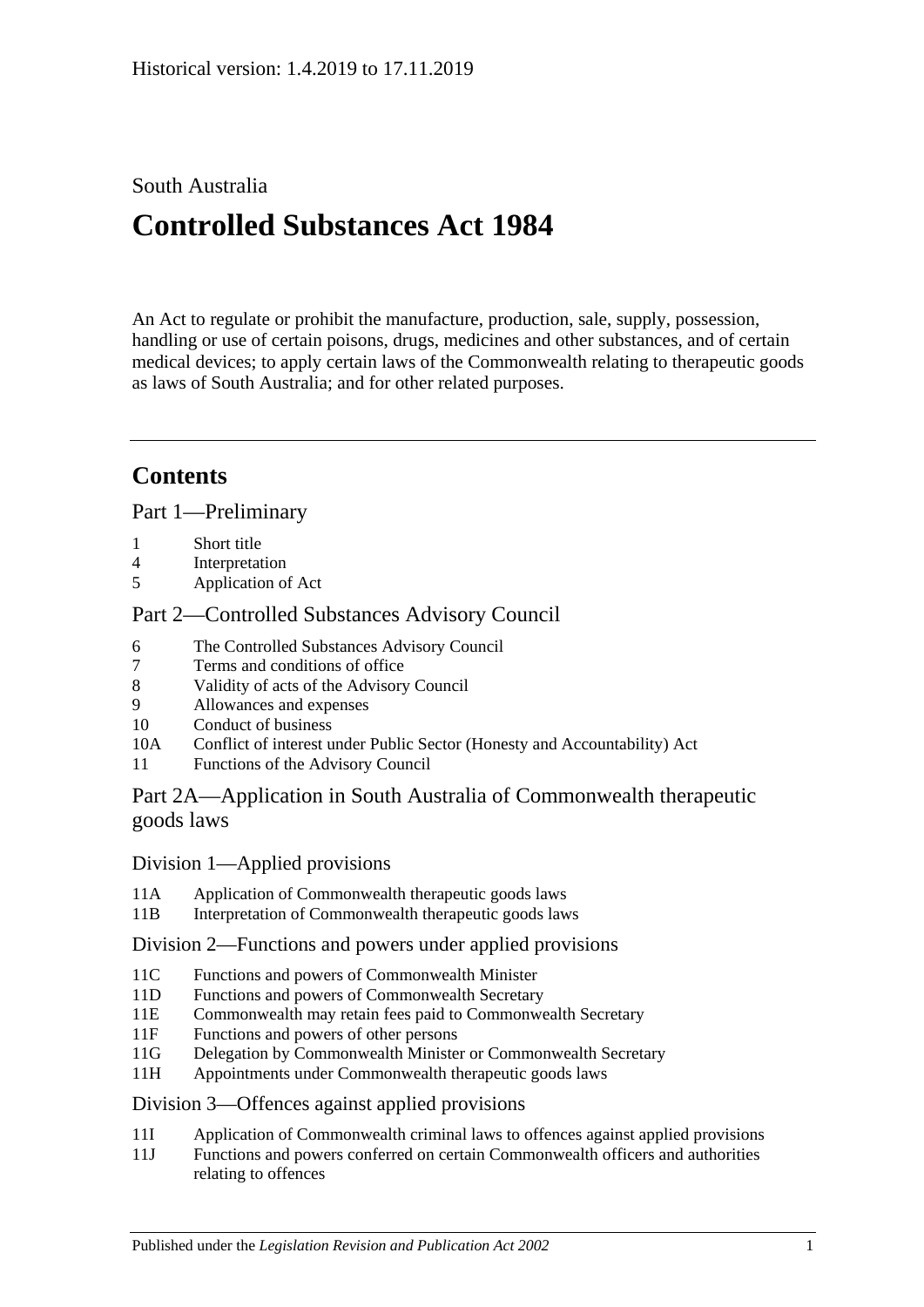11K [No double jeopardy for offences against applied provisions](#page-17-1)

### Division [4—Reviews and appeals](#page-17-2)

- 11L [District Court may sit with assessors](#page-17-3)
- [Part 3—Controlled substances](#page-18-0)
- 12 [Declaration of poisons, prescription drugs, drugs of dependence, controlled drugs etc](#page-18-1)<br>12A Interim controlled drugs
- [Interim controlled drugs](#page-18-2)

#### [Part 4—General offences](#page-19-0)

- 13 [Manufacture and packing](#page-19-1)
- 14 [Sale by wholesale](#page-19-2)
- 15 [Sale or supply to end user](#page-20-0)
- 16 [Sale of certain poisons](#page-20-1)
- 17 [Sale of poisons the possession of which requires a licence](#page-20-2)
- 17A [Manufacture, sale, supply or possession of certain precursors](#page-20-3)
- 17B [Storage and sale of certain precursors](#page-21-0)
- 17C [Regulation of sale of certain precursors](#page-22-0)
- 18 [Regulation of prescription drugs](#page-23-0)
- 18A [Restriction of prescription or supply of drug of dependence in certain circumstances](#page-26-0)
- 19 [Sale or supply of volatile solvents](#page-28-0)
- 20 [Prohibition of automatic vending machines](#page-29-0)
- 21 [Sale, supply, possession or administration of other potentially harmful substances or](#page-29-1)  [devices](#page-29-1)
- 22 [Possession](#page-29-2)
- 23 Ouality
- 24 [Packaging and](#page-30-0) labelling
- 25 [Storage](#page-30-1)
- 26 [Transport](#page-30-2)
- 27 [Use](#page-30-3)
- 28 [Prohibition of advertisement](#page-30-4)
- 29 [Regulation of advertisement](#page-30-5)
- 30 Forgery [etc of prescriptions](#page-31-0)

## [Part 4A—Licences to cultivate alkaloid poppies and process poppy straw](#page-31-1)

#### Division [1—Preliminary](#page-31-2)

- 30A [Interpretation](#page-31-3)
- 30B [Meaning of](#page-33-0) *associate*
- 30C [Matters to be considered—fit and proper person](#page-34-0)

#### Division [2—Poppy cultivation licence](#page-36-0)

- 30D [Application for poppy cultivation licence](#page-36-1)
- 30E [Chief Executive must investigate application](#page-37-0)
- 30F [Determining an application](#page-37-1)
- 30G [Terms and conditions of a poppy cultivation licence](#page-38-0)
- 30H [Poppy cultivation licence is not transferable](#page-39-0)
- 30I [Employee of licensed grower authorised to undertake activities under licence](#page-39-1)
- 30J [Employee identification certificate issued by licensed grower](#page-39-2)
- 30K [Application for renewal of licence](#page-39-3)
- 30L [Chief Executive must investigate renewal application](#page-40-0)
- 30M [Determining a renewal application](#page-40-1)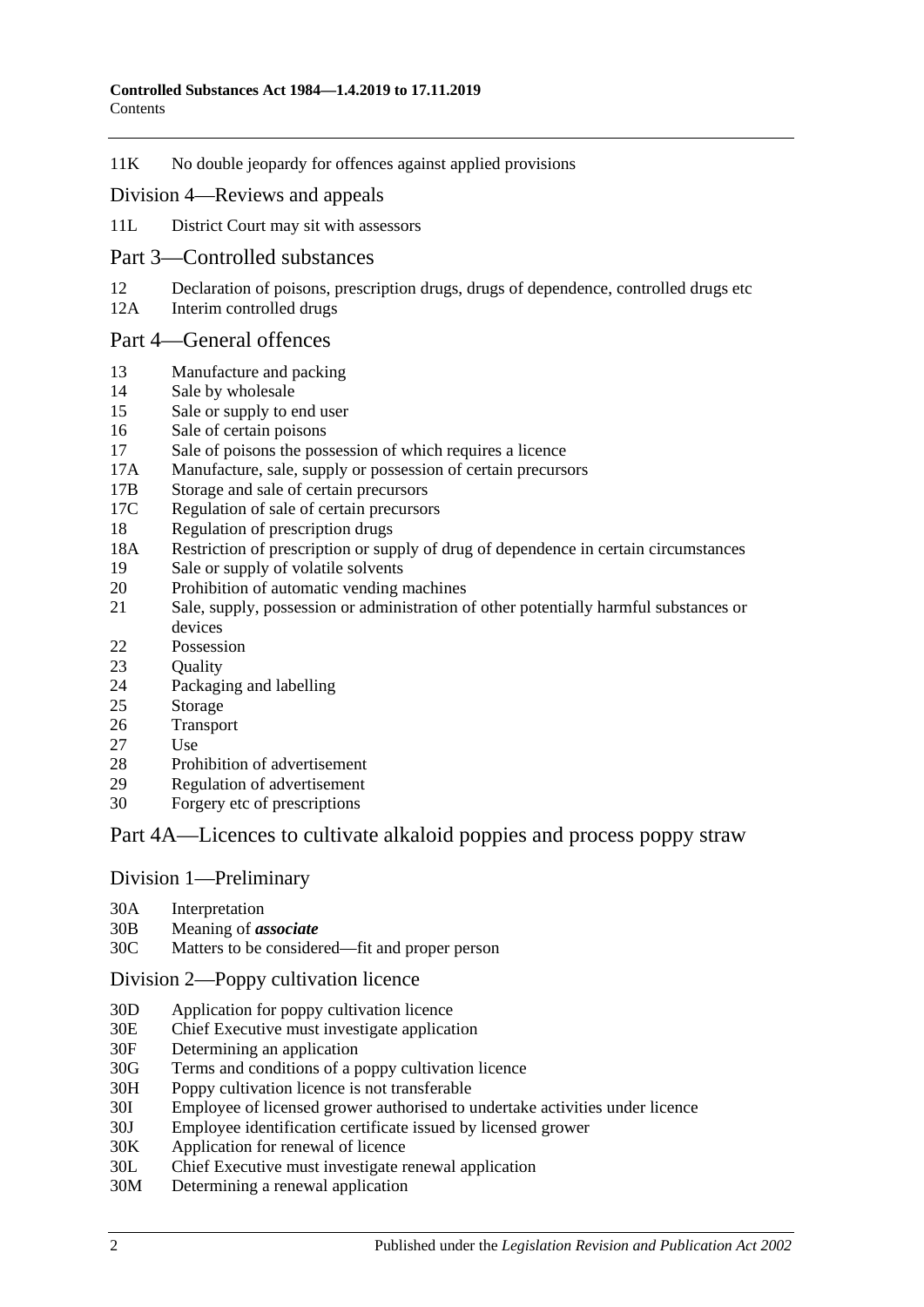#### Division [3—Poppy processing licence](#page-41-0)

- 30N [Application for poppy processing licence](#page-41-1)
- 30O [Chief Executive must investigate application](#page-42-0)
- 30P [Determining an application](#page-42-1)
- 30Q [Terms and conditions of a poppy processing licence](#page-43-0)
- 30R [Poppy processing licence is not transferable](#page-43-1)
- 30S [Employee of licensed processor authorised to undertake activities under licence](#page-44-0)
- 30T [Employee identification certificate issued by licensed processor](#page-44-1)
- 30U [Application for renewal of licence](#page-44-2)
- 30V [Chief Executive must investigate renewal application](#page-45-0)
- 30W [Determining a renewal application](#page-45-1)

Division [4—General provisions applying to a poppy cultivation licence or poppy](#page-46-0)  [processing licence](#page-46-0)

- 30X [Amendment of licences](#page-46-1)
- 30Y [Suspension or cancellation of licences](#page-46-2)

#### Division [5—Inspection and enforcement](#page-47-0)

- 30Z [Inspectors under this Part](#page-47-1)
- 30ZA [Identification certificate](#page-48-0)
- 30ZB [General powers of inspector](#page-48-1)
- 30ZC [Procedure on seizing a document, thing or taking a sample](#page-49-0)
- 30ZD [Power to use electronic equipment at premises](#page-49-1)
- 30ZE [Power to copy information on electronic storage devices](#page-50-0)
- 30ZF [Inspector must not damage equipment](#page-50-1)
- 30ZG [Inspector may possess alkaloid poppies or poppy straw](#page-50-2)
- 30ZH [Inspector has power to detain or seize alkaloid poppies or poppy straw](#page-50-3)
- 30ZI [Procedure on detaining or seizing alkaloid poppies or poppy straw](#page-50-4)
- 30ZJ [Chief Executive has power to dispose or deal with seized alkaloid poppies or poppy straw](#page-51-0)
- 30ZK [Retention and return of seized alkaloid poppies or poppy straw](#page-51-1)
- 30ZL [Magistrates Court may extend 3 month period](#page-52-0)
- 30ZM [Forfeiture, harvest and destruction of alkaloid poppies or poppy straw](#page-52-1)
- 30ZN [Recovery of costs](#page-53-0)
- 30ZO [Inspector may access ratepayer information](#page-53-1)
- 30ZP [Protection against self-incrimination](#page-53-2)
- 30ZQ [Power to issue expiation notices](#page-53-3)
- 30ZR [Expiation fee](#page-53-4)

#### Division [6—Offences](#page-54-0)

- 30ZS [Offence to fail to report the amendment or cancellation of a contract](#page-54-1)
- 30ZT [Offence to fail to report amendment or cancellation](#page-54-2)
- 30ZU [Offence to fail to report on any change of details of the licensed grower or the licensed](#page-54-3)  [processor](#page-54-3)
- 30ZV [Offence to fail to surrender licence on suspension or cancellation](#page-55-0)
- 30ZW [Offence to contravene a licence](#page-55-1)
- 30ZX [Offence to fail to prohibit access to premises](#page-55-2)
- 30ZY [Offence to fail to carry and produce identification certificate](#page-56-0)
- 30ZZ [Offence to employ disqualified persons under licence](#page-56-1)
- 30ZZA [Offence for disqualified person to be employed by licensed grower or licensed processor](#page-57-0)
- 30ZZB Employee [must comply with terms and conditions of licence](#page-57-1)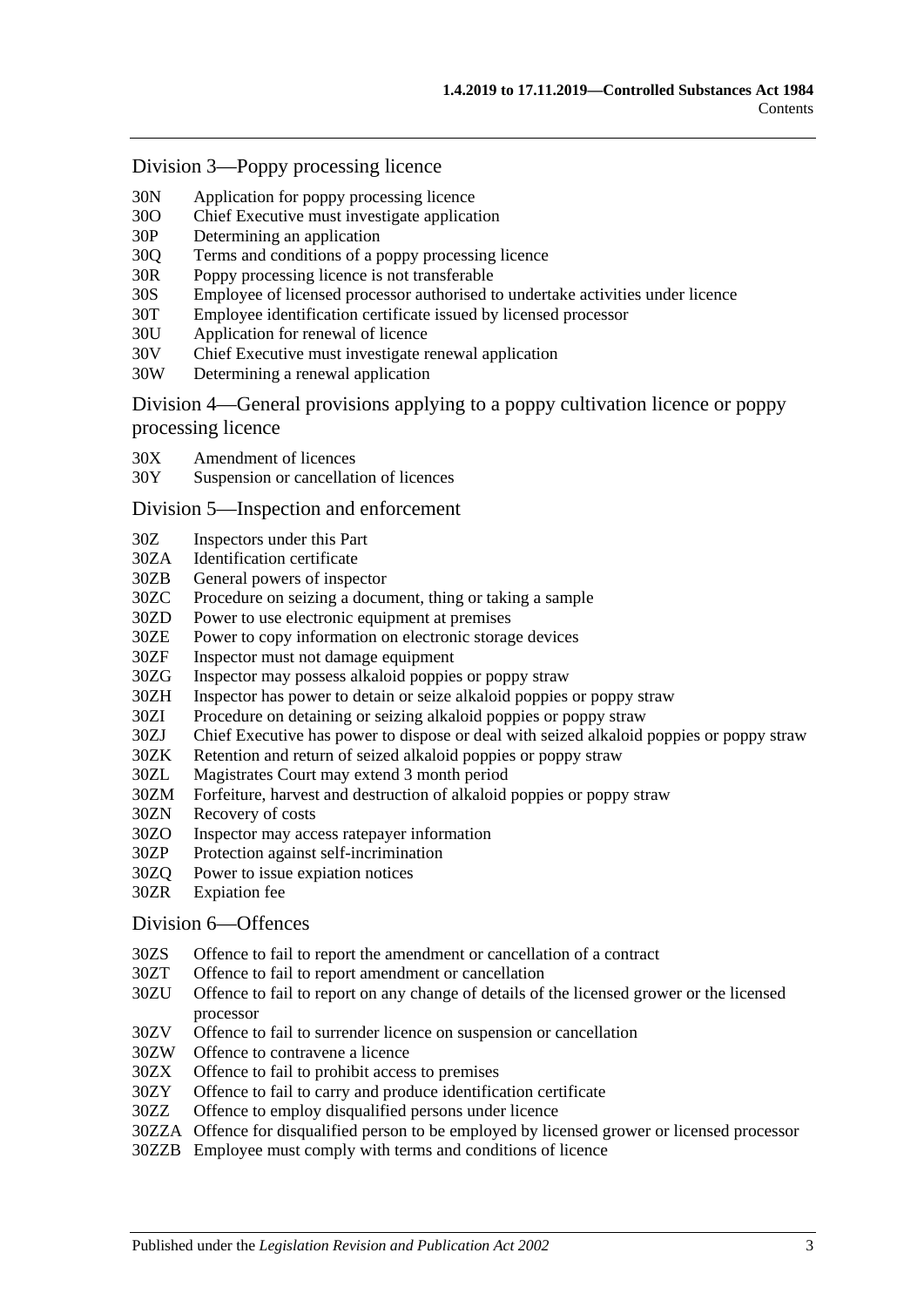- 30ZZC [Criminal liability of licensed grower or licensed processor—failure to exercise due](#page-58-0)  [diligence](#page-58-0)
- 30ZZD [Offence to fail to provide an identification certificate for employees](#page-58-1)
- 30ZZE [Offence to hinder or obstruct inspector](#page-58-2)
- 30ZZF [Offence to remove detained or seized alkaloid poppies or poppy straw](#page-59-0)

#### Division [7—Alkaloid poppy register](#page-59-1)

- 30ZZG [Alkaloid poppy register](#page-59-2)
- 30ZZH [Request to register a contract](#page-59-3)
- 30ZZI [Access to the alkaloid poppy register restricted](#page-60-0)
- 30ZZJ [Person with access to alkaloid poppy register not to disclose personal information from it](#page-60-1) 30ZZK [Delegation](#page-60-2)
- Division [8—Review](#page-61-0)

30ZZL [Review by Tribunal](#page-61-1)

Division [9—Miscellaneous](#page-61-2)

30ZZM [Criminal intelligence](#page-61-3)

30ZZN [Regulations](#page-62-0)

### [Part 5—Offences relating to controlled drugs, precursors and plants](#page-63-0)

#### [Division 1—Preliminary](#page-63-1)

31 [Application of Part](#page-63-2)

#### [Division 2—Commercial offences](#page-65-0)

#### [Subdivision 1—Trafficking in controlled drugs](#page-65-1)

32 [Trafficking](#page-65-2)

[Subdivision 2—Manufacture of controlled drugs](#page-67-0)

33 [Manufacture of controlled drugs for sale](#page-67-1)

33A [Sale, manufacture etc of controlled precursor](#page-68-0)

#### [Subdivision 3—Cultivation and sale of controlled plants](#page-70-0)

- 33B [Cultivation of controlled plants for sale](#page-70-1)
- 33C [Sale of controlled plants](#page-71-0)

[Subdivision 4—Sale of equipment etc](#page-72-0)

- 33D [Sale of equipment](#page-72-1)
- 33DA [Sale of instructions](#page-72-2)

#### [Division 3—Offences involving children and school zones](#page-72-3)

- 33E [Application of Division](#page-72-4)
- 33F [Sale, supply or administration of controlled drug to child](#page-73-0)
- 33G [Sale, supply or administration of controlled drug in school zone](#page-73-1)
- 33GA [Sale of equipment to child for use in connection with consumption of controlled drugs](#page-73-2)
- 33GB [Sale of instructions to a child](#page-74-0)

33H [Procuring child to commit offence](#page-74-1)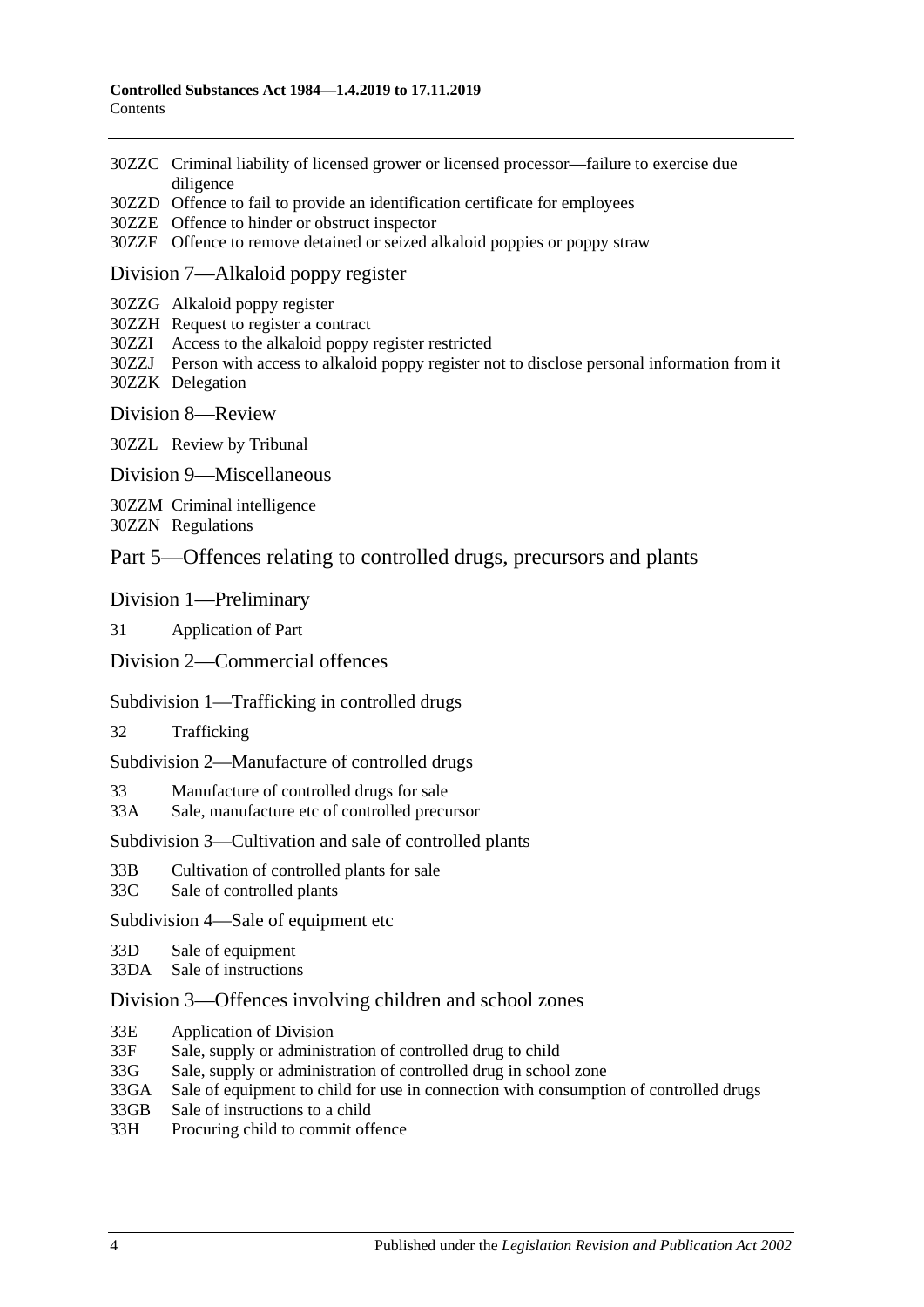#### [Division 4—Other offences](#page-74-2)

- 33I [Supply or administration of controlled drug](#page-74-3)
- 33J [Manufacture of controlled drugs](#page-75-0)
- 33K [Cultivation of controlled plants](#page-75-1)
- 33L [Possession or consumption of controlled drug etc](#page-76-0)
- 33LA [Possession or supply of prescribed equipment](#page-76-1)
- 33LAB [Possession or supply of instructions](#page-77-0)
- 33LB [Possession or supply of prescribed quantity of controlled precursor](#page-77-1)

#### [Division 4A—Offences relating to controlled drug alternatives](#page-78-0)

- 33LC [Interpretation](#page-78-1)
- 33LD [Intentional manufacture of controlled drug alternative](#page-79-0)
- 33LE [Promoting controlled drug alternative](#page-79-1)
- 33LF [Manufacturing, packaging, selling or supplying substance promoted as controlled drug](#page-80-0)  [alternative](#page-80-0)

#### [Division 5—General provisions relating to offences](#page-81-0)

- 33M [Interpretation](#page-81-1)
- 33N [Aggregation of offences](#page-81-2)
- 33O [Offences involving more than one kind of substance](#page-82-0)
- 33OA [Basis for determining quantity of controlled substance](#page-82-1)
- 33P [Knowledge or recklessness with respect to identity or quantity](#page-83-0)
- 33Q [Alternative conviction—mistake as to identity of controlled substance](#page-83-1)
- 33R [Alternative verdicts](#page-84-0)
- 33S [No accessorial liability for certain offences](#page-84-1)
- 33T [Power of court to prohibit certain activities](#page-84-2)

#### [Division 6—Procedure in relation to simple possession offences](#page-84-3)

- 34 [Application of Division](#page-84-4)
- 35 [Accreditation of drug assessment and treatment services](#page-85-0)
- 36 [Referral for assessment](#page-85-1)
- 37 [Assessment of referred person](#page-85-2)
- 38 [Undertakings](#page-87-0)
- 39 [Release from custody for the purposes of assessment or undertaking](#page-87-1)
- 40 [Prosecution of simple possession offences](#page-87-2)
- 40A [Confidentiality](#page-88-0)

#### [Part 6—Offences, penalties etc](#page-88-1)

- 43 [Aggravated offences](#page-88-2)
- 44 [Matters to be considered when court fixes penalty](#page-89-0)
- 45A [Expiation of simple cannabis offences](#page-90-0)

### [Part 7—Search, seizure, forfeiture and analysis](#page-91-0)

- 49 [Application of Part](#page-91-1)
- 50 [Authorised officers](#page-91-2)
- 51 [Analysts](#page-91-3)
- 52 [Power to search, seize etc](#page-91-4)
- 52A [General drug detection powers](#page-93-0)
- 52B [Special powers relating to drug transit routes](#page-94-0)
- 52C [Report to Minister on issue of authorisations](#page-96-0)
- 52D [General provisions relating to exercise of powers](#page-96-1)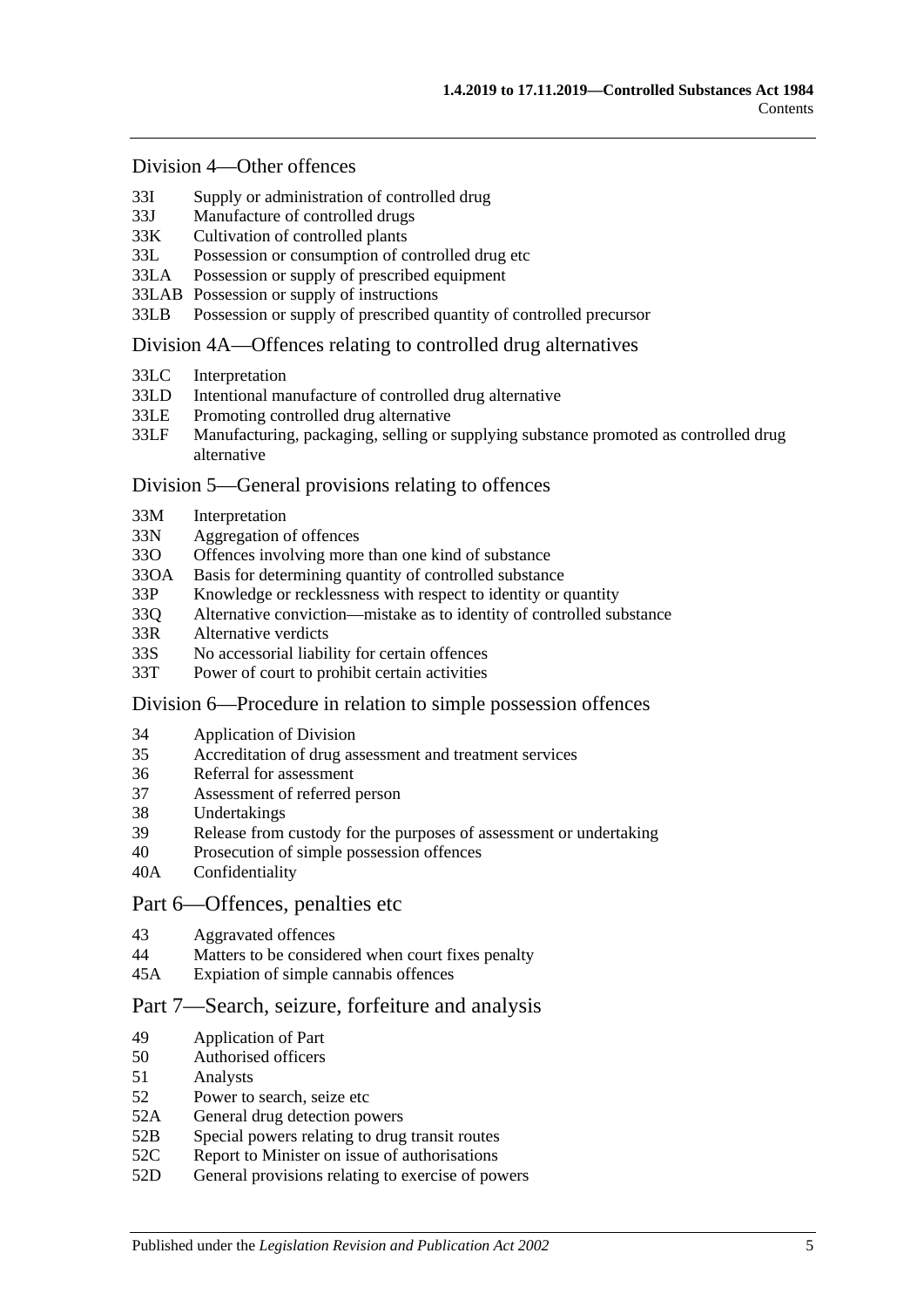| 52E          | Seized property and forfeiture |
|--------------|--------------------------------|
| 53           | Analysis                       |
| T.<br>$\sim$ | <b>A <i>r</i></b> .            |

## [Part 8—Miscellaneous](#page-99-0)

- 55 [Licences, authorities and permits](#page-99-1)
- 56 [Permits for research etc](#page-100-0)
- 57 [Power of Minister to prohibit certain activities](#page-100-1)
- 57A [Warnings](#page-101-0)
- 58 [Publication of information](#page-101-1)
- 60 [Minister may require certain information to be given](#page-102-0)
- 60A [Confidentiality](#page-102-1)
- 60B [False or misleading information](#page-103-0)
- 61 [Evidentiary provisions](#page-103-1)
- 62A [Delegation](#page-104-0)
- 63 [Regulations](#page-104-1)

[Legislative history](#page-107-0)

## <span id="page-5-0"></span>**The Parliament of South Australia enacts as follows:**

## **Part 1—Preliminary**

### <span id="page-5-1"></span>**1—Short title**

This Act may be cited as the *Controlled Substances Act 1984*.

## <span id="page-5-2"></span>**4—Interpretation**

(1) In this Act, unless the contrary intention appears—

*Advisory Council* means the Controlled Substances Advisory Council established under [Part 2;](#page-12-1)

*aggravated offence*—where a provision differentiates between the penalty for an aggravated offence and the penalty for a basic offence, the reference to an aggravated offence is a reference to the offence in its aggravated form (see [section](#page-88-2) 43);

#### *analyst* means—

- (a) a person appointed as an analyst for the purposes of this Act; or
- (b) a person holding a position of a class approved by the Governor for the purposes of this Act;

*applied provisions* means the Commonwealth therapeutic goods laws that apply as a law of South Australia by virtue of [section](#page-15-2) 11A;

#### *artificially enhanced cultivation* means—

- (a) cultivation in a solution comprised wholly or principally of water enriched with nutrients; or
- (b) cultivation involving the application of an artificial source of light or heat;

*assessment service* means a drug assessment service accredited under [Division](#page-84-3) 6 of [Part 5;](#page-63-0)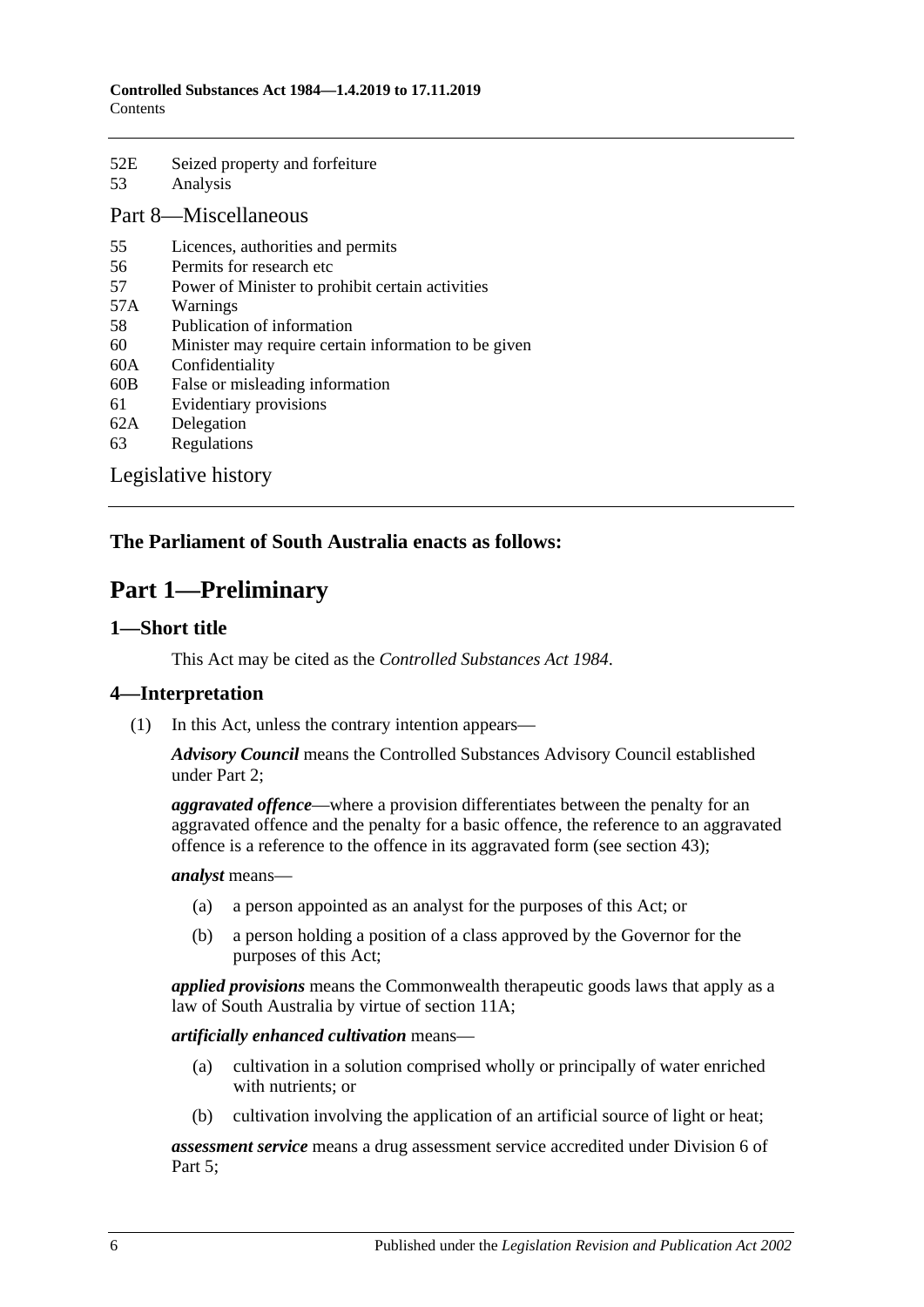#### *authorised officer*—see [section](#page-91-5) 50(1);

**basic offence—where a provision differentiates between the penalty for an aggravated** offence and the penalty for a basic offence, the reference to a basic offence is a reference to the offence in its non-aggravated form (see [section](#page-88-2) 43);

*cannabis* means a plant, or any part (including the seed) of a plant, of the genus *cannabis*, but does not include cannabis resin or cannabis oil;

*cannabis oil* means a substance that contains chemicals of any one or more of the following classes;

- (a) cannabinoids;
- (b) tetrahydrocannabinols;
- (c) alkyl homologues of tetrahydrocannabinols,

where the amount of soluble material in any quantity of the substance, when dissolved in the solvent known as hexane, constitutes more than 85 per cent of the weight of that quantity of substance;

*cannabis resin* means a substance that contains chemicals of any one or more of the following classes:

- (a) cannabinoids;
- (b) tetrahydrocannabinols;
- (c) alkyl homologues of tetrahydrocannabinols,

where the amount of soluble material in any quantity of the substance, when dissolved in the solvent known as hexane, constitutes more than 15 per cent but not more than 85 per cent of the weight of that quantity of substance;

*child* means a person under the age of 18 years and, in relation to the alleged commission of an offence, means a person who was, at the time of the alleged commission of the offence, under that age;

*commercial quantity* of a controlled drug, controlled precursor or controlled plant means—

- (a) in relation to a controlled drug or controlled precursor contained in a mixture—
	- (i) a quantity of the drug or precursor that equals or exceeds the amount prescribed as a commercial quantity for the drug or precursor (as the case may be) in its pure form; or
	- (ii) a quantity of the mixture that equals or exceeds the amount prescribed as a commercial quantity for any mixture containing the drug or precursor (as the case may be); or
	- (iii) a number of discrete dosage units of the mixture that equals or exceeds the number of discrete dosage units prescribed as a commercial quantity for any mixture containing the drug or precursor (as the case may be); or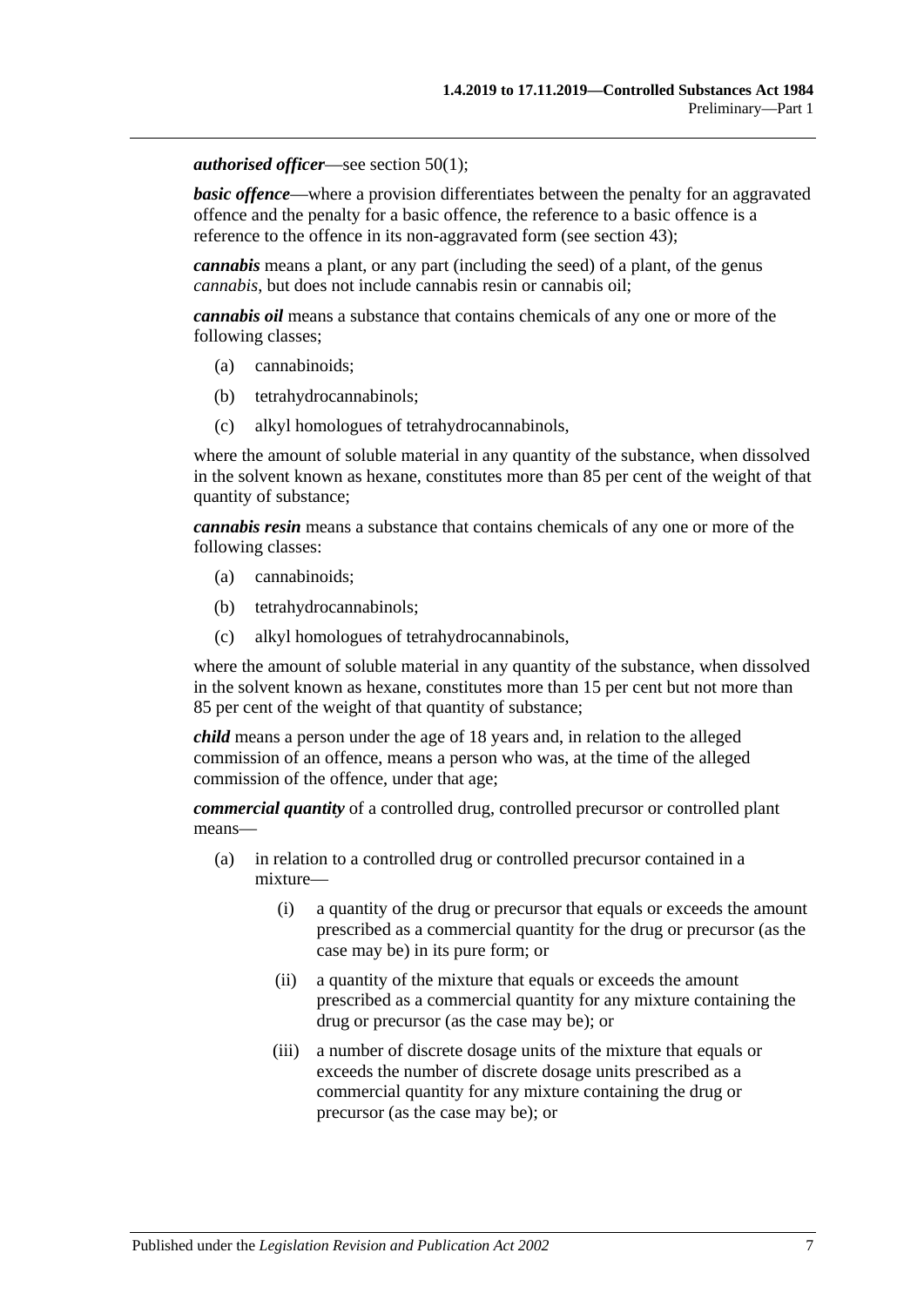- (b) in relation to a controlled drug or controlled precursor that is not contained in a mixture—a quantity of the drug or precursor that equals or exceeds the amount prescribed as a commercial quantity for the drug or precursor (as the case may be) in its pure form; or
- (c) in relation to a controlled plant—
	- (i) a number of the plant that equals or exceeds the number of plants prescribed as a commercial quantity for the plant; or
	- (ii) a weight of the plant that equals or exceeds the weight prescribed as a commercial quantity for the plant;

*Commonwealth Act* means the *Therapeutic Goods Act 1989* of the Commonwealth;

*Commonwealth Minister* means the Minister of the Commonwealth responsible for the administration of the Commonwealth therapeutic goods laws;

*Commonwealth Secretary* means the Secretary of the Department of the Commonwealth that is, under the Commonwealth Minister, responsible for the administration of the Commonwealth therapeutic goods laws;

*Commonwealth therapeutic goods laws* means the Commonwealth Act and the regulations, orders and manufacturing principles under that Act;

*controlled drug* means—

- (a) a drug of dependence; or
- (b) a substance declared by the regulations to be a controlled drug for the purposes of this Act; or
- (c) an interim controlled drug,

but does not include a controlled plant;

*controlled plant* means a growing cannabis plant or a cutting of a cannabis plant (provided that the cutting has been planted or otherwise placed in a growing medium) or any other plant declared by the regulations to be a controlled plant for the purposes of this Act;

*controlled precursor* means a substance declared by the regulations to be a controlled precursor for the purposes of this Act;

*cultivate* a controlled plant means—

- (a) plant a seed, seedling or cutting of the plant or transplant the plant; or
- (b) nurture, tend or grow the plant; or
- (c) harvest the plant (including pick any part of the plant or separate any resin or other substance from the plant); or
- (d) dry the harvested plant or part of the plant; or
- (e) take part in the process of cultivation of the plant;

*dentist* means a person registered under the *Health Practitioner Regulation National Law*—

- (a) to practise in the dental profession as a dentist (other than as a student); and
- (b) in the dentists division of that profession;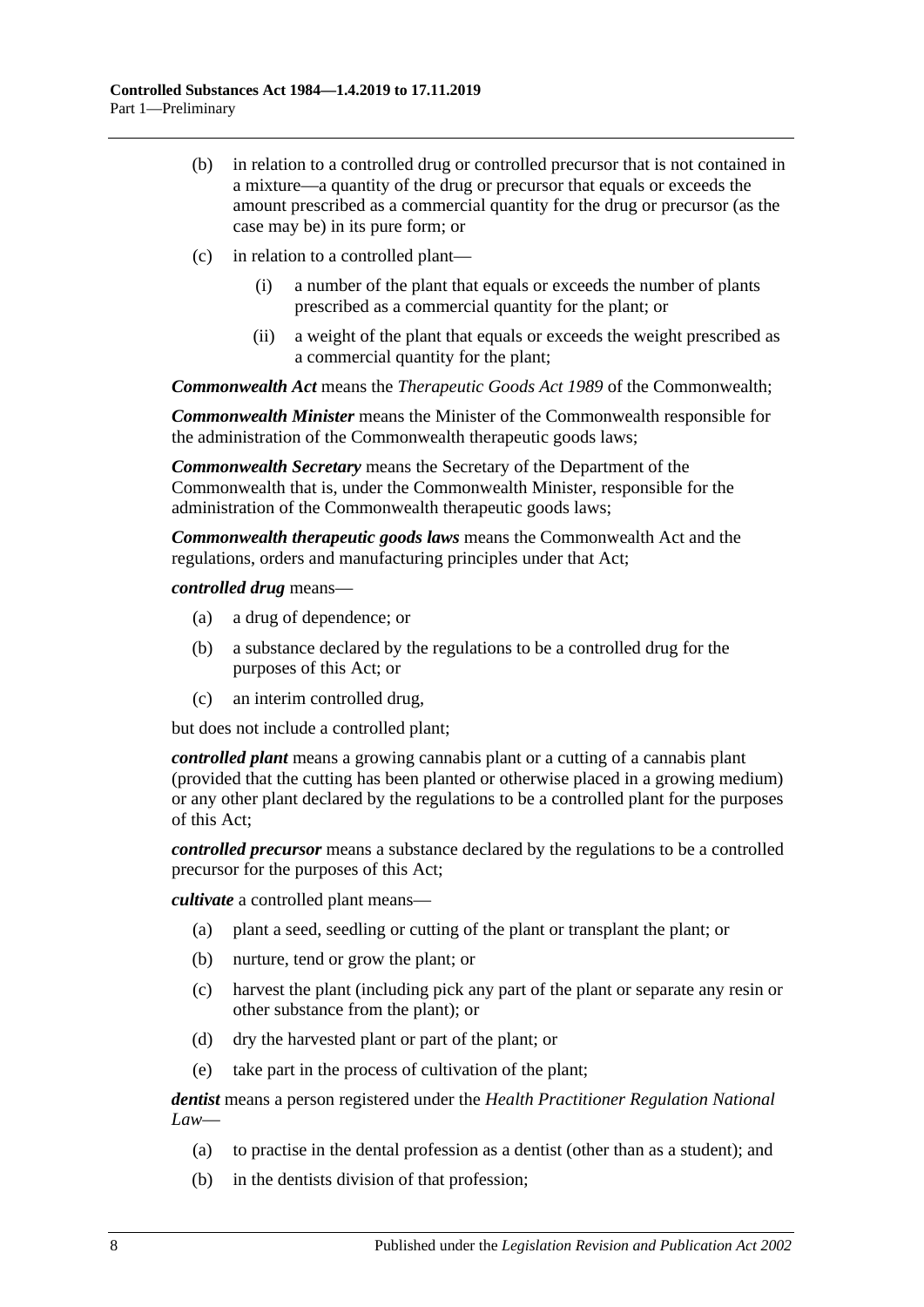*Department* means the department of the Minister to whom the administration of this Act has been committed;

*discrete dosage unit*, in relation to a controlled drug contained in a mixture or a controlled precursor contained in a mixture, means an amount of the mixture which is prepared or apparently prepared for the purpose of being administered as a single dose;

*drug detection dog* means a dog that has completed training of a kind approved by the Commissioner of Police for the purpose of detecting the presence of a controlled drug, controlled precursor or controlled plant;

*drug of dependence* means a poison declared by the regulations to be a drug of dependence;

*electronic drug detection system* means—

- (a) an electronic device of a kind approved by the Commissioner of Police; or
- (b) a system, of a kind approved by the Commissioner of Police, that involves the use of an electronic device,

for the purpose of detecting the presence of a controlled drug, controlled precursor or controlled plant;

*general drug detection* means—

- (a) walking or otherwise placing a drug detection dog in the vicinity of a person or property; or
- (b) using an electronic drug detection system in relation to a person or property in a manner prescribed by regulation,

for the purpose of determining whether the dog or system (as the case may be) detects the presence of a controlled drug, controlled precursor or controlled plant (but does not include any other conduct by a person that would constitute a search);

*interim controlled drug* means a substance declared to be an interim controlled drug by a notice under [section](#page-18-2) 12A;

*large commercial quantity* of a controlled drug, controlled precursor or controlled plant means—

- (a) in relation to a controlled drug or controlled precursor contained in a mixture—
	- (i) a quantity of the drug or precursor that equals or exceeds the amount prescribed as a large commercial quantity for the drug or precursor (as the case may be) in its pure form; or
	- (ii) a quantity of the mixture that equals or exceeds the amount prescribed as a large commercial quantity for any mixture containing the drug or precursor (as the case may be); or
	- (iii) a number of discrete dosage units of the mixture that equals or exceeds the number of discrete dosage units prescribed as a large commercial quantity for any mixture containing the drug or precursor (as the case may be); or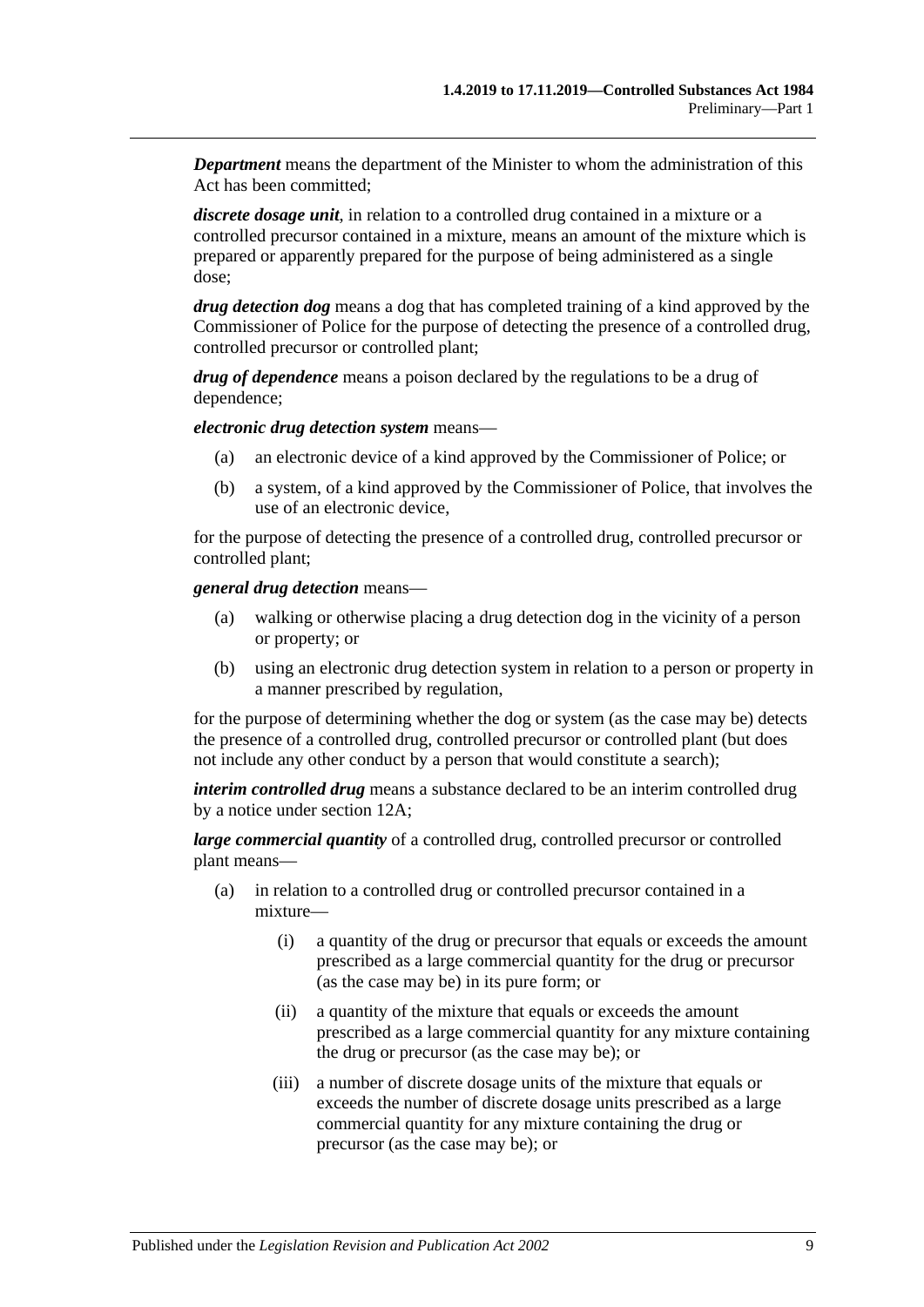- (b) in relation to a controlled drug or controlled precursor that is not contained in a mixture—a quantity of the drug or precursor that equals or exceeds the amount prescribed as a large commercial quantity for the drug or precursor (as the case may be) in its pure form; or
- (c) in relation to a controlled plant—
	- (i) a number of the plant that equals or exceeds the number of plants prescribed as a large commercial quantity for the plant; or
	- (ii) a weight of the plant that equals or exceeds the weight prescribed as a large commercial quantity for the plant;

*manufacture*, in relation to a controlled drug means—

- (a) undertake any process by which the drug is extracted, produced or refined; or
- (b) take part in the process of manufacture of the substance;

*medical device* has the same meaning as in the applied provisions;

*medical practitioner* means a person registered under the *Health Practitioner Regulation National Law* to practise in the medical profession (other than as a student);

*medicine* has the same meaning as in the applied provisions;

*midwife* means a person registered under the *Health Practitioner Regulation National Law* to practise in the midwifery profession as a midwife (other than as a student);

*nurse* means a person registered under the *Health Practitioner Regulation National Law* to practise in the nursing profession as a nurse (other than as a student);

*nurse practitioner* means a nurse whose registration under the *Health Practitioner Regulation National Law* is endorsed as being qualified to practise as a nurse practitioner;

*owner*, in relation to premises, includes the occupier of the premises;

*pharmacist* means a person registered under the *Health Practitioner Regulation National Law* to practise in the pharmacy profession (other than as a student);

*poison* means a substance declared by the regulations to be a poison for the purposes of this Act;

*possession* of a substance or thing includes—

- (a) having control over the disposition of the substance or thing; and
- (b) having joint possession of the substance or thing;

*premises* means any land, building, structure, vehicle, vessel or aircraft;

*prescription drug* means a poison declared by the regulations to be a prescription drug for the purposes of this Act;

*product* of a controlled plant includes—

- (a) a seed of the plant; and
- (b) a part of the plant (whether live or dead); and
- (c) a substance separated from the plant;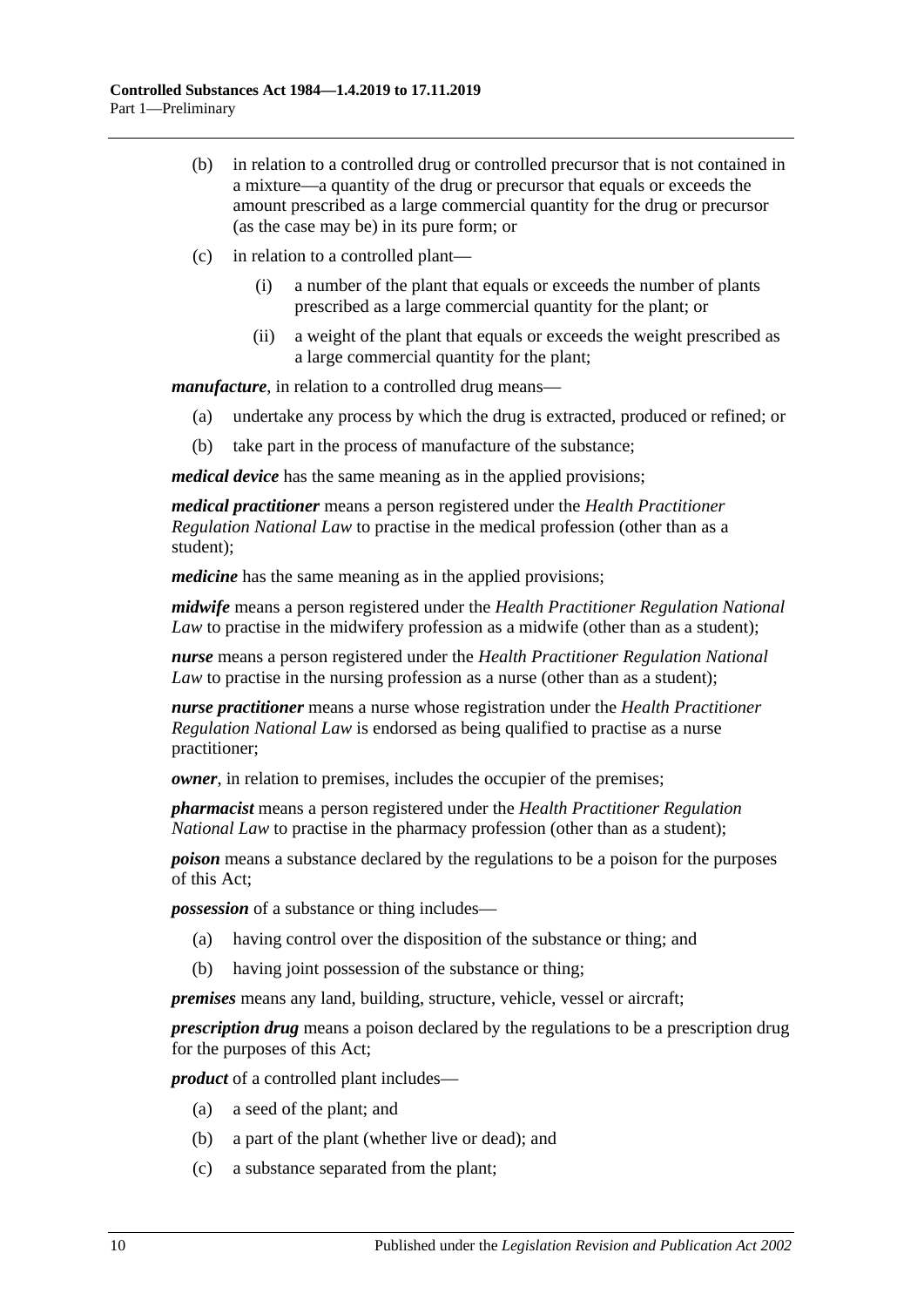*registered health practitioner* has the same meaning as in the *Health Practitioner Regulation National Law*;

*school zone* means the grounds of a primary or secondary school and the area within 500 metres of the boundary of the school;

*sell* means sell, barter or exchange, offer or agree to sell, barter or exchange or expose for sale, barter or exchange;

*senior police officer* means a police officer of or above the rank of Inspector;

*simple possession offence* means an offence against [section](#page-76-2) 33L(1) other than an offence relating to a prescribed controlled drug;

*substance* means any gaseous, liquid or solid substance and includes a plant or fungus;

*supply* means provide or distribute or offer to provide or distribute;

*traffic* in a controlled drug means—

- (a) sell the drug; or
- (b) have possession of the drug intending to sell it; or
- (c) take part in the process of sale of the drug;

*trafficable quantity* of a controlled drug or controlled plant means—

- (a) in relation to a controlled drug contained in a mixture—
	- (i) a quantity of the drug that equals or exceeds the amount prescribed as a trafficable quantity for the drug in its pure form; or
	- (ii) a quantity of the mixture that equals or exceeds the amount prescribed as a trafficable quantity for any mixture containing the drug; or
	- (iii) a number of discrete dosage units of the mixture that equals or exceeds the number of discrete dosage units prescribed as a trafficable quantity for any mixture containing the drug; or
- (b) in relation to a controlled drug that is not contained in a mixture—a quantity of the drug that equals or exceeds the amount prescribed as a trafficable quantity for the drug in its pure form; or
- (c) in relation to a controlled plant—
	- (i) a number of the plant that equals or exceeds the number of plants prescribed as a trafficable quantity for the plant; or
	- (ii) a weight of the plant that equals or exceeds the weight prescribed as a trafficable quantity for the plant;

*vessel* means any ship, boat or other water craft;

*veterinary surgeon* means a person registered as a veterinary surgeon under the *[Veterinary Practice Act](http://www.legislation.sa.gov.au/index.aspx?action=legref&type=act&legtitle=Veterinary%20Practice%20Act%202003) 2003*;

*volatile solvent* means a substance declared by the regulations to be a volatile solvent for the purposes of this Act.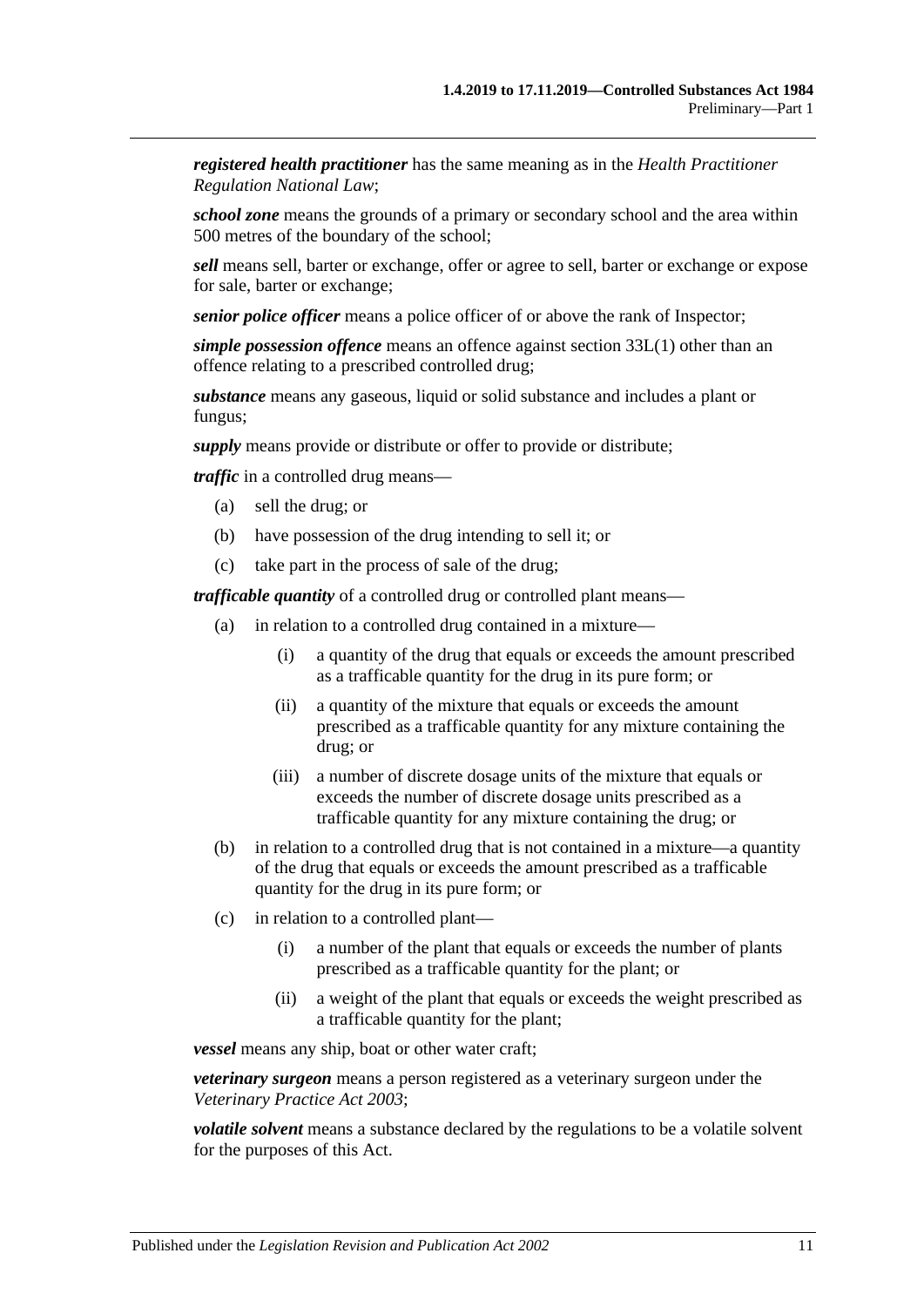- (2) A substance is an analogue of another for the purposes of this Act if—
	- (a) they both have substantially similar chemical structures; or
	- (b) they both have substantially similar pharmacological effects.
- (3) Subject to the regulations, an analogue of a controlled drug (not being an analogue that is itself declared by regulation to be a drug of dependence or a controlled drug) is by virtue of this subsection a controlled drug.
- (4) For the purposes of this Act, a person takes part in the process of sale, manufacture or cultivation of a controlled drug or controlled plant if the person directs, takes or participates in any step, or causes any step to be taken, in the process of sale, manufacture or cultivation of the drug or plant.
- (5) For the purposes of this Act, a step in the process of sale of a controlled drug includes, without limitation, any of the following when done for the purpose of sale of the drug:
	- (a) storing the drug;
	- (b) carrying, transporting, loading or unloading the drug;
	- (c) packaging the drug, separating the drug into discrete units or otherwise preparing the drug;
	- (d) guarding or concealing the drug;
	- (e) providing or arranging finance (including finance for the acquisition of the drug);
	- (f) providing or allowing the use of premises or jointly occupying premises.
- (6) For the purposes of this Act, a step in the process of manufacture of a controlled drug includes, without limitation, any of the following when done for the purpose of manufacture of the drug:
	- (a) acquiring equipment, substances or materials;
	- (b) storing equipment, substances or materials;
	- (c) carrying, transporting, loading or unloading equipment, substances or materials;
	- (d) guarding or concealing equipment, substances or materials;
	- (e) providing or arranging finance (including finance for the acquisition of equipment, substances or materials);
	- (f) providing or allowing the use of premises or jointly occupying premises.
- <span id="page-11-0"></span>(7) For the purposes of this Act, a step in the process of cultivation of a controlled plant includes, without limitation, any of the following when done for the purpose of cultivation of the plant:
	- (a) acquiring the plant or equipment, substances or materials;
	- (b) storing the plant or equipment, substances or materials;
	- (c) carrying, transporting, loading or unloading the plant or equipment, substances or materials;
	- (d) guarding or concealing the plant or equipment, substances or materials;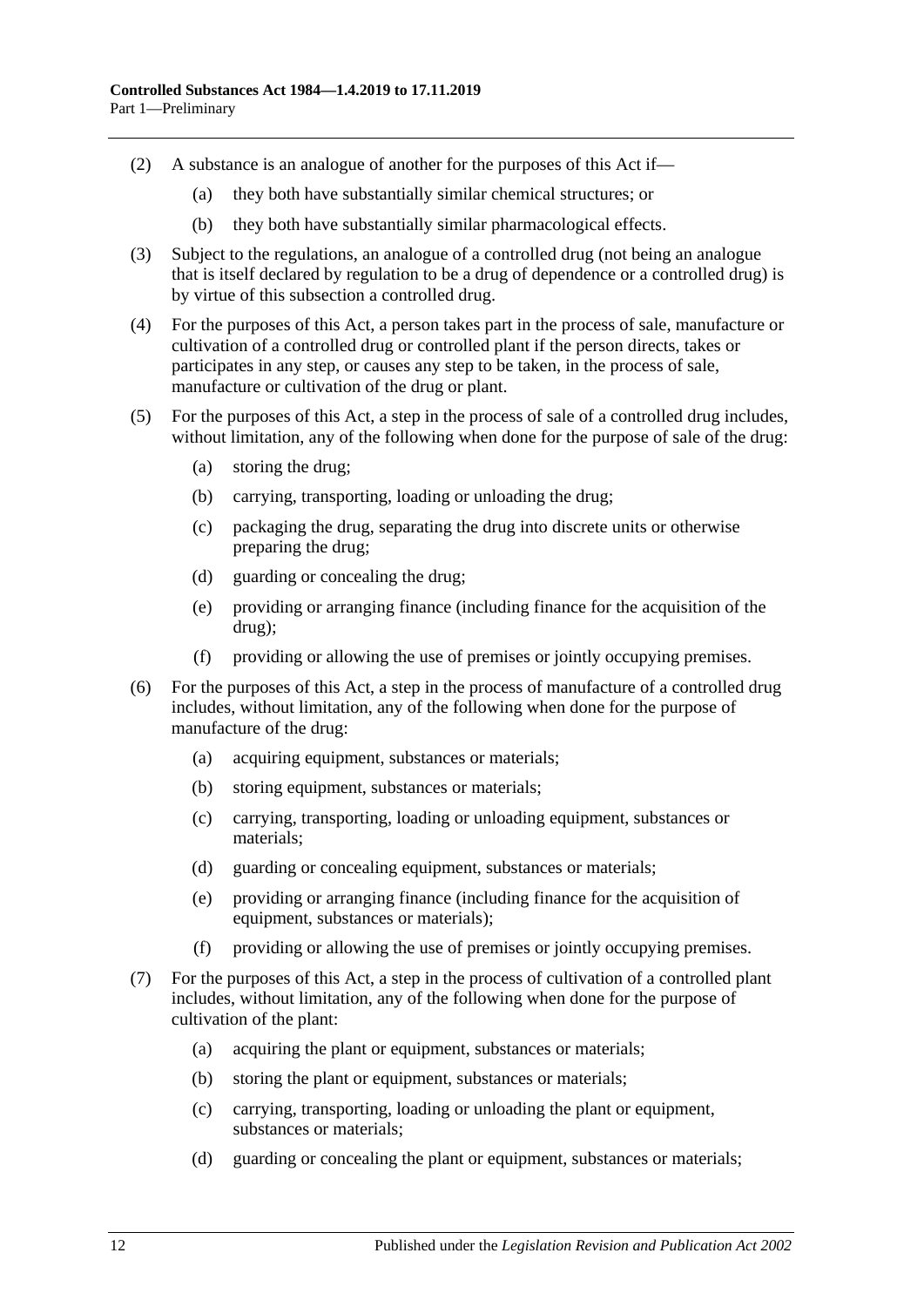- (e) providing or arranging finance (including finance for the acquisition of the plant or equipment, substances or materials);
- (f) providing or allowing the use of premises or jointly occupying premises.
- (7a) For the purposes of this Act, in determining the maximum penalty for an offence against this Act, an offender is a *serious drug offender* if the offender has, within 10 years of the commission of the offence, been previously convicted of—
	- (a) 2 or more offences against [Part 5 Division 2](#page-65-0) (other than [Subdivision 4\)](#page-72-0) or [Division 3,](#page-72-3) being offences arising out of separate incidents; or
	- (b) 3 or more offences against [Part 5](#page-63-0) (other than [sections](#page-72-1) 33D, [33DA,](#page-72-2) 33I(2), 33K, 33L, 33LA, 33LAB or 33LB), being offences arising out of separate incidents.
- (8) In [subsection](#page-11-0) (7)—

*materials* includes seeds, seedlings and cuttings.

#### <span id="page-12-0"></span>**5—Application of Act**

- (1) This Act binds the Crown.
- (2) The provisions of this Act are in addition to, and do not derogate from the obligations imposed by, the provisions of any other Act.
- (3) The provisions of this Act do not limit or derogate from any civil remedy at law or in equity.

## <span id="page-12-1"></span>**Part 2—Controlled Substances Advisory Council**

#### <span id="page-12-2"></span>**6—The Controlled Substances Advisory Council**

- (1) The *Controlled Substances Advisory Council* is established.
- (2) The Advisory Council consists of 10 members appointed by the Governor, on the nomination of the Minister, of whom—
	- (a) 1 (the presiding member) is an officer or employee of the Department or of another administrative unit of the Public Service, or body incorporated under the *[Health Care Act](http://www.legislation.sa.gov.au/index.aspx?action=legref&type=act&legtitle=Health%20Care%20Act%202008) 2008*, involved in the administration of this Act; and
	- (b) 1 is a medical practitioner; and
	- (c) 1 is a police officer; and
	- (ca) 1 is a legal practitioner who, in the opinion of the Minister, has experience in the administration and operation of this Act; and
	- (d) 2 are persons who, in the opinion of the Minister, have qualifications and extensive experience in the field of chemistry, pharmacy or pharmacology; and
	- (e) 1 is a person who, in the opinion of the Minister, has had extensive experience in the manufacture or sale of substances or devices to which this Act applies; and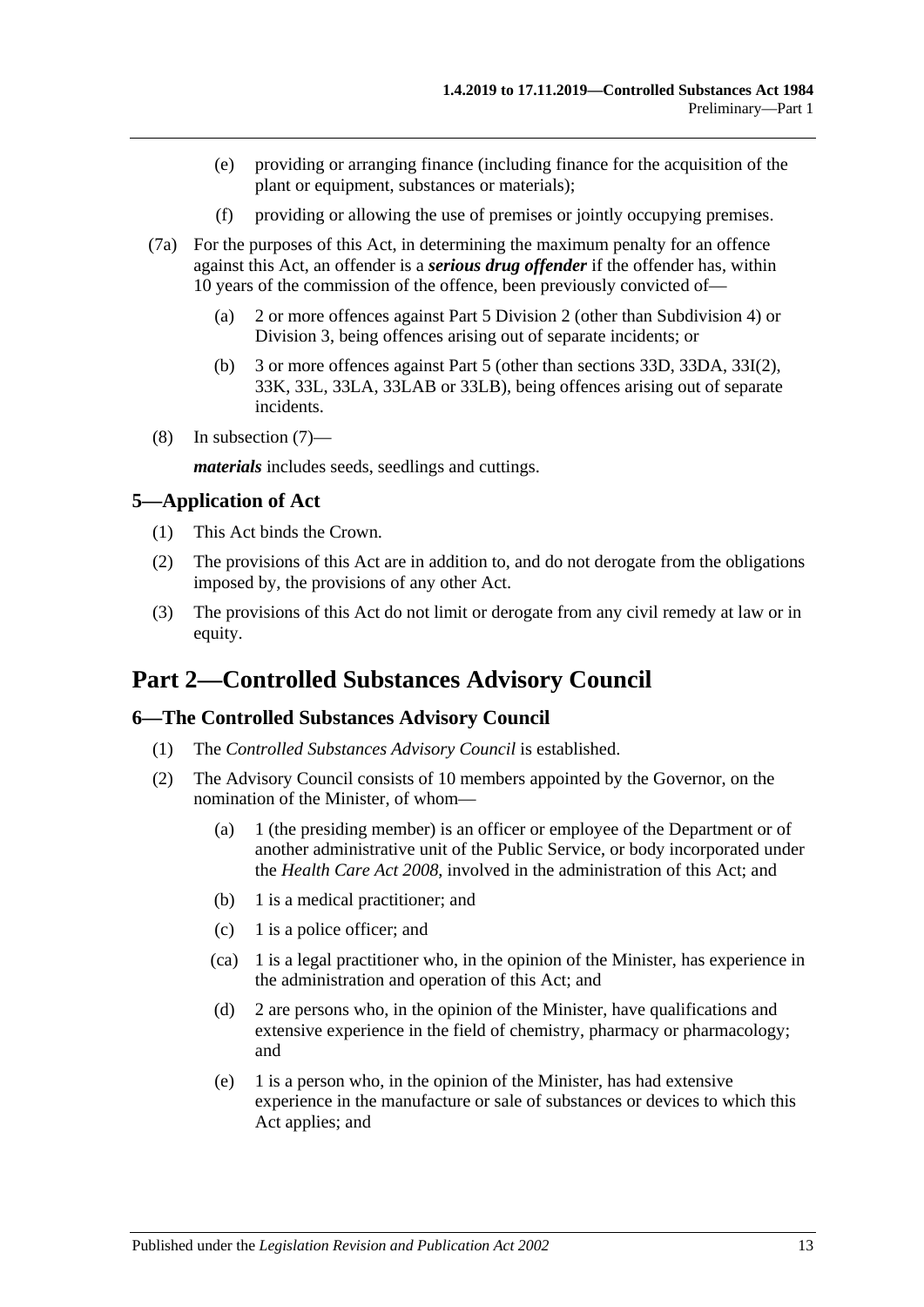- (f) 2 are persons who, in the opinion of the Minister, have a wide knowledge of the factors and issues involved in controlling the manufacture, sale and supply of substances or devices to which this Act applies; and
- $(g)$  1 is, in the opinion of the Minister, a suitable person to represent the interests of the general public.
- (3) The Governor may appoint a suitable person to be the deputy of a member of the Advisory Council.
- (4) If a member is for any reason absent or unable to act as a member of the Advisory Council, his or her deputy may act as a member of the Advisory Council.

## <span id="page-13-0"></span>**7—Terms and conditions of office**

- (1) A member of the Advisory Council will be appointed for a term of office, not exceeding 3 years, specified in the instrument of appointment and will, on the expiration of any such term, be eligible for reappointment.
- <span id="page-13-4"></span>(2) The Governor may remove a member of the Advisory Council from office on the ground of—
	- (a) mental or physical incapacity to carry out satisfactorily the duties of office; or
	- (b) neglect of duty; or
	- (c) dishonourable conduct.
- (3) The office of a member of the Advisory Council becomes vacant if the member—
	- (a) dies; or
	- (b) completes a term of office and is not reappointed; or
	- (c) resigns by giving notice in writing to the Minister; or
	- (d) is removed from office by the Governor pursuant to [subsection](#page-13-4) (2).
- (4) On the office of a member of the Advisory Council becoming vacant, a person must be appointed to that office in accordance with this Act.

#### <span id="page-13-1"></span>**8—Validity of acts of the Advisory Council**

An act or proceeding of the Advisory Council is not invalid by reason of a vacancy in the membership of the Advisory Council or of a defect in the appointment of a person to the Advisory Council.

#### <span id="page-13-2"></span>**9—Allowances and expenses**

A member of the Advisory Council is entitled to receive such allowances and expenses as the Governor may from time to time determine

#### <span id="page-13-3"></span>**10—Conduct of business**

- (1) The presiding member or, in the presiding member's absence, his or her deputy, will preside at any meeting of the Advisory Council.
- (2) In the absence of both the presiding member and the presiding member's deputy from a meeting of the Advisory Council, the members present may elect one of their number to preside at that meeting.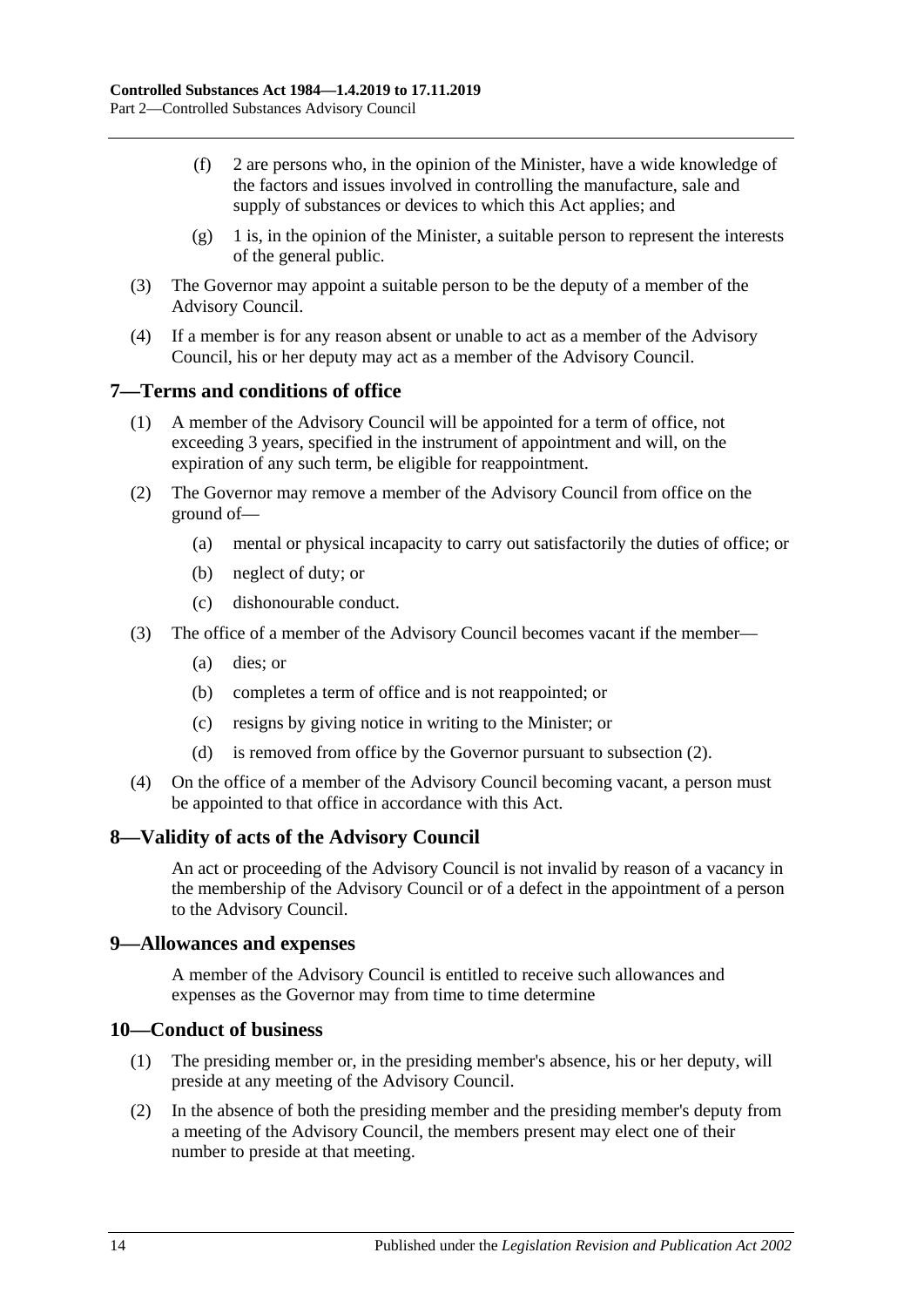- (3) Six members constitute a quorum of the Advisory Council, and no business may be transacted at any meeting of the Advisory Council unless a quorum is present.
- (4) A decision carried by the votes of a majority of the members present at a meeting is a decision of the Advisory Council.
- (5) The person presiding at a meeting of the Advisory Council will, in the event of an equality of votes, have a second, or casting, vote.
- (6) Subject to this Act, the business of the Advisory Council may be conducted in a manner determined by the Advisory Council.

## <span id="page-14-0"></span>**10A—Conflict of interest under Public Sector (Honesty and Accountability) Act**

A member of the Advisory Council will not be taken to have a direct or indirect interest in a matter for the purposes of the *[Public Sector \(Honesty](http://www.legislation.sa.gov.au/index.aspx?action=legref&type=act&legtitle=Public%20Sector%20(Honesty%20and%20Accountability)%20Act%201995) and Accountability) Act [1995](http://www.legislation.sa.gov.au/index.aspx?action=legref&type=act&legtitle=Public%20Sector%20(Honesty%20and%20Accountability)%20Act%201995)* by reason only of the fact that the member has an interest in a matter that is shared in common with those engaged in or associated with the manufacture or sale of substances or devices to which the *[Controlled Substances Act](http://www.legislation.sa.gov.au/index.aspx?action=legref&type=act&legtitle=Controlled%20Substances%20Act%201984) 1984* applies generally, or a substantial section of those engaged in or associated with the manufacture or sale of such substances or devices.

## <span id="page-14-1"></span>**11—Functions of the Advisory Council**

- (1) The functions of the Advisory Council are as follows:
	- (a) to keep under review substances and devices that are subject to this Act or that may, in the opinion of the Advisory Council, need to be brought under this Act and the controls (if any) that are, or should be, applicable to them; and
	- (b) to advise the Minister on the measures that should, in the opinion of the Advisory Council, be taken in relation to imposing, withdrawing or varying controls in respect of any of those substances or devices; and
	- (c) to monitor the administration and operation of this Act; and
	- (d) such other functions as the Minister may assign to the Advisory Council.
- (2) The Advisory Council may make recommendations to the Minister for—
	- (a) amendments to this Act; or
	- (b) making, varying or revoking regulations under this Act.
- (3) The Advisory Council must advise the Minister on any matter referred by the Minister to the Advisory Council for advice.
- (4) The Advisory Council may establish subcommittees for the purpose of giving advice to the Advisory Council in the performance of its functions.
- (5) A subcommittee will consist of such members of the Advisory Council, and such other persons co-opted by the Advisory Council, as the Advisory Council thinks fit.
- <span id="page-14-2"></span>(6) The Advisory Council must, not later than 31 October in each year, report to the Minister on the administration and operation of this Act during the previous financial year.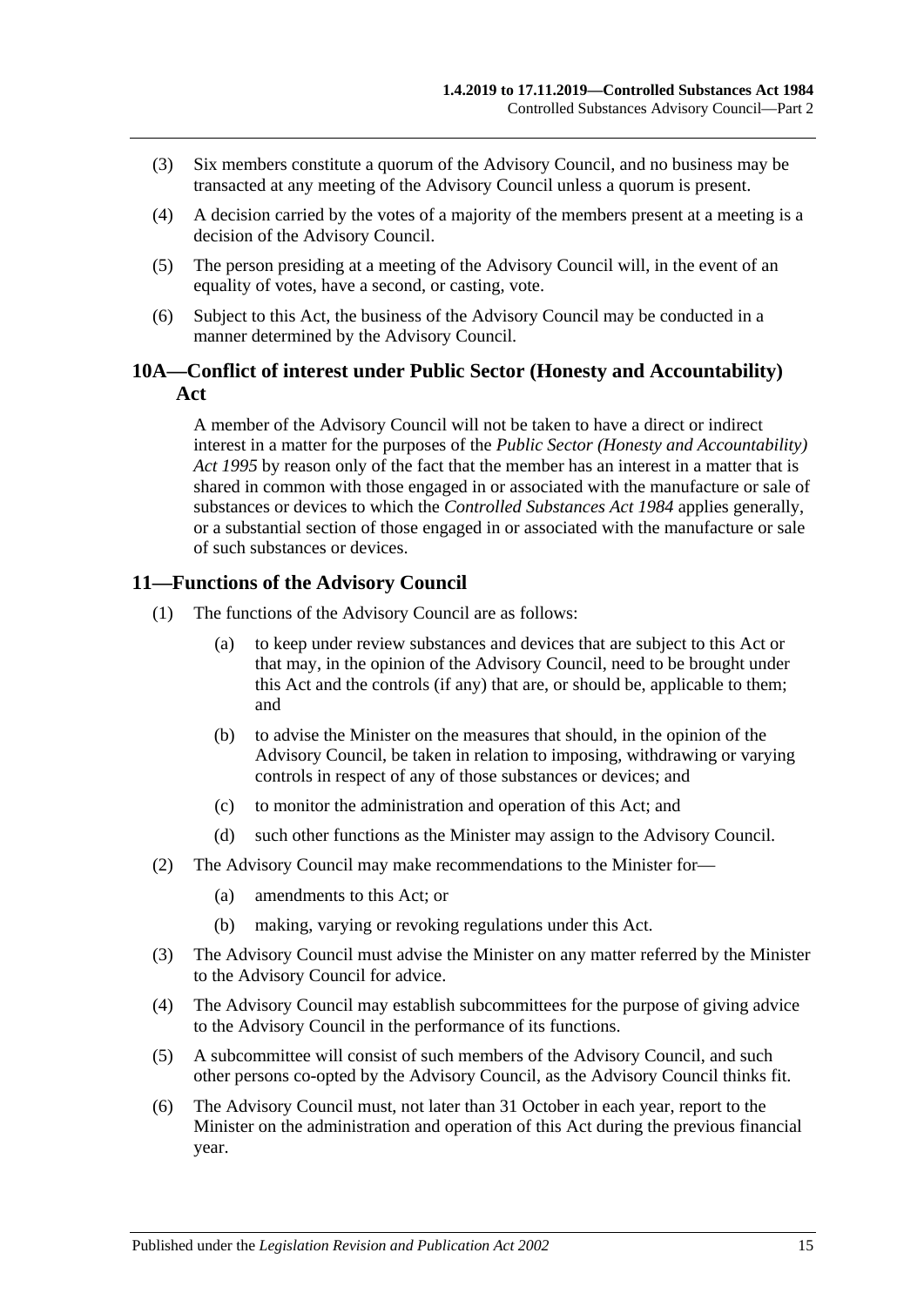(7) The Minister must, as soon as practicable after receipt of a report submitted under [subsection](#page-14-2) (6), cause a copy of the report to be laid before each House of Parliament.

## <span id="page-15-0"></span>**Part 2A—Application in South Australia of Commonwealth therapeutic goods laws**

## <span id="page-15-1"></span>**Division 1—Applied provisions**

### <span id="page-15-2"></span>**11A—Application of Commonwealth therapeutic goods laws**

- (1) The Commonwealth therapeutic goods laws, as in force for the time being and as modified by or under this Part, apply as a law of South Australia.
- (2) Those Commonwealth therapeutic goods laws so apply as if they extended to—
	- (a) things done or omitted to be done by persons who are not corporations; and
	- (b) things done or omitted to be done in the course of trade and commerce within the limits of South Australia.
- (3) For the purposes of this section, the Commonwealth therapeutic goods laws are modified as follows:
	- (a) a reference to the Federal Court or the Federal Court of Australia is to be read as a reference to the District Court of South Australia;
	- (b) a reference to the Administrative Appeals Tribunal is to be read as a reference to the Administrative and Disciplinary Division of the District Court of South Australia;
	- (c) a reference to a prescribed court is to be read as a reference to a prescribed court excluding the Federal Court;
	- (d) any other modifications specified by the regulations.

#### <span id="page-15-3"></span>**11B—Interpretation of Commonwealth therapeutic goods laws**

- (1) The *Acts Interpretation Act 1901* of the Commonwealth, as in force for the time being—
	- (a) applies to the interpretation of the applied provisions; and
	- (b) so applies as if the applied provisions were an Act of the Commonwealth or regulations or orders under a Commonwealth Act, as the case requires.
- (2) The *[Acts Interpretation Act](http://www.legislation.sa.gov.au/index.aspx?action=legref&type=act&legtitle=Acts%20Interpretation%20Act%201915) 1915* does not apply to the applied provisions.

## <span id="page-15-4"></span>**Division 2—Functions and powers under applied provisions**

### <span id="page-15-5"></span>**11C—Functions and powers of Commonwealth Minister**

The Commonwealth Minister has the same functions and powers under the applied provisions as that Minister has under the Commonwealth therapeutic goods laws as those laws apply to the Commonwealth.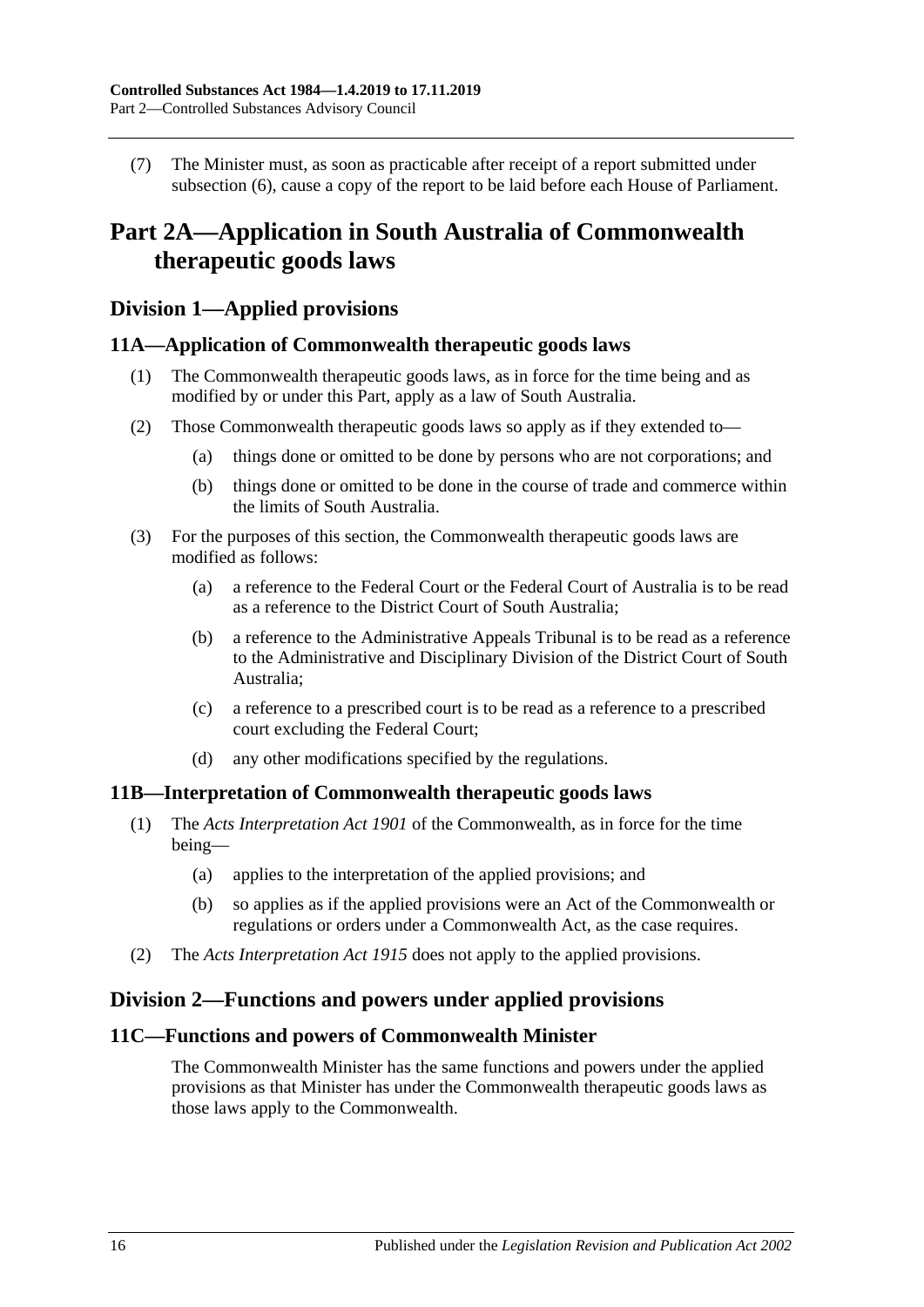## <span id="page-16-7"></span><span id="page-16-0"></span>**11D—Functions and powers of Commonwealth Secretary**

- (1) The Commonwealth Secretary has the same functions and powers under the applied provisions as that Secretary has under the Commonwealth therapeutic goods laws as those laws apply to the Commonwealth.
- (2) Without limiting [subsection](#page-16-7) (1), the Commonwealth Secretary has the function of including goods in the Australian Register of Therapeutic Goods kept under the applied provisions and is authorised to cancel the inclusion of goods in that Register in accordance with those provisions.

## <span id="page-16-1"></span>**11E—Commonwealth may retain fees paid to Commonwealth Secretary**

The Commonwealth may retain fees paid to, or recovered by, the Commonwealth Secretary in respect of the performance or exercise of functions or powers conferred on the Commonwealth Secretary by the applied provisions.

### <span id="page-16-2"></span>**11F—Functions and powers of other persons**

An authorised person, authorised officer or official analyst appointed under the Commonwealth therapeutic goods laws has the same functions and powers under the applied provisions as that person, officer or analyst has under the Commonwealth therapeutic goods laws as those laws apply to the Commonwealth.

## <span id="page-16-3"></span>**11G—Delegation by Commonwealth Minister or Commonwealth Secretary**

Any delegation by the Commonwealth Minister or the Commonwealth Secretary under section 57 of the Commonwealth Act is taken to extend to, and have effect for the purposes of, the corresponding provision of the applied provisions.

#### <span id="page-16-4"></span>**11H—Appointments under Commonwealth therapeutic goods laws**

The appointment of a person to an office or position under a provision of the Commonwealth therapeutic goods laws is taken to extend to, and have effect for the purposes of, the applied provisions.

## <span id="page-16-5"></span>**Division 3—Offences against applied provisions**

## <span id="page-16-6"></span>**11I—Application of Commonwealth criminal laws to offences against applied provisions**

- (1) The relevant Commonwealth laws apply as laws of South Australia in relation to any offence committed against the applied provisions as if the applied provisions were a law of the Commonwealth and not a law of South Australia.
- <span id="page-16-8"></span>(2) For the purposes of a law of South Australia, an offence against the applied provisions—
	- (a) is taken to be an offence against the laws of the Commonwealth in the same way as if the applied provisions were a law of the Commonwealth; and
	- (b) is taken not to be an offence against the laws of South Australia.
- (3) [Subsection](#page-16-8) (2) has effect for the purposes of a law of South Australia except as prescribed by the regulations.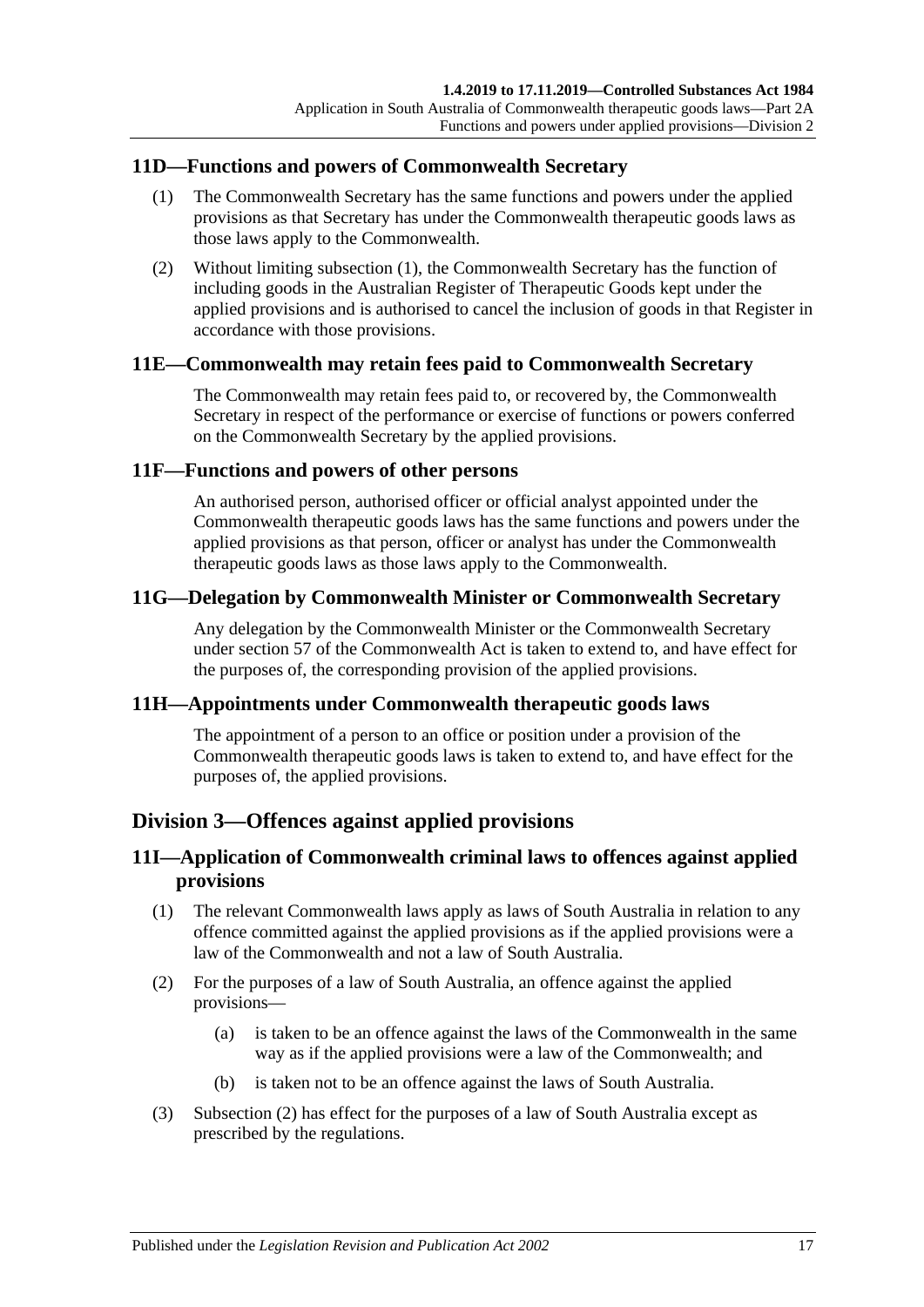## <span id="page-17-0"></span>**11J—Functions and powers conferred on certain Commonwealth officers and authorities relating to offences**

- <span id="page-17-4"></span>(1) A provision of the applied provisions applying because of [section](#page-16-6) 11I that confers on a Commonwealth officer or authority a function or power in relation to an offence against the Commonwealth therapeutic goods laws also confers on the officer or authority the same function or power in relation to an offence against the corresponding provision of the applied provisions.
- (2) In performing a function, or exercising a power, conferred by [subsection](#page-17-4) (1), the Commonwealth officer or authority must act as nearly as is practicable as the officer or authority would act in performing or exercising the same function or power in relation to an offence against the corresponding provision of the Commonwealth therapeutic goods laws.

## <span id="page-17-1"></span>**11K—No double jeopardy for offences against applied provisions**

If—

- (a) an act or omission is both an offence against the applied provisions and an offence against the Commonwealth therapeutic goods laws; and
- (b) the offender has been punished for that offence under the Commonwealth therapeutic goods laws,

the offender is not liable to be punished for that offence under the applied provisions.

## <span id="page-17-2"></span>**Division 4—Reviews and appeals**

## <span id="page-17-3"></span>**11L—District Court may sit with assessors**

- (1) In proceedings for review by or on an appeal to the Administrative and Disciplinary Division of the District Court under the applied provisions, the Court will, if a Judge of the Court so determines, sit with assessors.
- <span id="page-17-5"></span>(2) For the purposes of this section, if a Judge of the Court determines that the Court is to sit with assessors—
	- (a) the Minister must establish a panel of persons who may sit as assessors; and
	- (b) a member of the panel will hold office on terms and conditions specified by the Minister in the instrument of appointment (and a member of the panel whose term of office expires is eligible for reappointment); and
	- (c) subject to [paragraph](#page-17-5) (d), if assessors are to sit with the District Court, the Judge of the Court on the appeal will select 2 members of the panel to sit with the Court in the proceedings; and
	- (d) a member of the panel who has a personal or direct or indirect pecuniary interest in a matter before the District Court is disqualified from participating in proceedings relating to the matter; and
	- (e) if an assessor dies or is for any reason unable to continue with any proceedings, the District Court constituted of the judicial officer who is presiding at the proceedings and the other assessor may, if the judicial officer so determines, continue and complete the proceedings.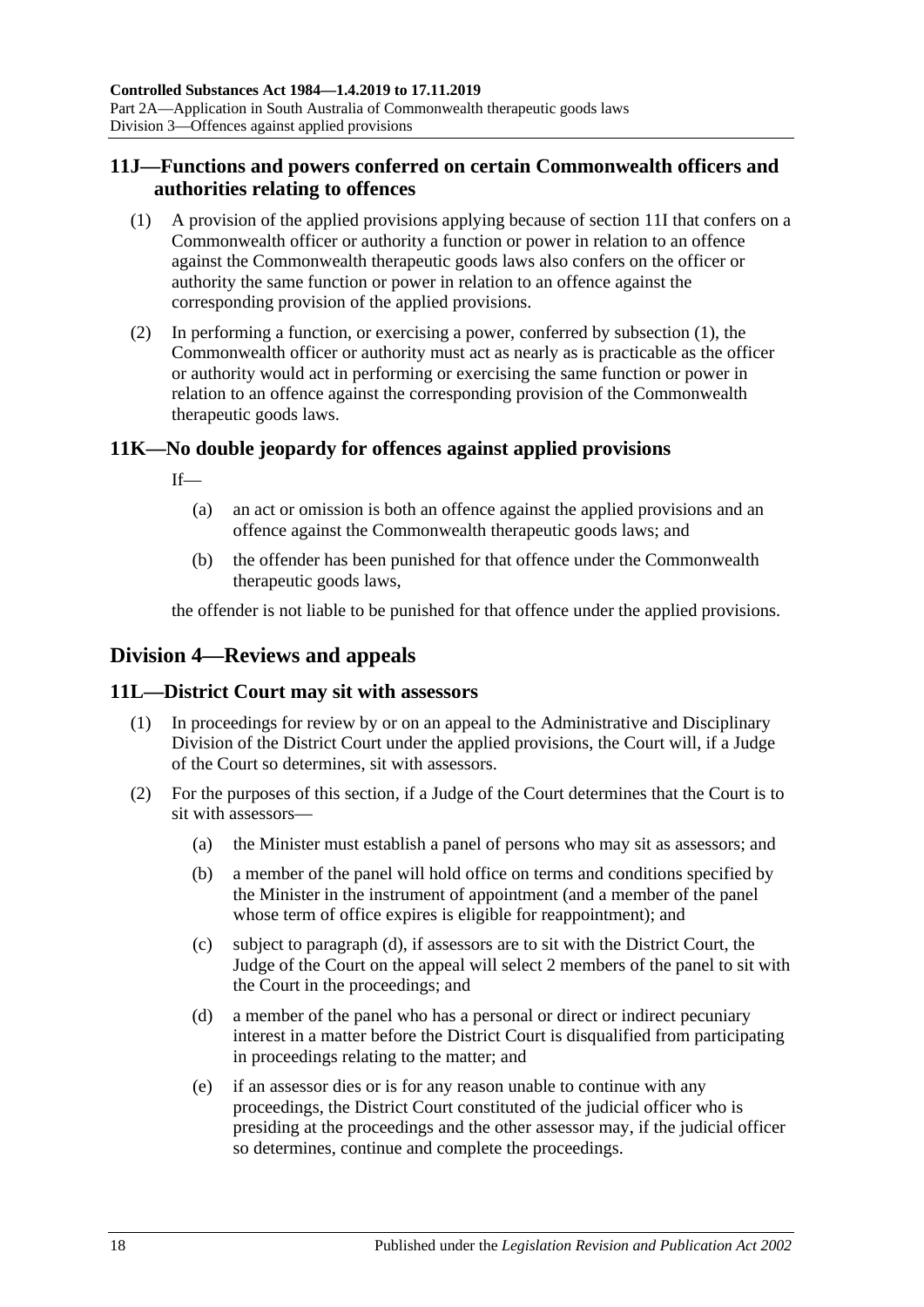## <span id="page-18-0"></span>**Part 3—Controlled substances**

## <span id="page-18-1"></span>**12—Declaration of poisons, prescription drugs, drugs of dependence, controlled drugs etc**

- (1) The Governor may, by regulation, declare, individually or by class, any substance that in the Governor's opinion has the potential to be harmful to humans to be a poison for the purposes of this Act.
- (2) The Governor may, by regulation, declare, individually or by class, a poison to be a prescription drug for the purposes of this Act.
- (3) The Governor may, by regulation, declare, individually or by class, a poison that in the Governor's opinion may lead to dependence in humans to be a drug of dependence for the purposes of this Act.
- (4) The Governor may, by regulation, declare, individually or by class, any substance that in the Governor's opinion may lead to dependence in humans or is of exceptional danger to humans to be a controlled drug for the purposes of this Act.
- (4a) The Governor may, by regulation, declare, individually or by class, a substance that in the Governor's opinion may be used in the manufacture of a controlled drug to be a controlled precursor for the purposes of this Act.
- (4b) The Governor may, by regulation, declare, individually or by class, a plant that in the Governor's opinion has the potential if it, or any product of it, is smoked or consumed by, or administered to, humans to lead to dependence in humans to be a controlled plant for the purposes of this Act.
- (7) The Governor may, by regulation, declare, individually or by class, any substance that in the Governor's opinion is a volatile solvent, or contains a volatile solvent, to be a volatile solvent for the purposes of this Act.
- (8) In any regulations made for the purposes of this section, the Governor may assign a poison or drug of dependence to a specified class or specified classes.

## <span id="page-18-3"></span><span id="page-18-2"></span>**12A—Interim controlled drugs**

- (1) The Attorney-General may, if he or she is of the opinion that a substance may be of exceptional danger to humans, by notice in the Gazette, declare the substance to be an interim controlled drug.
- (2) A notice under [subsection](#page-18-3) (1)—
	- (a) operates for a period specified in the notice (being a period of not more than 12 months); and
	- (b) may be varied or revoked at any time by the Attorney-General by further notice in the Gazette; and
	- (c) may refer to a substance by its trade name or in any other manner.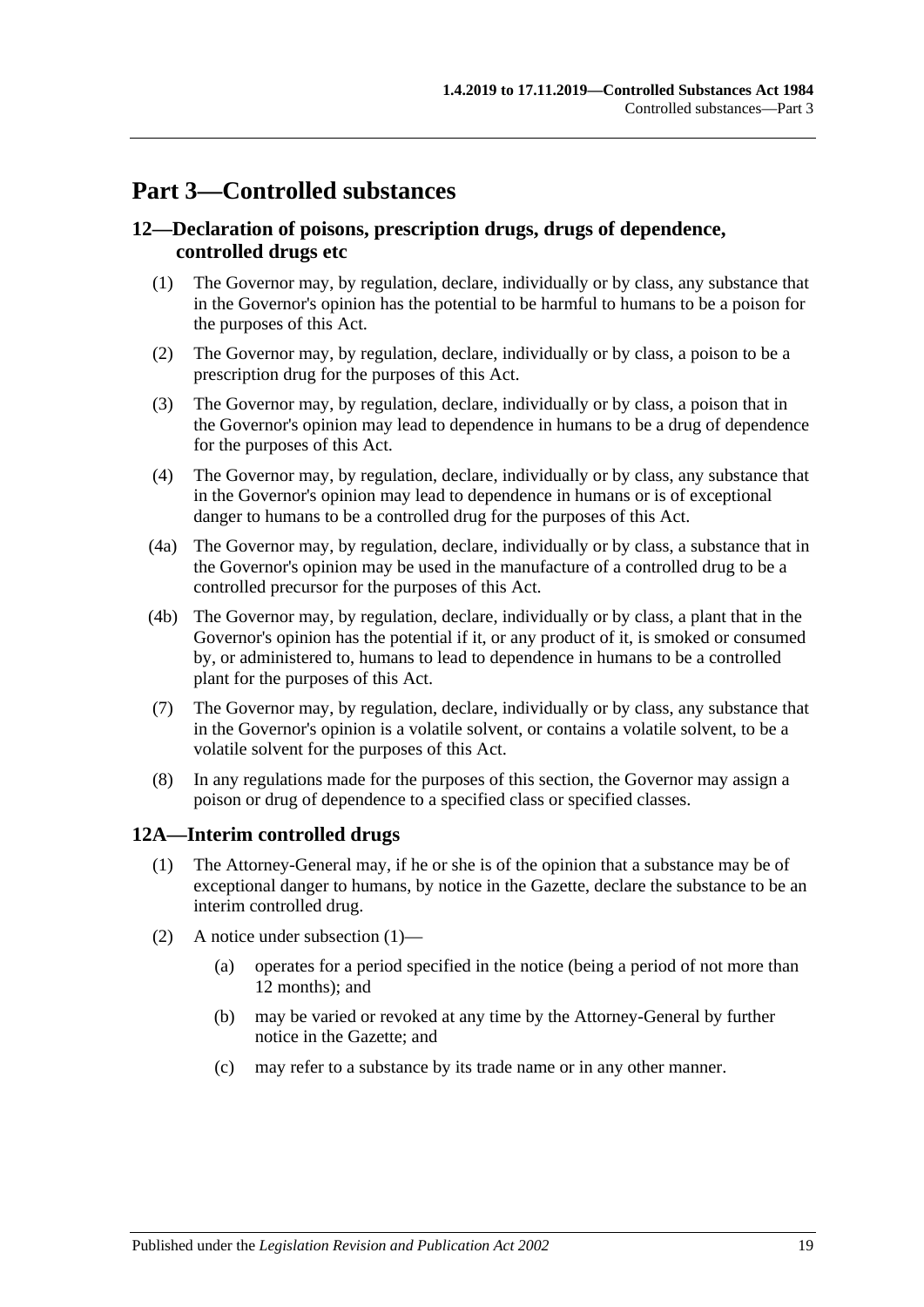## <span id="page-19-0"></span>**Part 4—General offences**

## <span id="page-19-3"></span><span id="page-19-1"></span>**13—Manufacture and packing**

- (1) A person must not manufacture or pack a poison, medicine or medical device to which this section applies unless the person—
	- (a) is a registered health practitioner or veterinary surgeon acting in the ordinary course of his or her profession; or
	- (b) is licensed to do so by the Minister.

Maximum penalty: \$10 000.

- (2) This section applies to such poisons (other than prescription drugs), medicines or medical devices as may be prescribed, individually or by class, by the regulations.
- (3) In proceedings for an offence against [subsection](#page-19-3) (1), the paragraphs of the subsection are to be treated as providing exceptions, and, if the complaint negatives the exceptions or alleges that the defendant acted without lawful authority, no proof will be required in relation to the exceptions by the prosecution but the application of an exception will be a matter for proof by the defendant.
- (4) In this section—

#### *manufacture*—

- (a) in relation to a substance, means undertake any process by which the substance is extracted, produced, refined, separated into discrete units or otherwise prepared; and
- (b) in relation to a device, means undertake any process by which the device is produced.

## <span id="page-19-4"></span><span id="page-19-2"></span>**14—Sale by wholesale**

- (1) A person must not sell by wholesale a poison, medicine or medical device to which this section applies unless the person—
	- (a) is a pharmacist acting in the ordinary course of his or her profession; or
	- (b) is licensed to do so by the Minister.

Maximum penalty: \$10 000.

- (2) This section applies to such poisons (other than prescription drugs), medicines or medical devices as may be prescribed, individually or by class, by the regulations.
- (3) In proceedings for an offence against [subsection](#page-19-4) (1), the paragraphs of the subsection are to be treated as providing exceptions, and, if the complaint negatives the exceptions or alleges that the defendant acted without lawful authority, no proof will be required in relation to the exceptions by the prosecution but the application of an exception will be a matter for proof by the defendant.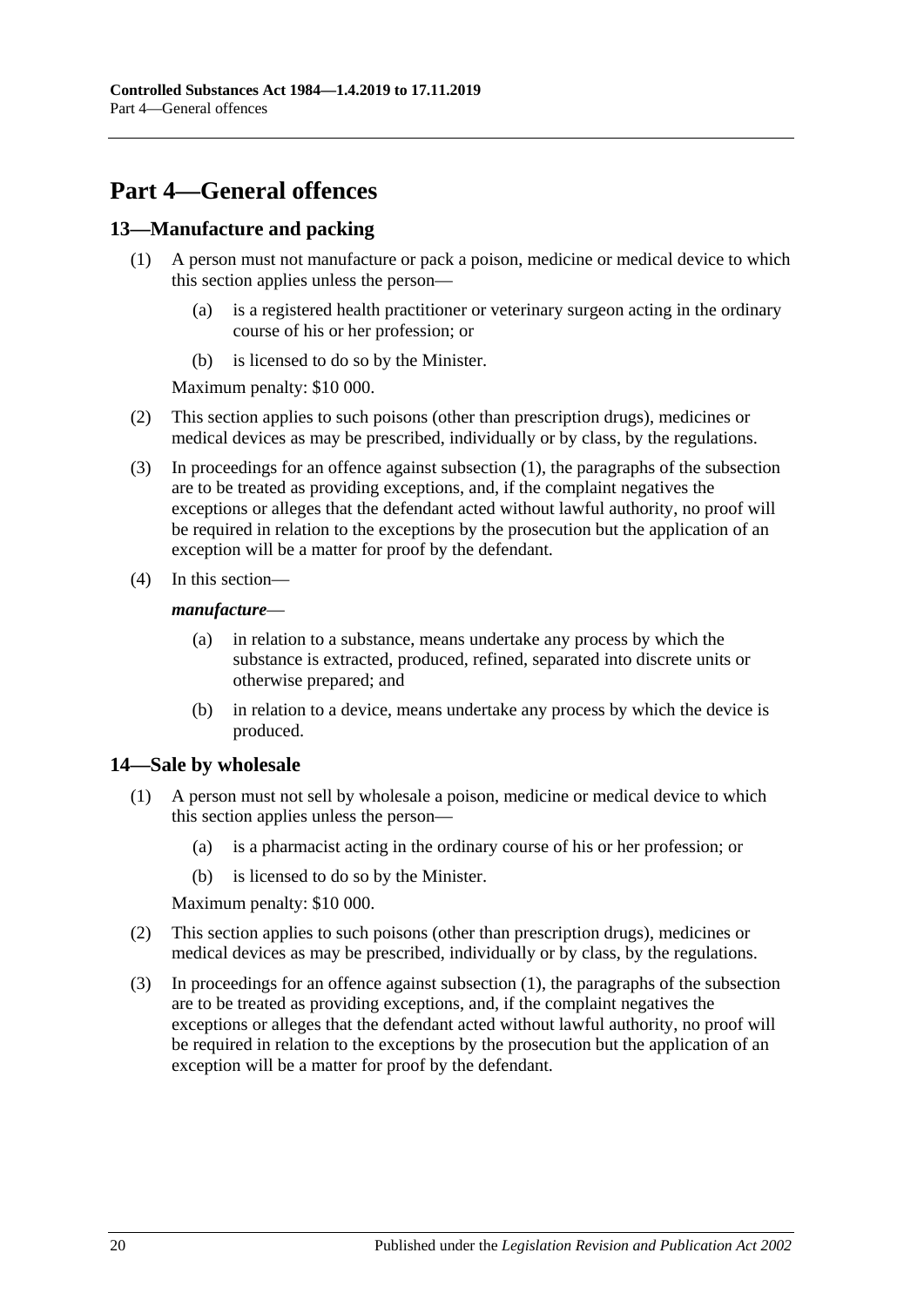### <span id="page-20-4"></span><span id="page-20-0"></span>**15—Sale or supply to end user**

- (1) A person must not sell by retail or supply to a person a poison, medicine or medical device to which this section applies unless the person—
	- (a) is a registered health practitioner or veterinary surgeon acting in the ordinary course of his or her profession; or
	- (b) is licensed to do so by the Minister.

Maximum penalty: \$10 000.

- (2) This section applies to such poisons (other than prescription drugs), medicines or medical devices as may be prescribed, individually or by class, by the regulations.
- (3) In proceedings for an offence against [subsection](#page-20-4) (1), the paragraphs of the subsection are to be treated as providing exceptions, and, if the complaint negatives the exceptions or alleges that the defendant acted without lawful authority, no proof will be required in relation to the exceptions by the prosecution but the application of an exception will be a matter for proof by the defendant.

### <span id="page-20-1"></span>**16—Sale of certain poisons**

(1) A person must not sell a poison to which this section applies to a person under the age of 18 years.

Maximum penalty: \$10 000.

- (2) A person must not sell a poison to which this section applies—
	- (a) unless the purchaser is known to the vendor; or
	- (b) unless the purchaser produces satisfactory evidence of his or her identity.

Maximum penalty: \$10 000.

(3) If a person seeks to purchase a poison to which this section applies, the vendor must ask the prospective purchaser the purpose for which the poison is required, and must not proceed with the sale unless the question is satisfactorily answered.

Maximum penalty: \$10 000.

- (4) A person who sells poisons to which this section applies must keep prescribed records. Maximum penalty: \$10 000.
- (5) This section applies to such poisons as may be prescribed, individually or by class, by the regulations.

#### <span id="page-20-2"></span>**17—Sale of poisons the possession of which requires a licence**

A person must not sell a poison the possession of which requires a licence under this Act unless the purchaser produces his or her licence.

Maximum penalty: \$10 000.

#### <span id="page-20-3"></span>**17A—Manufacture, sale, supply or possession of certain precursors**

(1) A person must not, unless he or she holds a permit from the Minister to do so, manufacture, sell or supply a poison to which this section applies (a *section 17A precursor*).

Maximum penalty: \$15 000 or imprisonment for 3 years, or both.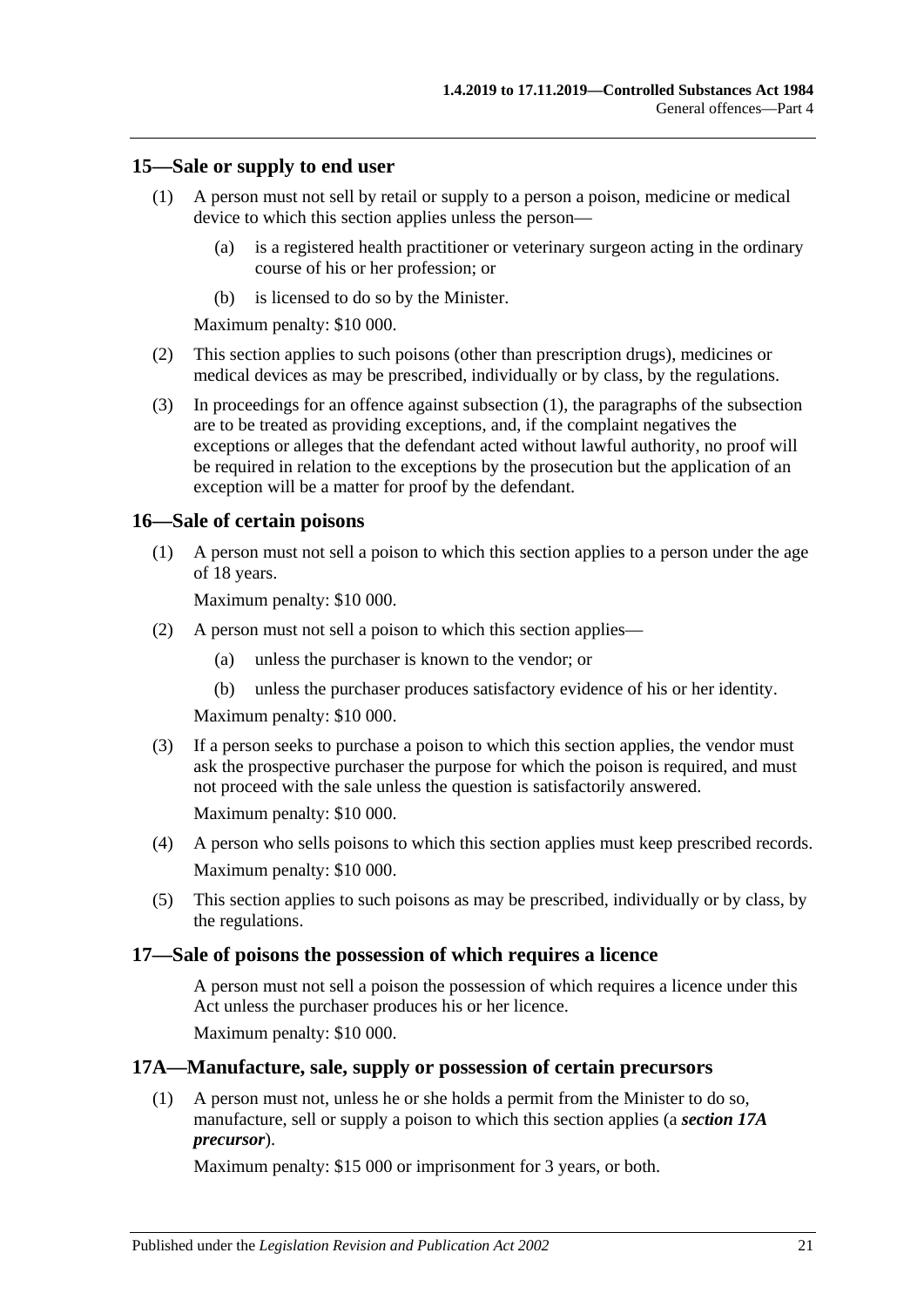(2) A person must not, unless he or she holds a permit from the Minister to do so, be in possession of a section 17A precursor.

Maximum penalty: \$10 000 or imprisonment for 2 years, or both.

(3) A person must not sell a section 17A precursor unless the purchaser produces the permit under which the person is entitled to be in possession of the section 17A precursor.

Maximum penalty: \$10 000 or imprisonment for 2 years, or both.

(4) This section applies to such poisons as may be prescribed, individually or by class, by the regulations.

### <span id="page-21-0"></span>**17B—Storage and sale of certain precursors**

- (1) A person must not sell a poison to which this section applies (a *section 17B precursor*) to another person unless—
	- (a) the purchaser holds an account with the seller; and
	- (b) the sale is transacted as a sale on account pursuant to a duly completed order form supplied by the purchaser; and
	- (c) the order form is accompanied by a duly completed end user statement in the form prescribed by regulation; and
	- (d) the person collecting the precursor produces his or her driver's licence, passport or other satisfactory evidence of the person's identity that includes a photograph; and
	- (e) the seller is satisfied that the person collecting the precursor is the purchaser or is acting on behalf of the purchaser; and
	- (f) the seller duly completes the seller's section of the end user statement.

Maximum penalty: \$10 000 or imprisonment for 3 years, or both.

- <span id="page-21-1"></span>(2) A seller of section 17B precursors—
	- (a) must, in relation to each sale of such a precursor, keep a record of—
		- (i) the name and address of the purchaser; and
		- (ii) the name of the precursor and the quantity sold; and
		- (iii) the date of the sale; and
	- (b) must retain an end user statement for at least 5 years after the date of the sale to which it relates; and
	- (c) must make the record referred to in [paragraph](#page-21-1) (a) and the end user statements available for inspection at any time by an authorised officer.

Maximum penalty: \$10 000 or imprisonment for 3 years, or both.

(3) A seller of section 17B precursors must, if at any time he or she forms a suspicion that an order or enquiry for the purchase of such a precursor may be connected to an unlawful use of the precursor, inform the Commissioner of Police of the suspicion.

Maximum penalty: \$1 000 or imprisonment for 12 months, or both.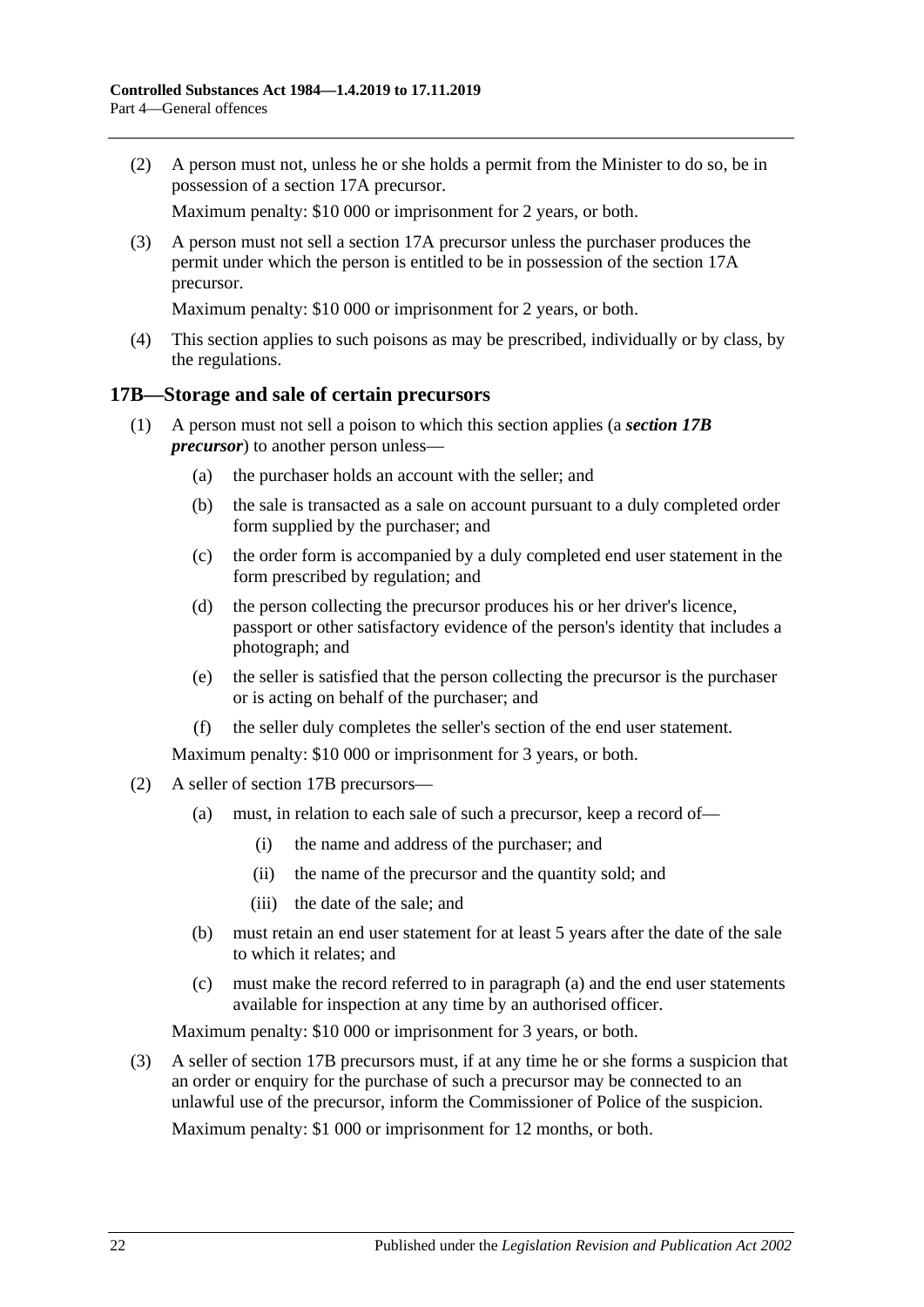- (4) A seller of section 17B precursors—
	- (a) must keep those precursors in storage that is secure from access by any person other than the seller or a person who is authorised in writing by the seller to have such access; and
	- (b) must retain such a written authorisation while it is current and for at least 5 years after it ceases to have effect and make it available for inspection at any time by an authorised officer; and
	- (c) must cause the stock of those precursors to be checked, after each sale, by some person other than the person who directly handled the sale.

Maximum penalty: \$1 000 or imprisonment for 12 months, or both.

- (5) This section does not apply in relation to the sale of a section 17B precursor if the sale—
	- (a) is of a section 17B precursor contained in a preparation designed, packaged and labelled for human or animal therapeutic use; and
	- (b) is made to, or by, a registered health practitioner or veterinary surgeon acting in the ordinary course of his or her profession.
- (6) This section applies to such poisons as may be prescribed, individually or by class, by the regulations.

#### <span id="page-22-0"></span>**17C—Regulation of sale of certain precursors**

- (1) A person must not sell a poison to which this section applies (a *section 17C precursor*) to another person unless—
	- (a) the purchaser provides the seller with a duly completed end user statement in the form prescribed by regulation; and
	- (b) the purchaser produces his or her driver's licence, passport or other satisfactory evidence of the person's identity that includes a photograph; and
	- (c) the seller duly completes the seller's section of the end user statement.

Maximum penalty: \$10 000 or imprisonment for 3 years, or both.

(2) A seller of section 17C precursors must, if at any time he or she forms a suspicion that an order or enquiry for the purchase of such a precursor may be connected to an unlawful use of the precursor, inform the Commissioner of Police of the suspicion.

Maximum penalty: \$1 000 or imprisonment for 12 months, or both.

- (3) This section does not apply in relation to the sale of a section 17C precursor if the sale—
	- (a) is of a section 17C precursor contained in a preparation designed, packaged and labelled for human or animal therapeutic use; and
	- (b) is made to, or by, a registered health practitioner or veterinary surgeon acting in the ordinary course of his or her profession.
- (4) This section applies to such poisons as may be prescribed, individually or by class, by the regulations.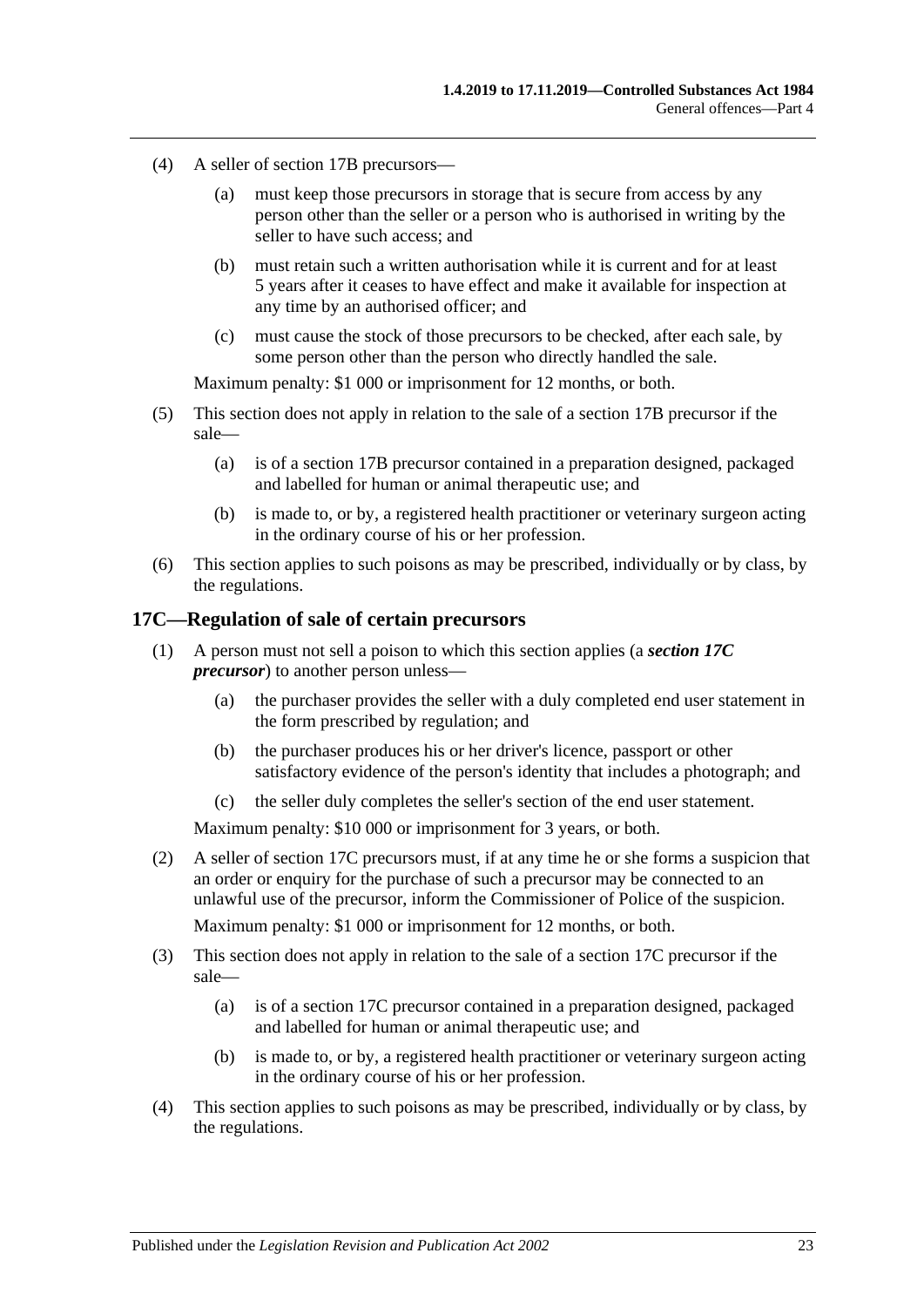## <span id="page-23-1"></span><span id="page-23-0"></span>**18—Regulation of prescription drugs**

- (1) A person must not prescribe a prescription drug (not being a drug of dependence) except as follows:
	- (a) a registered health practitioner may prescribe a prescription drug (not being a drug of dependence) for a person if he or she is acting in the ordinary course of the practitioner's profession and—
		- (i) the practitioner is a dentist, medical practitioner or nurse practitioner; or
		- (ii) the practitioner's registration is endorsed under section 94 of the *Health Practitioner Regulation National Law* as being qualified to prescribe a scheduled medicine or class of scheduled medicines and the drug is a scheduled medicine or of a class of scheduled medicines specified in the endorsement; or
		- (iii) the practitioner is authorised to prescribe the drug by the regulations;
	- (b) a veterinary surgeon may prescribe a prescription drug (not being a drug of dependence) for an animal if the veterinary surgeon is acting in the ordinary course of the veterinary surgeon's profession;
	- (c) a person may prescribe a prescription drug (not being a drug of dependence) for a person or an animal if licensed to do so by the Minister.

Maximum penalty: \$10 000 or imprisonment for 2 years.

- (1a) A person must not sell a prescription drug (not being a drug of dependence) by wholesale except as follows:
	- (a) a pharmacist may sell a prescription drug (not being a drug of dependence) by wholesale if the pharmacist is acting in the ordinary course of the pharmacist's profession;
	- (b) a person may sell a prescription drug (not being a drug of dependence) by wholesale if licensed to do so by the Minister.

- (1b) A person must not sell a prescription drug (not being a drug of dependence) by retail except as follows:
	- (a) a pharmacist may sell a prescription drug (not being a drug of dependence) by retail if the pharmacist—
		- (i) is dispensing the drug on the prescription of a person of a class authorised to prescribe the drug; and
		- (ii) is acting in the ordinary course of the pharmacist's profession;
	- (b) a registered health practitioner may sell a prescription drug (not being a drug of dependence) by retail if the practitioner is acting in the ordinary course of the practitioner's profession and—
		- (i) the practitioner is a dentist, medical practitioner or nurse practitioner; or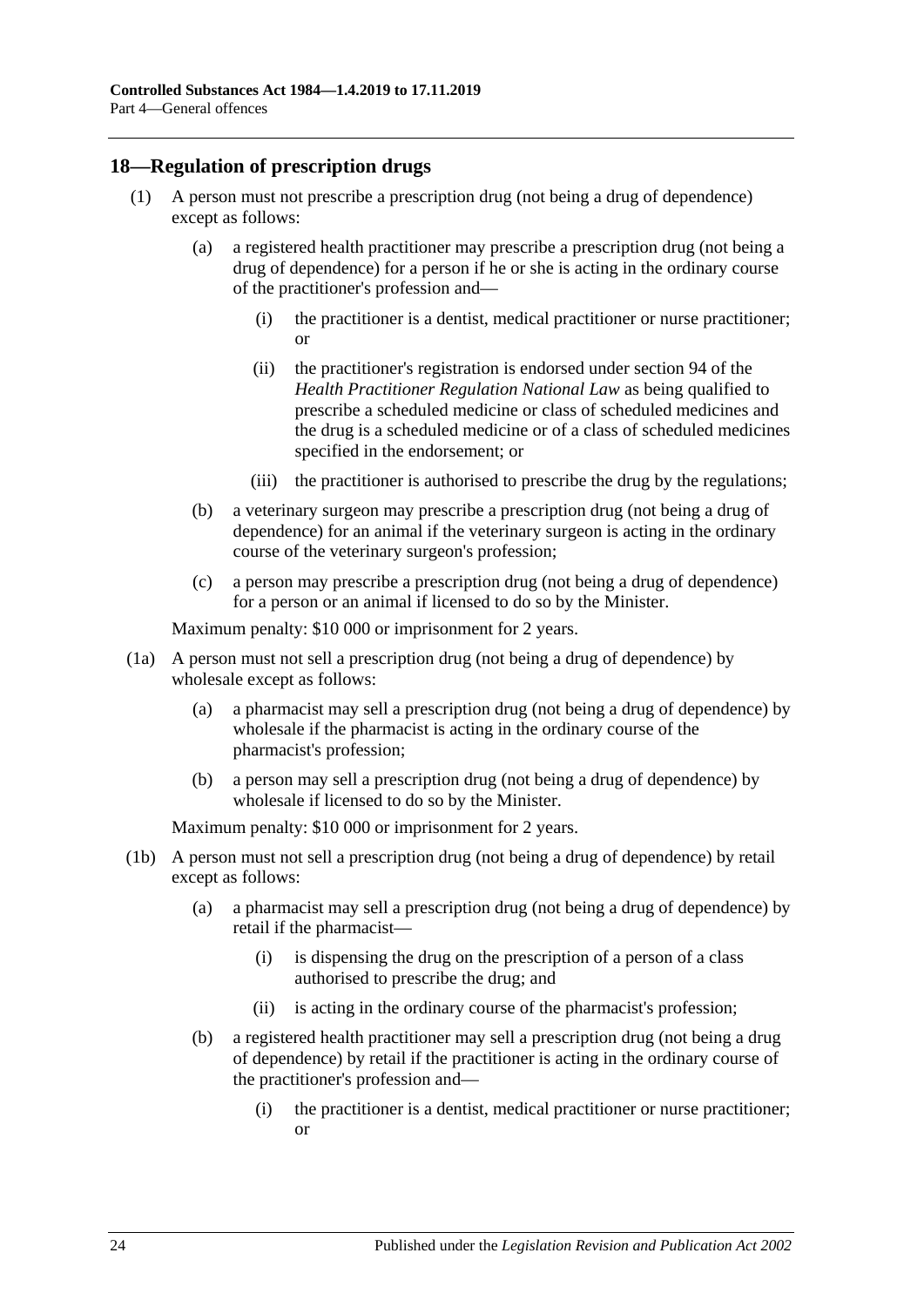- (ii) the practitioner's registration is endorsed under section 94 of the *Health Practitioner Regulation National Law* as being qualified to sell a scheduled medicine or class of scheduled medicines and the drug is a scheduled medicine or of a class of scheduled medicines specified in the endorsement; or
- (iii) the practitioner is authorised to sell the drug by the regulations;
- (c) a veterinary surgeon may sell a prescription drug (not being a drug of dependence) by retail if the veterinary surgeon is acting in the ordinary course of the veterinary surgeon's profession;
- (d) a person may sell a prescription drug (not being a drug of dependence) by retail if the person is licensed to do so by the Minister.

- (1c) A person must not supply a prescription drug (not being a drug of dependence) to another person except as follows:
	- (a) a pharmacist may supply a prescription drug (not being a drug of dependence) to a person if the pharmacist—
		- (i) is dispensing the drug on the prescription of a person of a class authorised to prescribe the drug; and
		- (ii) is acting in the ordinary course of the pharmacist's profession;
	- (b) a registered health practitioner may supply a prescription drug (not being a drug of dependence) to a person if the practitioner is acting in the ordinary course of the practitioner's profession and—
		- (i) the practitioner is a dentist, medical practitioner, nurse or midwife; or
		- (ii) the practitioner's registration is endorsed under section 94 of the *Health Practitioner Regulation National Law* as being qualified to supply a scheduled medicine or class of scheduled medicines and the drug is a scheduled medicine or of a class of scheduled medicines specified in the endorsement; or
		- (iii) the practitioner is authorised to supply the drug by the regulations;
	- (c) a veterinary surgeon may supply a prescription drug (not being a drug of dependence) to a person for an animal if the veterinary surgeon is acting in the ordinary course of the veterinary surgeon's profession;
	- (d) a person may supply a prescription drug (not being a drug of dependence) to another person if licensed to do so by the Minister.

- (1d) A person must not administer a prescription drug (not being a drug of dependence) to another person or an animal except as follows:
	- (a) a registered health practitioner may administer a prescription drug (not being a drug of dependence) to a person if the practitioner is acting in the ordinary course of the practitioner's profession and—
		- (i) the practitioner is a dentist, medical practitioner, nurse or midwife; or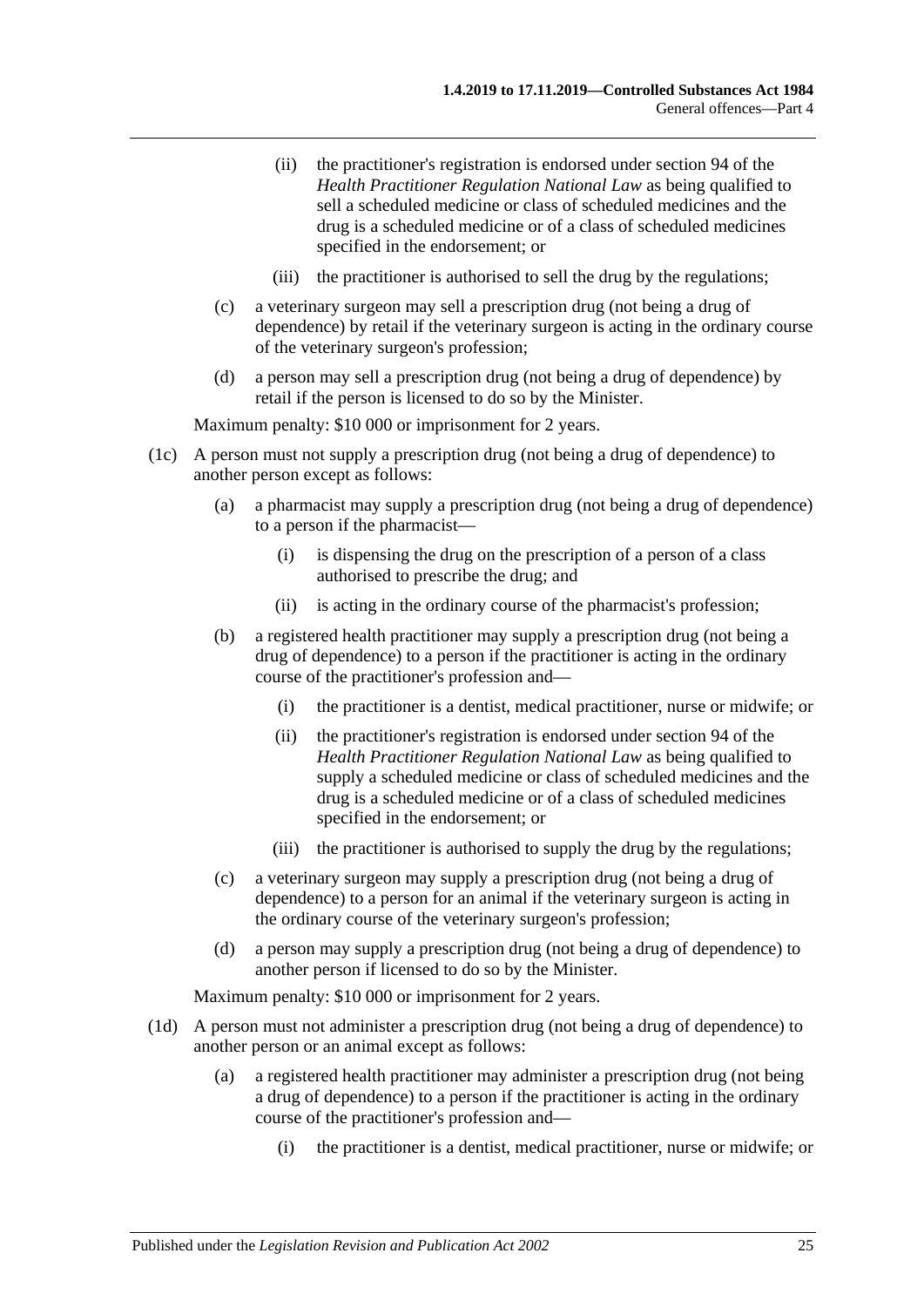- (ii) the practitioner's registration is endorsed under section 94 of the *Health Practitioner Regulation National Law* as being qualified to administer a scheduled medicine or class of scheduled medicines and the drug is a scheduled medicine or of a class of scheduled medicines specified in the endorsement; or
- (iii) the practitioner is authorised to administer the drug by the regulations;
- (b) a veterinary surgeon may administer a prescription drug (other than a drug of dependence) to an animal if the veterinary surgeon is acting in the ordinary course of the veterinary surgeon's profession;
- (c) a person may administer a prescription drug (not being a drug of dependence) to another person if—
	- (i) the person is licensed to do so by the Minister; or
	- (ii) the drug has been lawfully prescribed for, or supplied to, that other person;
- (d) a person may administer a prescription drug (not being a drug of dependence) to an animal if—
	- (i) the person is licensed to do so by the Minister; or
	- (ii) the drug has been lawfully prescribed or supplied for that animal.

- (1e) A person must not manufacture or pack a prescription drug (not being a drug of dependence) except as follows:
	- (a) a pharmacist may manufacture or pack a prescription drug (not being a drug of dependence) if the pharmacist is acting in the ordinary course of the pharmacist's profession;
	- (b) a registered health practitioner may manufacture or pack a prescription drug (not being a drug of dependence) if the practitioner is acting in the ordinary course of the practitioner's profession and—
		- (i) the practitioner is a dentist, medical practitioner or nurse practitioner; or
		- (ii) the practitioner's registration is endorsed under section 94 of the *Health Practitioner Regulation National Law* as being qualified to sell, supply or administer a scheduled medicine or class of scheduled medicines, the drug is a scheduled medicine or of a class of scheduled medicines specified in the endorsement and the manufacture or packing is incidental to the sale, supply or administration of the drug; or
		- (iii) the practitioner is authorised to manufacture or pack the drug by the regulations;
	- (c) a veterinary surgeon may manufacture or pack a prescription drug (not being a drug of dependence) if the veterinary surgeon is acting in the ordinary course of the veterinary surgeon's profession;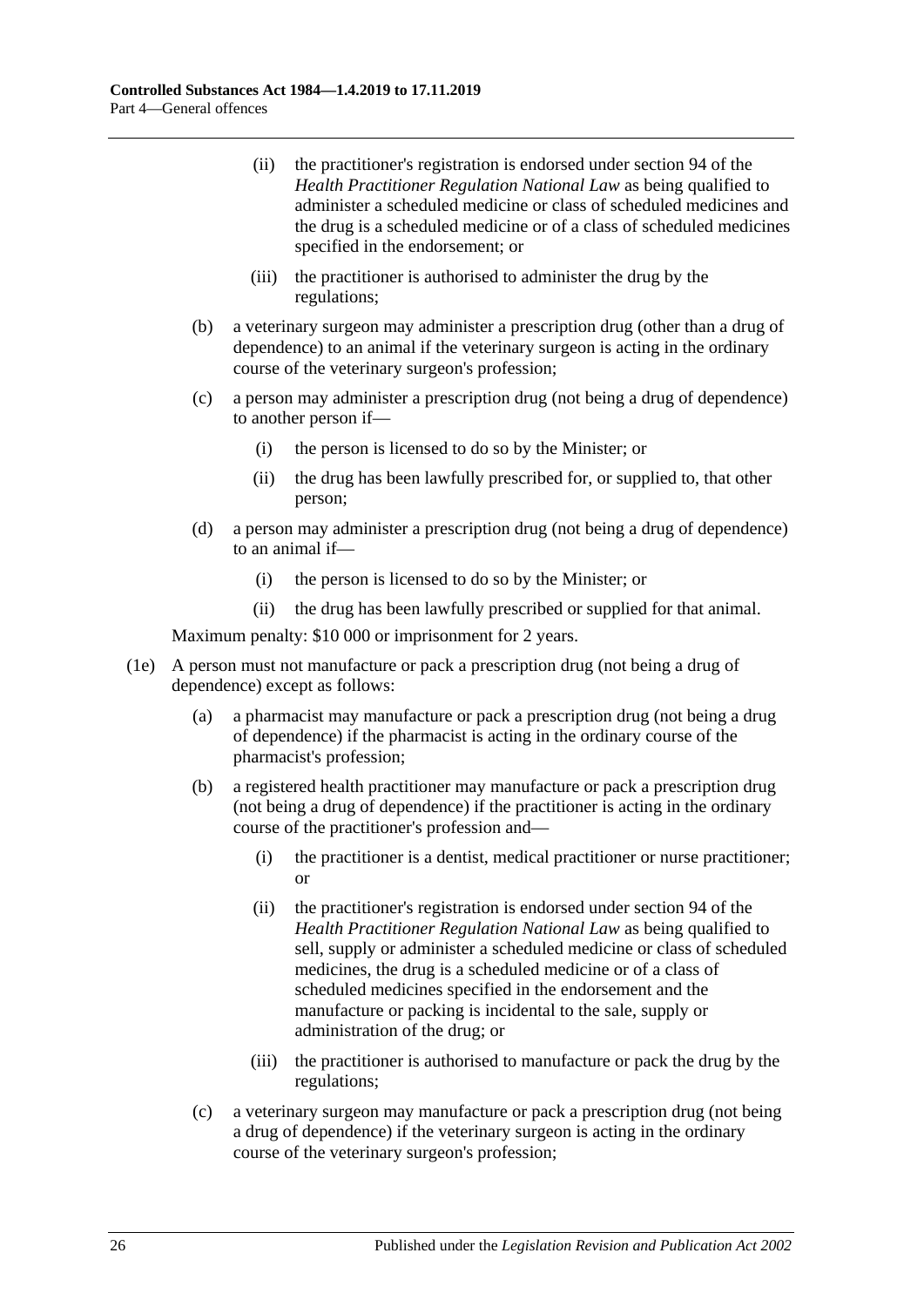- (d) a person may manufacture or pack a prescription drug (not being a drug of dependence) if licensed to do so by the Minister;
- (e) a person may manufacture or pack a prescription drug (not being a drug of dependence) if—
	- (i) the drug has been lawfully prescribed for the person, another person or an animal; and
	- (ii) the manufacture or packing is incidental to the administration of the drug as so prescribed.

(2) A person must not prescribe a prescribed prescription drug unless the person has the qualifications or meets the requirements specified in the regulations for the purposes of this subsection.

Maximum penalty: \$10 000 or imprisonment for 2 years.

- <span id="page-26-1"></span>(3) A person must not have in his or her possession a prescription drug (not being a drug of dependence) unless he or she—
	- (a) is the person, or is acting on behalf of the person, for whom the drug has been lawfully prescribed or supplied; or
	- (b) is the owner, or is acting on behalf of the owner, of an animal for whom the drug has been lawfully prescribed or supplied; or
	- (c) is a person authorised by law to sell or supply prescription drugs; or
	- (d) is licensed to do so by the Minister; or
	- (e) has other lawful authority or reasonable excuse for doing so.

Maximum penalty: \$10 000 or imprisonment for 2 years.

- (4) In proceedings for an offence against [subsection](#page-23-1) (1) or [\(3\),](#page-26-1) the paragraphs of the subsection are to be treated as providing exceptions, and, if the complaint negatives the exceptions or alleges that the defendant acted without lawful authority and, in the case of a complaint for an offence against [subsection](#page-26-1) (3), without reasonable excuse, no proof will be required in relation to the exceptions by the prosecution but the application of an exception will be a matter for proof by the defendant.
- (5) In this section—

*manufacture*, in relation to a substance, means undertake any process by which the substance is extracted, produced, refined, separated into discrete units or otherwise prepared.

## <span id="page-26-0"></span>**18A—Restriction of prescription or supply of drug of dependence in certain circumstances**

- (a1) A person must not prescribe for a person or an animal a drug of dependence except as follows:
	- (a) a registered health practitioner may prescribe a drug of dependence for a person if the practitioner is acting in the ordinary course of the practitioner's profession and—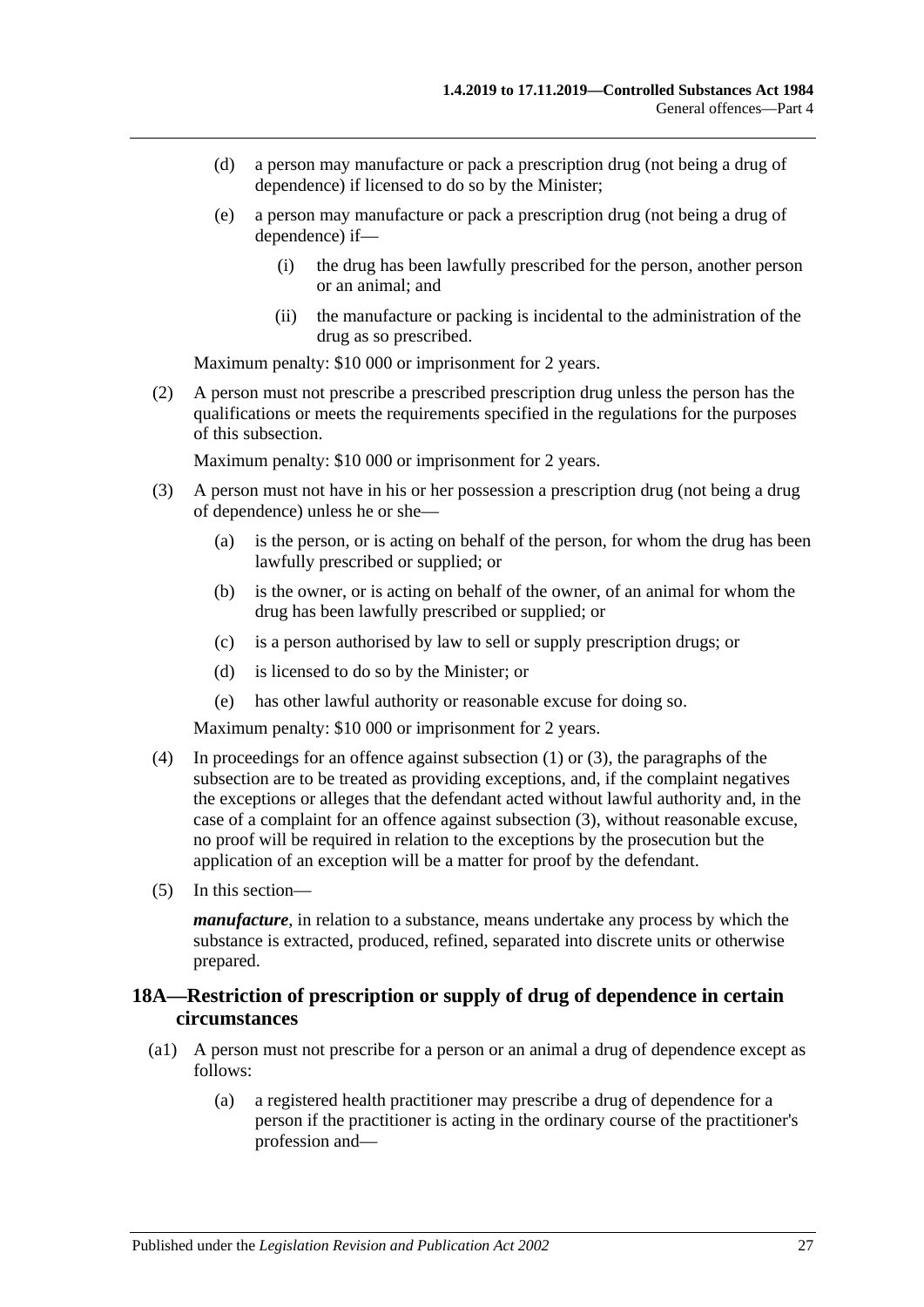- (i) the practitioner is a dentist, medical practitioner or nurse practitioner; or
- (ii) the practitioner is a registered health practitioner whose registration is endorsed under section 94 of the *Health Practitioner Regulation National Law* as being qualified to prescribe a scheduled medicine or class of scheduled medicines and the drug is a scheduled medicine or of a class of scheduled medicines specified in the endorsement; or
- (iii) the practitioner is authorised to prescribe the drug by the regulations;
- (b) a veterinary surgeon may prescribe a drug of dependence for an animal if the veterinary surgeon is acting in the ordinary course of the veterinary surgeon's profession.

- (1) A registered health practitioner must not prescribe any drug of dependence for, or supply any drug of dependence to—
	- (a) a person for regular use by the person during a period exceeding 2 months, or during a period that, together with any other period for which a drug of dependence has, to the practitioner's knowledge, been prescribed or supplied by a registered health practitioner, would result in drugs of dependence being regularly used by the person during a period exceeding 2 months; or
	- (b) a person who the practitioner knows or has reasonable cause to believe is dependent on drugs,

unless the practitioner prescribes or supplies the drug in accordance with an authority granted by the Minister under this section or in circumstances that are exempted from this subsection by the regulations.

- (2) For the purposes of this section, a person is dependent on drugs if—
	- (a) the person—
		- (i) has acquired, as a result of the repeated administration of prescription drugs or controlled drugs, an overpowering desire for the continued administration of such drugs; and
		- (ii) is likely to suffer mental or physical distress or disorder on cessation of the administration of such drugs; or
	- (b) the person has a history of consuming or using prescription drugs or controlled drugs in a quantity or manner that—
		- (i) in the case of drugs lawfully supplied to the person—is contrary to the prescribing practitioner's instructions relating to consumption or use of the drug; and
		- (ii) in any case—presents a risk to the person's health.
- (3) An application for the authority of the Minister to prescribe or supply a drug of dependence under this section must—
	- (a) be in writing and be signed by the registered health practitioner who proposes to prescribe or supply the drug; and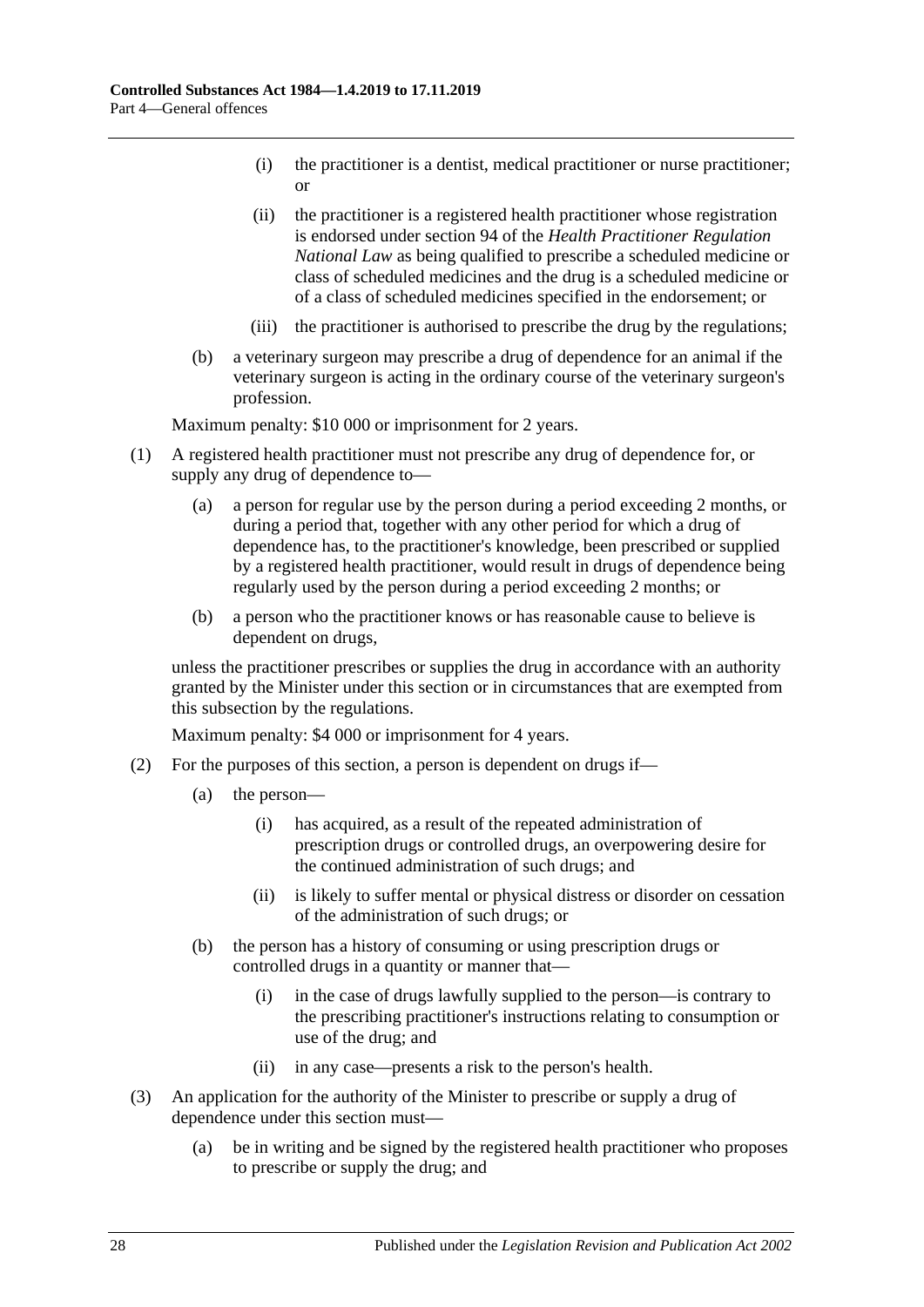- (b) contain such information as may be prescribed.
- (4) The Minister may give an authority to the registered health practitioner by whom any such application is made to prescribe for or supply to the person to whom the application relates a drug of dependence specified in the authority for therapeutic purposes.
- (5) Any such authority must be in writing and must specify—
	- (a) the quantity of the drug of dependence that may be so prescribed or supplied by the practitioner; and
	- (b) the period for which any such drug may be so prescribed or supplied.
- (6) In the case of an emergency the Minister may issue a registered health practitioner authorised to prescribe a drug of dependence a temporary authority to prescribe or supply a drug of dependence under this section.
- (7) A temporary authority—
	- (a) may be applied for, and given, orally; and
	- (b) cannot operate in respect of a period longer than 2 months.
- (8) An authority or temporary authority given under this section—
	- (a) may be subject to such conditions as the Minister thinks fit; and
	- (b) may be varied or revoked by the Minister at any time by notice in writing given personally or by post to the holder of the authority or temporary authority.

#### <span id="page-28-0"></span>**19—Sale or supply of volatile solvents**

- (1) A person must not sell or supply a volatile solvent to another person if he or she suspects, or there are reasonable grounds for suspecting, that the other person—
	- (a) intends to inhale the solvent; or
	- (b) intends to sell or supply the solvent to a further person for inhalation by that further person.

Maximum penalty: \$10 000 or imprisonment for 2 years.

(2) If a person, acting at the request of another person, purchases a volatile solvent on behalf of the other person for the purpose of inhalation, the person is guilty of an offence.

- <span id="page-28-1"></span>(3) A person must not sell or supply a volatile solvent to which this subsection applies to a person under the age prescribed for the volatile solvent. Maximum penalty: \$10 000.
- (4) [Subsection](#page-28-1) (3) applies to such volatile solvents as may be prescribed, individually or by class, by the regulations.
- <span id="page-28-2"></span>(5) An authorised officer may confiscate a volatile solvent (together with its container) found in the possession of a person if the authorised officer has reason to suspect that the person has the solvent for the purpose of inhalation.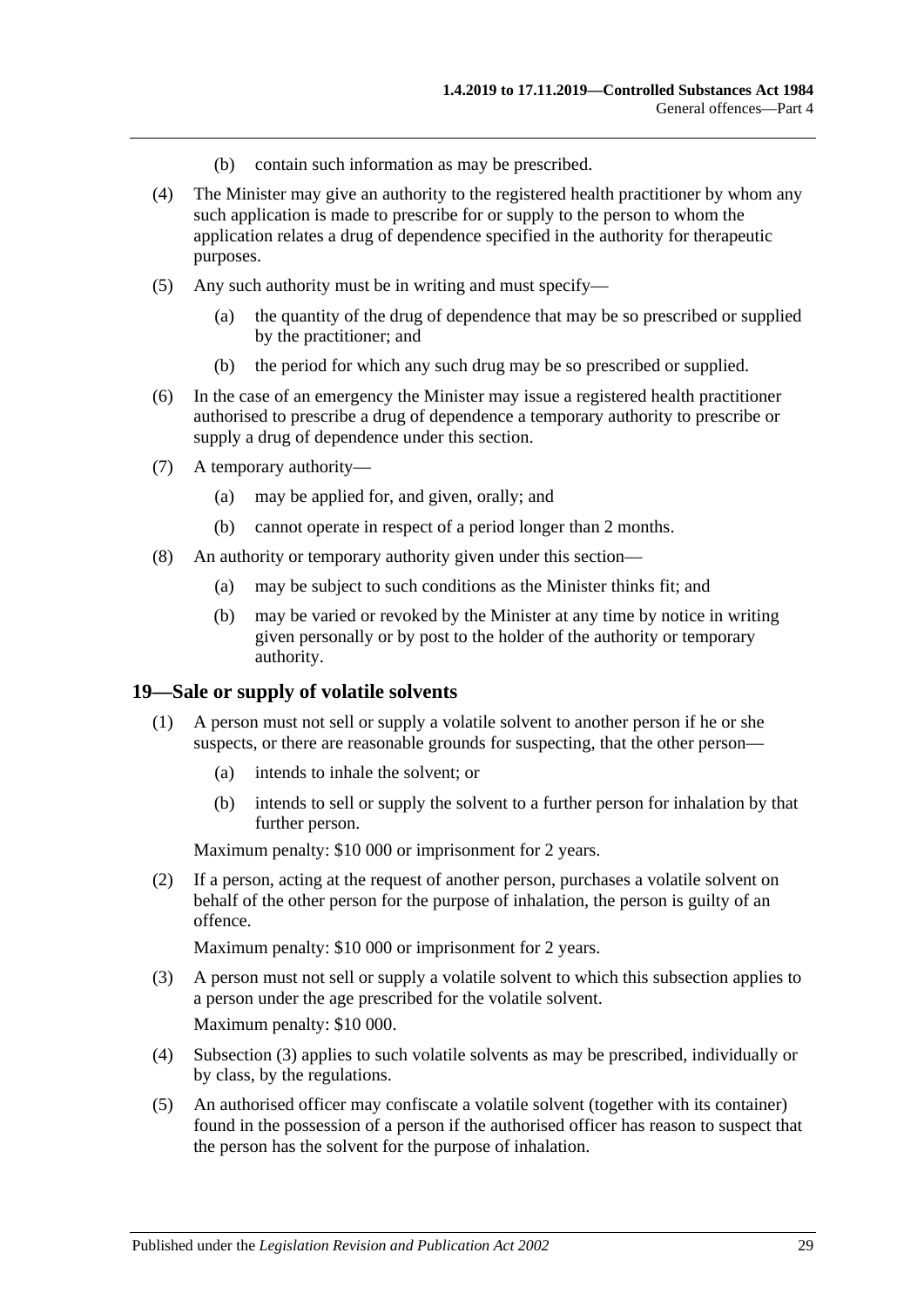(6) Anything confiscated under [subsection](#page-28-2) (5) is forfeited to the Crown and may be sold, destroyed or otherwise disposed of as the Minister or the Commissioner of Police directs.

## <span id="page-29-0"></span>**20—Prohibition of automatic vending machines**

- (1) A person must not—
	- (a) whether on premises of which the person is the owner or in any other place—
		- (i) install an automatic vending machine for the sale or supply of a poison, medicine or medical device; or
		- (ii) sell or supply a poison, medicine or medical device by means of an automatic vending machine; or
	- (b) permit or suffer any such vending machine to be installed or operated on premises of which he or she is the owner.

Maximum penalty: \$5 000.

(2) This section does not apply to a poison, medicine or medical device prescribed, or of a class prescribed, by regulation or in circumstances prescribed by regulation.

## <span id="page-29-1"></span>**21—Sale, supply, possession or administration of other potentially harmful substances or devices**

- <span id="page-29-4"></span>(1) The Minister may, by notice published in the Gazette, prohibit the sale, supply, possession or administration of—
	- (a) any substance or device specified in the order, being a substance or device that should not, in the Minister's opinion, be sold, supplied, possessed or administered pending evaluation of its harmful properties; and
	- (b) in the case of a substance, any preparation containing that substance.
- (2) A person must not contravene a notice published under [subsection](#page-29-4) (1). Maximum penalty: \$10 000 or imprisonment for 2 years.
- (3) The Minister may, by notice published in the Gazette, vary or revoke a notice published under [subsection](#page-29-4) (1).
- (4) On publishing a notice under this section, the Minister must refer the subject matter of the notice to the Advisory Council for its consideration.

## <span id="page-29-2"></span>**22—Possession**

(1) A person must not have in his or her possession a poison to which this section applies unless licensed to do so by the Minister.

Maximum penalty: \$10 000.

(2) This section applies to such poisons (other than drugs of dependence) as may be prescribed, individually or by class, by the regulations.

## <span id="page-29-3"></span>**23—Quality**

(1) A person must not sell by wholesale or by retail or supply a poison, medicine or medical device that does not conform with the regulations.

Maximum penalty: \$10 000.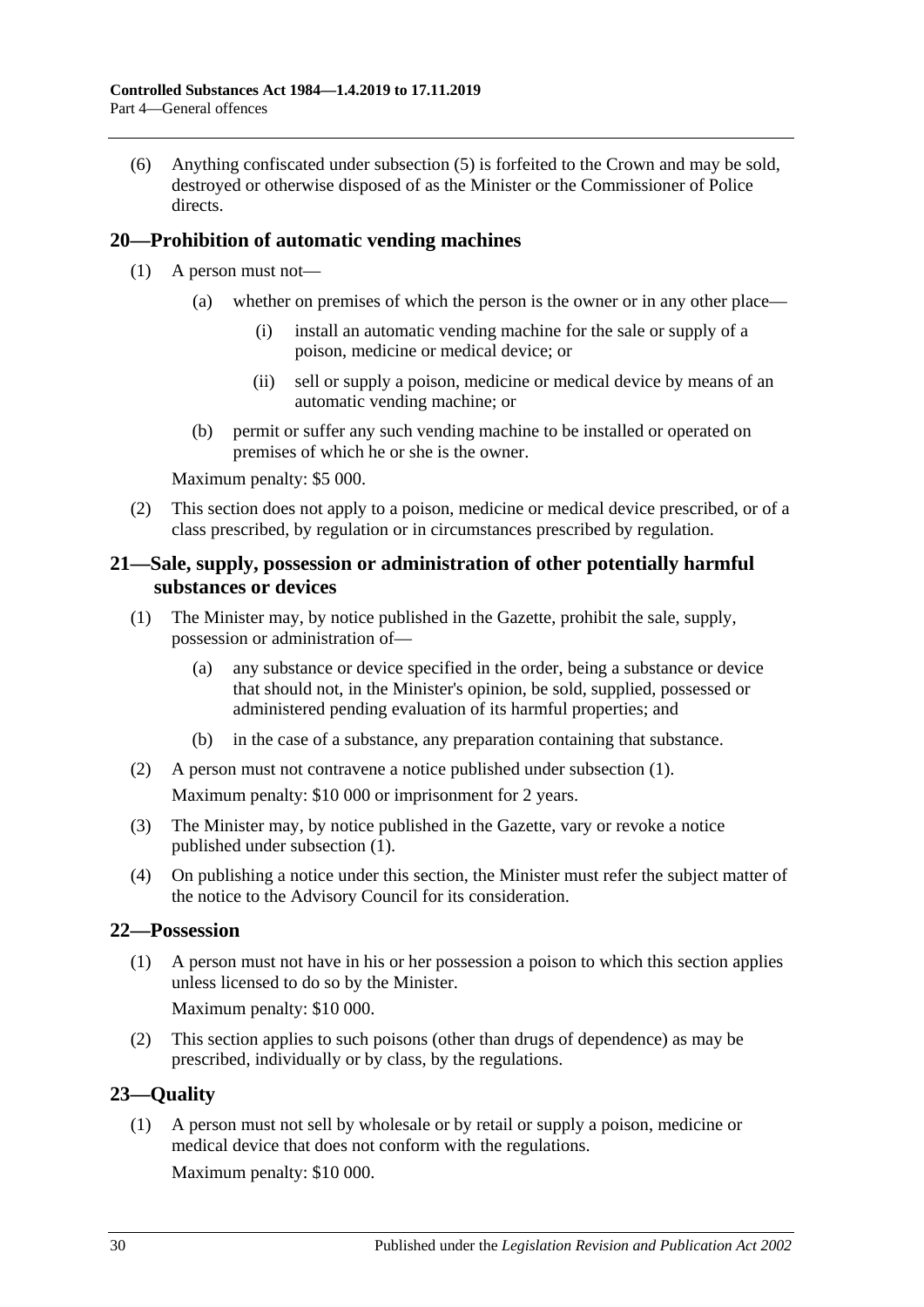(2) It is a defence for a person charged with an offence against this section to prove that he or she did not know and could not, by the exercise of reasonable diligence, have known that the subject matter of the offence did not conform with the regulations.

## <span id="page-30-0"></span>**24—Packaging and labelling**

A person must not sell by wholesale or by retail or supply to a person a poison, medicine or medical device unless—

- (a) it is enclosed in a package or container; and
- (b) the package or container conforms with the regulations; and
- (c) the package or container is labelled in accordance with the regulations.

Maximum penalty: \$10 000.

#### <span id="page-30-1"></span>**25—Storage**

A person must not store a poison, medicine or medical device contrary to the regulations.

Maximum penalty: \$10 000.

#### <span id="page-30-2"></span>**26—Transport**

A person must not transport a poison, medicine or medical device contrary to the regulations.

Maximum penalty: \$10 000.

#### <span id="page-30-3"></span>**27—Use**

A person must not—

- (a) use a poison, medicine or medical device for a purpose or in a manner prohibited by the regulations; or
- (b) sell, supply, prescribe, or purchase a poison, medicine or medical device for a purpose prohibited by the regulations.

Maximum penalty: \$10 000.

#### <span id="page-30-4"></span>**28—Prohibition of advertisement**

(1) A person must not advertise that a poison, controlled drug, medicine or medical device to which this section applies is available for sale or supply.

Maximum penalty: \$10 000.

(2) This section applies to such poisons, controlled drugs, medicines and medical devices as may be prescribed, individually or by class, by the regulations.

#### <span id="page-30-5"></span>**29—Regulation of advertisement**

A person must comply with the regulations in advertising that a poison, medicine or medical device is available for sale or supply.

Maximum penalty: \$10 000.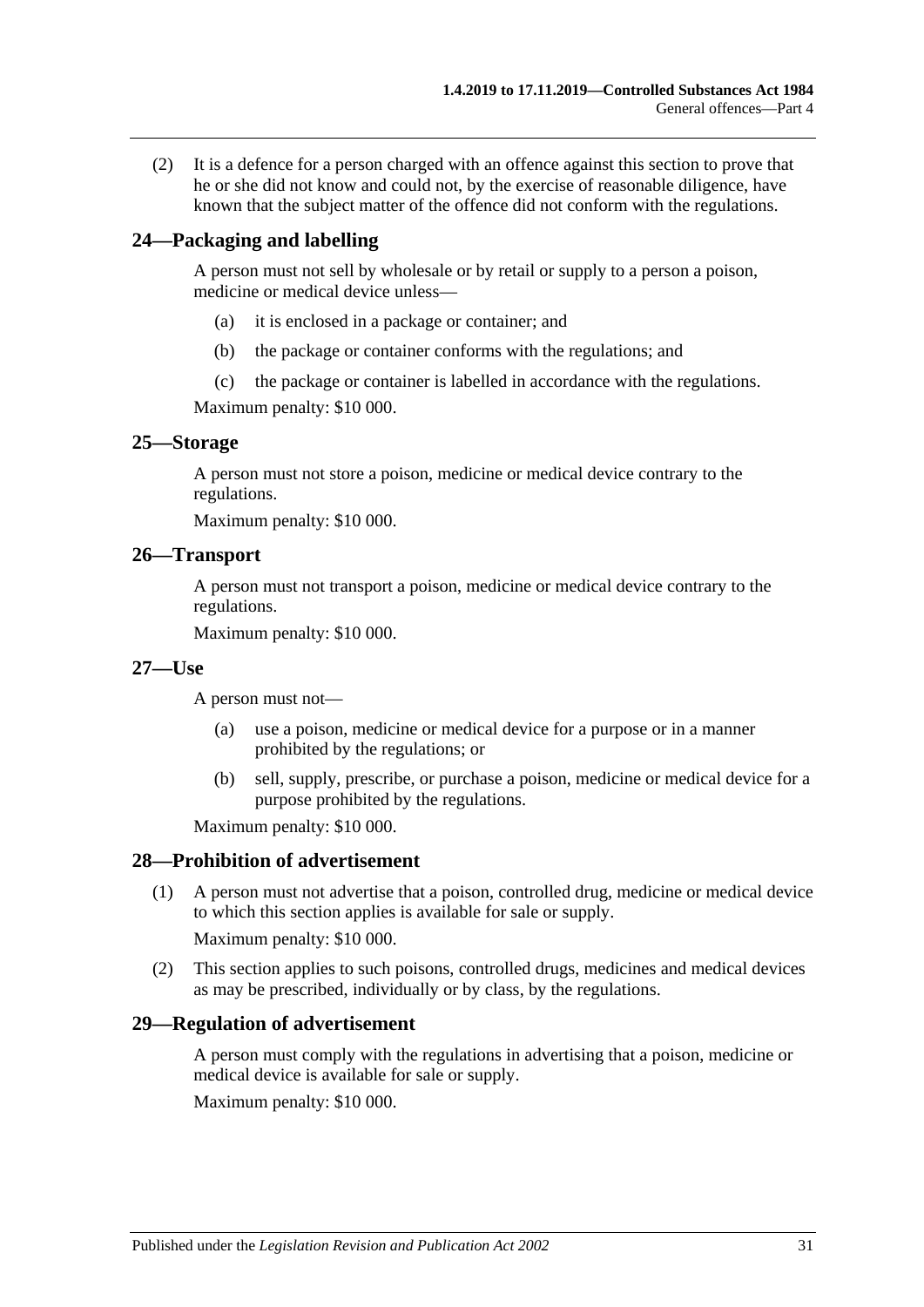### <span id="page-31-0"></span>**30—Forgery etc of prescriptions**

- (1) A person must not forge or fraudulently alter or utter a prescription or other document, or have in his or her possession such a prescription or document knowing it to be forged or fraudulently altered, with a view to obtaining a prescription drug. Maximum penalty: \$15 000 or imprisonment for 5 years.
- (2) A person must not knowingly, by false representation, obtain—
	- (a) a prescription drug; or
	- (b) a prescription for a prescription drug.

Maximum penalty: \$10 000 or imprisonment for 2 years.

- (2a) A person must not, in or in connection with obtaining a prescription drug, give to the person prescribing or supplying the drug a name or address that is false. Maximum penalty: \$10 000.
- (3) A pharmacist must retain any prescription or other document that he or she has reasonable cause to believe has been forged or fraudulently altered and must forthwith deliver any such prescription or document to the Commissioner of Police.

## <span id="page-31-1"></span>**Part 4A—Licences to cultivate alkaloid poppies and process poppy straw**

## <span id="page-31-2"></span>**Division 1—Preliminary**

#### <span id="page-31-3"></span>**30A—Interpretation**

In this Part—

*alkaloid poppy* means a plant or any part of a plant whether fresh or dried of—

- (a) *Papaver bracteatum* Lindley; or
- (b) *Papaver somniferum* L.;

*alkaloid poppy register* means the register established under section [30ZZG;](#page-59-2)

*associate* has the same meaning given in [section](#page-33-0) 30B;

*Chief Executive* means the Chief Executive of the Department that is, under the Minister, responsible for the administration of the *[Agricultural and Veterinary](http://www.legislation.sa.gov.au/index.aspx?action=legref&type=act&legtitle=Agricultural%20and%20Veterinary%20Chemicals%20(South%20Australia)%20Act%201994)  [Chemicals \(South Australia\) Act](http://www.legislation.sa.gov.au/index.aspx?action=legref&type=act&legtitle=Agricultural%20and%20Veterinary%20Chemicals%20(South%20Australia)%20Act%201994) 1994*;

*Commonwealth licence to export* means a licence to export narcotic substances which relates to the export of poppy straw under the *Customs Act 1901* of the Commonwealth;

*Commonwealth licence to manufacture* means a licence to manufacture narcotic drugs which relates to the manufacturing of opiates from alkaloid poppies under the *Narcotic Drugs Act 1967* of the Commonwealth;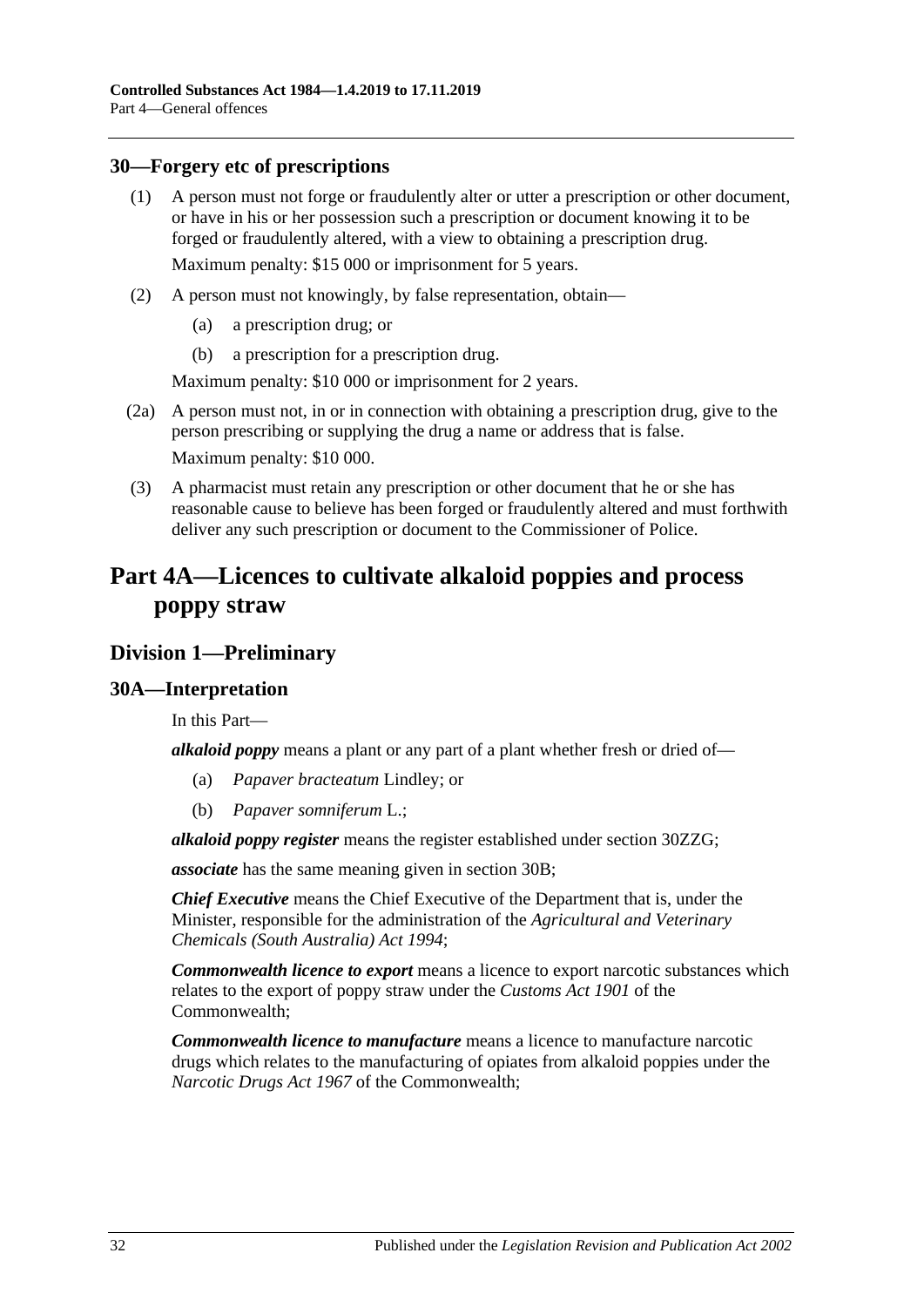*criminal intelligence* means information relating to actual or suspected criminal activity (whether in this State or elsewhere) the disclosure of which could reasonably be expected to prejudice criminal investigations, to enable the discovery of the existence or identity of a confidential source of information relevant to law enforcement or to endanger a person's life or physical safety;

*detention or seizure receipt* means a receipt given in accordance with [section](#page-49-0) 30ZC or [section](#page-50-4) 30ZI;

#### *disqualified person* means—

- (a) a person who is under the age of 17 years unless the person is an apprentice or trainee within the meaning of the *[Training and Skills Development](http://www.legislation.sa.gov.au/index.aspx?action=legref&type=act&legtitle=Training%20and%20Skills%20Development%20Act%202008)  Act [2008](http://www.legislation.sa.gov.au/index.aspx?action=legref&type=act&legtitle=Training%20and%20Skills%20Development%20Act%202008)*; or
- (b) a person against whom a finding of guilt in respect of a serious offence was made by a court (whether in or outside South Australia) in the 10 years preceding the date an application is made under this Part; or
- (c) a person against whom a finding of guilt for an offence under this Act or an offence under a corresponding law of another jurisdiction was made by a court (whether in or outside South Australia) in the 5 years preceding the date an application is made under this Part; or
- (d) a person who belongs to a prescribed class of persons;

*employee*, in relation to a licensed grower or a licensed processor, includes a person who is—

- (a) employed under a contract of employment; or
- (b) employed under a training contract; or
- (c) engaged under any other contract to perform a specified task authorised under a poppy cultivation licence or a poppy processing licence;

*employee identification certificate* means a certificate issued to an employee by a licensed grower under [section](#page-39-2) 30J or by a licensed processor under [section](#page-44-1) 30T;

*harvest and destruction order* means an order made under section [30ZM\(3\);](#page-52-2)

#### *inspector* means—

- (a) a person authorised under [section](#page-47-1) 30Z; and
- (b) an inspector under Part IVB of the *Drugs, Poisons and Controlled Substances Act 1981* of Victoria; and
- (c) a police officer;

*inspector identification certificate* means a certificate issued to an inspector under [section](#page-48-0) 30ZA;

*licence holder* means—

- (a) a licensed grower; or
- (b) a licensed processor;

*licensed grower* means the holder of a poppy cultivation licence;

*licensed processor* means the holder of a poppy processing licence;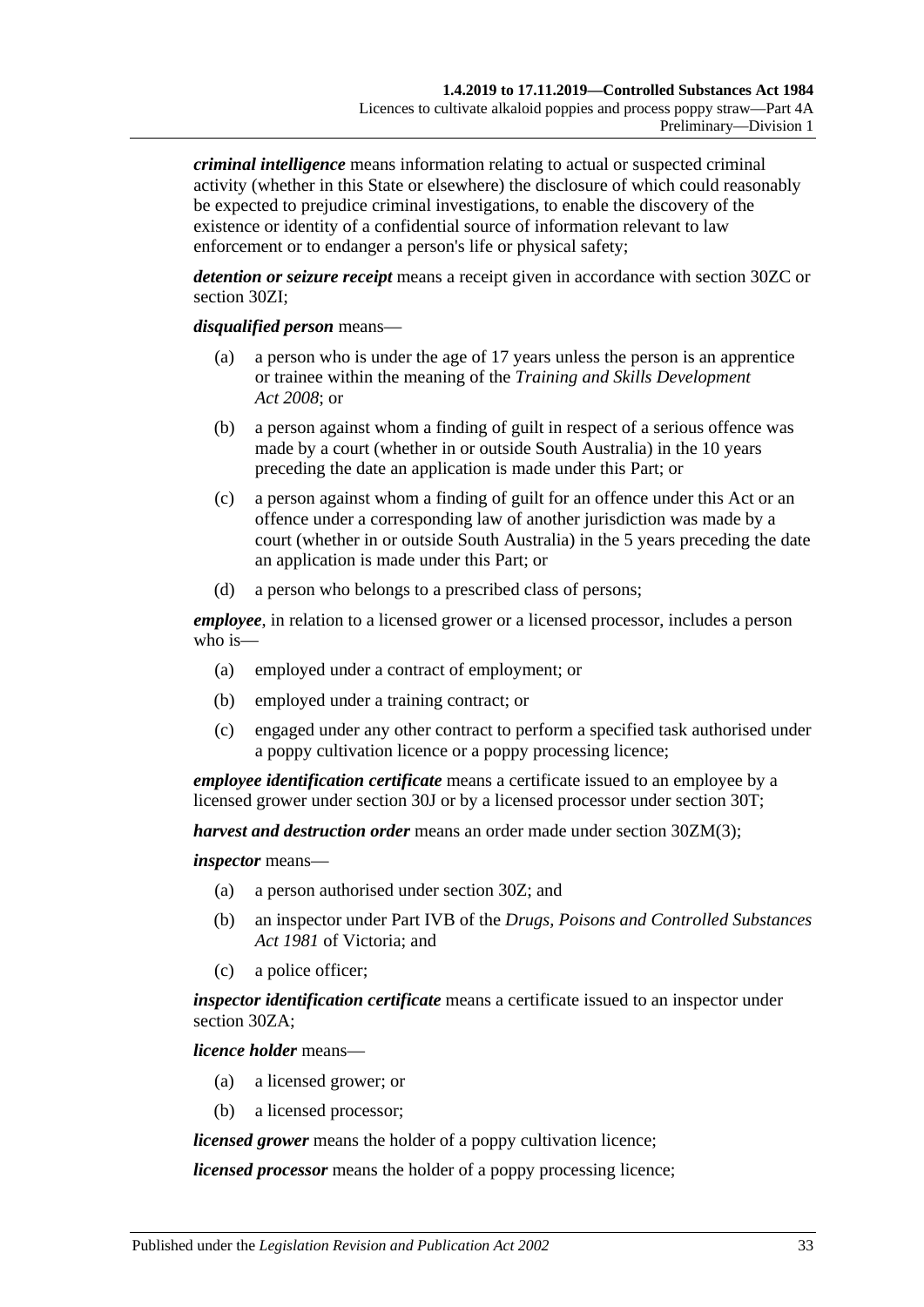*poppy cultivation licence* means a licence issued under [section](#page-37-2) 30F(2);

*poppy processing licence* means a licence issued under [section](#page-42-2) 30P(2);

*poppy straw* means the upper parts of an alkaloid poppy, including the stem and capsule, harvested after mowing;

*process*, in relation to poppy straw, means—

- (a) to prepare or treat poppy straw in any manner other than refinement, concentration, extraction or reaction unless the refinement, concentration, extraction or reaction is for chemical analysis for non-therapeutic use; or
- (b) to store poppy straw;

*risk management plan* means a plan that forms part of a poppy cultivation licence or a poppy processing licence;

*seized material* means any alkaloid poppies, poppy straw or material derived from alkaloid poppies or poppy straw seized by an inspector under [section](#page-50-3) 30ZH;

*serious offence* means—

- (a) an indictable offence involving dishonesty, fraud or assault; or
- (b) an indictable offence involving possession, or cultivation of, or trafficking in, a drug of dependence; or
- (c) any other indictable offence under this Act; or
- (d) an indictable offence under the law of another jurisdiction involving—
	- (i) dishonesty, fraud or assault; or
	- (ii) possession, or cultivation of, or trafficking in, a drug of dependence;

*specified premises* means premises to which a licence under this Part applies;

*Tribunal* means the South Australian Civil and Administrative Tribunal established under the *[South Australian Civil and Administrative Tribunal Act](http://www.legislation.sa.gov.au/index.aspx?action=legref&type=act&legtitle=South%20Australian%20Civil%20and%20Administrative%20Tribunal%20Act%202013) 2013*.

#### <span id="page-33-0"></span>**30B—Meaning of** *associate*

- (1) For the purposes of this Part, a person who is of or above the age of 18 years is an *associate* of an applicant for a poppy cultivation licence or a poppy processing licence or a licence holder if the person—
	- (a) holds any relevant financial interest, or is entitled to exercise any relevant power (whether in right of the person or on behalf of any other person) in the business of the applicant or the licence holder (being the business to which the application or licence relates), and by virtue of that interest or power, is able to exercise a significant influence over or with respect to the management or operation of the business; or
	- (b) holds any relevant position (whether in right of the person or on behalf of any other person) in the business of the applicant or the licence holder (being the business to which the application or licence relates); or
	- (c) is a relative of the applicant or the licence holder; or
	- (d) is in a position to exercise control or significant influence over the conduct of the applicant or the licence holder.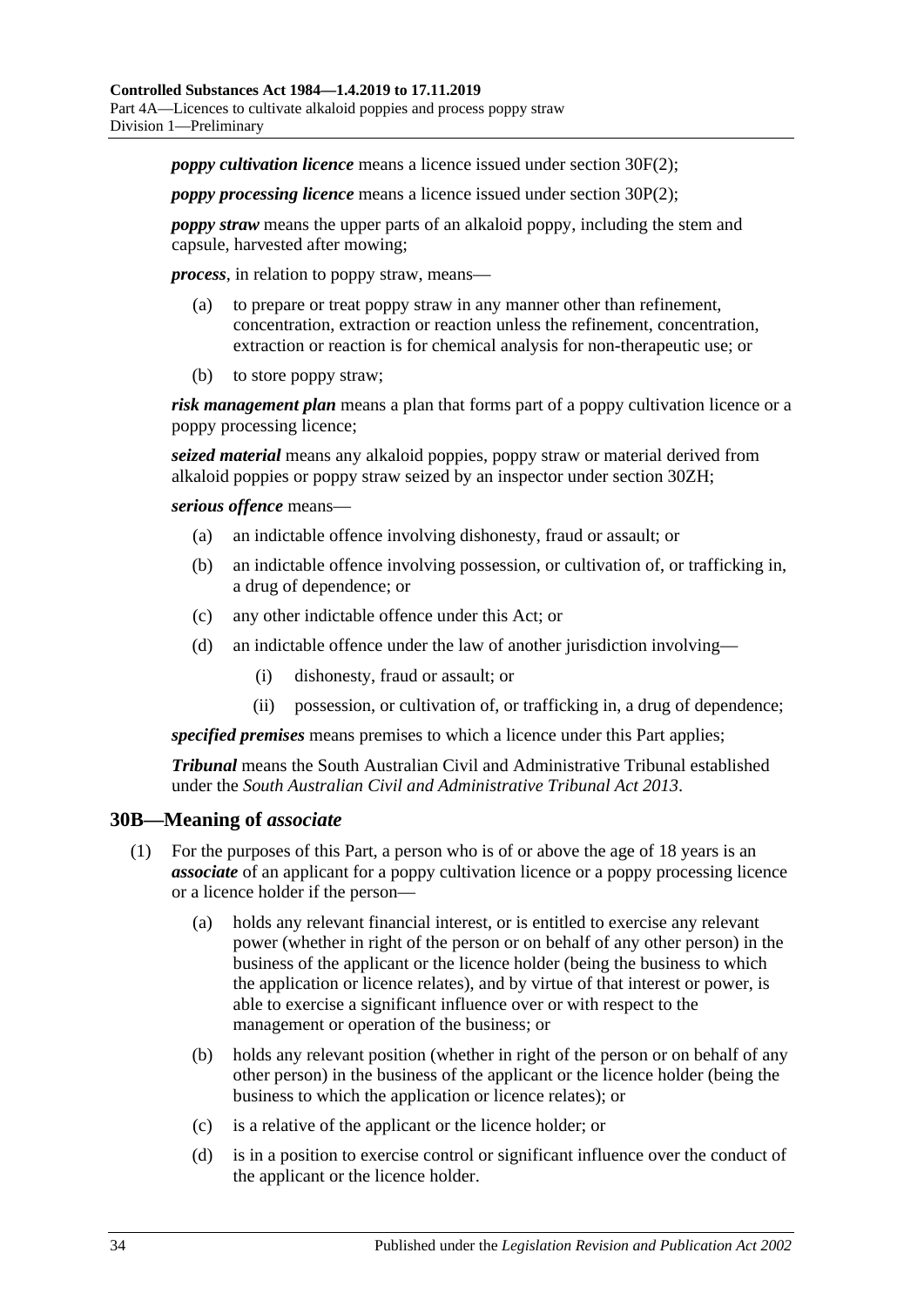(2) In subsection  $(1)$ —

*domestic partner* means a person who is a domestic partner within the meaning of the *[Family Relationships Act](http://www.legislation.sa.gov.au/index.aspx?action=legref&type=act&legtitle=Family%20Relationships%20Act%201975) 1975*, whether declared as such under that Act or not;

*relative* means a person who is—

- (a) a spouse or domestic partner; or
- (b) a parent; or
- (c) a step-parent; or
- (d) a sibling or step-sibling; or
- (e) a child, step-child or adopted child;

*relevant financial interest* in relation to a business means—

- (a) any share in the capital of the business; or
- (b) any entitlement to receive any income derived from the business;

*relevant position* in relation to the business of an applicant or a licence holder means—

- (a) the position of director, partner, trustee, manager or other executive position or secretary, however that position is designated; and
- (b) any other person determined by the Chief Executive to be associated or connected with the ownership, administration or management of the operations or business of the applicant;

*relevant power* means any power, whether exercisable by voting or otherwise and whether exercisable alone or in association with others—

- (a) to participate in any directorial, managerial or executive decision; or
- (b) to elect or appoint any person to any relevant position;

*spouse*—a person is the spouse of another if they are legally married.

## <span id="page-34-1"></span><span id="page-34-0"></span>**30C—Matters to be considered—fit and proper person**

- (1) For the purpose of preventing criminal activity in the cultivation of alkaloid poppies and the processing of poppy straw, the Chief Executive must not issue a licence under this Part to an applicant unless the Chief Executive is satisfied that—
	- (a) neither the applicant nor any associate of the applicant has been found guilty in respect of a serious offence (whether in or outside South Australia) during the 10 years preceding the date of making the application under this Part; and
	- (b) the applicant and each associate of the applicant is a suitable person to be concerned in or associated with the cultivation of alkaloid poppies or the processing of poppy straw, as the case requires; and
	- (c) the applicant's property or premises will be suitable for the cultivation of alkaloid poppies or the processing of poppy straw, as the case requires, in relation to location, facilities and proposed security arrangements; and
	- (d) the applicant meets the prescribed requirements (if any).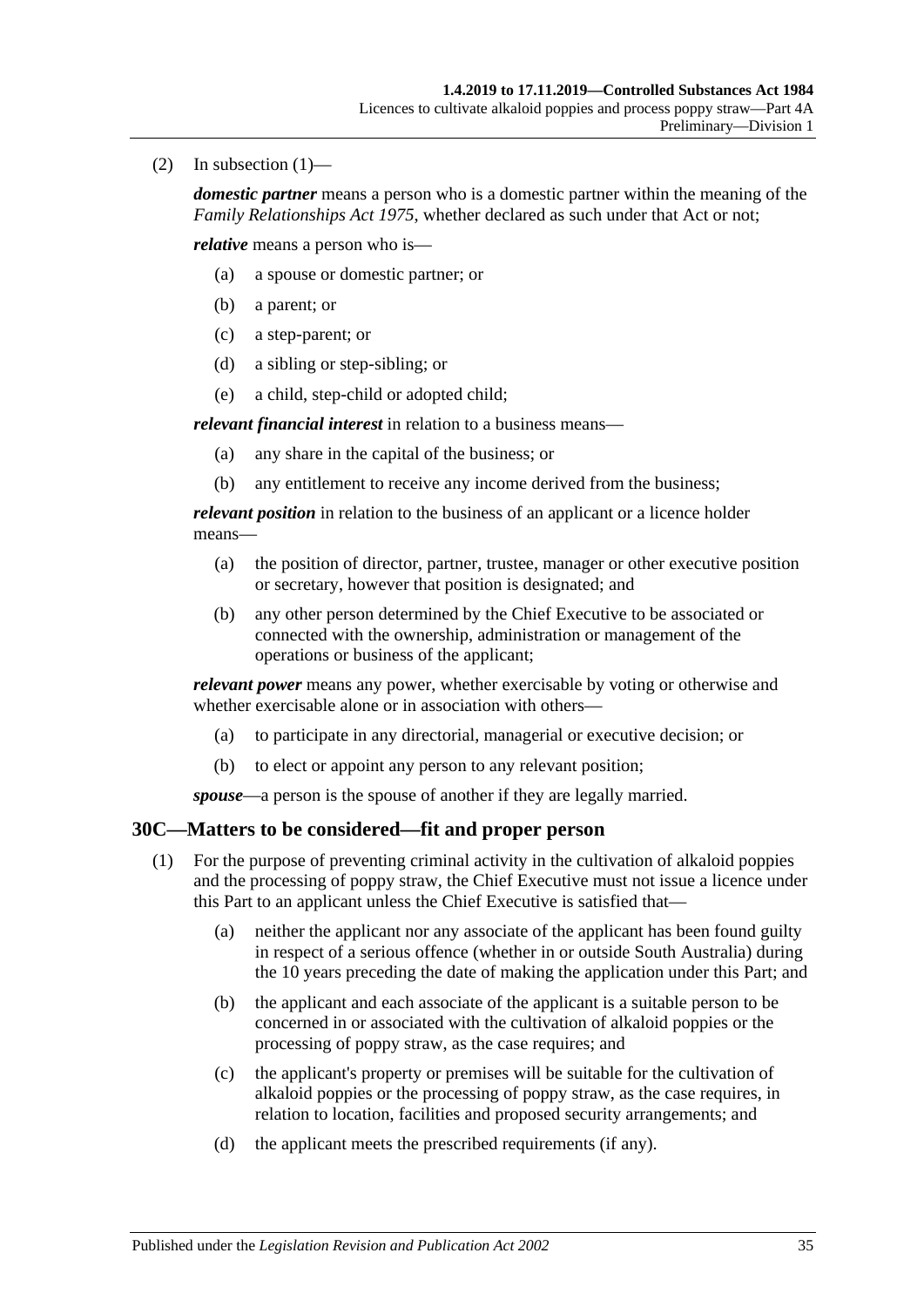- <span id="page-35-0"></span>(2) For the purpose of preventing criminal activity in the cultivation of alkaloid poppies and the processing of poppy straw, the Chief Executive must not—
	- (a) renew a poppy cultivation licence of a licensed grower unless the Chief Executive is satisfied that—
		- (i) neither the licensed grower nor any associate of the licensed grower has been found guilty in respect of a serious offence (whether in or outside South Australia) during the 3 years preceding the date of making the application for renewal under this Part; and
		- (ii) the licensed grower and each associate of the licensed grower is a suitable person to be concerned in or associated with the cultivation of alkaloid poppies; and
		- (iii) the licensed grower's property or premises are suitable for the cultivation of alkaloid poppies, in relation to location, facilities and proposed security arrangements; and
		- (iv) the licensed grower meets the prescribed requirements (if any); or
	- (b) renew a poppy processing licence of a licensed processor unless the Chief Executive is satisfied that—
		- (i) neither the licensed processor nor any associate of the licensed processor has been found guilty in respect of a serious offence (whether in or outside South Australia) during the 12 months preceding the date of making the application for renewal under this Part; and
		- (ii) the licensed processor and each associate of the licensed processor is a suitable person to be concerned in or associated with the processing of poppy straw; and
		- (iii) the licensed processor's property or premises are suitable for the processing of poppy straw in relation to location, facilities and proposed security arrangements; and
		- (iv) the licensed processor meets the prescribed requirements (if any).
- (3) Without limiting [subsection](#page-34-1) (1) or [\(2\),](#page-35-0) the Chief Executive may consider whether—
	- (a) the applicant, the licensed grower or the licensed processor and each associate of the applicant, the licensed grower or the licensed processor is of good repute, having regard to character, honesty and integrity; and
	- (b) the applicant, the licensed grower or the licensed processor or any associate of the applicant, the licensed grower or the licensed processor has a history of non-compliance with the Act; and
	- (c) in the case of an application for a licence, the applicant or any associate of the applicant has within the 10 years preceding the date of making the application been found guilty by a court (whether in or outside South Australia) of any offence; and
	- (d) in the case of an application for the renewal of a poppy cultivation licence, the licensed grower or any associate of the licensed grower has within the 3 years preceding the date of making the application for renewal been found guilty by a court (whether in or outside South Australia) of any offence; and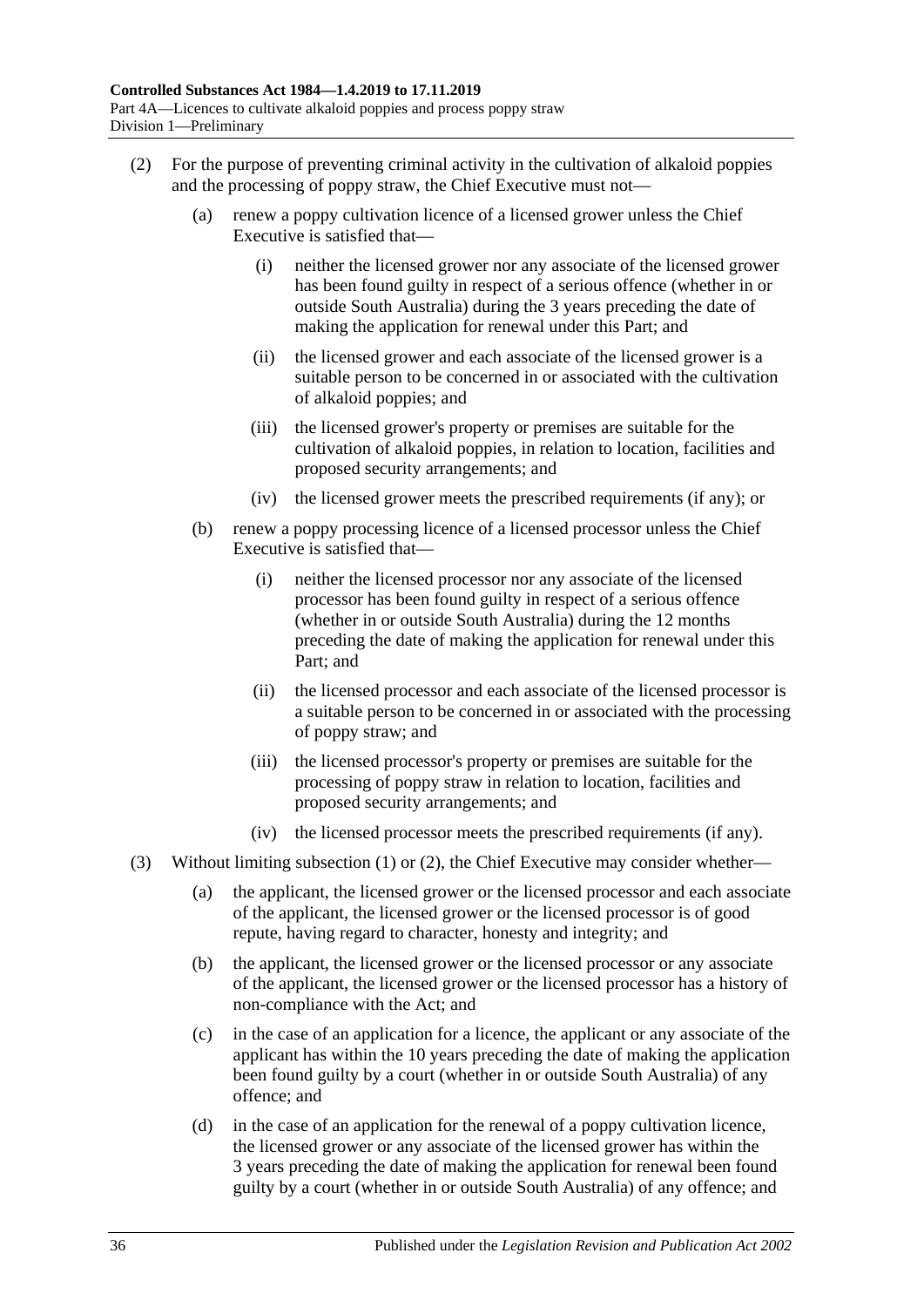- (e) in the case of an application for the renewal of a poppy processing licence, the licensed processor or any associate of the licensed processor has within the 12 months preceding the date of making the application for renewal been found guilty by a court (whether in or outside South Australia) of any offence; and
- (f) in the case of an applicant, a licensed grower or a licensed processor that is not a natural person, the applicant, the licensed grower or the licensed processor has a satisfactory ownership, trust or corporate structure; and
- (g) the applicant, the licensed grower or the licensed processor is of sound and stable financial background; and
- (h) the financial circumstances of the applicant, the licensed grower or the licensed processor may significantly limit the person's capacity to meet the person's obligations in conducting activities under the licence in compliance with the terms and conditions applying to the relevant licence.

# **Division 2—Poppy cultivation licence**

# <span id="page-36-2"></span><span id="page-36-0"></span>**30D—Application for poppy cultivation licence**

- (1) A person may apply for a poppy cultivation licence which authorises a person for commercial purposes relating to therapeutic use—
	- (a) to cultivate or possess alkaloid poppies; and
	- (b) to sell or supply poppy straw to a licensed processor at premises specified in the licence.
- <span id="page-36-1"></span>(2) A person may apply for a poppy cultivation licence for research purposes relating to non-therapeutic use—
	- (a) to cultivate or possess alkaloid poppies; and
	- (b) to conduct measurements, analyses and extractions, including extraction of alkaloids from alkaloid poppies for chemical analyses at specified premises; and
	- (c) to supply alkaloid poppies or poppy straw to a licensed processor.
- (3) An application under [subsection](#page-36-0) (1) or [\(2\)](#page-36-1) must—
	- (a) be in writing; and
	- (b) be accompanied by a copy of the proposed risk management plan; and
	- (c) be accompanied by the relevant prescribed application fee (if any); and
	- (d) be accompanied by any other prescribed particulars.
- (4) An application under [subsection](#page-36-0) (1) or [\(2\)](#page-36-1) must contain or be accompanied by evidence to the satisfaction of the Chief Executive that the applicant is a fit and proper person to be given a licence and—
	- (a) in the case of an application under [subsection](#page-36-0) (1), intends to undertake a bona fide commercial activity relating to the therapeutic use of alkaloid poppies under the licence and includes evidence of the commercial activity to be carried out; or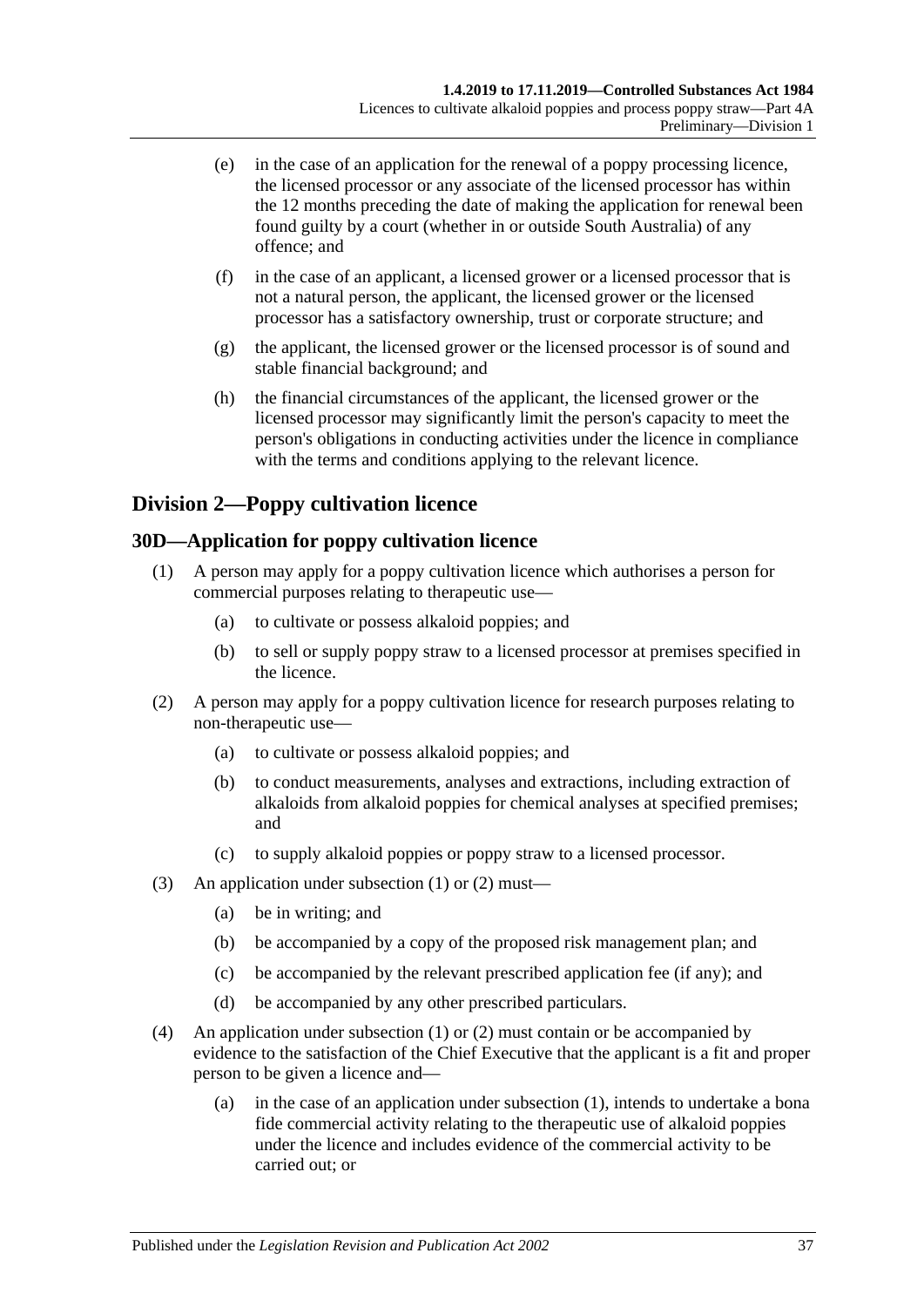- (b) in the case of an application under [subsection](#page-36-1) (2), intends to undertake a research activity relating to the non therapeutic use of alkaloid poppies under the licence and includes evidence that the research activity would be conducted by a person with appropriate scientific training using an appropriate methodology.
- (5) An application under [subsection](#page-36-0) (1) or [\(2\)](#page-36-1) must contain any other information about the applicant or the application which the Chief Executive reasonably requires to assist in assessing the application.

## <span id="page-37-1"></span>**30E—Chief Executive must investigate application**

- (1) On receiving an application under [section](#page-36-2) 30D the Chief Executive—
	- (a) must carry out all investigations and inquiries that the Chief Executive considers necessary to determine the application; and
	- (b) may conduct an inspection of the premises that are to be specified in the relevant licence; and
	- (c) may require that an applicant or any associate of the applicant submit to the Chief Executive a recent police record check of the applicant or any associate of the applicant.
- (2) The Chief Executive must provide a copy of an application made under [section](#page-36-2) 30D and any accompanying documents to the Commissioner of Police.
- (3) The Commissioner of Police must—
	- (a) inquire into and report to the Chief Executive on any matters concerning the application that he or she believes are appropriate or reasonably necessary; and
	- (b) inquire into and report to the Chief Executive on any matters concerning the application that the Chief Executive requests; and
	- (c) within 28 days of receiving the application from the Chief Executive, notify the Chief Executive in writing of the Commissioner of Police's decision to support or oppose the issuing of a licence and provide the reasons for the decision.
- <span id="page-37-0"></span>(4) If the Chief Executive is notified under [subsection](#page-37-0)  $(3)(c)$  that the Commissioner of Police opposes the issuing of a poppy cultivation licence, the Chief Executive must not issue the licence.

## **30F—Determining an application**

- (1) After considering an application and any investigation under [section](#page-37-1) 30E, the Chief Executive must determine the application within 60 days of receiving the application.
- <span id="page-37-2"></span>(2) The Chief Executive may issue a poppy cultivation licence to an applicant under section  $30D(1)$  or  $(2)$ .
- <span id="page-37-3"></span>(3) The Chief Executive may refuse to issue a poppy cultivation licence to an applicant under [section](#page-36-0)  $30D(1)$  or  $(2)$ .
- (4) The Chief Executive must—
	- (a) notify the applicant in writing of the decision under [subsection](#page-37-2) (2); and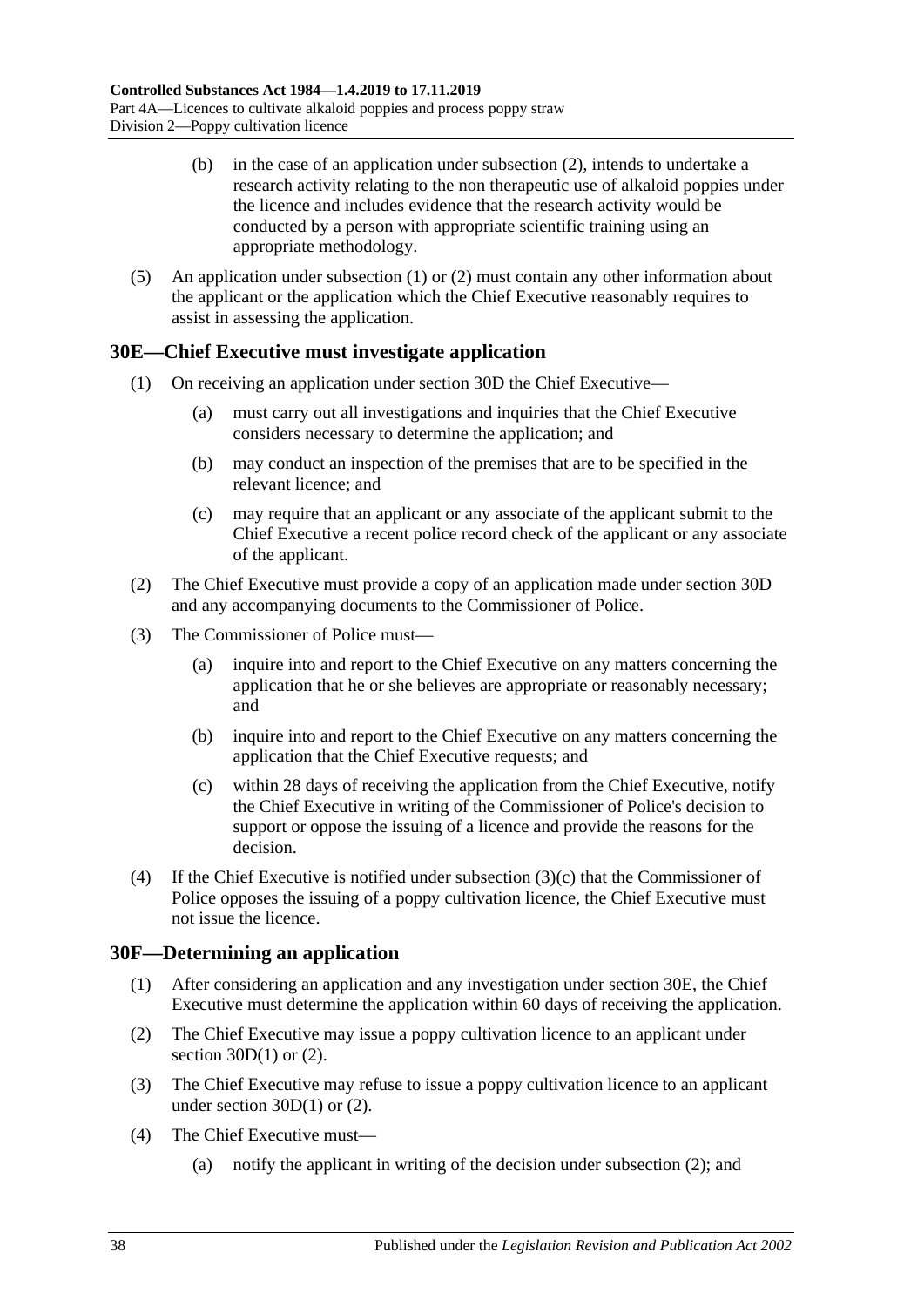(b) if the Chief Executive refuses an application under [subsection](#page-37-3) (3), provide reasons for the decision.

## **30G—Terms and conditions of a poppy cultivation licence**

- (1) A poppy cultivation licence is issued for the term, not exceeding 3 years, specified in the licence unless it is sooner suspended or cancelled.
- (2) A poppy cultivation licence relates only to the specified premises described in it.
- (3) A poppy cultivation licence is subject to the condition that the licensed grower must only employ persons that are suitable to carry out activities under the licence.
- (4) A poppy cultivation licence is subject to the condition that a licensed grower must comply with the risk management plan under the licence.
- (5) A poppy cultivation licence is subject to the prescribed terms, conditions, limitations and restrictions (if any).
- (6) A poppy cultivation licence is subject to the terms, conditions, limitations and restrictions specified in it including, but not limited to, terms, conditions, limitations and restrictions relating to the following:
	- (a) the species, subspecies or varieties of alkaloid poppy to be cultivated;
	- (b) the specified premises at which activities authorised under the licence may be carried out;
	- (c) the implementation and maintenance of satisfactory security and surveillance measures to restrict access of unauthorised persons to crops and harvested material;
	- (d) the keeping of records and other documents;
	- (e) the provision of information, records or other documents to the Chief Executive relating to—
		- (i) the activities carried out under the licence; or
		- (ii) a change in the position of director, manager, secretary or other executive position, however designated, or the structure of the business to which the licence relates; or
		- (iii) any other matter that the Chief Executive reasonably requires in relation to the licence or the licensed activity;
	- (f) the disposal of harvested material and crop residue;
	- (g) the inspection, sampling, supervision and surveillance of seed of alkaloid poppies, alkaloid poppies and poppy straw by an inspector;
	- (h) the destruction of alkaloid poppies, poppy straw and any material derived from alkaloid poppies.
- (7) A poppy cultivation licence issued under [section](#page-36-0) 30D(1) is subject to the condition that unless otherwise with the approval of the Chief Executive, the licensed grower whilst carrying out an activity under the licence must have a contract with a licensed processor for the processing of alkaloid poppies cultivated under the licence that is registered in the alkaloid poppy register.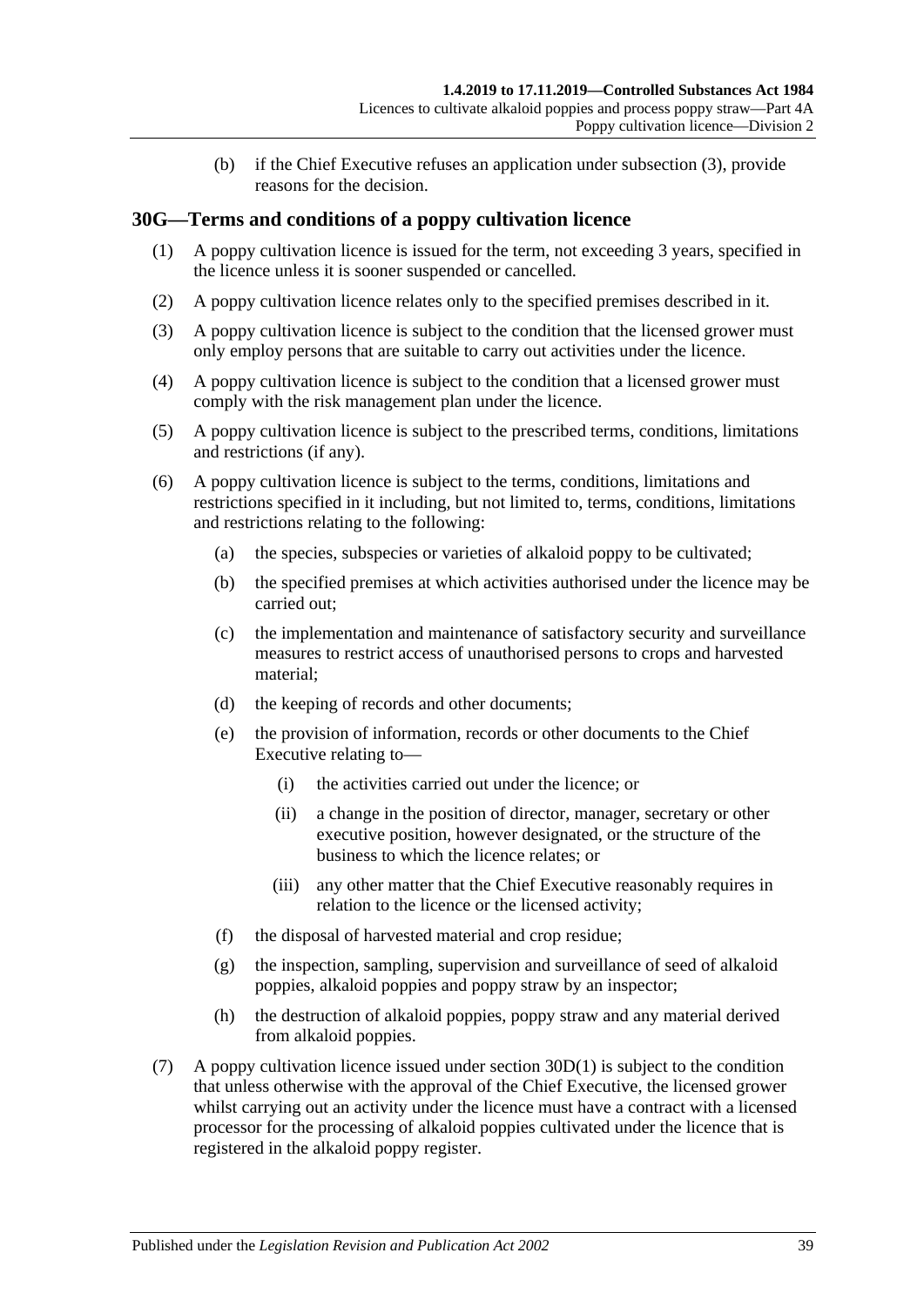## **30H—Poppy cultivation licence is not transferable**

A poppy cultivation licence is not transferable to another person.

## **30I—Employee of licensed grower authorised to undertake activities under licence**

- <span id="page-39-0"></span>(1) For the purposes of this Act, an employee of a licensed grower who holds a poppy cultivation licence for commercial purposes relating to therapeutic use, is authorised to carry out any activity under the licence involving the cultivation or possession of alkaloid poppies or the sale or supply of poppy straw to a licensed processor required of the employee in the course of his or her employment.
- <span id="page-39-1"></span>(2) For the purposes of this Act, an employee of a licensed grower who holds a poppy cultivation licence for research purposes relating to non-therapeutic use, is authorised to carry out any activity under the licence, including the following, that is required of the employee in the course of his or her employment:
	- (a) to cultivate or possess alkaloid poppies;
	- (b) to conduct measurements, analyses and extractions including extraction of alkaloids from alkaloid poppies for chemical analyses at specified premises;
	- (c) to supply alkaloid poppies or poppy straw to a licensed processor.
- (3) An employee must only undertake an activity authorised under [subsection](#page-39-0) (1) or [\(2\)](#page-39-1) in relation to his or her employment.

## **30J—Employee identification certificate issued by licensed grower**

- (1) The licensed grower must issue an employee identification certificate to each employee employed to carry out activities in the business conducted by a licensed grower under a poppy cultivation licence.
- <span id="page-39-3"></span>(2) The employee identification certificate must contain the following information:
	- (a) the employee's name;
	- (b) a clear photograph of the employee;
	- (c) the employee's date of birth;
	- (d) the expiry date of the employee identification certificate;
	- (e) the poppy cultivation licence under which the employee is authorised to carry out activities required of the employee in the course of his or her employment;
	- (f) the prescribed information (if any).

#### <span id="page-39-2"></span>**30K—Application for renewal of licence**

- (1) A licensed grower may apply to the Chief Executive for the renewal of a poppy cultivation licence.
- (2) A renewal application must be made to the Chief Executive at least 2 months before the poppy cultivation licence is due to expire.
- (3) A renewal application must—
	- (a) be in writing; and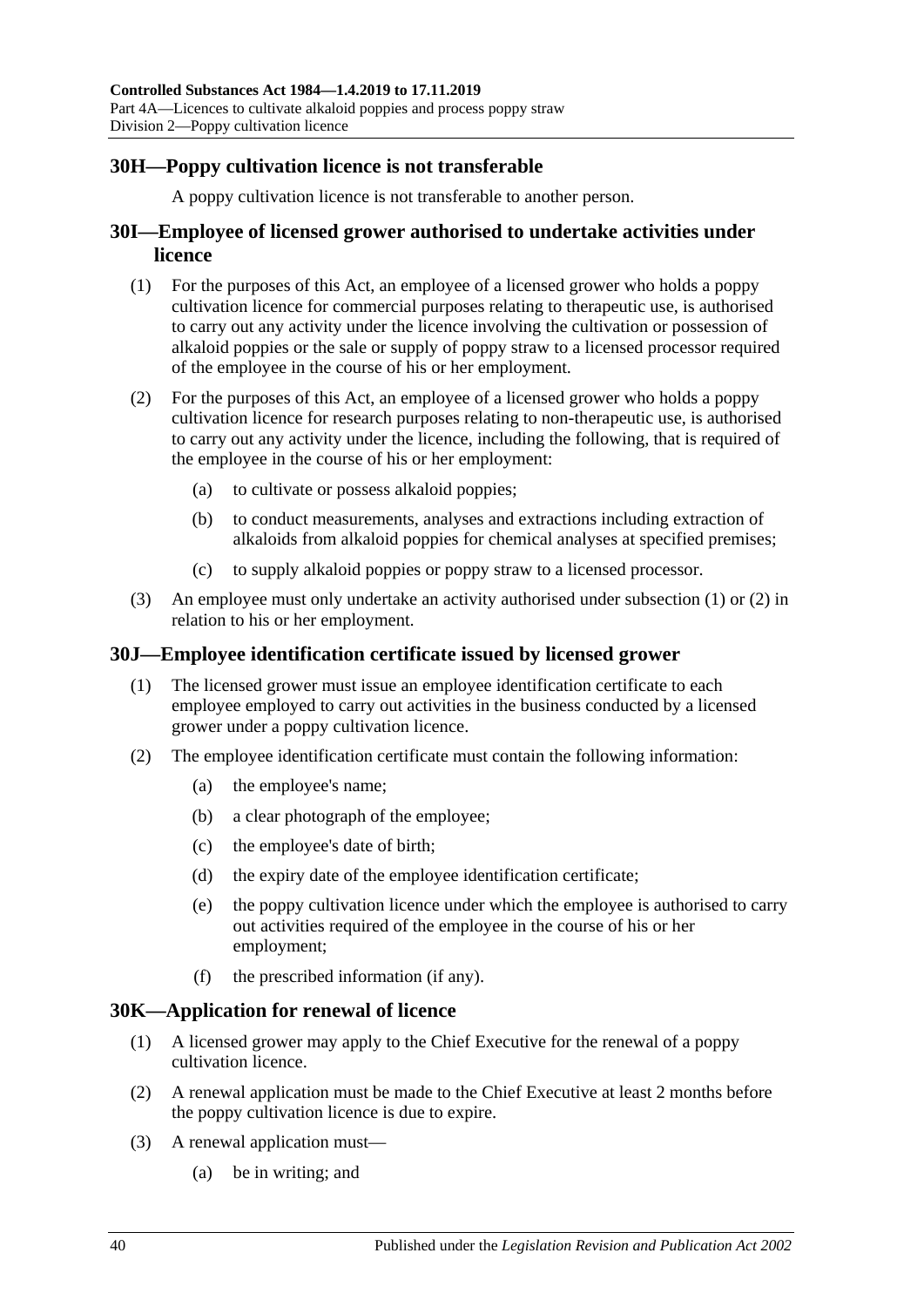- (b) be accompanied by any information relevant to whether or not the licensed grower is a fit and proper person; and
- (c) be accompanied by the current risk management plan under the poppy cultivation licence; and
- (d) be accompanied by the relevant prescribed renewal fee (if any); and
- (e) be accompanied by any other information the Chief Executive reasonably requires to assess the application; and
- (f) contain any prescribed particulars.
- (4) A poppy cultivation licence may be renewed more than once.

#### <span id="page-40-1"></span>**30L—Chief Executive must investigate renewal application**

- (1) On receipt of a renewal application under [section](#page-39-2) 30K the Chief Executive—
	- (a) must carry out any investigation or inquiry necessary to determine the renewal application; and
	- (b) may conduct an inspection of the specified premises of the poppy cultivation licence; and
	- (c) may require that an applicant or any associate of the applicant submit to the Chief Executive a recent police record check of the applicant or any associate of the applicant.
- (2) The Chief Executive must provide a copy of a renewal application made under [section](#page-39-2) 30K and any accompanying documents to the Commissioner of Police.
- (3) The Commissioner of Police must—
	- (a) inquire into and report to the Chief Executive on any matters concerning the application that the Commissioner of Police believes are appropriate or reasonably necessary; and
	- (b) inquire into and report to the Chief Executive on any matters concerning the renewal application that the Chief Executive requests; and
	- (c) within 28 days of receiving the application from the Chief Executive notify the Chief Executive in writing of the Commissioner of Police's decision to support or oppose the renewal of a licence and provide the reasons for the decision.
- <span id="page-40-0"></span>(4) If the Chief Executive is notified under [subsection](#page-40-0)  $(3)(c)$  that the Commissioner of Police opposes the renewal of a poppy cultivation licence, the Chief Executive must not renew the relevant licence.

## **30M—Determining a renewal application**

- (1) After considering a renewal application and any investigation under [section](#page-40-1) 30L, the Chief Executive must determine the renewal application within 60 days of receiving it.
- <span id="page-40-2"></span>(2) The Chief Executive may renew a poppy cultivation licence for a period not exceeding 3 years.
- <span id="page-40-3"></span>(3) The Chief Executive may refuse to renew a poppy cultivation licence of a licensed grower.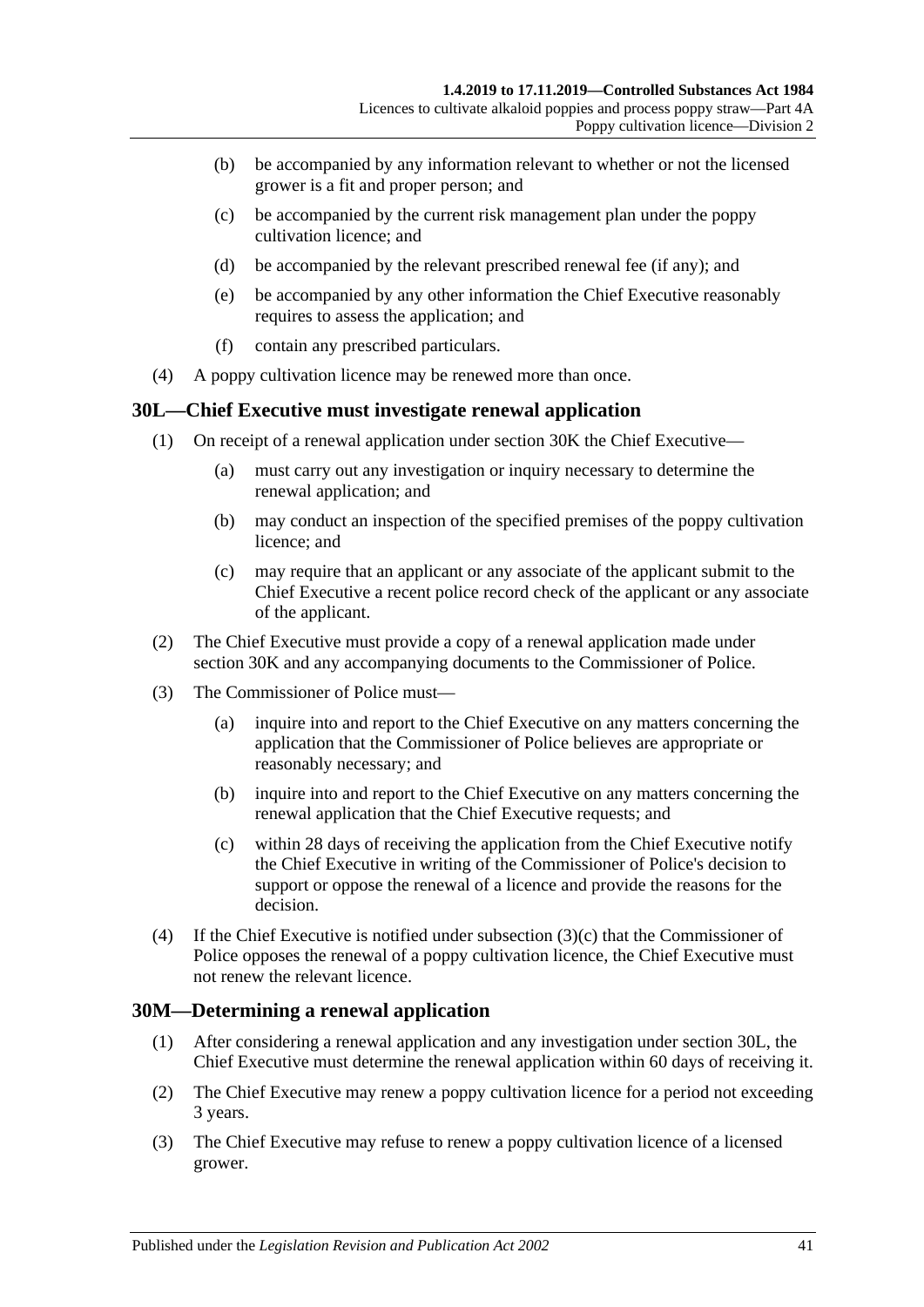- (4) A renewed poppy cultivation licence expires on the date specified by the Chief Executive, unless the licence is cancelled or suspended prior to the expiry.
- (5) The Chief Executive must—
	- (a) notify the applicant in writing of the decision under [subsection](#page-40-2) (2); and
	- (b) if the Chief Executive refuses to renew the poppy cultivation licence under [subsection](#page-40-3) (3), provide reasons for the decision.

# **Division 3—Poppy processing licence**

#### <span id="page-41-2"></span><span id="page-41-0"></span>**30N—Application for poppy processing licence**

- (1) A person may apply to the Chief Executive for a poppy processing licence which authorises a person for commercial purposes relating to therapeutic use—
	- (a) to receive poppy straw from a licensed grower or from a licensed processor or a person authorised to possess and supply alkaloid poppies in another jurisdiction; and
	- (b) to process and possess poppy straw at premises specified in the licence; and
	- (c) to transport, sell or supply poppy straw to a person who possesses a Commonwealth licence to manufacture; and
	- (d) to transport, sell or supply poppy straw if the applicant possesses a Commonwealth licence to export; and
	- (e) to transport, sell or supply poppy straw to a person who possesses a Commonwealth licence to export.
- <span id="page-41-1"></span>(2) A person may apply to the Chief Executive for a poppy processing licence which authorises a person for research purposes relating to non-therapeutic use—
	- (a) to receive or process poppy straw at premises specified in the licence; and
	- (b) to possess, transport, sell or supply poppy straw to a licensed processor.
- (3) An application under [subsection](#page-41-0) (1) or [\(2\)](#page-41-1) must—
	- (a) be in writing; and
	- (b) be accompanied by a copy of the proposed risk management plan; and
	- (c) be accompanied by the relevant prescribed application fee (if any); and
	- (d) be accompanied by any other prescribed particulars; and
	- (e) in the case of an application under [subsection](#page-41-0) (1), be accompanied by a copy of a Commonwealth licence to manufacture or a Commonwealth licence to export, as the case requires.
- (4) An application under [subsection](#page-41-0) (1) or [\(2\)](#page-41-1) must contain or be accompanied by evidence to the satisfaction of the Chief Executive that the applicant is a fit and proper person to be issued a licence and—
	- (a) in the case of an application under [subsection](#page-41-0) (1), intends to undertake a bona fide commercial activity relating to the therapeutic use of poppy straw including evidence of the commercial activity to be carried out; or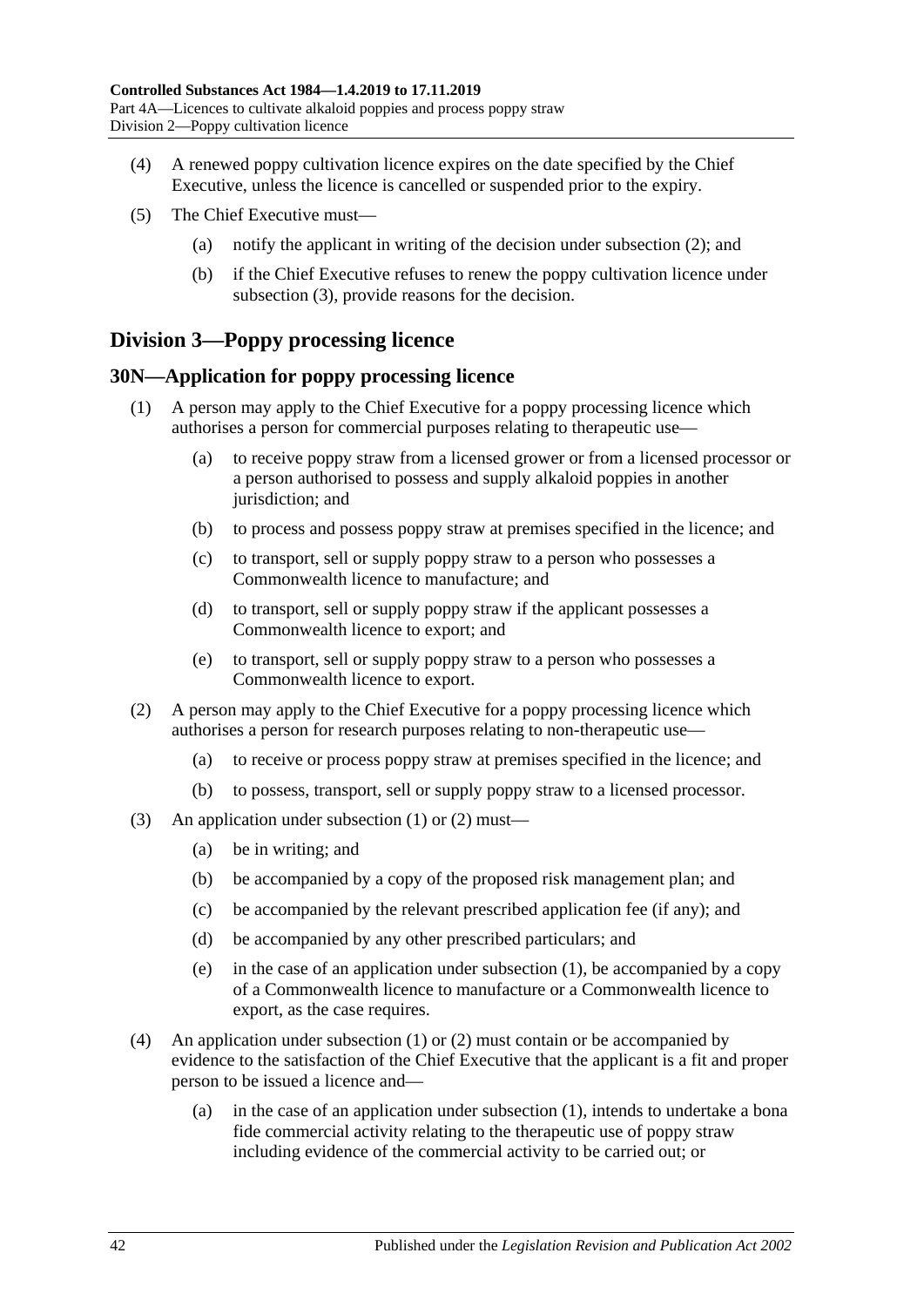- (b) in the case of an application under [subsection](#page-41-1) (2), intends to undertake a research activity relating to the non-therapeutic use of poppy straw under the licence including evidence that the research activity would be conducted by a person with appropriate scientific training using appropriate methodology.
- (5) An application under [subsection](#page-41-0) (1) or [\(2\)](#page-41-1) must contain any other information about the applicant or the application which the Chief Executive reasonably requires to assist in assessing the application.

## <span id="page-42-1"></span>**30O—Chief Executive must investigate application**

- (1) On receiving an application under [section](#page-41-2) 30N, the Chief Executive—
	- (a) must carry out all investigations and inquiries that the Chief Executive considers necessary to determine the application; and
	- (b) may conduct an inspection of the premises that are to be specified in the relevant licence; and
	- (c) may require that an applicant or any associate of the applicant submit to the Chief Executive a recent police record check of the applicant or any associate of the applicant.
- (2) The Chief Executive must provide a copy of an application made under [section](#page-41-2) 30N and any accompanying documents to the Commissioner of Police.
- (3) The Commissioner of Police must—
	- (a) inquire into and report to the Chief Executive on any matters concerning the application that the Commissioner of Police believes are appropriate or reasonably necessary; and
	- (b) inquire into and report to the Chief Executive on any matters concerning the application that the Chief Executive requests; and
	- (c) within 28 days of receiving the application from the Chief Executive, notify the Chief Executive in writing of the Commissioner of Police's decision to support or oppose the issuing of a licence and provide the reasons for the decision.
- <span id="page-42-0"></span>(4) If the Chief Executive is notified under [subsection](#page-42-0) (3)(c) that the Commissioner of Police opposes the issuing of a poppy processing licence, the Chief Executive must not issue the licence.

#### **30P—Determining an application**

- (1) After considering an application and any investigation under [section](#page-42-1) 30O, the Chief Executive must determine the application within 60 days of receiving the application.
- <span id="page-42-2"></span>(2) The Chief Executive may issue a poppy processing licence to an applicant under section  $30N(1)$  or  $(2)$ .
- <span id="page-42-3"></span>(3) The Chief Executive may refuse to issue a poppy processing licence to an applicant under [section](#page-41-0)  $30N(1)$  or  $(2)$ .
- (4) The Chief Executive must—
	- (a) notify the applicant in writing of the decision under [subsection](#page-42-2) (2); and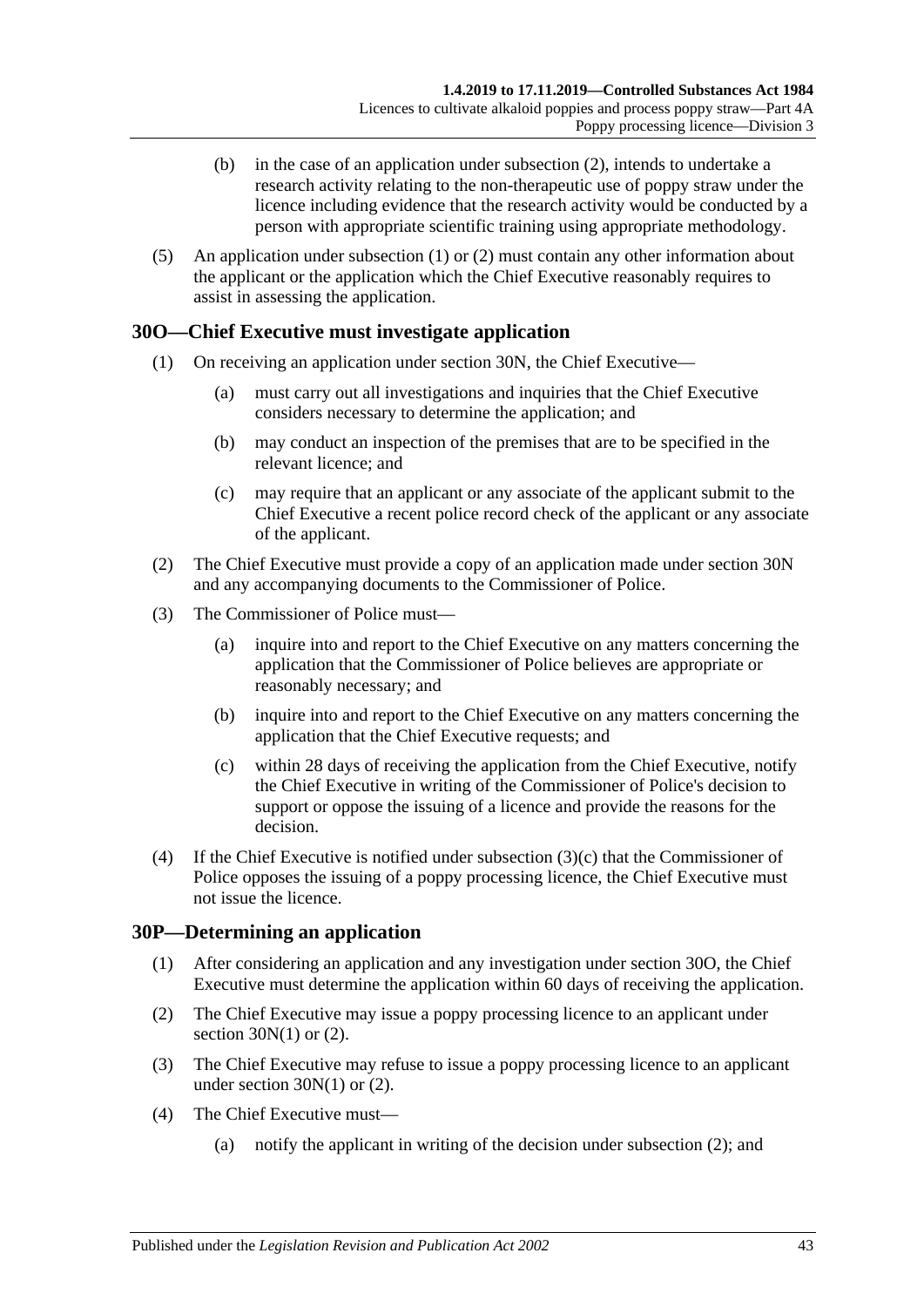(b) if the Chief Executive refuses an application under [subsection](#page-42-3) (3), provide reasons for the decision.

## **30Q—Terms and conditions of a poppy processing licence**

- (1) A poppy processing licence is issued for the term, not exceeding 12 months, specified in the licence unless it is sooner suspended or cancelled.
- (2) A poppy processing licence relates only to the premises specified in it.
- (3) A poppy processing licence must specify the maximum quantity of alkaloid poppies that may be processed by a licensed processor.
- (4) A poppy processing licence is subject to the condition that a licensed processor must comply with the risk management plan under the licence.
- (5) A poppy processing licence is subject to the condition that the licensed processor must only employ persons that are suitable to carry out activities under the licence.
- (6) A poppy processing licence is subject to the prescribed terms, conditions, limitations and restrictions (if any).
- (7) A poppy processing licence is subject to the terms, conditions, limitations and restrictions that are specified in it including, but not limited to, terms, conditions, limitations and restrictions relating to the following:
	- (a) the specified premises at which the activities authorised by the licence may be carried out;
	- (b) the implementation and maintenance of satisfactory security and surveillance measures to restrict access of unauthorised persons to poppy straw;
	- (c) the keeping of records and other documents;
	- (d) the provision of information, records or other documents to the Chief Executive relating to—
		- (i) the activities carried out under the licence; or
		- (ii) a change in the position of director, manager, secretary or other executive position, however designated, or the structure of the business to which the licence relates; or
		- (iii) any other matter that the Chief Executive reasonably requires in relation to the licence or the licensed activity;
	- (e) the disposal of poppy straw;
	- (f) the inspection, supervision and surveillance of poppy straw by an inspector.
- (8) A poppy processing licence referred to in [section](#page-41-0) 30N(1) is subject to the condition that the licensed processor must hold a current Commonwealth licence to manufacture or a current Commonwealth licence to export whilst undertaking an activity authorised by the licence.

#### **30R—Poppy processing licence is not transferable**

A poppy processing licence is not transferable to another person.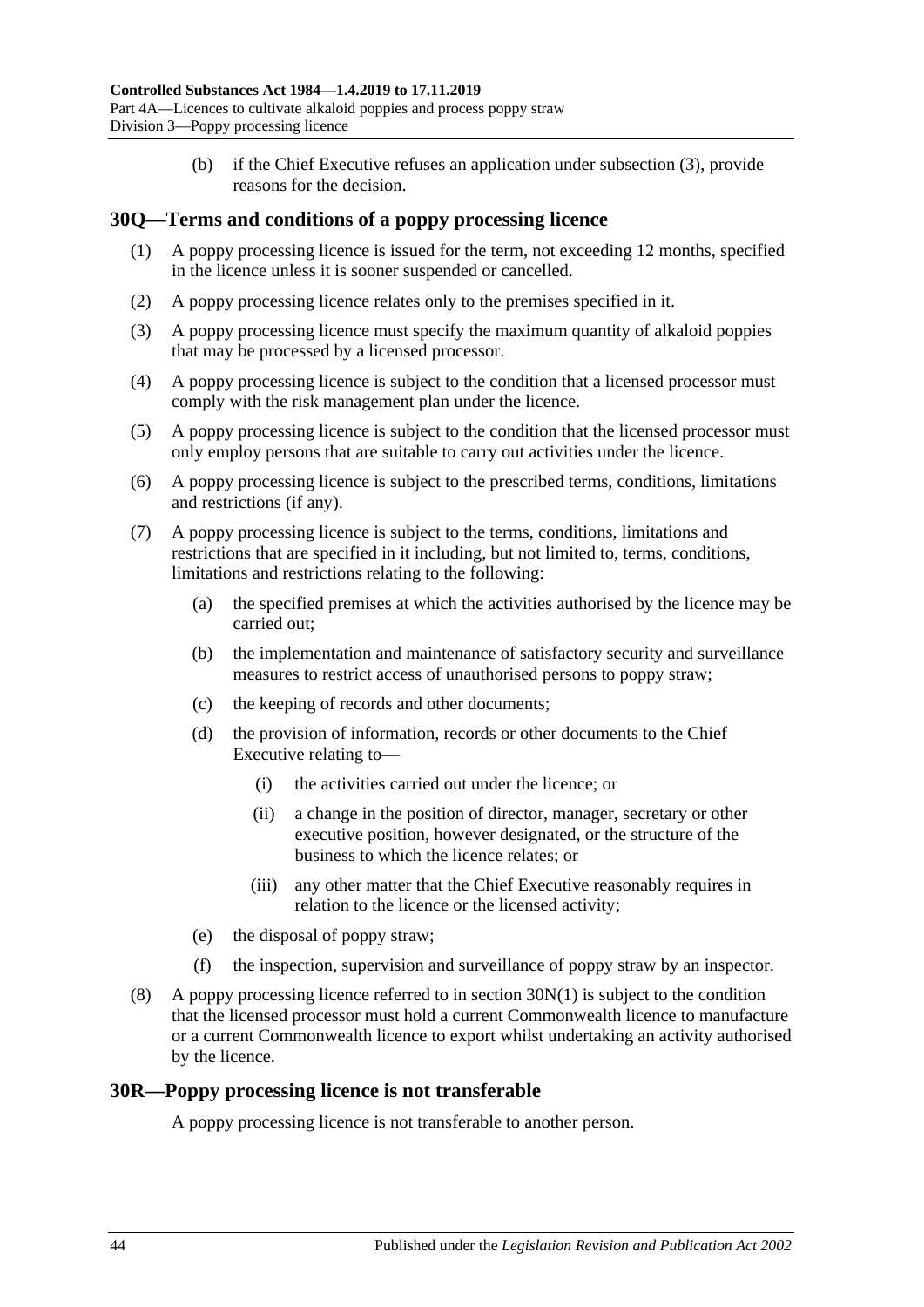## **30S—Employee of licensed processor authorised to undertake activities under licence**

- <span id="page-44-0"></span>(1) For the purposes of this Act, an employee of a licensed processor who holds a poppy processing licence for commercial purposes relating to therapeutic use, is authorised to carry out any of the following activities under the licence that is required of the employee in the course of his or her employment:
	- (a) to receive poppy straw from a licensed grower or a person authorised to possess alkaloid poppies in another jurisdiction;
	- (b) to process and possess poppy straw at specified premises;
	- (c) to transport, sell or supply poppy straw to a person who possesses a Commonwealth licence to manufacture;
	- (d) to export poppy straw if the applicant possesses a Commonwealth licence to export.
- <span id="page-44-1"></span>(2) For the purposes of this Act, an employee of a licensed processor who holds a poppy processing licence for research purposes relating to non-therapeutic use, is authorised to carry out any activity under the licence involving the processing, possession, transportation of poppy straw or the sale or supply of poppy straw to a licensed processor that is required of the employee in the course of his or her employment.
- (3) An employee must only undertake an activity authorised under [subsection](#page-44-0) (1) or [\(2\)](#page-44-1) in relation to his or her employment.

# **30T—Employee identification certificate issued by licensed processor**

- (1) The licensed processor must issue an employee identification certificate to each employee employed to carry out activities in the business conducted by a licensed processor under a poppy processing licence.
- <span id="page-44-3"></span>(2) The employee identification certificate must contain the following information:
	- (a) the employee's name;
	- (b) a clear photograph of the employee;
	- (c) the employee's date of birth;
	- (d) the expiry date of the employee identification certificate;
	- (e) the poppy processing licence under which the employee is authorised to carry out activities required of the employee in the course of his or her employment;
	- (f) the prescribed information (if any).

## <span id="page-44-2"></span>**30U—Application for renewal of licence**

- (1) A licensed processor may apply to the Chief Executive for the renewal of a poppy processing licence.
- (2) A renewal application must be made to the Chief Executive at least 2 months before the poppy processing licence is due to expire.
- (3) A renewal application must—
	- (a) be in writing; and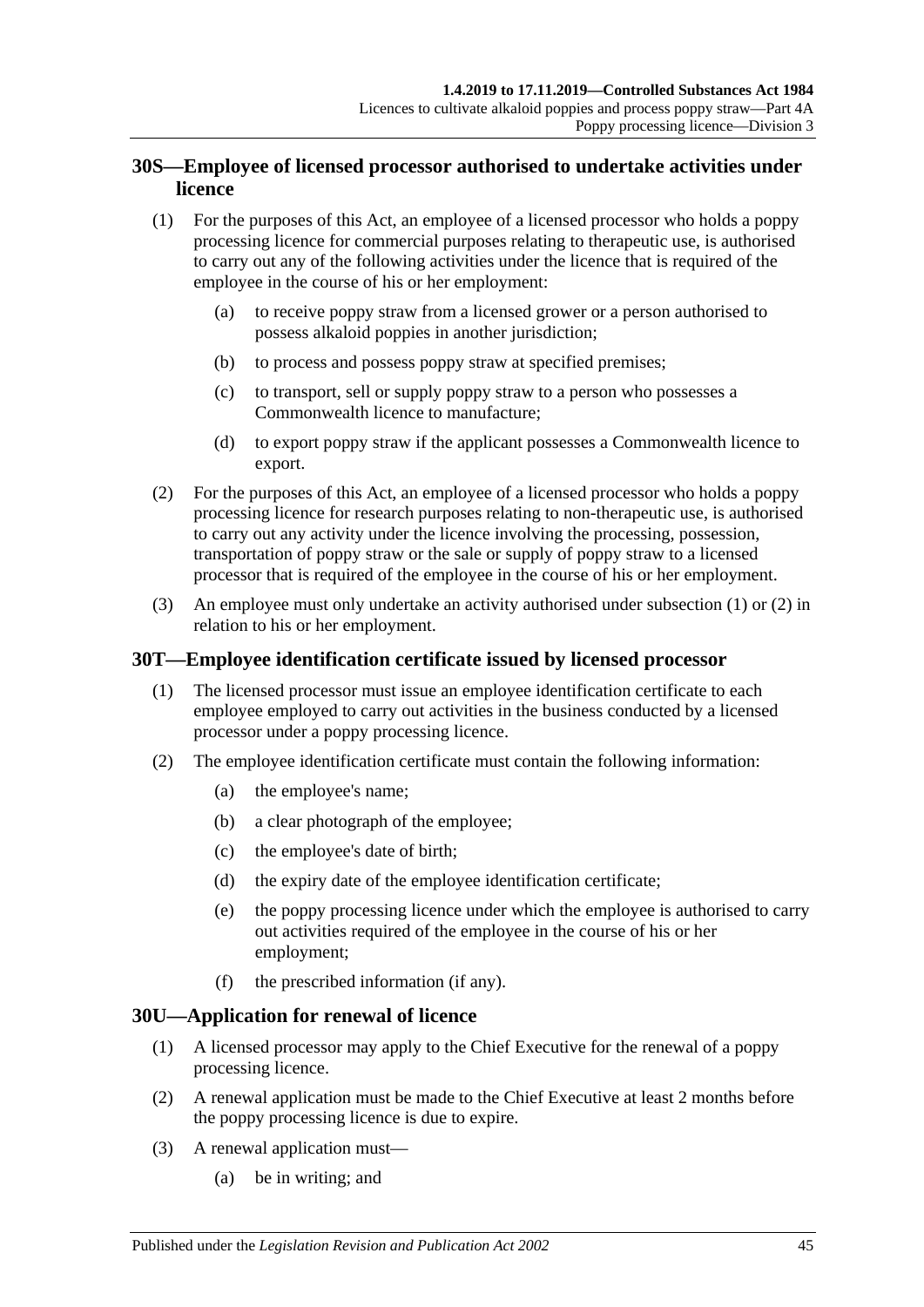- (b) be accompanied by any information relevant to whether or not the licensed processor is a fit and proper person; and
- (c) be accompanied by the current risk management plan under the poppy processing licence; and
- (d) be accompanied by a copy of the licensed processor's current Commonwealth licence to manufacture or current Commonwealth licence to export; and
- (e) be accompanied by the relevant prescribed renewal fee (if any); and
- (f) be accompanied by any other information the Chief Executive reasonably requires to assess the application; and
- (g) contain any prescribed particulars.
- (4) A poppy processing licence may be renewed more than once.

#### <span id="page-45-1"></span>**30V—Chief Executive must investigate renewal application**

- (1) On receipt of a renewal application under [section](#page-44-2) 30U, the Chief Executive—
	- (a) must carry out any investigation or inquiry necessary to determine the renewal application; and
	- (b) may conduct an inspection of the specified premises of the poppy processing licence; and
	- (c) may require that an applicant or any associate of the applicant submit to the Chief Executive a recent police record check of the applicant or any associate of the applicant.
- (2) The Chief Executive must provide a copy of a renewal application made under [section](#page-44-2) 30U and any accompanying documents to the Commissioner of Police.
- (3) The Commissioner of Police must—
	- (a) inquire into and report to the Chief Executive on any matters concerning the application that the Commissioner of Police believes are appropriate or reasonably necessary; and
	- (b) inquire into and report to the Chief Executive on any matters concerning the renewal application that the Chief Executive requests; and
	- (c) within 28 days of receiving the application from the Chief Executive, notify the Chief Executive in writing of the Commissioner of Police's decision to support or oppose the renewal of a licence and provide the reasons for the decision.
- <span id="page-45-0"></span>(4) If the Chief Executive is notified under [subsection](#page-45-0) (3)(c) that the Commissioner of Police opposes the renewal of a poppy processing licence, the Chief Executive must not renew the licence.

#### **30W—Determining a renewal application**

- (1) After considering a renewal application and any investigation under [section](#page-45-1) 30V, the Chief Executive must determine the renewal application within 60 days of receiving it.
- <span id="page-45-2"></span>(2) The Chief Executive may renew a poppy processing licence for a period not exceeding 12 months.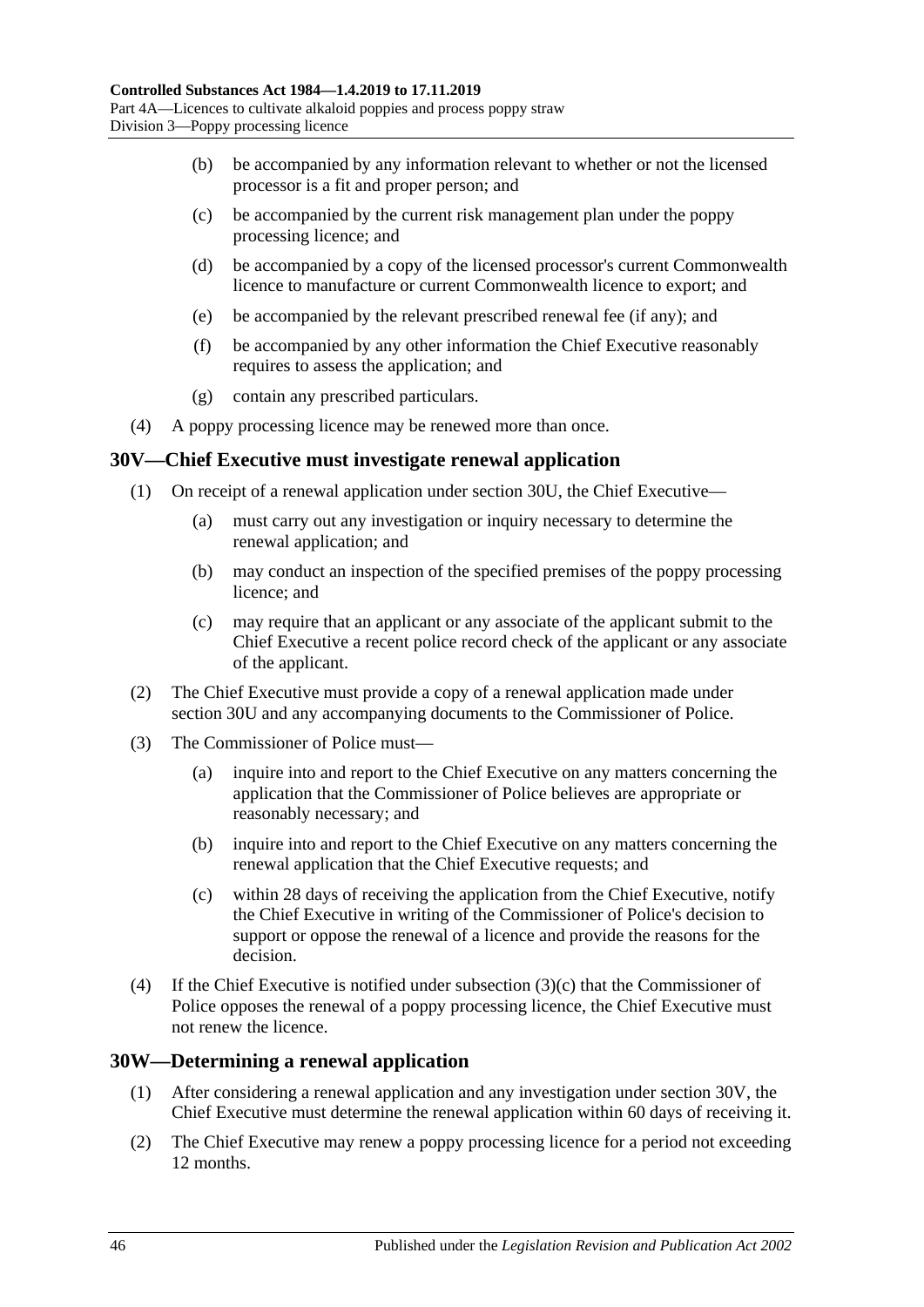- <span id="page-46-0"></span>(3) The Chief Executive may refuse to renew a poppy processing licence of a licensed processor.
- (4) A renewed poppy processing licence expires on the date specified by the Chief Executive unless the licence is cancelled or suspended prior to the expiry.
- (5) The Chief Executive must—
	- (a) notify the applicant in writing of the decision under [subsection](#page-45-2) (2); and
	- (b) if the Chief Executive refuses to renew the poppy processing licence under [subsection](#page-46-0) (3), provide reasons for the decision.

# **Division 4—General provisions applying to a poppy cultivation licence or poppy processing licence**

#### <span id="page-46-1"></span>**30X—Amendment of licences**

- <span id="page-46-3"></span>(1) The Chief Executive may—
	- (a) amend an existing term, condition, limitation or restriction to which a poppy cultivation licence or poppy processing licence is subject; or
	- (b) impose a new term, condition, limitation or restriction on the poppy cultivation licence or the poppy processing licence.
- <span id="page-46-4"></span><span id="page-46-2"></span>(2) The Chief Executive may exercise a power under [subsection](#page-46-1) (1)—
	- (a) on the application of the licensed grower or the licensed processor; or
	- (b) in the Chief Executive's discretion.
- (3) The Chief Executive must determine an application made under [subsection](#page-46-2) (2)(a) within 28 days of receiving the application.
- (4) The Chief Executive must notify the licensed grower or the licensed processor, in writing within 7 business days, if an amendment to a licence is made under [subsection](#page-46-3)  $(1)(a)$  or  $(b)$ .
- (5) An application by a licensed grower or a licensed processor made under [subsection](#page-46-2)  $(2)(a)$  must—
	- (a) be in writing; and
	- (b) be accompanied by the relevant prescribed fee (if any); and
	- (c) be accompanied by any prescribed particulars.

#### <span id="page-46-6"></span><span id="page-46-5"></span>**30Y—Suspension or cancellation of licences**

- (1) The Chief Executive, by notice in writing to the licensed grower or the licensed processor, may suspend or cancel the relevant licence if—
	- (a) the licensed grower or the licensed processor requests suspension or cancellation; or
	- (b) the licensed grower or the licensed processor has not complied with the terms, conditions, limitations or restrictions of the licence; or
	- (c) the licensed grower or the licensed processor has failed to comply with this Part or the regulations applying under this Part; or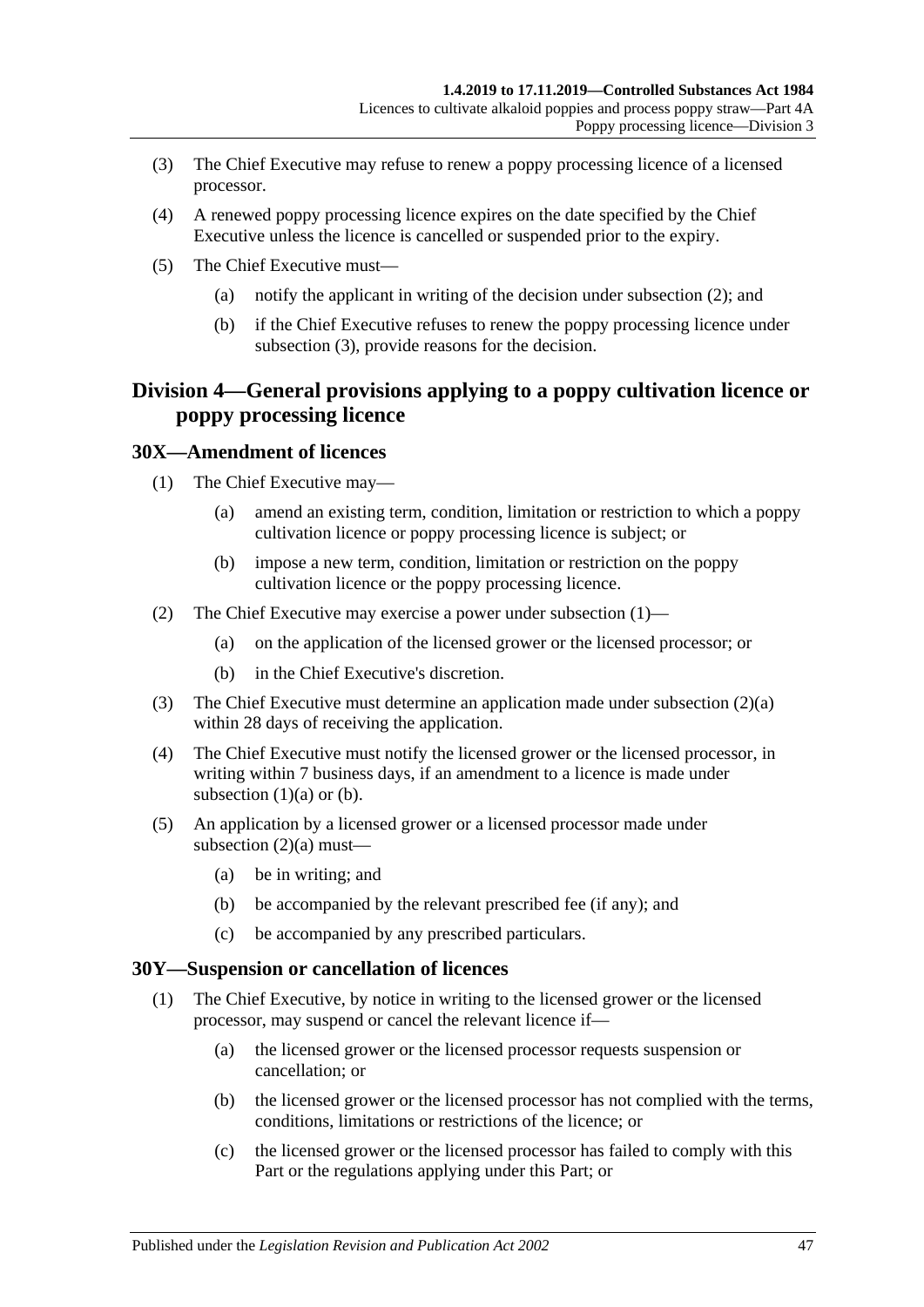- (d) the Chief Executive is satisfied that the licensed grower or the licensed processor or any associate of the licensed grower or the licensed processor is no longer a fit and proper person to be concerned with or associated with, as the case requires-
	- (i) the cultivation of alkaloid poppies; or
	- (ii) the processing of poppy straw; or
- (e) the Chief Executive is satisfied that the specified premises—
	- (i) of the licensed grower are no longer suitable for the cultivation of alkaloid poppies; or
	- (ii) of the licensed processor are no longer suitable for the processing of poppy straw; or
- (f) the Chief Executive is satisfied that the licensed grower or the licensed processor obtained the relevant licence by fraud, misrepresentation or concealment of facts; or
- (g) the Commissioner of Police requests suspension or cancellation on the basis of criminal intelligence concerning the licensed grower or the licensed processor; or
- (h) the licensed grower or the licensed processor ceases to carry on the research or commercial activity to which the relevant licence relates.
- (2) If a poppy cultivation licence or a poppy processing licence is suspended or cancelled under [subsection](#page-46-5) (1) the Chief Executive must—
	- (a) notify the Commissioner of Police regarding the suspension or cancellation; and
	- (b) in the case of a poppy cultivation licence, notify a licensed processor who has a registered contract with the licensed grower within 7 business days of the suspension or cancellation taking effect; or
	- (c) in the case of a poppy processing licence, notify the licensed grower who has a contract registered in the alkaloid poppy register with the licensed processor within 7 business days of the suspension or cancellation taking effect.
- (3) A poppy cultivation licence or a poppy processing licence ceases to have effect on the suspension or cancellation of the licence under this section.

# **Division 5—Inspection and enforcement**

## **30Z—Inspectors under this Part**

- (1) The Chief Executive, by instrument in writing, may authorise persons to be inspectors for the purposes of all or any specified provisions of this Part.
- (2) The Chief Executive may determine the terms and conditions of authorisation of any inspector.
- (3) The terms and conditions of authorisation of an inspector may contain general directions as to how the inspector's powers may be exercised.
- (4) The Chief Executive, in writing, may vary or revoke the authorisation of an inspector at any time.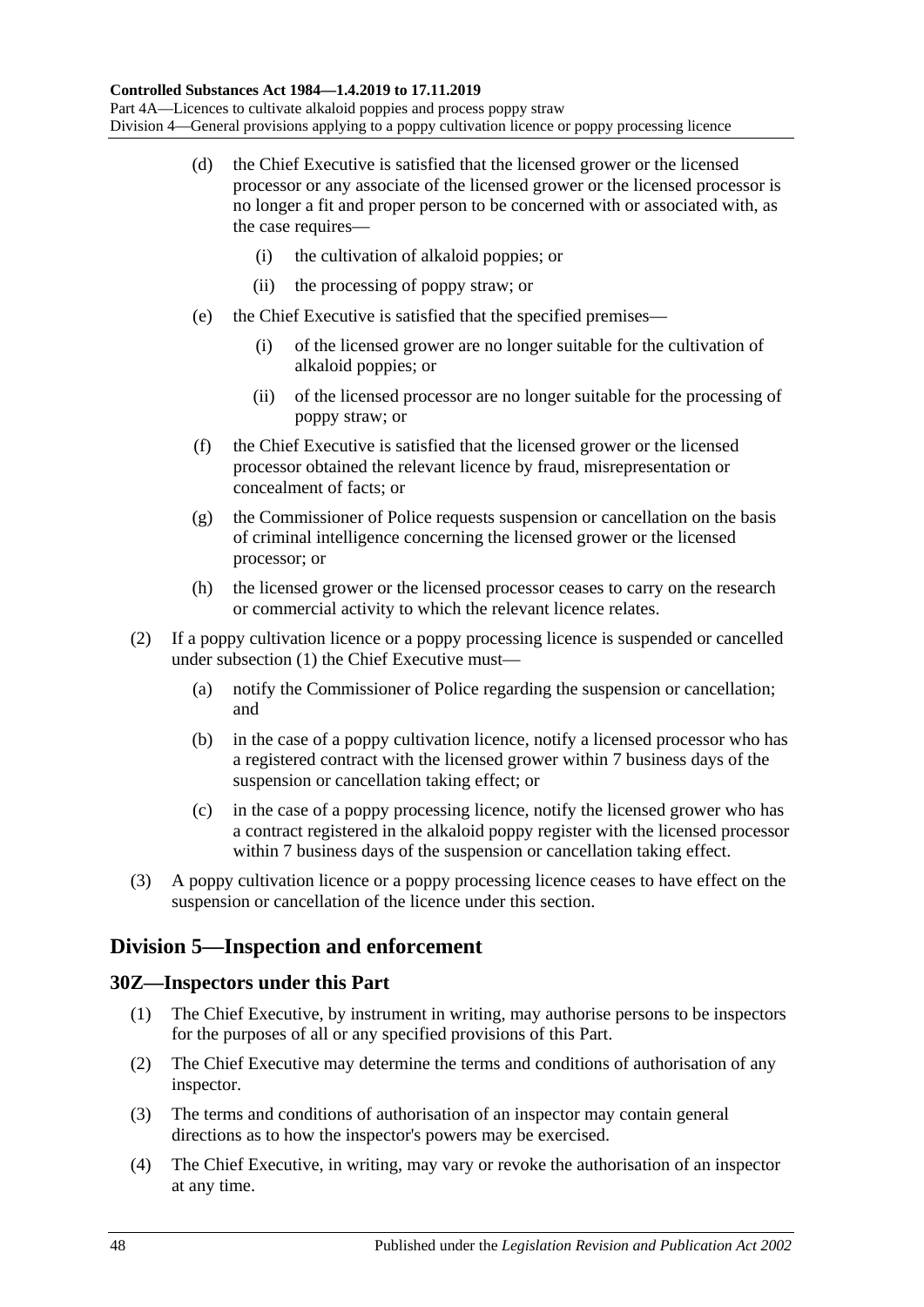## **30ZA—Identification certificate**

- (1) The Chief Executive must issue an identification certificate to each inspector (other than an inspector who is a police officer) which sets out the provisions of this Part for which the inspector is authorised to be an inspector.
- (2) In the course of performing his or her functions under this Part, an inspector must produce his or her identification certificate to any person who requests its production.
- (3) In this Part, a reference to an identification certificate in relation to an inspector who is a police officer is a reference to written evidence of the fact that he or she is a police officer.

## <span id="page-48-1"></span>**30ZB—General powers of inspector**

- (1) For the purposes of determining compliance with this Part or a licence issued under this Part, an inspector, with any assistance he or she thinks necessary, at any reasonable time may do all or any of the following:
	- (a) enter and inspect any place, other than premises used as a residence, occupied by any person who is the licensed grower or the licensed processor;
	- (b) inspect, count, examine or mark for identification any alkaloid poppy or poppy straw in the place;
	- (c) intercept, inspect and examine any vehicle or machine which an inspector reasonably believes is being used for the harvest of alkaloid poppies and transport of poppy straw;
	- (d) require a person to produce any document that the inspector reasonably requires for ascertaining whether this Part or a poppy cultivation licence or a poppy processing licence is being complied with—
		- (i) to examine the document; and
		- (ii) to make copies of it or take extracts from it; and
		- (iii) to remove the document for as long as is reasonably necessary to make copies or take extracts;
	- (e) take or remove for examination samples of or from, or specimens of, soil, any alkaloid poppy or poppy straw or any other plant or crop to determine—
		- (i) whether the alkaloid poppy or poppy straw has been cultivated or processed in accordance with the relevant licence; or
		- (ii) that its possession is in accordance with the relevant licence;
	- (f) submit any sample or specimen taken in accordance with this Part to a laboratory or place approved by the Chief Executive for examination and testing.
- <span id="page-48-0"></span>(2) An inspector must not exercise any powers under this Part if the inspector fails to produce his or her identification certificate for inspection on request by the occupier of the place or the person in charge or apparent control of the place.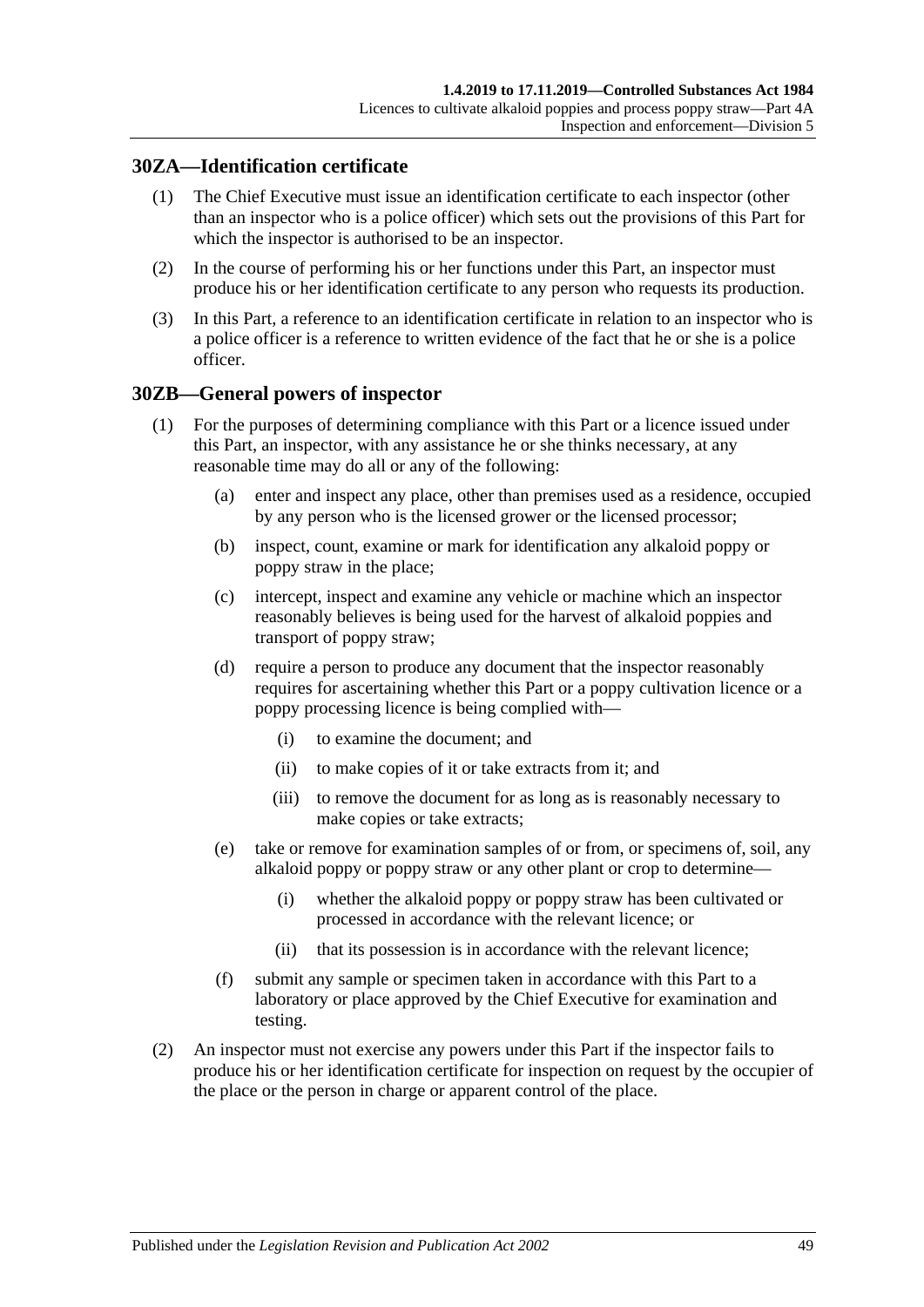## **30ZC—Procedure on seizing a document, thing or taking a sample**

- (1) Subject to [section](#page-50-0) 30ZI, if an inspector seizes a document or thing or takes a sample of, or from, a thing at the premises occupied by the licensed grower or the licensed processor, the inspector must give a detention or seizure receipt for the document or thing or sample to the licensed grower or the licensed processor from whom it was taken.
- (2) If an inspector is unable to give a detention or seizure receipt to the relevant licensed grower or licensed processor in respect of a document or thing or sample seized, the inspector must—
	- (a) leave the detention or seizure receipt with, or post it to, the licensed grower or the licensed processor that occupies the premises from which the document or thing or sample was seized; and
	- (b) if a document is seized, leave a copy of the document, if practicable, with, or post it to, the licensed grower or the licensed processor that occupies the premises from which the document was seized.
- (3) A detention or seizure receipt must—
	- (a) identify the seized document, thing or sample taken; and
	- (b) state the name of the inspector who seized the document, thing or took the sample; and
	- (c) state the reason why the document or thing was seized or the sample was taken.
- (4) If an inspector proposes to take a sample under section [30ZB\(1\)\(e\)](#page-48-0) the inspector must—
	- (a) divide the sample into 3 parts; and
	- (b) give 1 part to the licensed grower or the licensed processor, as the case requires, and retain 1 part for examination and 1 part untouched for future comparison.

## <span id="page-49-0"></span>**30ZD—Power to use electronic equipment at premises**

- (1) This section applies if—
	- (a) while acting under [section](#page-48-1) 30ZB, an inspector finds a thing at the premises that is or includes a disk, tape or other device for the storage of information; and
	- (b) there is at the premises equipment that may be used with the disk, tape or other storage device; and
	- (c) the inspector believes, on reasonable grounds, that information stored in the disk, tape or other storage device may be relevant to determine whether this Part has been contravened.
- (2) An inspector may operate or may require the licensed grower or the licensed processor or an employee of the licensed grower or the licensed processor to operate the equipment to access the information.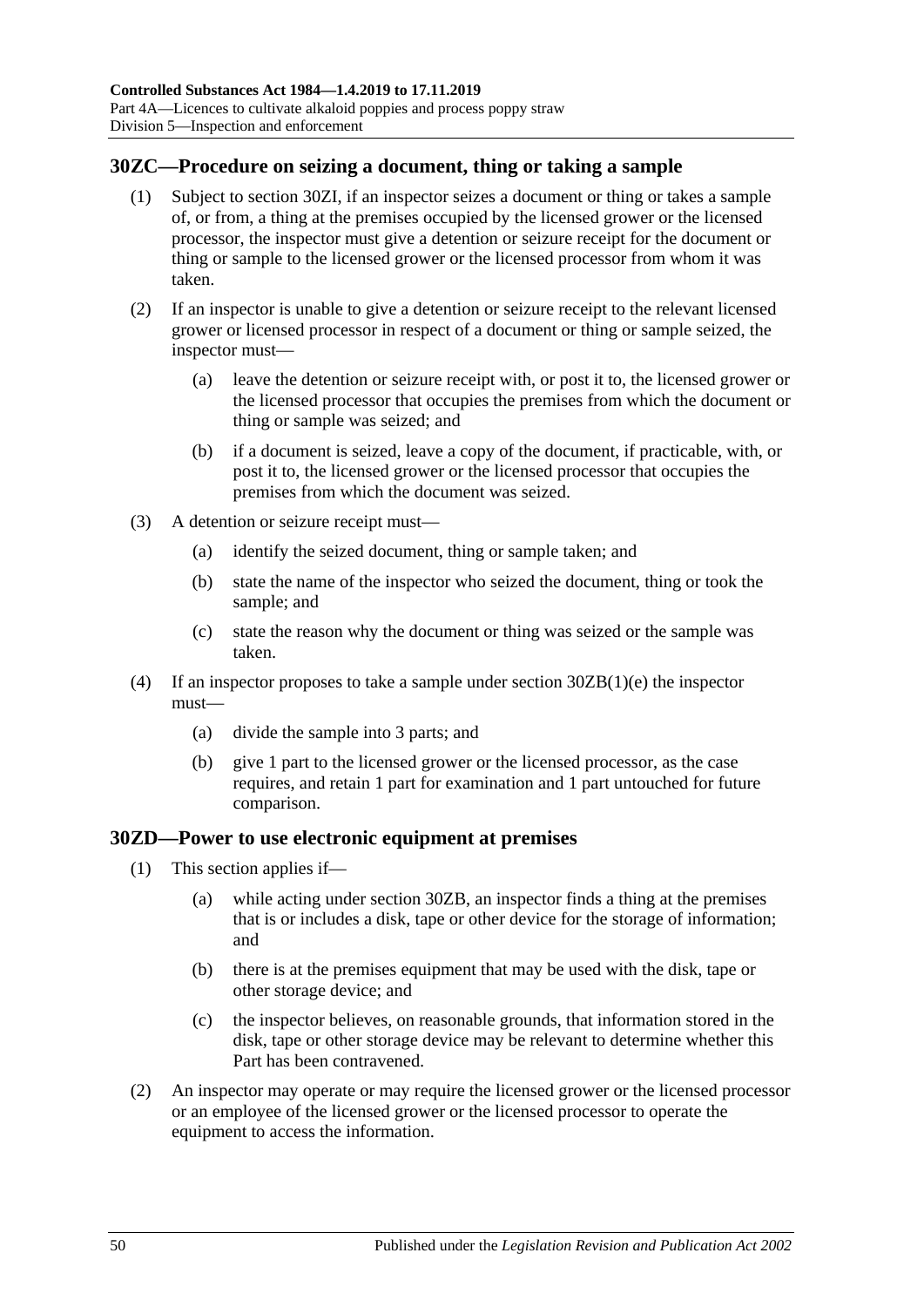(3) An inspector may require the licensed grower or the licensed processor or an employee of the licensed grower or the licensed processor to provide the inspector with any password, encryption key or other information required to operate the equipment to access the information.

## <span id="page-50-1"></span>**30ZE—Power to copy information on electronic storage devices**

If an inspector finds that a disk, tape or other storage device at the premises contains information that the inspector believes, on reasonable grounds, stores information that is relevant to determine whether this Part has been complied with, the inspector may—

- (a) put the information in a documentary form and seize the documents so produced; or
- (b) copy the information to another disk, tape or other storage device and remove that disk, tape or storage device from the premises.

## **30ZF—Inspector must not damage equipment**

An inspector must not operate equipment for a purpose set out in [section](#page-49-0) 30ZD or [section](#page-50-1) 30ZE unless the inspector believes, on reasonable grounds, that the operation can be carried out without damage to the equipment.

## **30ZG—Inspector may possess alkaloid poppies or poppy straw**

For the purposes of this Act, an inspector is authorised to have alkaloid poppies or poppy straw in his or her possession in the exercise or performance of any power, function or duty conferred on him or her by this Part or the regulations made under this Part.

## <span id="page-50-2"></span>**30ZH—Inspector has power to detain or seize alkaloid poppies or poppy straw**

An inspector may detain or seize any alkaloid poppies, poppy straw or material derived from alkaloid poppies or poppy straw and deal with it in accordance with [section](#page-50-0) 30ZI if the inspector believes on reasonable grounds that—

- (a) in the case of a poppy cultivation licence, the licensed grower has contravened this Part or the poppy cultivation licence; or
- (b) in the case of a poppy processing licence, the licensed processor has contravened this Part or the poppy processing licence; or
- (c) the relevant licence has been suspended or cancelled under this Part.

# <span id="page-50-0"></span>**30ZI—Procedure on detaining or seizing alkaloid poppies or poppy straw**

- (1) If an inspector detains or seizes any seized material under [section](#page-50-2) 30ZH, the inspector must immediately—
	- (a) make a written record of the detention or seizure; and
	- (b) give a detention or seizure receipt to the licensed grower or the licensed processor, as the case requires, that—
		- (i) identifies the seized material taken; and
		- (ii) states the name of the inspector who detained or seized the seized material; and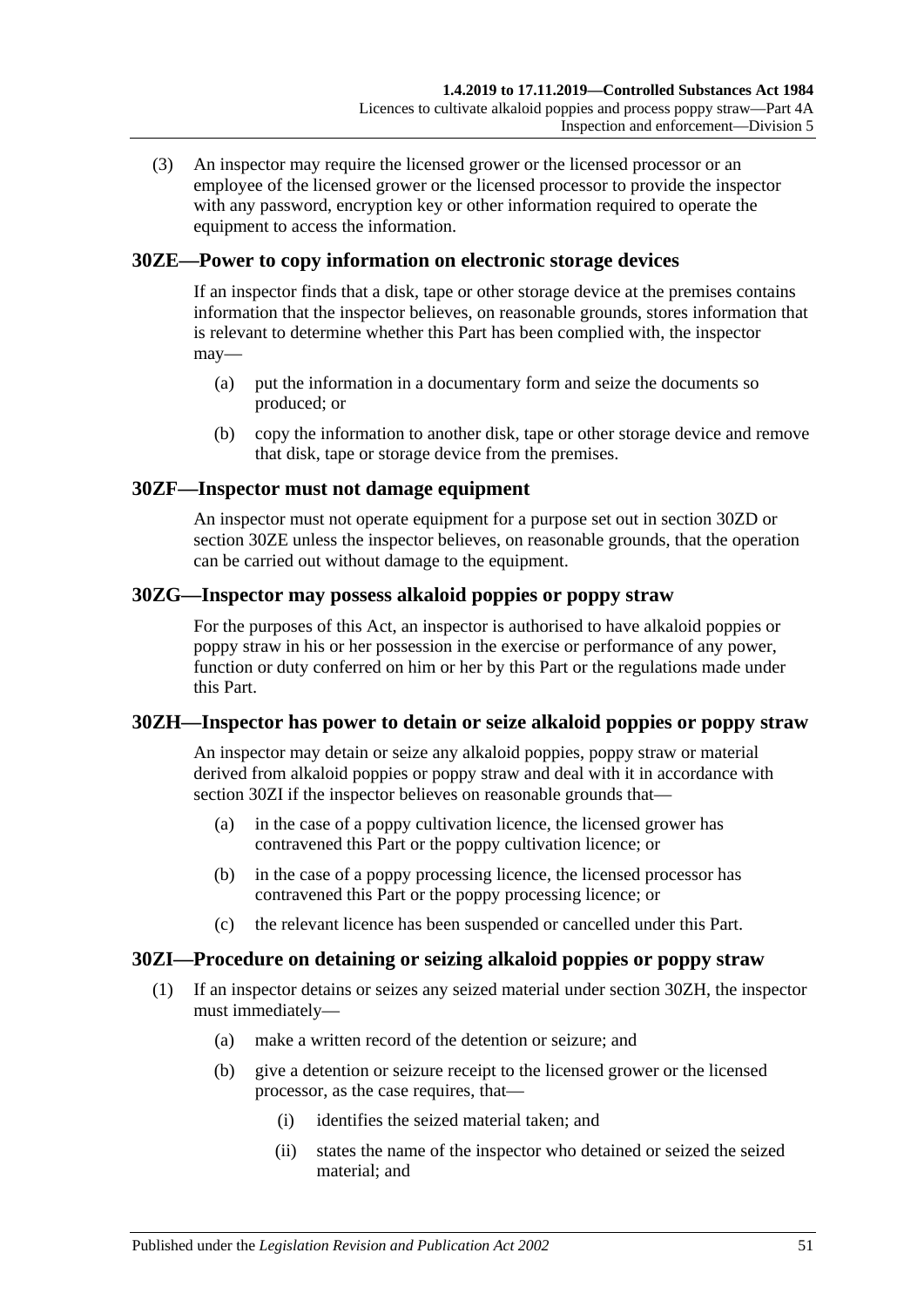- (iii) states the reasons for the detention or seizure; and
- (c) in the case of an inspector who is not a police officer, send a copy of the detention or seizure receipt to the Chief Executive; and
- (d) in the case of an inspector who is a police officer, send a copy of the detention or seizure receipt to the Commissioner of Police and the Chief Executive.
- (2) If an inspector detains or seizes any seized material under [section](#page-50-2) 30ZH, the inspector, with any assistance necessary, may take or send the seized material to a place approved by the Chief Executive for it to be examined, tested or stored.
- (3) This section does not limit or prevent the exercise of any power by a police officer to commence a proceeding in respect of compliance with this Part in relation to any seized material.

## <span id="page-51-0"></span>**30ZJ—Chief Executive has power to dispose or deal with seized alkaloid poppies or poppy straw**

- (1) This section applies if—
	- (a) the Chief Executive is satisfied on reasonable grounds that this Part has been contravened; and
	- (b) the relevant licensed grower or licensed processor has surrendered the seized material to the Chief Executive and agreed that the Chief Executive may deal with the seized material.
- (2) In dealing with seized material to which this section applies, the Chief Executive may do any of the following:
	- (a) dispose of the seized material;
	- (b) direct the licensed grower or the licensed processor (as the case requires) to dispose of the seized material;
	- (c) harvest and deal with the seized material as appropriate;
	- (d) harvest and destroy the seized material;
	- (e) enter into an agreement with the licensed grower or the licensed processor (as the case requires), or any other person, to deal with the seized material as required in all of the circumstances;
	- (f) anything reasonably necessary to ensure the security of the seized material.

## **30ZK—Retention and return of seized alkaloid poppies or poppy straw**

- (1) If an inspector seizes any seized material under [section](#page-50-2) 30ZH, subject to [section](#page-51-0) 30ZJ, the Chief Executive with any assistance necessary must—
	- (a) take reasonable steps to release or return the seized material to the licensed grower or the licensed processor from whom it was seized or its lawful owner if the reason for its detention or seizure no longer exists; or
	- (b) retain any seized material that is required for evidence in a legal proceeding in a place approved by the Chief Executive.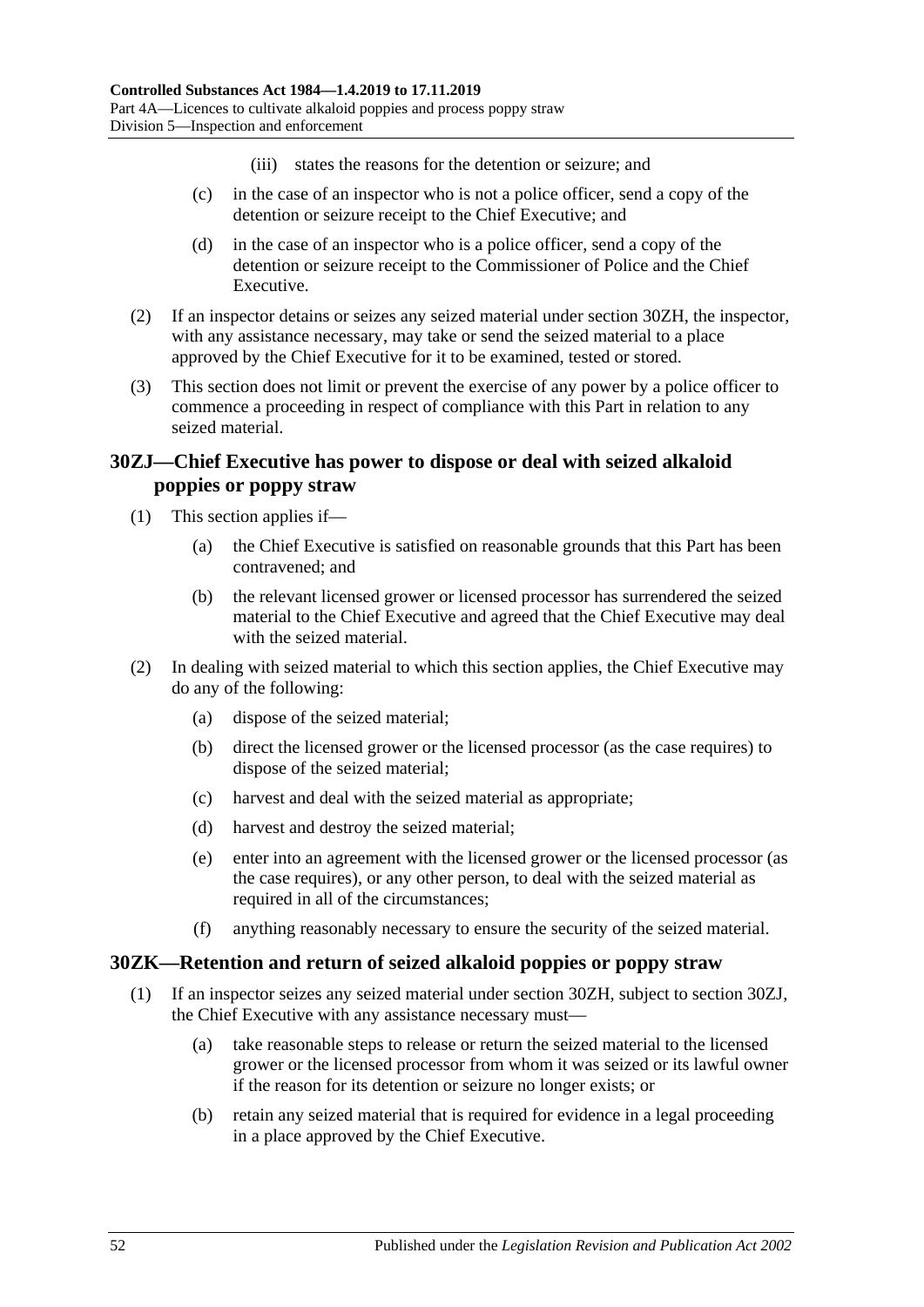- (2) If the seized material has not been returned to the licensed grower or the licensed processor from whom it was seized or its lawful owner within 3 months after it was seized, the Chief Executive must take reasonable steps to return it to that licensed grower or licensed processor or lawful owner (as the case requires) unless—
	- (a) proceedings for the purpose for which the seized material was retained have commenced within that 3 month period and those proceedings (including any appeal) have not been completed; or
	- (b) the Magistrates Court makes an order under [section](#page-52-0) 30ZL extending the period during which the seized material may be retained.

## <span id="page-52-1"></span><span id="page-52-0"></span>**30ZL—Magistrates Court may extend 3 month period**

- (1) The Chief Executive may apply to the Magistrates Court for an extension (not exceeding 3 months) of the period during which the seized material may be retained—
	- (a) within 3 months after the seized material is seized under [section](#page-50-2) 30ZH; or
	- (b) if an extension has been granted under this section, before the end of the period of the extension.
- (2) The Magistrates Court may make an order extending the period that the seized material is to be retained if satisfied that—
	- (a) the making of the order is in the interests of justice; and
	- (b) the total period of retention does not exceed 12 months; and
	- (c) retention of the seized material is necessary for the purposes of an investigation into whether a contravention of this Part has occurred.
- (3) At least 7 days prior to the hearing of an application under [subsection](#page-52-1) (1), the Chief Executive must give notice of the application to the licensed grower or the licensed processor, as the case requires, from whom the alkaloid poppies, poppy straw or material derived from alkaloid poppies or poppy straw were seized or its lawful owner described in the application.

## **30ZM—Forfeiture, harvest and destruction of alkaloid poppies or poppy straw**

- (1) The Chief Executive may apply to the Magistrates Court for a harvest and destruction order if—
	- (a) a licence holder has contravened the Act; and
	- (b) the Chief Executive has cancelled the relevant licence.
- (2) The Magistrates Court may make an order that the seized material of the licensed grower or the licensed processor, as the case requires, be forfeited to the Crown and be dealt with in accordance with a harvest and destruction order made under [subsection](#page-52-2) (3) if satisfied that—
	- (a) the relevant seized material poses a risk to public health and safety; and
	- (b) in all the circumstances it is appropriate to make a harvest and destruction order in regards to the relevant seized material.
- <span id="page-52-2"></span>(3) The Magistrates Court may make any of the following harvest and destruction orders (as the case requires):
	- (a) an order that the relevant seized material be harvested;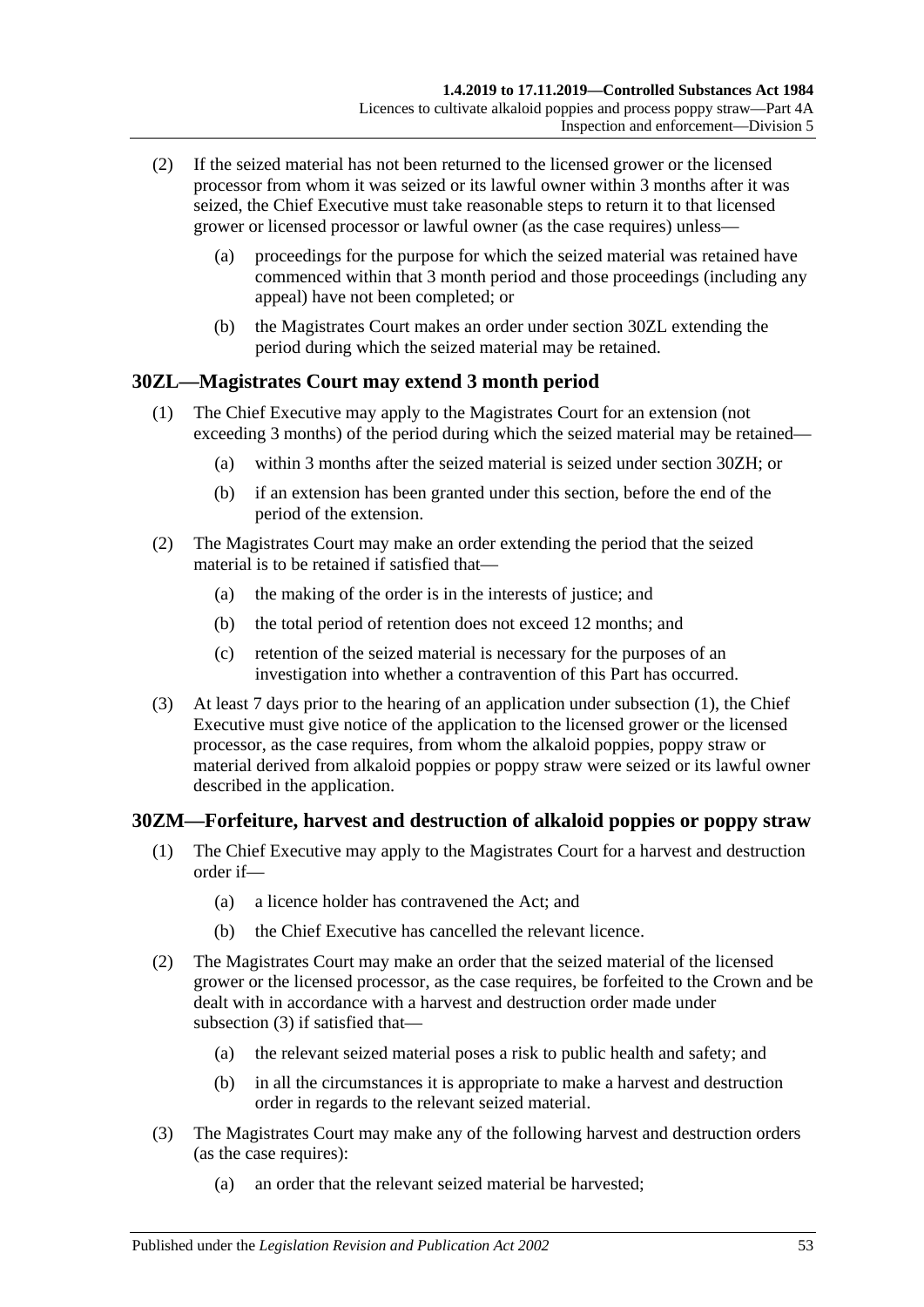- (b) an order that the relevant seized material be destroyed;
- (c) an order that the relevant seized material be harvested and destroyed.
- (4) The Magistrates Court may—
	- (a) give any direction necessary to enable the Chief Executive to carry out the harvest and destruction order; and
	- (b) authorise the Chief Executive to give any appropriate direction to harvest or destroy the seized material (as the case requires) to which the order relates.

#### **30ZN—Recovery of costs**

If the Chief Executive incurs any costs in carrying out a harvest and destruction order the Chief Executive may recover those costs in any court of competent jurisdiction as a debt due to the Crown.

#### <span id="page-53-0"></span>**30ZO—Inspector may access ratepayer information**

- (1) For the purposes of exercising a power under this Part, an inspector may require a person having custody of any records relating to ratepayers (within the meaning of the *[Local Government Act](http://www.legislation.sa.gov.au/index.aspx?action=legref&type=act&legtitle=Local%20Government%20Act%201999) 1999*) to provide the inspector with—
	- (a) the name and address or other contact details of a ratepayer—
		- (i) who is a licensed grower or a licensed processor; or
		- (ii) who is an applicant for a poppy cultivation licence or a poppy processing licence; or
	- (b) the address or description of any land in respect of which the ratepayer is liable to pay rates and charges under the *[Local Government Act](http://www.legislation.sa.gov.au/index.aspx?action=legref&type=act&legtitle=Local%20Government%20Act%201999) 1999* if the ratepayer—
		- (i) is a licensed grower or a licensed processor; or
		- (ii) is an applicant for a licence under this Part.
- (2) An inspector may make a record of any information provided to the inspector under [subsection](#page-53-0)  $(1)$ .
- (3) An inspector must not be charged a fee for anything done, or required to be done, by the inspector under this section.

#### **30ZP—Protection against self-incrimination**

It is a reasonable excuse for a natural person to refuse or fail to give information or do any other thing that the person is required to do by or under this Part, if the giving of the information or the doing of that thing would tend to incriminate the person.

#### <span id="page-53-1"></span>**30ZQ—Power to issue expiation notices**

An inspector may give an expiation notice (under the *[Expiation of Offences Act](http://www.legislation.sa.gov.au/index.aspx?action=legref&type=act&legtitle=Expiation%20of%20Offences%20Act%201996) 1996*) to a person who the inspector has reason to believe has committed a prescribed offence.

#### **30ZR—Expiation fee**

The regulations may prescribe the expiation fees for prescribed offences referred to in [section](#page-53-1) 30ZQ.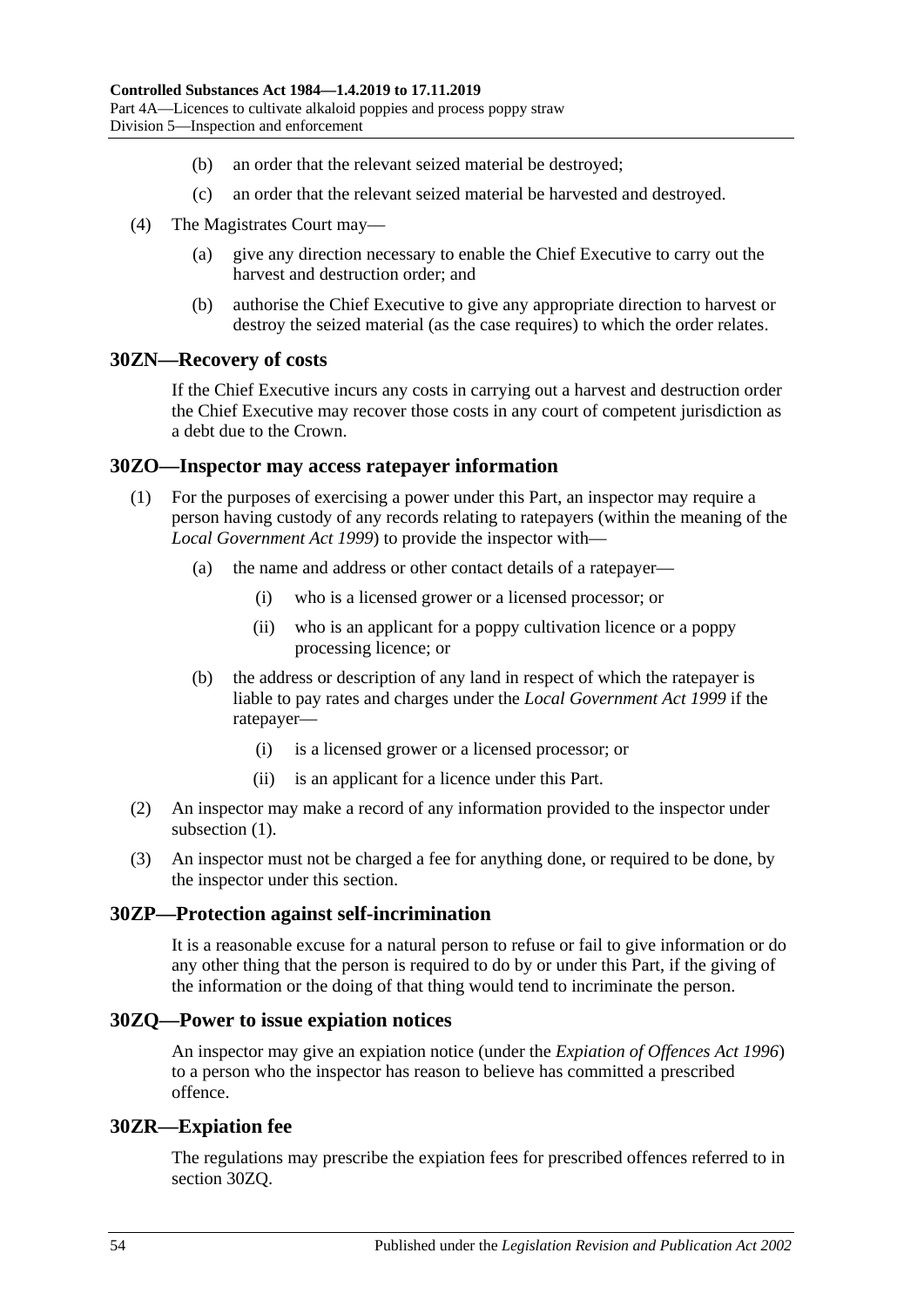# **Division 6—Offences**

#### **30ZS—Offence to fail to report the amendment or cancellation of a contract**

A licensed grower who holds a poppy cultivation licence under [section](#page-36-0) 30D(1) must report to the Chief Executive within 3 business days any amendment to a contract registered in the alkaloid poppy register that does 1 or more of the following:

- (a) amends the duration of the contract;
- (b) amends the maximum quantity of alkaloid poppies that may be cultivated under the contract;
- (c) amends the date the contract expires;
- (d) cancels the contract.

Maximum penalty: \$15 000.

#### **30ZT—Offence to fail to report amendment or cancellation**

A licensed processor must inform the Chief Executive within 10 business days if a Commonwealth licence to manufacture or a Commonwealth licence to export required for the current poppy processing licence held by the licensed processor is amended or cancelled.

Maximum penalty: \$15 000.

## **30ZU—Offence to fail to report on any change of details of the licensed grower or the licensed processor**

<span id="page-54-1"></span>(1) A licensed grower or a licensed processor must report any specified information referred to in [subsection](#page-54-0) (2) in respect of a poppy cultivation licence or a poppy processing licence to the Chief Executive within 7 business days.

Maximum penalty: \$15 000.

- <span id="page-54-0"></span>(2) For the purposes of [subsection](#page-54-1) (1), specified information is—
	- (a) any change to the details of the licensed grower or the licensed processor that appears on the poppy cultivation licence or the poppy processing licence; or
	- (b) any associate other than those provided to the Chief Executive in the application for a poppy cultivation licence or a poppy processing licence; or
	- (c) the signing of a personal insolvency agreement or any declaration of bankruptcy that applies to the licensed grower or the licensed processor; or
	- (d) any offence that the licensed grower or the licensed processor has been found guilty of by a court in South Australia or elsewhere, after the date of the application for the poppy cultivation licence or the poppy processing licence (as the case requires) was sent to the Chief Executive; or
	- (e) any serious offence that an associate of the licensed grower or the licensed processor has been found guilty of by a court in South Australia or elsewhere, after the date of the application for the poppy cultivation licence or the poppy processing licence (as the case requires) was sent to the Chief Executive; or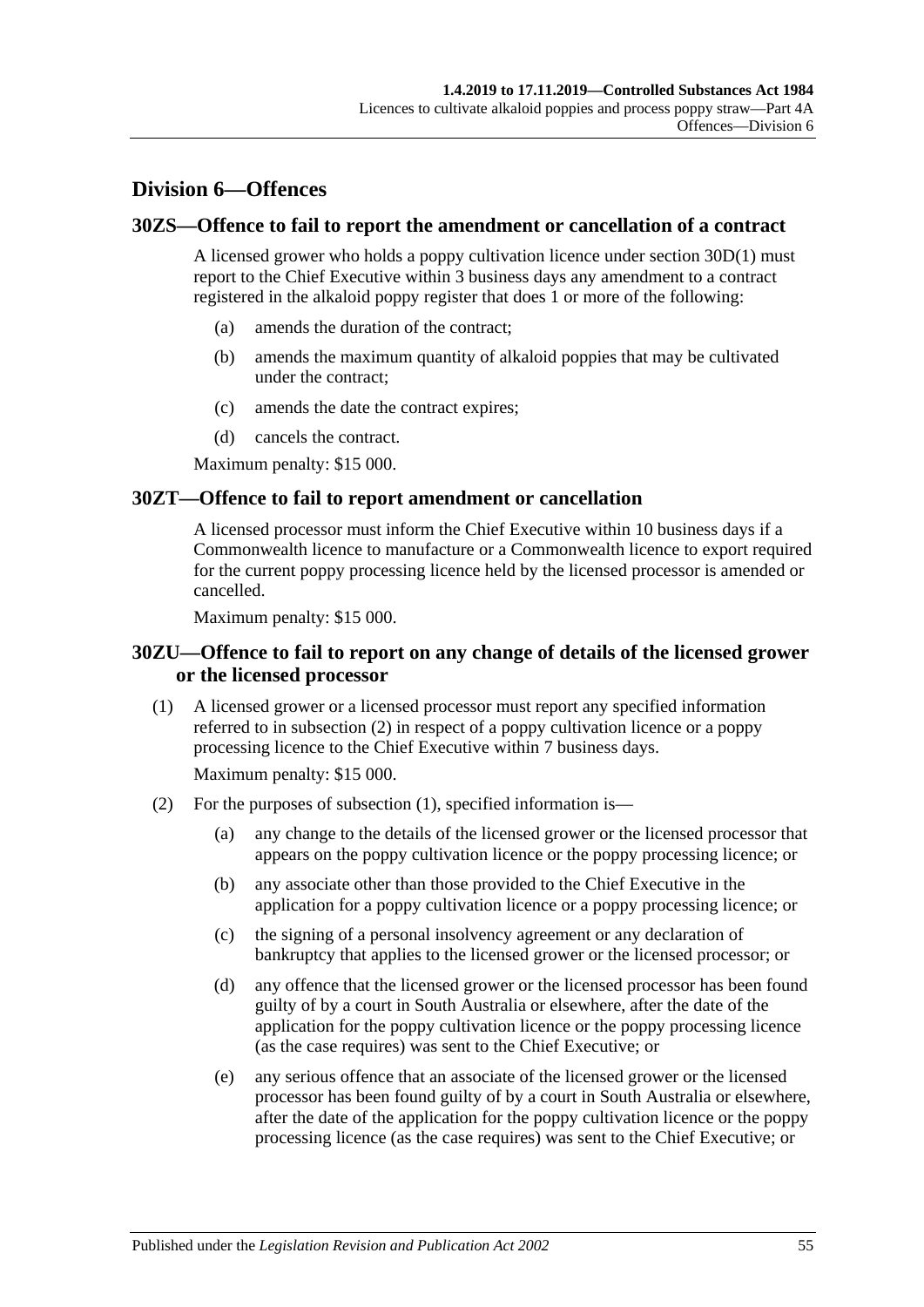- (f) any information that the name of an associate of a licensed grower or a licensed processor provided to the Chief Executive by the licensed grower or the licensed processor, in a successful application under this Part, has been changed; or
- (g) the entering by a licensed grower or a licensed processor that is not a natural person into voluntary administration, liquidation or receivership.

## **30ZV—Offence to fail to surrender licence on suspension or cancellation**

Within 14 days of the suspension or cancellation of a poppy cultivation licence or a poppy processing licence under [section](#page-46-6) 30Y, a person must surrender to the Chief Executive—

- (a) the relevant licence; and
- (b) any related document issued to the person.

Maximum penalty: \$5 000.

#### **30ZW—Offence to contravene a licence**

(1) A licensed grower must not contravene a prescribed minor term, condition, limitation or restriction to which the poppy cultivation licence is subject.

Maximum penalty: \$5 000.

(2) A licensed grower must not contravene the terms, conditions, limitations or restrictions to which the poppy cultivation licence is subject which is not a prescribed minor term, condition, limitation or restriction.

Maximum penalty: \$15 000 or imprisonment for 12 months, or both.

(3) A licensed processor must not contravene a prescribed minor term, condition, limitation or restriction to which the poppy processing licence is subject.

Maximum penalty: \$5 000.

(4) A licensed processor must not contravene the terms, conditions, limitations or restrictions to which the poppy processing licence is subject which is not a prescribed minor term, condition, limitation or restriction.

Maximum penalty: \$15 000 or imprisonment for 12 months, or both.

## **30ZX—Offence to fail to prohibit access to premises**

- (1) A licensed grower must not permit any other person to enter the area of land where alkaloid poppies are being cultivated unless that other person is—
	- (a) an employee of the licensed grower who is employed to undertake an activity authorised under the poppy cultivation licence; or
	- (b) a licensed processor; or
	- (c) a party to a contract registered in the alkaloid poppy register with the relevant licensed grower or an employee of the relevant licensed processor.

Maximum penalty: \$15 000.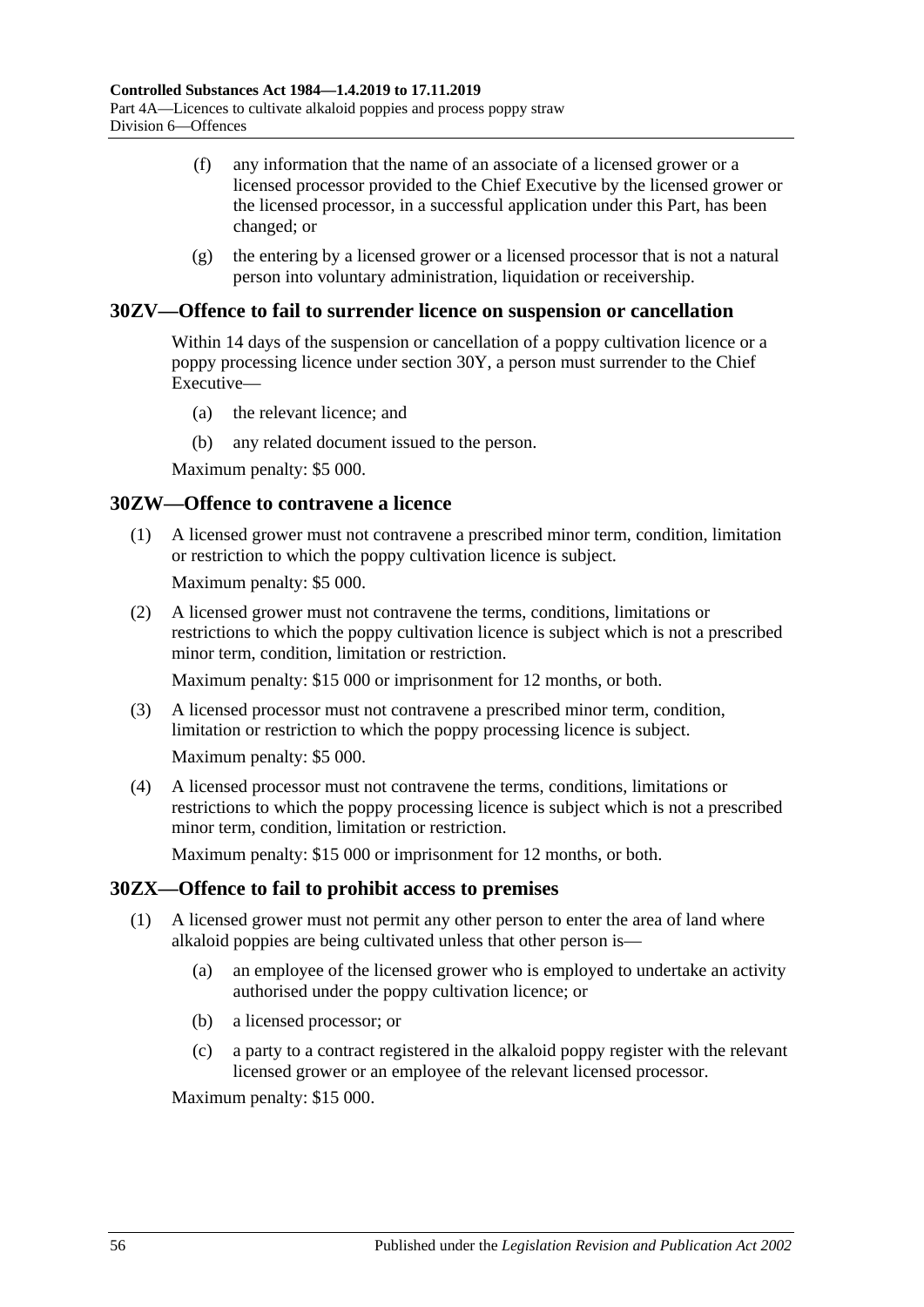- (2) A licensed processor must not permit any other person to enter the specified premises unless that other person is an employee of the licensed processor who is employed—
	- (a) to carry out an activity in the business conducted by a licensed processor under the poppy processing licence; or
	- (b) to undertake an activity authorised under the poppy processing licence.

Maximum penalty: \$15 000.

- (3) A licensed grower must not permit any other person to enter the area of land where alkaloid poppies are being cultivated unless that other person is accompanied at all times—
	- (a) by the licensed grower; or
	- (b) by an employee of the licensed grower who is employed to undertake an activity authorised under the poppy cultivation licence; or
	- (c) by an inspector.

Maximum penalty: \$15 000.

- (4) A licensed processor must not permit any other person to enter the specified premises unless the other person is accompanied at all times—
	- (a) by the licensed processor; or
	- (b) by an employee of the licensed processor who is employed to undertake an activity authorised under the poppy processing licence; or
	- (c) by an inspector.

Maximum penalty: \$15 000.

## **30ZY—Offence to fail to carry and produce identification certificate**

- (1) An employee of a licensed grower or a licensed processor who has been issued with an employee identification certificate must carry the certificate with him or her during the performance of any activity authorised under the relevant licence. Maximum penalty: \$10 000.
- (2) An employee of a licensed grower or a licensed processor must produce his or her employee identification certificate on the request of an inspector. Maximum penalty: \$10 000.

## **30ZZ—Offence to employ disqualified persons under licence**

(1) A licensed grower must not employ a disqualified person in the business conducted under the poppy cultivation licence.

Maximum penalty: \$10 000.

(2) A licensed processor must not employ a disqualified person in the business conducted under the poppy processing licence.

Maximum penalty: \$10 000.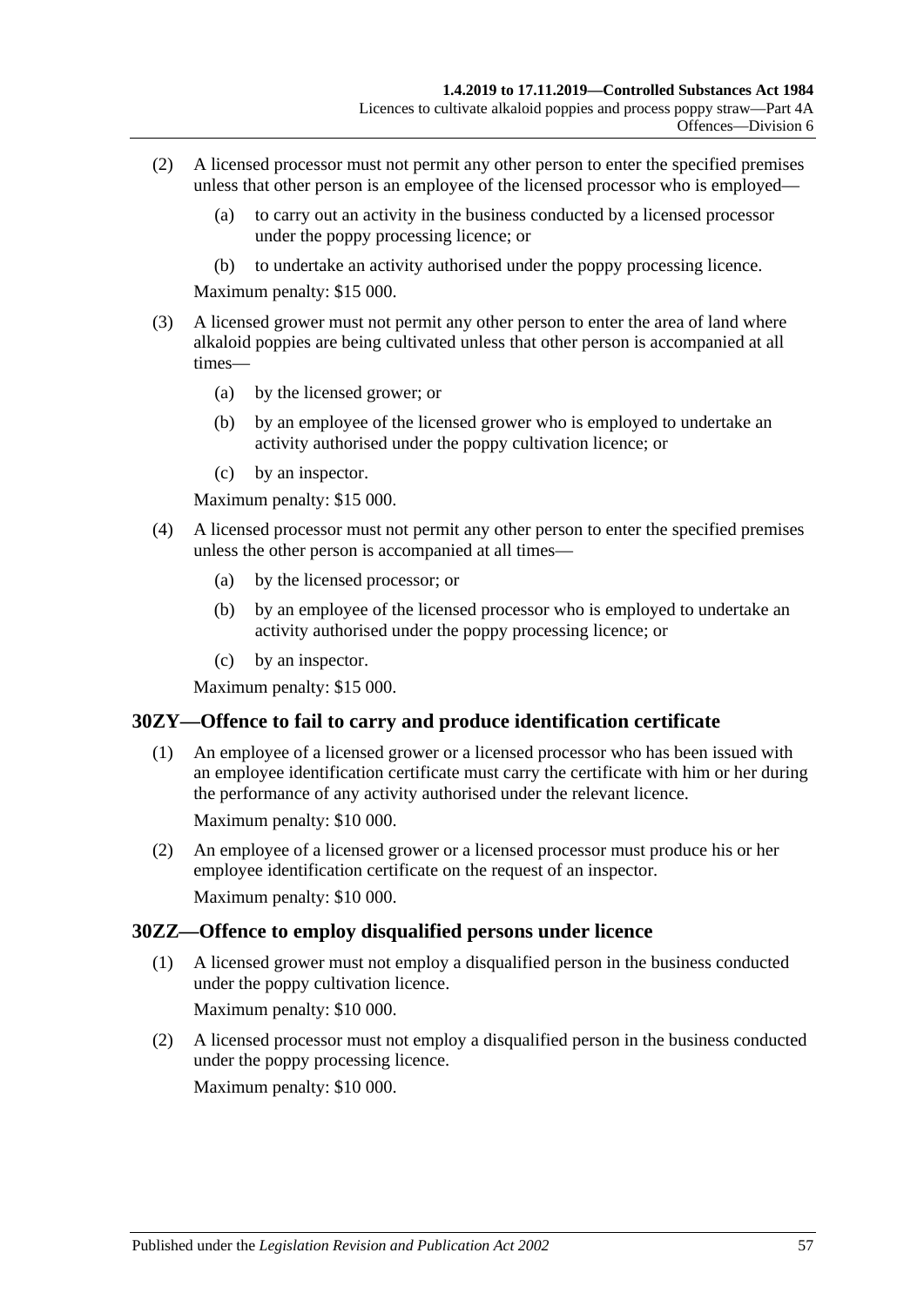# **30ZZA—Offence for disqualified person to be employed by licensed grower or licensed processor**

- (1) A disqualified person must not accept employment to carry out activities in the business conducted by a licensed grower under a poppy cultivation licence. Maximum penalty: \$10 000.
- (2) A disqualified person must not accept employment to carry out activities in the business conducted by a licensed processor under a poppy processing licence. Maximum penalty: \$10 000.

## <span id="page-57-0"></span>**30ZZB—Employee must comply with terms and conditions of licence**

(1) A licensed grower must take reasonable steps to prevent an employee of the licensed grower contravening the terms, conditions, limitations or restrictions of the poppy cultivation licence and the applicable requirements of this Part in carrying out an activity authorised by the licence.

Maximum penalty: \$10 000.

<span id="page-57-2"></span>(2) A licensed processor must take reasonable steps to prevent an employee of the licensed processor contravening the terms, conditions, limitations or restrictions of the licence and the applicable requirements of this Part in carrying out an activity authorised by the licence.

Maximum penalty: \$10 000.

<span id="page-57-1"></span>(3) A licensed grower must take reasonable steps to provide each employee of the licensed grower carrying out an activity authorised under the poppy cultivation licence with sufficient and appropriate information, instruction, training and supervision to be able to carry out that activity in accordance with the licence.

Maximum penalty: \$10 000.

<span id="page-57-3"></span>(4) A licensed processor must take reasonable steps to provide each employee of the licensed processor carrying out an activity authorised under the poppy processing licence with sufficient and appropriate information, instruction, training and supervision to be able to carry out that activity in accordance with the licence.

Maximum penalty: \$10 000.

(5) An employee must cooperate with the licensed grower in relation to any direction given, or action taken, by the licensed grower or by any person authorised by the licensed grower, in order to comply with [subsection](#page-57-0) (1) or [\(3\).](#page-57-1)

Maximum penalty: \$10 000.

(6) An employee must cooperate with the licensed processor in relation to any direction given, or action taken, by the licensed processor or by any person authorised by the licensed processor, in order to comply with [subsection](#page-57-2) (2) or [\(4\).](#page-57-3) Maximum penalty: \$10 000.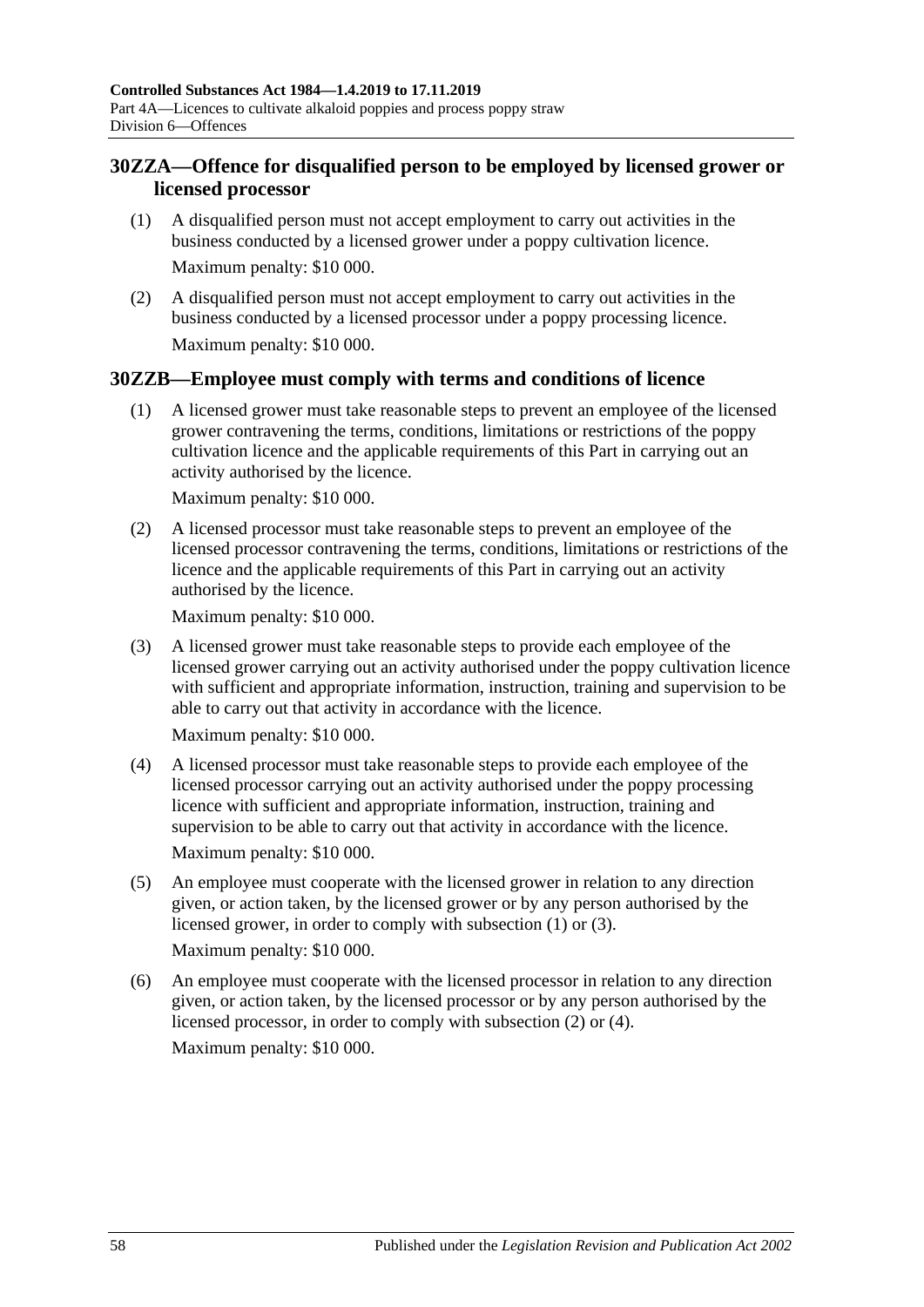# **30ZZC—Criminal liability of licensed grower or licensed processor—failure to exercise due diligence**

- <span id="page-58-0"></span>(1) If an employee of a licensed grower or a licensed processor commits an offence against this Part, the relevant licensed grower or licensed processor also commits an offence against this Part, if the licensed grower or the licensed processor failed to exercise due diligence to prevent the commission of the offence by the employee.
- (2) A licensed grower or a licensed processor referred to in [subsection](#page-58-0) (1) is liable to a penalty not exceeding the maximum penalty that applies to the offence against this Part committed by the employee.
- (3) In determining whether a licensed grower or a licensed processor failed to exercise due diligence, a court may have regard to—
	- (a) whether or not the licensed grower or the licensed processor permitted or authorised the act or omission of the employee in the course of his or her employment that constituted the offence against this Part; and
	- (b) what steps the licensed grower or the licensed processor took, or could reasonably have taken, to prevent the commission of the offence by the employee.
- (4) Without limiting any other defence available to a licensed grower or a licensed processor, the relevant licensed grower or licensed processor may rely on a defence that would be available to the employee of the licensed grower or the licensed processor if (as the case requires)—
	- (a) the employee were charged with the offence with which the licensed grower or the licensed processor is charged; and
	- (b) in doing so, the licensed grower or the licensed processor bears the same burden of proof that the employee would bear.
- (5) A licensed grower or a licensed processor may commit an offence against this Part whether or not the employee of the licensed grower or the licensed processor, as the case requires, has been prosecuted for, or found guilty of, an offence against this Part.

## **30ZZD—Offence to fail to provide an identification certificate for employees**

(1) A licensed grower must issue to each employee authorised in respect of the poppy cultivation licence an employee identification certificate that contains the information required under [section](#page-39-3) 30J(2).

Maximum penalty: \$10 000.

(2) A licensed processor must issue to each employee authorised in respect of the poppy processing licence an employee identification certificate that contains the information required under [section](#page-44-3) 30T(2).

Maximum penalty: \$10 000.

## **30ZZE—Offence to hinder or obstruct inspector**

(1) A person must not, without reasonable excuse, hinder or obstruct an inspector in the exercise of a power under this Part.

Maximum penalty: \$15 000.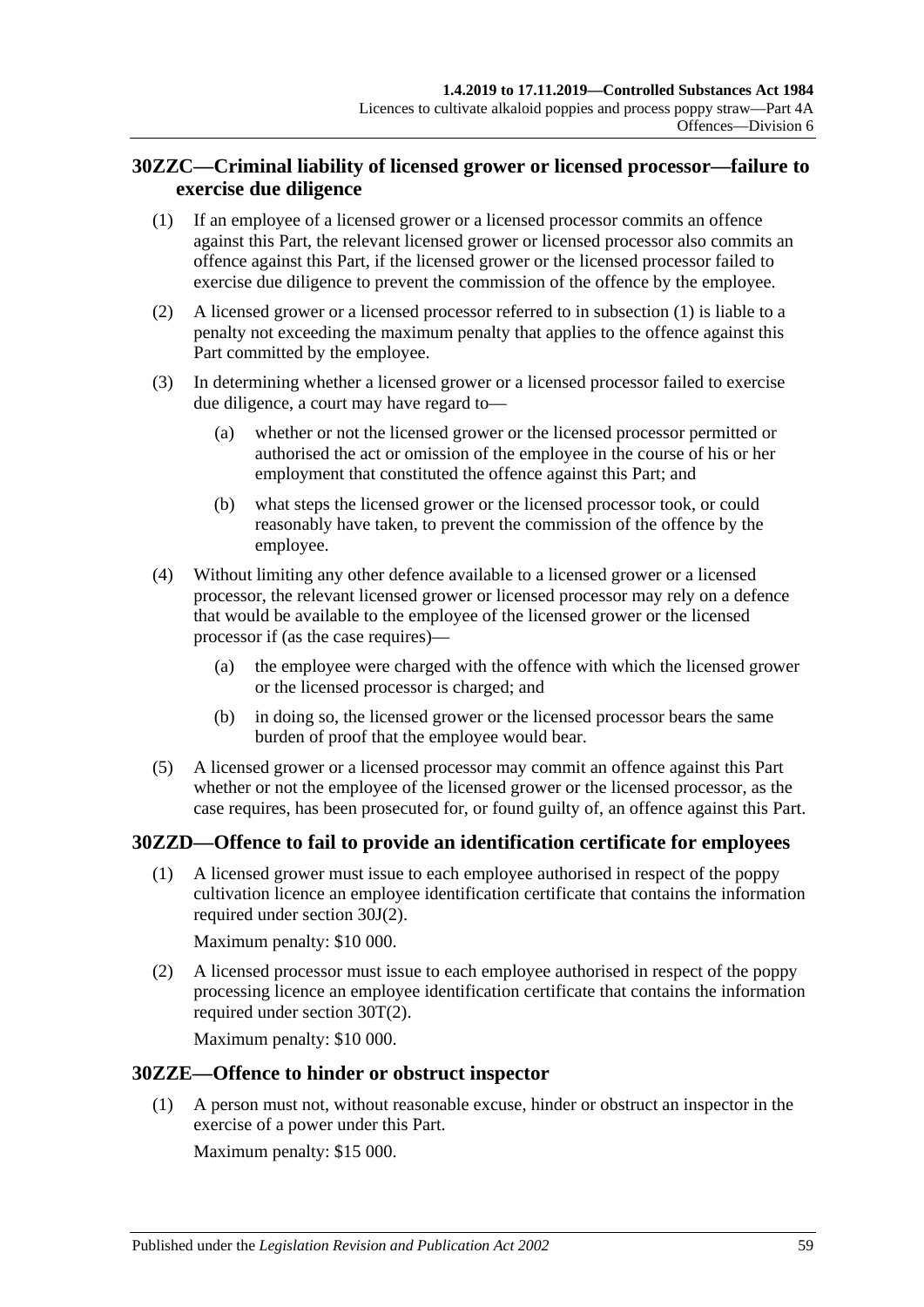(2) A person must not, without reasonable excuse, fail to comply with any direction, requirement or order of an inspector under this Part.

Maximum penalty: \$15 000.

## **30ZZF—Offence to remove detained or seized alkaloid poppies or poppy straw**

A person must not, while a detention or seizure notice remains in effect, remove the whole or any part of an alkaloid poppy, poppy straw or material derived from an alkaloid poppy or poppy straw to which the notice relates, without the authorisation of the Chief Executive or an inspector.

Maximum penalty: \$15 000.

# **Division 7—Alkaloid poppy register**

## **30ZZG—Alkaloid poppy register**

- (1) The Chief Executive must establish and maintain the alkaloid poppy register.
- (2) The alkaloid poppy register is to contain the following information in respect of each registrable contract:
	- (a) the name of each party to the contract;
	- (b) the location of the specified premises;
	- (c) the date the contract was entered into by the parties;
	- (d) any other relevant information provided by an applicant or licensed grower or licensed processor to an inspector or the Chief Executive;
	- (e) the details of the relevant poppy cultivation licence or poppy processing licence;
	- (f) any relevant information collected or received by an inspector to determine the compliance of a licensed grower or a licensed processor with this Part;
	- (g) any other prescribed information.

## <span id="page-59-0"></span>**30ZZH—Request to register a contract**

- (1) The Chief Executive, if requested to do so by a licensed grower, may register a contract between the licensed grower and a licensed processor in the alkaloid poppy register if the contract—
	- (a) is a valid contract; and
	- (b) includes details of the specified premises and area of land where it is proposed to cultivate alkaloid poppies; and
	- (c) specifies the period of the contract; and
	- (d) includes any other prescribed particulars (if any).
- <span id="page-59-2"></span><span id="page-59-1"></span>(2) If a licensed grower makes a request under [subsection](#page-59-0) (1), the Chief Executive must, within 7 days—
	- (a) register the contract; or
	- (b) refuse to register the contract.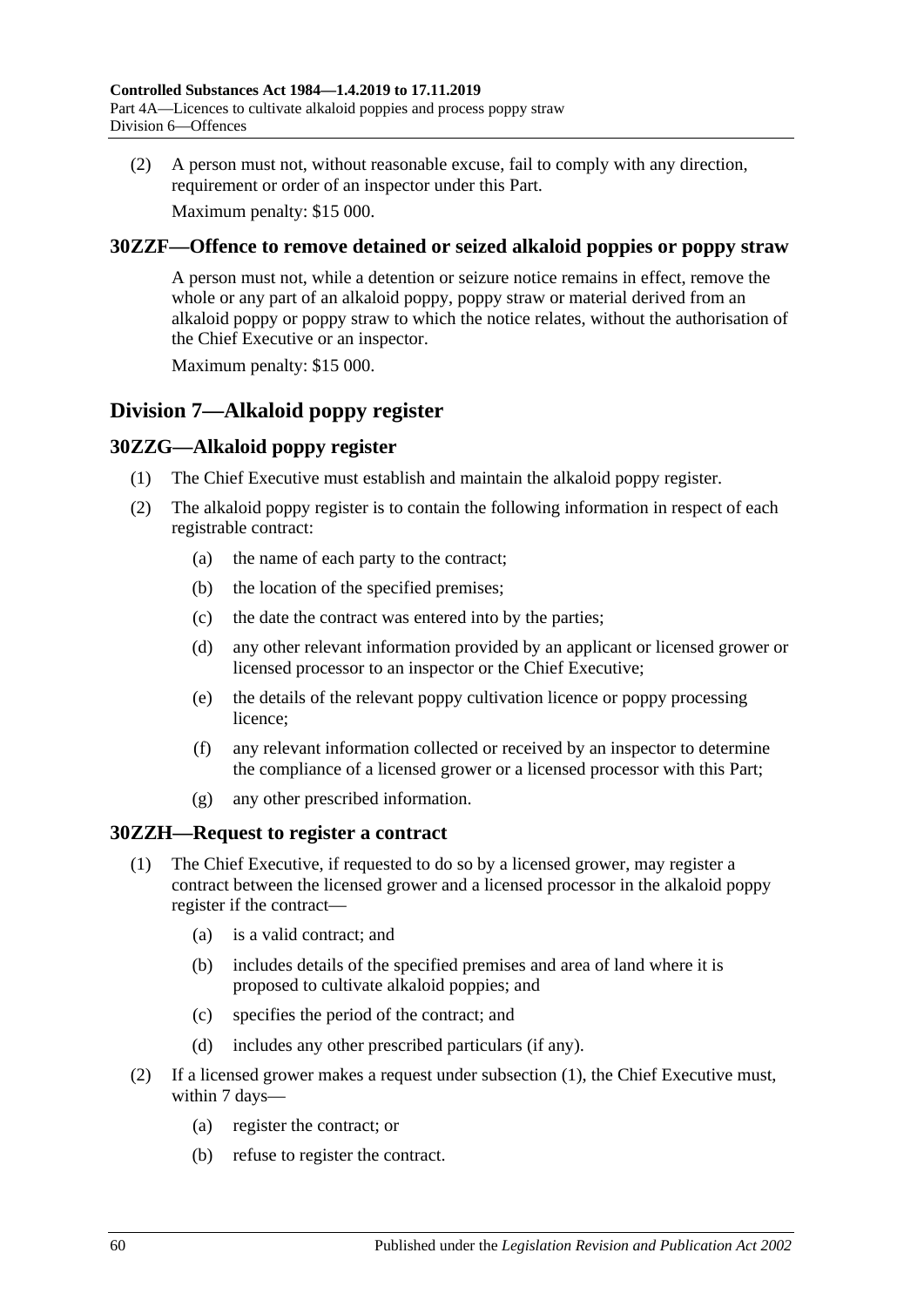- (3) On making a decision under [subsection](#page-59-1) (2) the Chief Executive must—
	- (a) notify the licensed grower and the licensed processor who are the parties to the contract of that decision; and
	- (b) provide reasons for the decision if the decision was a refusal under [subsection](#page-59-2)  $(2)(b)$ .

#### **30ZZI—Access to the alkaloid poppy register restricted**

- (1) The Chief Executive must ensure that the alkaloid poppy register, or any part of the alkaloid poppy register, is only accessed by a prescribed person, or class of prescribed person, who is authorised to do so by the Chief Executive.
- (2) The Chief Executive must ensure that personal information in the alkaloid poppy register is only disclosed in accordance with this Act.

#### **30ZZJ—Person with access to alkaloid poppy register not to disclose personal information from it**

- (1) Unless a disclosure is authorised under this section, a person authorised to have access to the alkaloid poppy register or any part of the alkaloid poppy register must not disclose to any person the following information in the alkaloid poppy register:
	- (a) any personal information;
	- (b) the location of specified premises;
	- (c) commercial in confidence information.

Maximum penalty: \$15 000 or imprisonment for 12 months, or both.

- (2) The Chief Executive or a person authorised to have access to the alkaloid poppy register or any part of the alkaloid poppy register may disclose personal information in the alkaloid poppy register to a Department or public statutory authority—
	- (a) for the purpose of law enforcement; or
	- (b) as required by or under any Act or law; or
	- (c) if the Chief Executive or a person authorised to have access to the alkaloid poppy register believes on reasonable grounds that to do so is necessary to enable the proper administration of the Act.

#### **30ZZK—Delegation**

- (1) The Chief Executive may, by instrument in writing, delegate a power or function under this Part—
	- (a) to a particular person; or
	- (b) to the person for the time being performing particular duties or holding or acting in a specified position.
- (2) A power or function delegated under this section may, if the instrument of delegation so provides, be further delegated.
- (3) A delegation—
	- (a) may be absolute or conditional; and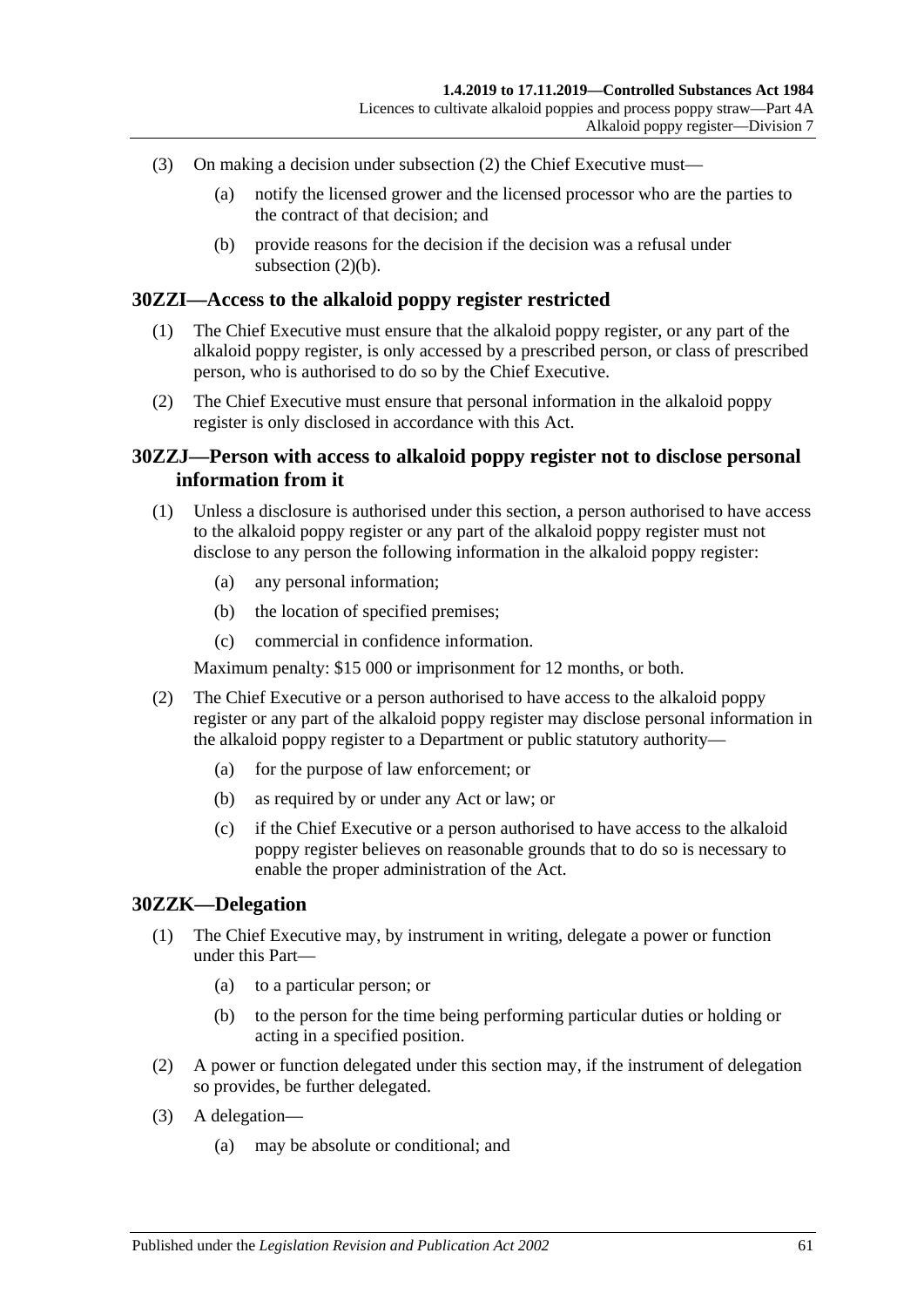- (b) does not derogate from the power of the delegator to act personally in a matter; and
- (c) is revocable at will.

# **Division 8—Review**

# **30ZZL—Review by Tribunal**

- (1) A person may apply to the Tribunal under section 34 of the *[South Australian Civil and](http://www.legislation.sa.gov.au/index.aspx?action=legref&type=act&legtitle=South%20Australian%20Civil%20and%20Administrative%20Tribunal%20Act%202013)  [Administrative Tribunal Act](http://www.legislation.sa.gov.au/index.aspx?action=legref&type=act&legtitle=South%20Australian%20Civil%20and%20Administrative%20Tribunal%20Act%202013) 2013* for review of a decision of the Chief Executive—
	- (a) to refuse to issue a poppy cultivation licence or a poppy processing licence to that person; or
	- (b) to refuse to renew a poppy cultivation licence or a poppy processing licence held by that person; or
	- (c) to refuse to register a contract between a licensed grower and a licensed processor in the alkaloid poppy register; or
	- (d) to suspend, cancel or amend a poppy cultivation licence or a poppy processing licence held by that person.
- (2) Subject to [subsection](#page-61-0) (3), an application for review must be made within 1 month of the making of the relevant decision of the Chief Executive.
- <span id="page-61-0"></span>(3) If the reasons of the Chief Executive are not given in writing at the time of making the decision and the person (within 1 month of the making of the decision) requires the Chief Executive to state the reasons in writing, the time for commencing proceedings before the Tribunal runs from the time at which the person receives the written statement of those reasons.

# **Division 9—Miscellaneous**

# **30ZZM—Criminal intelligence**

- (1) Information that is classified by the Commissioner of Police as criminal intelligence for the purposes of this Part may not be disclosed to any person other than the Chief Executive, the Minister, the Tribunal, a court or a person to whom the Commissioner of Police authorises its disclosure.
- (2) If the Commissioner of Police—
	- (a) opposes the issuing or renewal of a poppy cultivation licence or a poppy processing licence; or
	- (b) requests the suspension or cancellation of a poppy cultivation licence or a poppy processing licence,

on the basis of information that is classified by the Commissioner of Police as criminal intelligence, the Chief Executive is not (despite any other provision of this Part) required to provide any grounds or reasons for a decision to refuse to issue or renew the licence or to suspend or cancel the licence (as the case may be) other than that the decision was made in the public interest.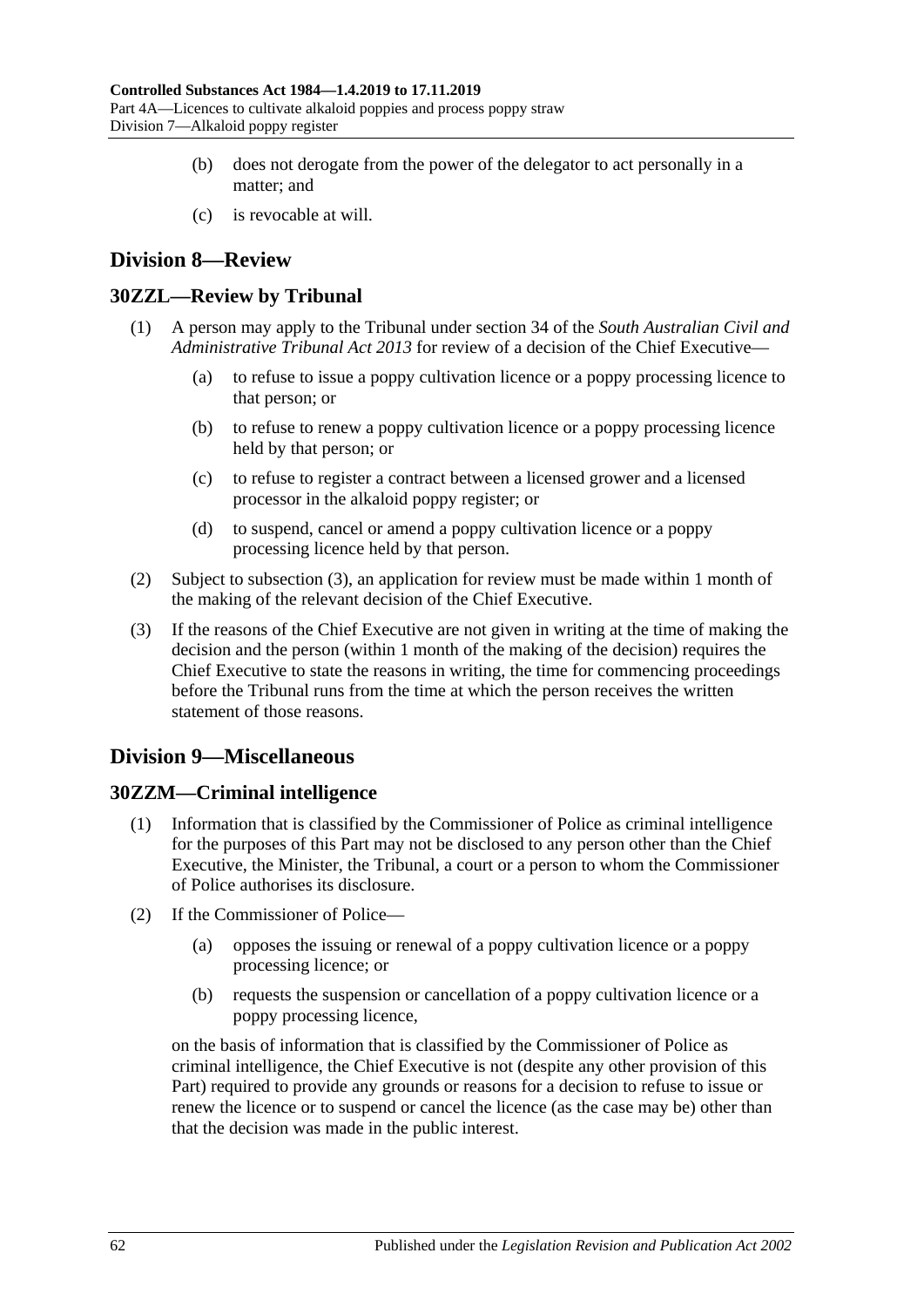- (3) In any proceedings under this Part, the Tribunal or a court—
	- (a) must, on the application of the Commissioner of Police, take steps to maintain the confidentiality of information classified by the Commissioner of Police as criminal intelligence, including steps to receive evidence and hear argument about the information in private in the absence of the parties to the proceedings and their representatives; and
	- (b) may take evidence consisting of or relating to information so classified by the Commissioner of Police by way of affidavit of a police officer of or above the rank of superintendent.
- (4) The Commissioner of Police may not delegate the function of classifying information as criminal intelligence for the purposes of this Part except to a Deputy Commissioner or Assistant Commissioner of Police.

#### **30ZZN—Regulations**

- (1) Without limiting section 63, the Governor may make regulations for or with respect to the following:
	- (a) the cultivation of alkaloid poppies;
	- (b) the processing of poppy straw;
	- (c) classes of persons that are disqualified persons;
	- (d) prescribing fees or levies to recover any compliance or administrative costs;
	- (e) prescribing terms, conditions, limitations and restrictions to which licences issued under this Part will be subject;
	- (f) particulars to be included in any application for the issue, renewal or amendment of a poppy cultivation licence or a poppy processing licence;
	- (g) restricting, limiting or prohibiting premises, vehicles or machines used or intended to be used in connection with the cultivation and destruction of alkaloid poppies or the processing or destruction of poppy straw;
	- (h) limiting or prohibiting transport of poppy straw, including in relation to specific geographical areas or regions in South Australia;
	- (i) the distance required to separate alkaloid poppies and poppy straw at a specified premises from any other place;
	- (j) matters to be considered by the Chief Executive in relation to the suitability of specified premises for the cultivation of alkaloid poppies or processing of poppy straw;
	- (k) fencing of specified premises and standard of fencing required to separate alkaloid poppies and poppy straw from a public place or any other premises;
	- (l) requirements of signage at specified premises and information to be displayed at a specified premises, or on equipment or vehicles used for or in connection with the growing or harvesting of alkaloid poppies or the processing of poppy straw;
	- (m) the manner in which searches, detentions and seizures under this Part are to be carried out;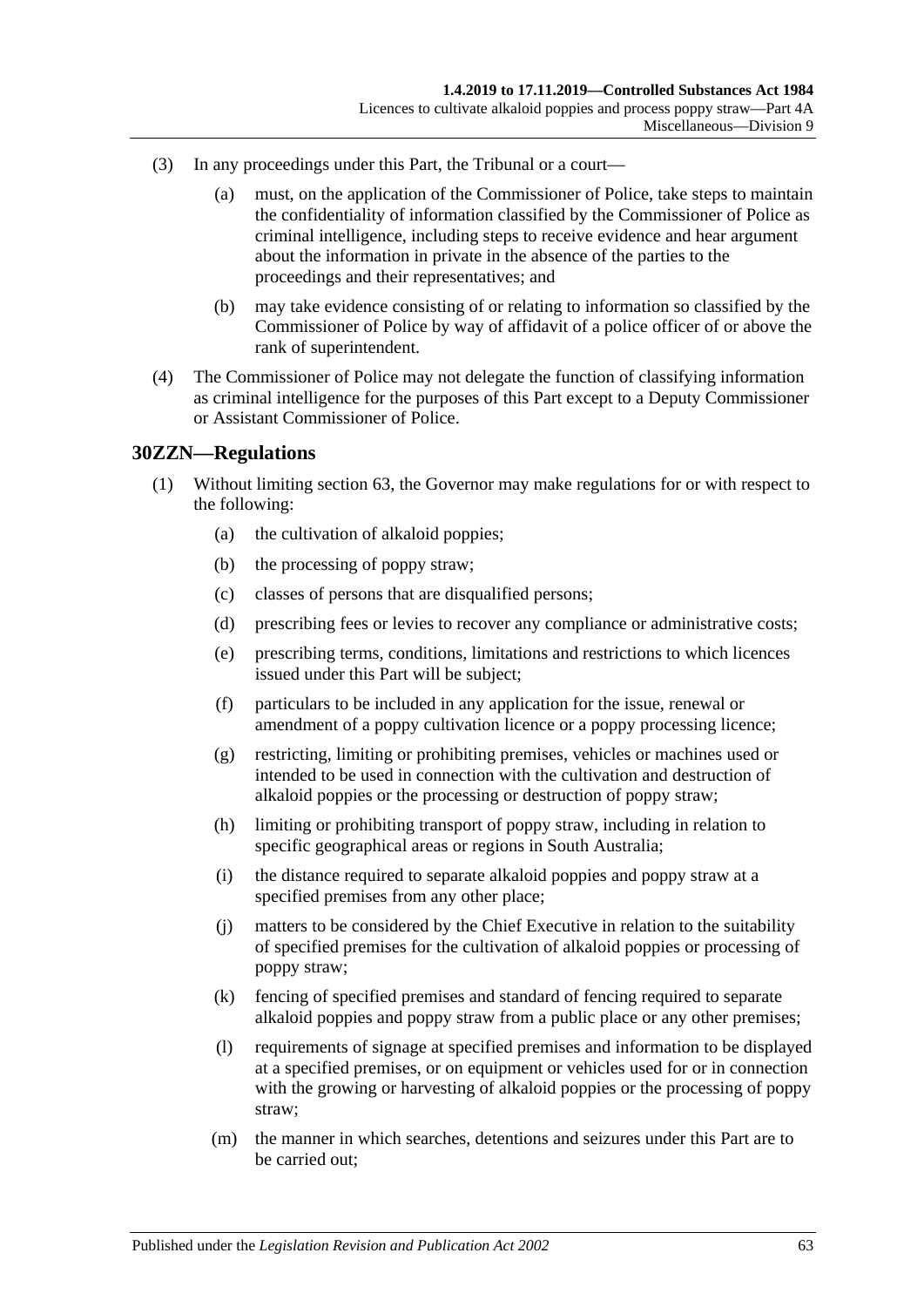- (n) records to be kept in relation to alkaloid poppy cultivation or poppy straw processing;
- (o) prescribing a penalty of not more than \$15 000 for any contravention of or failure to comply with the regulations made under this Part.
- (2) Regulations made for the purposes of this Part may—
	- (a) be of general or limited application;
	- (b) differ according to differences in time, place or circumstances;
	- (c) apply to different classes of person and licences;
	- (d) provide for different fees for different activities or classes of activity or different cases or classes of cases;
	- (e) provide for waiver or reduction of fees;
	- (f) in the case of applications for the issue or renewal of licences, specify fees that reflect the cost of administration of, and the provision of, inspection services in connection with this Part;
	- (g) confer powers or discretions or impose duties on the Chief Executive or an inspector;
	- (h) exempt specified persons or things or classes of person or classes of thing from complying with all or any of the regulations—
		- (i) whether unconditionally or on specified conditions; and
		- (ii) either wholly or to such an extent as is specified; and
		- (iii) leave any matter to be required to be undertaken in a manner approved by the Chief Executive.

# **Part 5—Offences relating to controlled drugs, precursors and plants**

# **Division 1—Preliminary**

## <span id="page-63-0"></span>**31—Application of Part**

- (1) This Part does not apply to—
	- (a) the manufacture, sale or supply of a poison, or the sale or supply of equipment for use in connection with the consumption or administration of a poison, by a pharmacist if the pharmacist is acting in the ordinary course of the pharmacist's profession; or
	- (ab) the sale by retail of a poison, or of equipment for use in connection with the consumption or administration of a poison, by a registered health practitioner if the practitioner is acting in the ordinary course of the practitioner's profession and—
		- (i) the practitioner is a dentist, medical practitioner or nurse practitioner; or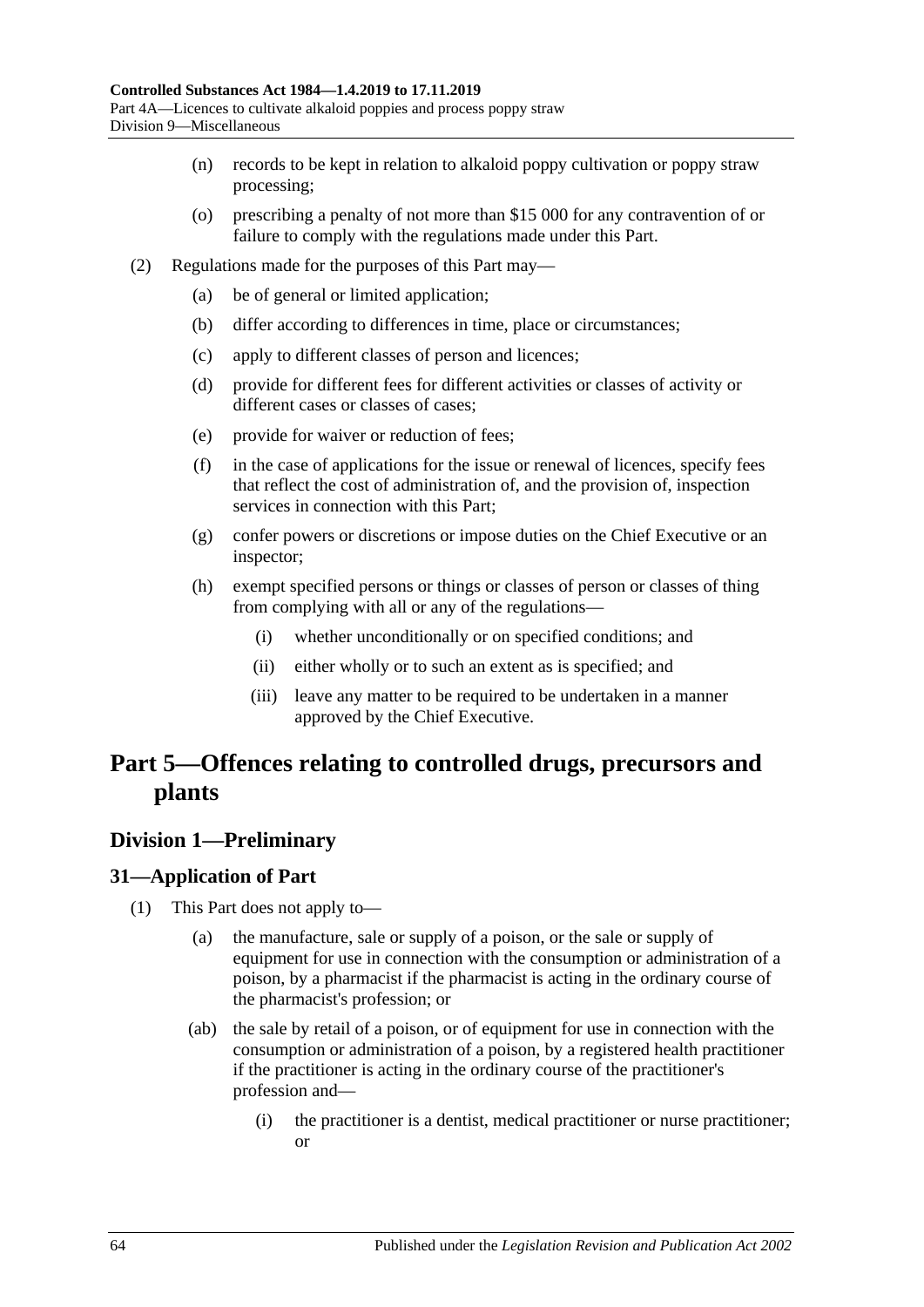- (ii) the practitioner's registration is endorsed under section 94 of the *Health Practitioner Regulation National Law* as being qualified to sell a scheduled medicine or class of scheduled medicines and the poison is a scheduled medicine or of a class of scheduled medicines specified in the endorsement; or
- (iii) the practitioner is authorised to sell the poison by the regulations; or
- (ac) the supply of a poison, or of equipment for use in connection with the consumption or administration of a poison, by a registered health practitioner if the practitioner is acting in the ordinary course of the practitioner's profession and—
	- (i) the practitioner is a dentist, medical practitioner, nurse or midwife; or
	- (ii) the practitioner's registration is endorsed under section 94 of the *Health Practitioner Regulation National Law* as being qualified to supply a scheduled medicine or class of scheduled medicines and the poison is a scheduled medicine or of a class of scheduled medicines specified in the endorsement; or
	- (iii) the practitioner is authorised to supply the poison by the regulations; or
- (ad) the administration of a poison by a registered health practitioner if the practitioner is acting in the ordinary course of the practitioner's profession and—
	- (i) the practitioner is a dentist, medical practitioner, nurse or midwife; or
	- (ii) the practitioner's registration is endorsed under section 94 of the *Health Practitioner Regulation National Law* as being qualified to administer a scheduled medicine or class of scheduled medicines and the poison is a scheduled medicine or of a class of scheduled medicines specified in the endorsement; or
	- (iii) the practitioner is authorised to administer the poison by the regulations; or
- (ae) the manufacture, sale, supply or administration of a poison, or the sale or supply of equipment for use in connection with the consumption or administration of a poison, by a veterinary surgeon if the veterinary surgeon is acting in the ordinary course of the veterinary surgeon's profession; or
- (af) the possession of a poison or equipment if that possession is incidental to an activity described in a preceding paragraph; or
- (ag) the cultivation or sale of a plant, the manufacture, sale, supply, administration or possession of a substance or the sale, supply or possession of equipment by a person who is acting in accordance with a licence or permit issued under this Act; or
- (ah) the cultivation, processing, possession, sale or supply of a plant, or the sale, supply or possession of a substance by a person who is acting in accordance with the *[Industrial Hemp Act](http://www.legislation.sa.gov.au/index.aspx?action=legref&type=act&legtitle=Industrial%20Hemp%20Act%202017) 2017*; or
- (ai) the possession of industrial hemp that is cultivated or supplied pursuant to a licence under the *[Industrial Hemp Act](http://www.legislation.sa.gov.au/index.aspx?action=legref&type=act&legtitle=Industrial%20Hemp%20Act%202017) 2017*; or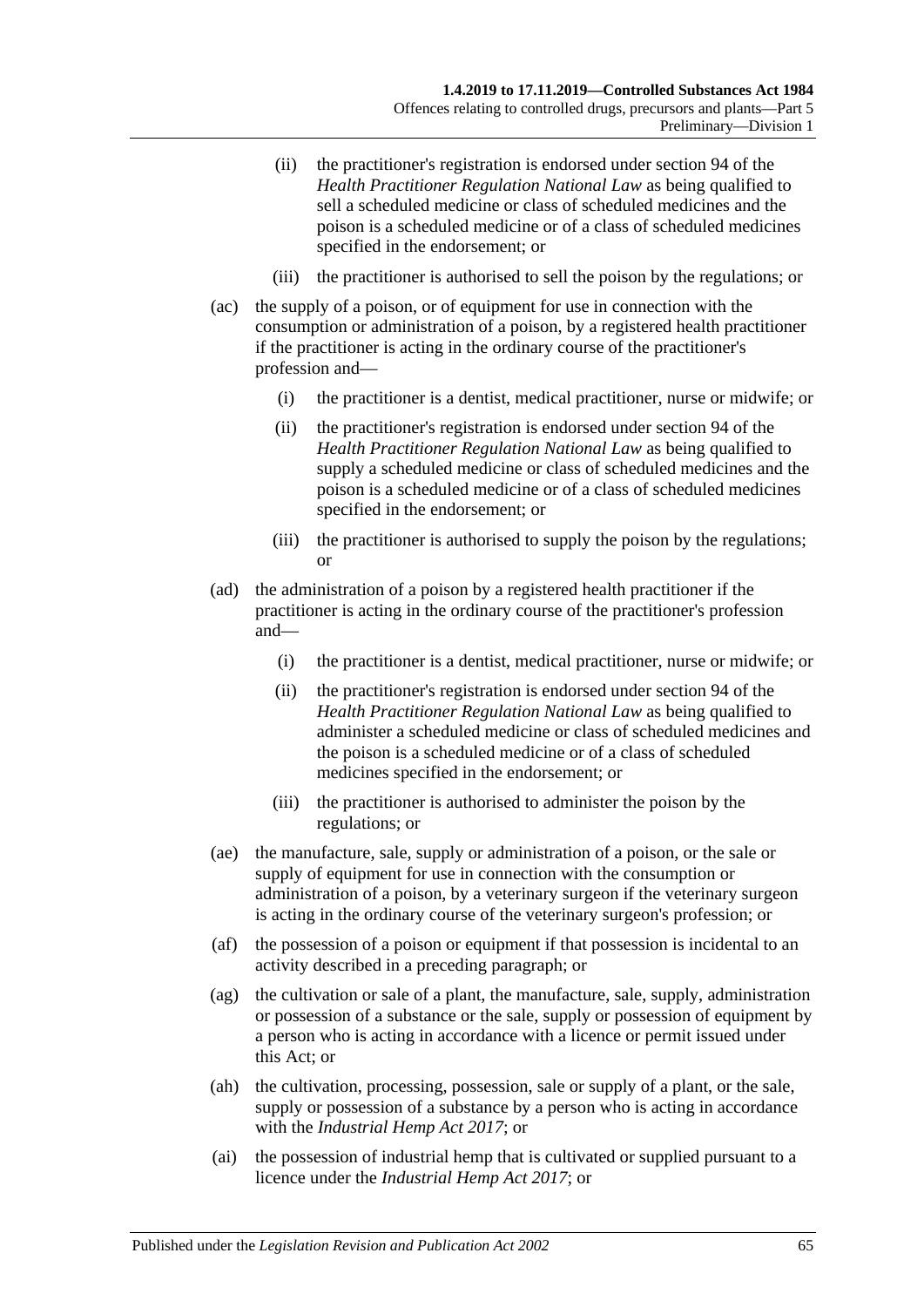- <span id="page-65-1"></span><span id="page-65-0"></span>(b) the possession of a relevant controlled drug, or of equipment for use in connection with the consumption or administration of a relevant controlled drug, by—
	- (i) a person—
		- (A) for whom the drug has been lawfully prescribed; or
		- (B) to whom the drug has been lawfully supplied for the purpose of consumption or administration by the person; or
	- (ii) a person—
		- (A) being the owner of an animal for whom the drug has been lawfully prescribed; or
		- (B) to whom the drug has been lawfully supplied for the purpose of consumption by or administration to an animal owned by the person; or
	- (iii) a person acting on behalf of a person referred to in [subparagraph](#page-65-0) (i) or [\(ii\);](#page-65-1) or
- (c) the administration or supply, or the giving of permission for the administration or supply, of a relevant controlled drug to a person—
	- (i) for whom the drug has been lawfully prescribed; or
	- (ii) to whom the drug has been lawfully supplied for the purpose of consumption or administration by the person; or
- (d) the consumption or administration of a relevant controlled drug by a person—
	- (i) for whom the drug has been lawfully prescribed; or
	- (ii) to whom the drug has been lawfully supplied for the purpose of consumption or administration by the person.
- (2) In proceedings for an offence against this Part, [subsection](#page-63-0) (1) is to be treated as providing exceptions, and no proof will be required in relation to any exception by the prosecution but the application of an exception will be a matter for proof by the defendant.
- (3) In this section—

*industrial hemp* has the same meaning as in the *[Industrial Hemp Act](http://www.legislation.sa.gov.au/index.aspx?action=legref&type=act&legtitle=Industrial%20Hemp%20Act%202017) 2017*;

*relevant controlled drug* means a controlled drug other than a controlled drug of a kind excluded from this definition by regulation.

# **Division 2—Commercial offences**

## **Subdivision 1—Trafficking in controlled drugs**

## <span id="page-65-2"></span>**32—Trafficking**

(1) A person who traffics in a large commercial quantity of a controlled drug is guilty of an offence.

Maximum penalty: \$1 000 000 or imprisonment for life, or both.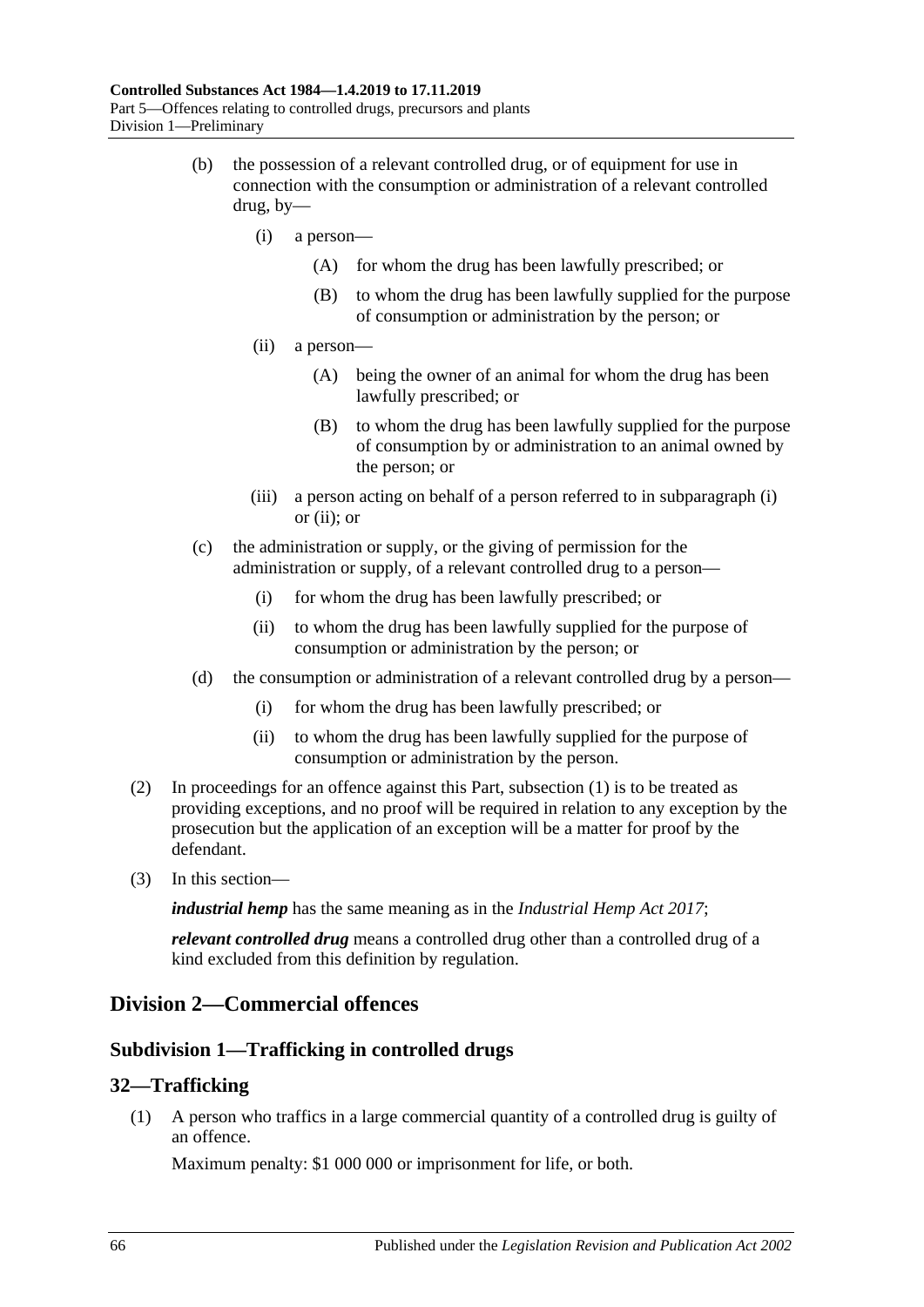<span id="page-66-1"></span>(2) A person who traffics in a commercial quantity of a controlled drug is guilty of an offence.

Maximum penalty:

- (a) for a basic offence—
	- (i) if the offender is a serious drug offender—\$500 000 or imprisonment for life, or both; or
	- (ii) in any other case—\$200 000 or imprisonment for 25 years, or both;
- (b) for an aggravated offence—\$500 000 or imprisonment for life, or both.
- <span id="page-66-2"></span>(2a) A person who, in a prescribed area, traffics in a controlled drug is guilty of an offence. Maximum penalty:
	- (a) for a basic offence—
		- (i) if the offender is a serious drug offender—\$200 000 or imprisonment for 25 years, or both; or
		- (ii) in any other case—\$75 000 or imprisonment for 15 years, or both;
	- (b) for an aggravated offence—\$200 000 or imprisonment for 25 years, or both.
- <span id="page-66-0"></span>(3) A person who traffics in a controlled drug is guilty of an offence.

Maximum penalty:

- (a) for a basic offence—
	- (i) if the offender is a serious drug offender—\$75 000 or imprisonment for 15 years, or both; or
	- (ii) in any other case—\$50 000 or imprisonment for 10 years, or both;
- (b) for an aggravated offence—\$75 000 or imprisonment for 15 years, or both.
- (4) An offence against [subsection](#page-66-0) (3) involving cannabis, cannabis resin or cannabis oil (and not involving any other controlled drug) must be prosecuted, and dealt with by the Magistrates Court, as a summary offence but if the Court determines that a person found guilty of such an offence should be sentenced to a term of imprisonment exceeding 5 years, the Court must commit the person to the District Court for sentence.
- (5) If, in any proceedings for an offence against [subsection](#page-65-2) (1), [\(2\),](#page-66-1) [\(2a\)](#page-66-2) or [\(3\)](#page-66-0) it is proved that the defendant had possession of a trafficable quantity of a controlled drug, it is presumed, in the absence of proof to the contrary—
	- (a) in a case where it is alleged that the defendant was taking part in the process of sale of the drug, that the defendant—
		- (i) was acting for the purpose of sale of the drug; and
		- (ii) had the relevant belief concerning the sale of the drug necessary to constitute the offence; or
	- (b) in any other case—that the defendant had the relevant intention concerning the sale of the drug necessary to constitute the offence.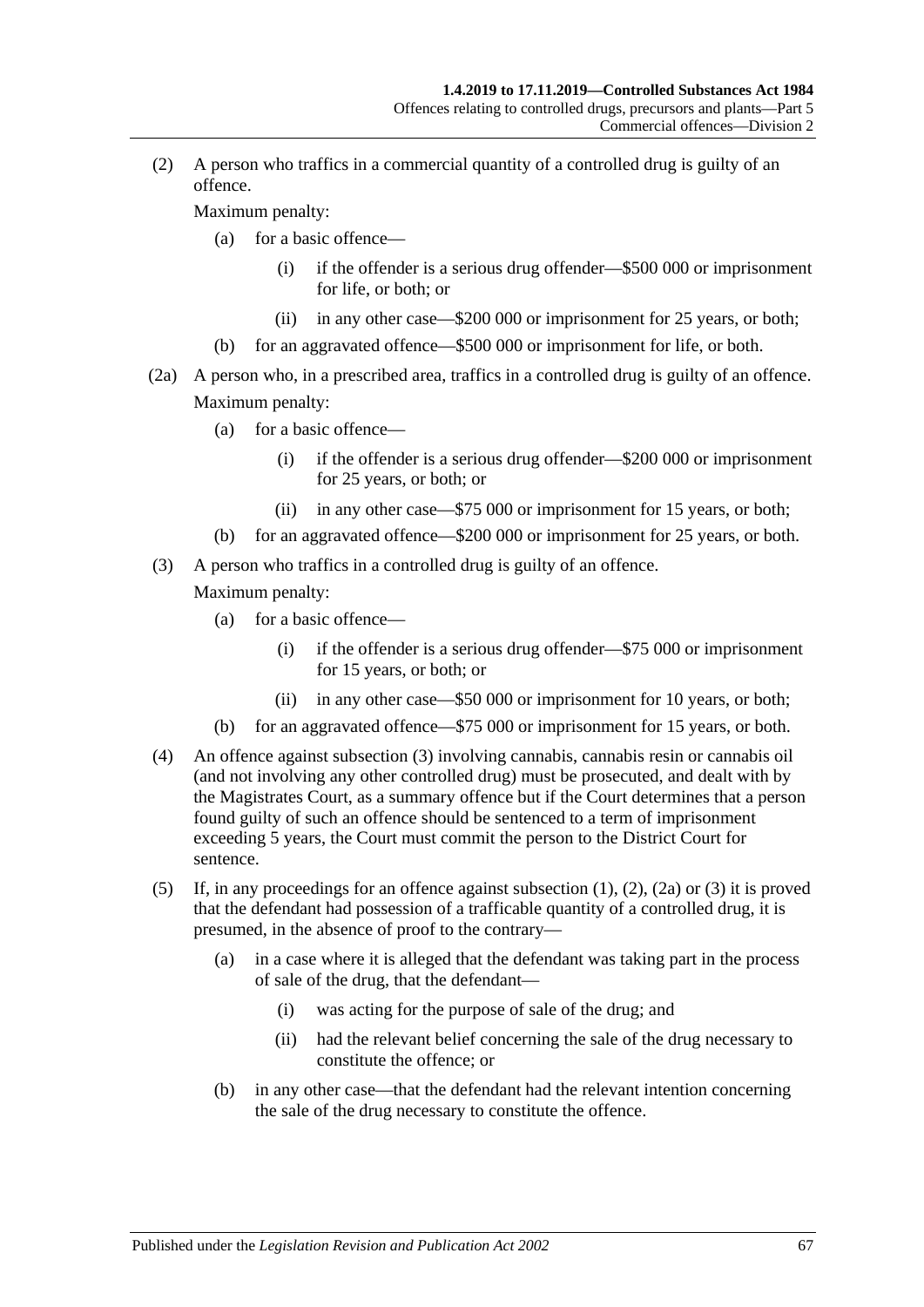#### (6) In this section—

#### *prescribed area* means—

- (a) prescribed licensed premises or an area being used in connection with prescribed licensed premises; or
- (b) premises at which members of the public are gathered for a public entertainment or an area being used in connection with such premises;

#### **Example—**

Areas *being used in connection with* premises would include—

- (a) a car parking area specifically provided for the use of patrons of the premises;
- (b) an area in which people are queuing to enter the premises.

#### *prescribed licensed premises* means—

- (a) premises in respect of which 1 of the following classes of licence is in force under the *[Liquor Licensing Act](http://www.legislation.sa.gov.au/index.aspx?action=legref&type=act&legtitle=Liquor%20Licensing%20Act%201997) 1997*:
	- (i) a hotel licence;
	- (ii) a restaurant licence that includes an extended trading authorisation;
	- (iii) an entertainment venue licence;
	- (iv) a club licence that includes an extended trading authorisation;
	- (v) a special circumstances licence that includes an extended trading authorisation;
	- (vi) a licence of a class prescribed by regulation;
- (b) the premises defined in the casino licence, within the meaning of the *[Casino](http://www.legislation.sa.gov.au/index.aspx?action=legref&type=act&legtitle=Casino%20Act%201997)  Act [1997](http://www.legislation.sa.gov.au/index.aspx?action=legref&type=act&legtitle=Casino%20Act%201997)*, as the premises to which the licence relates;
- (c) premises subject to a licence prescribed by regulation;

*public entertainment* means a dance, performance, exhibition or event that is calculated to attract and entertain members of the public, whether admission is open, procured by the payment of money or restricted to members of a club or a class of persons with some other qualification or characteristic.

#### **Subdivision 2—Manufacture of controlled drugs**

#### <span id="page-67-0"></span>**33—Manufacture of controlled drugs for sale**

(1) A person who manufactures a large commercial quantity of a controlled drug intending to sell any of it or believing that another person intends to sell any of it is guilty of an offence.

Maximum penalty: \$1 000 000 or imprisonment for life, or both.

<span id="page-67-1"></span>(2) A person who manufactures a commercial quantity of a controlled drug intending to sell any of it or believing that another person intends to sell any of it is guilty of an offence.

Maximum penalty:

(a) for a basic offence—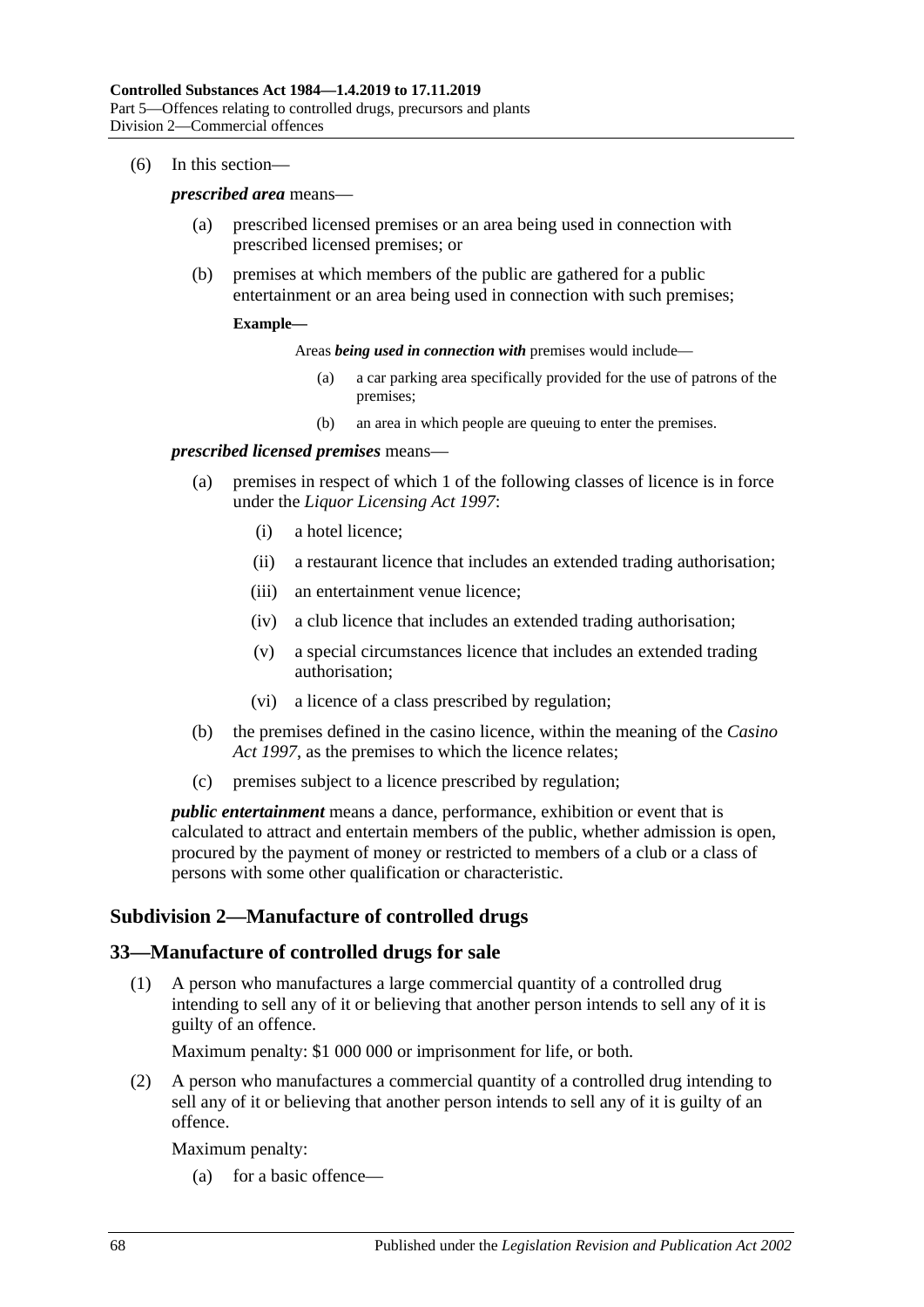- (i) if the offender is a serious drug offender—\$500 000 or imprisonment for life, or both; or
- (ii) in any other case—\$200 000 or imprisonment for 25 years, or both;
- (b) for an aggravated offence—\$500 000 or imprisonment for life, or both.
- <span id="page-68-0"></span>(3) A person who manufactures a controlled drug intending to sell any of it or believing that another person intends to sell any of it is guilty of an offence.

Maximum penalty:

- (a) for a basic offence—
	- (i) if the offender is a serious drug offender—\$75 000 or imprisonment for 15 years, or both; or
	- (ii) in any other case—\$50 000 or imprisonment for 10 years, or both;
- (b) for an aggravated offence—\$75 000 or imprisonment for 15 years, or both.
- $(4)$  If
	- (a) in any proceedings for an offence against [subsection](#page-67-0)  $(1)$ ,  $(2)$  or  $(3)$  it is proved that the defendant manufactured a trafficable quantity of a controlled drug; or
	- (b) in any proceedings for an offence of attempting or conspiring to commit an offence against [subsection](#page-67-0)  $(1)$ ,  $(2)$  or  $(3)$  it is proved that the defendant attempted or conspired (as the case may require) to manufacture a trafficable quantity of a controlled drug,

it is presumed, in the absence of proof to the contrary, that the defendant had the relevant intention or belief concerning the sale of the drug necessary to constitute the offence.

## **33A—Sale, manufacture etc of controlled precursor**

- (1) A person who—
	- (a) sells a large commercial quantity of a controlled precursor; or
	- (b) has possession of a large commercial quantity of a controlled precursor intending to sell it,

believing that the person to whom it is, or is to be, sold or another person intends to use any of it to unlawfully manufacture a controlled drug is guilty of an offence.

#### Maximum penalty:

- (a) for a basic offence—
	- (i) if the offender is a serious drug offender—\$500 000 or imprisonment for life, or both; or
	- (ii) in any other case—\$200 000 or imprisonment for 25 years, or both;
- (b) for an aggravated offence—\$500 000 or imprisonment for life, or both.
- (2) A person who—
	- (a) sells a commercial quantity of a controlled precursor; or
	- (b) has possession of a commercial quantity of a controlled precursor intending to sell it,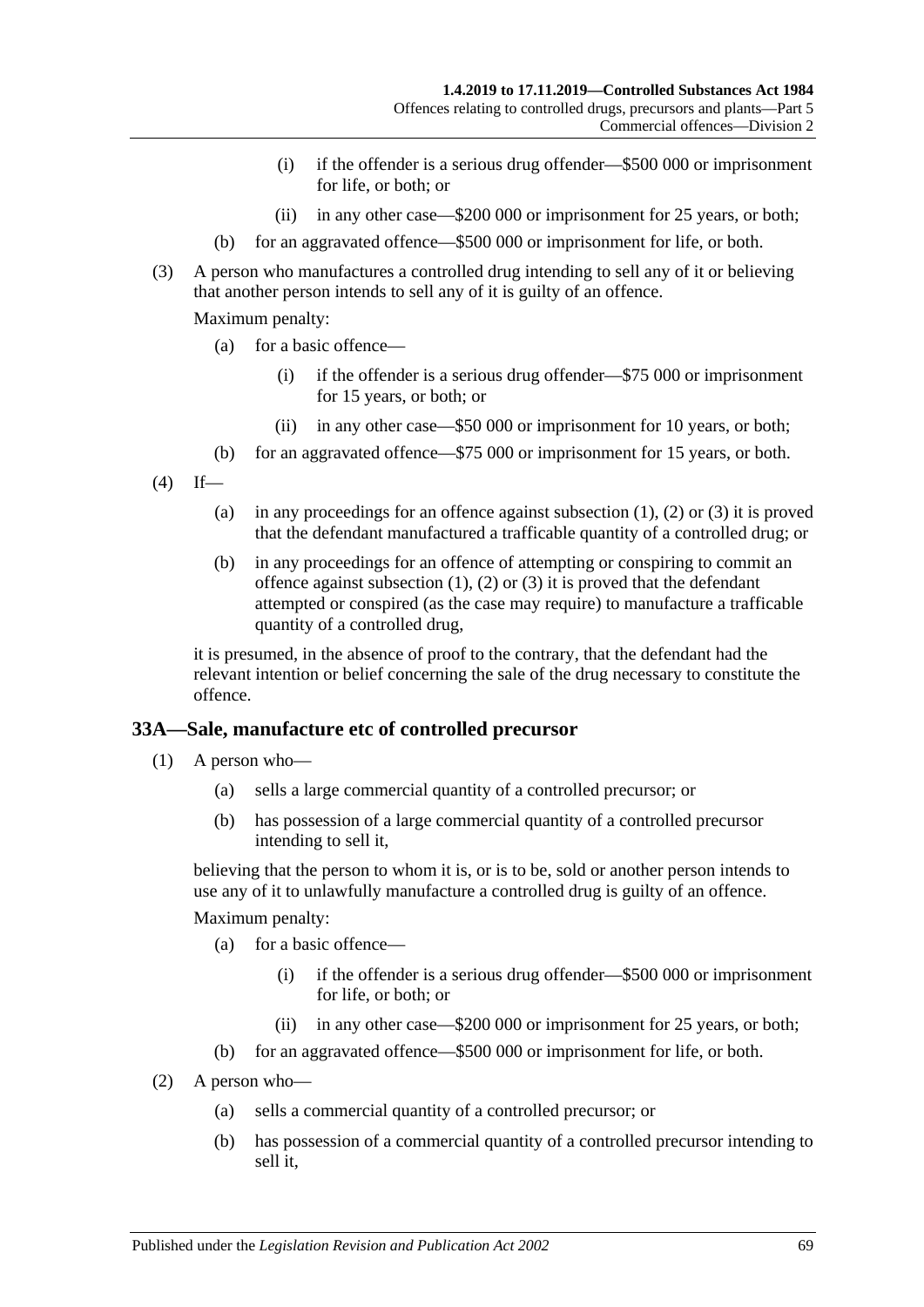believing that the person to whom it is, or is to be, sold or another person intends to use any of it to unlawfully manufacture a controlled drug is guilty of an offence.

Maximum penalty:

- (a) for a basic offence—
	- (i) if the offender is a serious drug offender—\$200 000 or imprisonment for 25 years, or both; or
	- (ii) in any other case—\$75 000 or imprisonment for 15 years, or both;
- (b) for an aggravated offence—\$200 000 or imprisonment for 25 years, or both.
- (3) A person who—
	- (a) sells a controlled precursor; or
	- (b) has possession of a controlled precursor intending to sell it,

believing that the person to whom it is, or is to be, sold or another person intends to use any of it to unlawfully manufacture a controlled drug is guilty of an offence.

Maximum penalty:

- (a) for a basic offence—
	- (i) if the offender is a serious drug offender—\$75 000 or imprisonment for 15 years, or both; or
	- (ii) in any other case—\$50 000 or imprisonment for 10 years, or both;
- (b) for an aggravated offence—\$75 000 or imprisonment for 15 years, or both.
- (4) A person who manufactures a controlled precursor—
	- (a) intending to unlawfully manufacture a controlled drug; and
	- (b) intending to sell any of the drug so manufactured or believing that another person intends to sell any of it,

is guilty of an offence.

Maximum penalty:

- (a) for a basic offence—
	- (i) if the offender is a serious drug offender—\$75 000 or imprisonment for 15 years, or both; or
	- (ii) in any other case—\$50 000 or imprisonment for 10 years, or both;
- (b) for an aggravated offence—\$75 000 or imprisonment for 15 years, or both.
- (5) A person who manufactures a controlled precursor—
	- (a) intending to sell any of the precursor to another person; and
	- (b) believing that that person, or another person, intends to use the controlled precursor to unlawfully manufacture a controlled drug,

is guilty of an offence.

Maximum penalty:

(a) for a basic offence—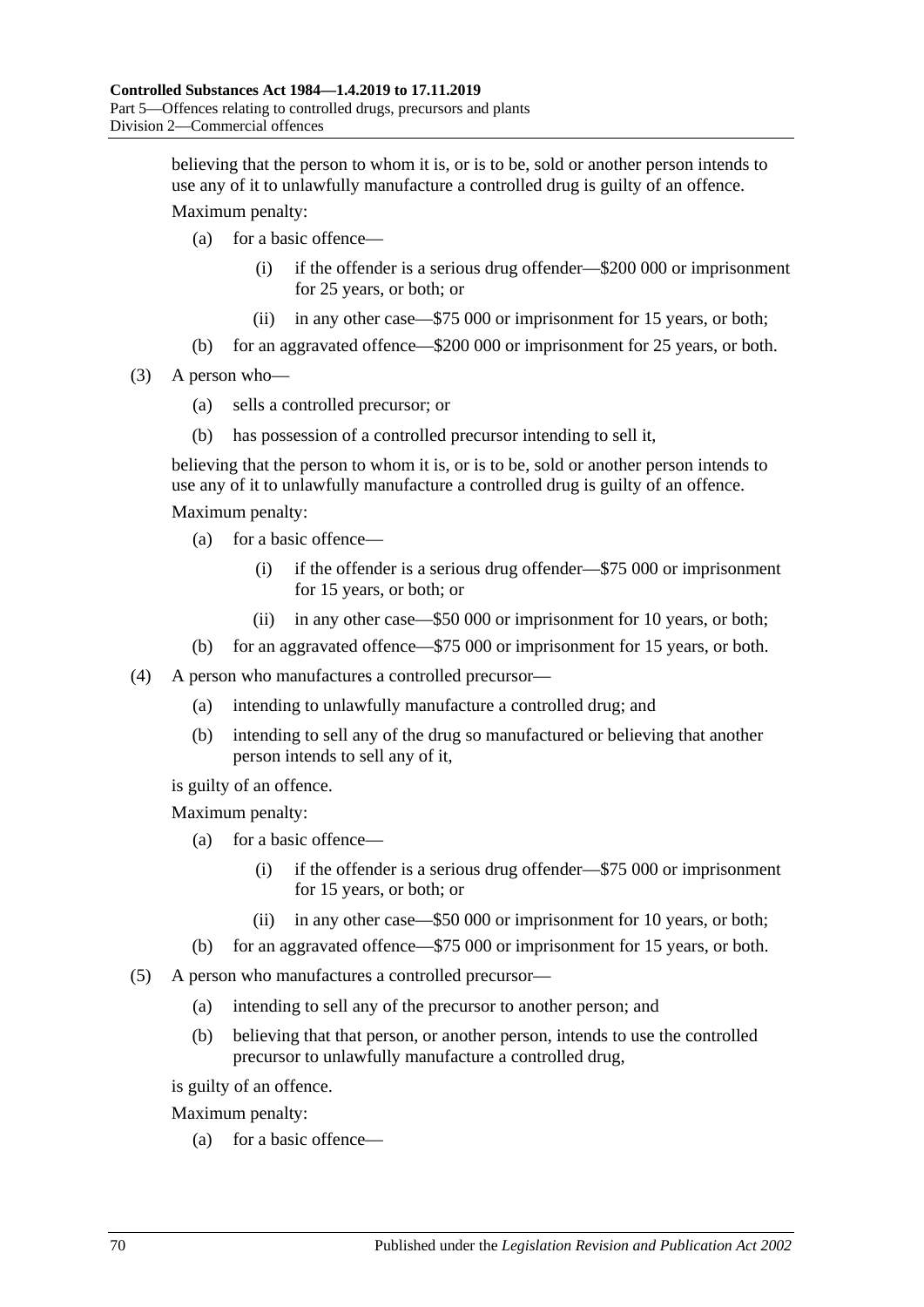- (i) if the offender is a serious drug offender—\$75 000 or imprisonment for 15 years, or both; or
- (ii) in any other case—\$50 000 or imprisonment for 10 years, or both;
- (b) for an aggravated offence—\$75 000 or imprisonment for 15 years, or both.

# **Subdivision 3—Cultivation and sale of controlled plants**

#### <span id="page-70-1"></span>**33B—Cultivation of controlled plants for sale**

(1) A person who cultivates a large commercial quantity of a controlled plant intending to sell any of them or their products or believing that another person intends to sell any of them or their products is guilty of an offence.

Maximum penalty: \$1 000 000 or imprisonment for life, or both.

<span id="page-70-2"></span>(2) A person who cultivates a commercial quantity of a controlled plant intending to sell any of them or their products or believing that another person intends to sell any of them or their products is guilty of an offence.

Maximum penalty:

- (a) for a basic offence—
	- (i) if the offender is a serious drug offender—\$500 000 or imprisonment for life, or both; or
	- (ii) in any other case—\$200 000 or imprisonment for 25 years, or both;
- (b) for an aggravated offence—\$500 000 or imprisonment for life, or both.
- <span id="page-70-0"></span>(3) A person who cultivates a controlled plant intending to sell it or any of its products or believing that another person intends to sell it or any of its products is guilty of an offence.

Maximum penalty:

- (a) for a basic offence—
	- (i) if the offender is a serious drug offender—\$75 000 or imprisonment for 15 years, or both; or
	- (ii) in any other case—\$50 000 or imprisonment for 10 years, or both;
- (b) for an aggravated offence—\$75 000 or imprisonment for 15 years, or both.
- (4) An offence against [subsection](#page-70-0) (3) involving a cannabis plant (and not involving any other controlled plant) must be prosecuted, and dealt with by the Magistrates Court, as a summary offence but if the Court determines that a person found guilty of such an offence should be sentenced to a term of imprisonment exceeding 5 years, the Court must commit the person to the District Court for sentence.
- (5) If, in any proceedings for an offence against [subsection](#page-70-1) (1), [\(2\)](#page-70-2) or [\(3\),](#page-70-0) it is proved that the defendant cultivated a trafficable quantity of a controlled plant, it is presumed, in the absence of proof to the contrary, that the defendant had the relevant intention or belief concerning the sale of the plants or their products necessary to constitute the offence.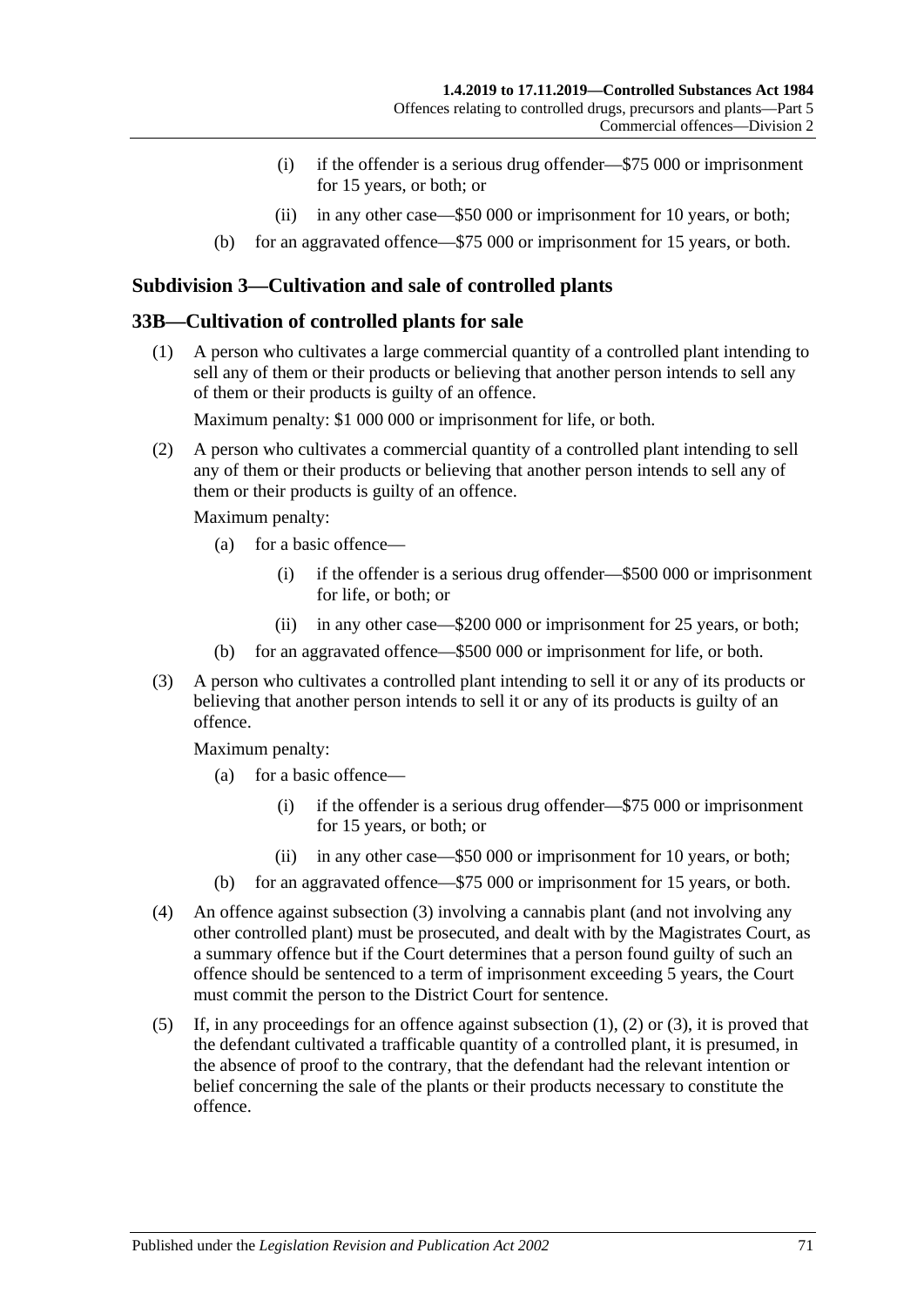## <span id="page-71-1"></span>**33C—Sale of controlled plants**

- (1) A person who—
	- (a) sells a large commercial quantity of a controlled plant; or
	- (b) has possession of a large commercial quantity of a controlled plant intending to sell any of them or their products,

is guilty of an offence.

Maximum penalty: \$1 000 000 or imprisonment for life, or both.

- <span id="page-71-2"></span>(2) A person who—
	- (a) sells a commercial quantity of a controlled plant; or
	- (b) has possession of a commercial quantity of a controlled plant intending to sell any of them or their products,

is guilty of an offence.

Maximum penalty:

- (a) for a basic offence—
	- (i) if the offender is a serious drug offender—\$500 000 or imprisonment for life, or both; or
	- (ii) in any other case—\$200 000 or imprisonment for 25 years, or both;
- (b) for an aggravated offence—\$500 000 or imprisonment for life, or both.
- <span id="page-71-0"></span>(3) A person who—
	- (a) sells a controlled plant; or
	- (b) has possession of a controlled plant intending to sell it or its products,

is guilty of an offence.

Maximum penalty:

- (a) for a basic offence—
	- (i) if the offender is a serious drug offender—\$75 000 or imprisonment for 15 years, or both; or
	- (ii) in any other case—\$50 000 or imprisonment for 10 years, or both;
- (b) for an aggravated offence—\$75 000 or imprisonment for 15 years, or both.
- (4) An offence against [subsection](#page-71-0) (3) involving a cannabis plant (and not involving any other controlled plant) must be prosecuted, and dealt with by the Magistrates Court, as a summary offence but if the Court determines that a person found guilty of such an offence should be sentenced to a term of imprisonment exceeding 5 years, the Court must commit the person to the District Court for sentence.
- (5) If, in any proceedings for an offence against [subsection](#page-71-1)  $(1)$ ,  $(2)$  or  $(3)$  it is proved that the defendant had possession of a trafficable quantity of a controlled plant, it is presumed, in the absence of proof to the contrary, that the defendant had the relevant intention concerning the sale of the plants or their products necessary to constitute the offence.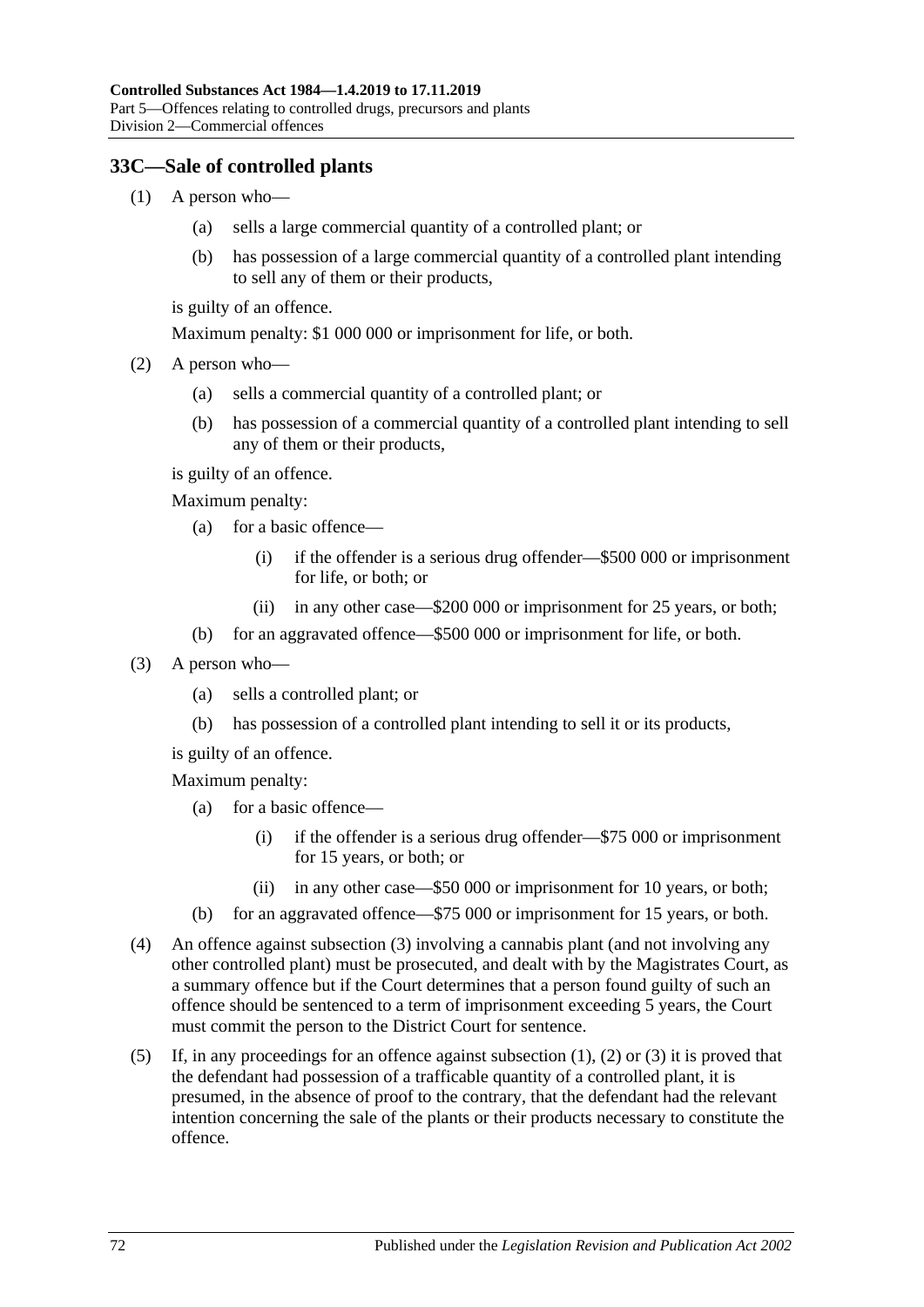## <span id="page-72-0"></span>**Subdivision 4—Sale of equipment etc**

## **33D—Sale of equipment**

A person who—

- (a) sells a piece of equipment for use in connection with the smoking, consumption or administration of a controlled drug, or the preparation of such a drug for smoking, consumption or administration; or
- (b) has possession of a piece of equipment, intending to sell it for such use,
- is guilty of an offence.

#### Maximum penalty:

- (a) for a basic offence—
	- (i) if the offender is a serious drug offender—\$20 000 or imprisonment for 5 years, or both; or
	- (ii) in any other case—\$15 000 or imprisonment for 3 years, or both;
- (b) for an aggravated offence—\$20 000 or imprisonment for 5 years, or both.

#### **33DA—Sale of instructions**

- (1) A person who, without reasonable excuse (proof of which lies on the person)—
	- (a) sells a document containing instructions for the manufacture of a controlled drug or the cultivation of a controlled plant; or
	- (b) has possession of a document containing instructions for the manufacture of a controlled drug or the cultivation of a controlled plant, intending to sell it,

is guilty of an offence.

Maximum penalty:

- (a) for a basic offence—
	- (i) if the offender is a serious drug offender—\$20 000 or imprisonment for 5 years, or both; or
	- (ii) in any other case—\$15 000 or imprisonment for 3 years, or both;
- (b) for an aggravated offence—\$20 000 or imprisonment for 5 years, or both.
- (2) In this section—

*document* includes any record of information whether in documentary, magnetic, electronic or other form.

## <span id="page-72-1"></span>**Division 3—Offences involving children and school zones**

#### **33E—Application of Division**

- (1) A person is not guilty of an offence against this Division if, at the time of the offence, the person was a child.
- (2) Subject to [subsection](#page-73-0) (3), a person may be guilty of an offence against this Division involving another person who was a child whether or not the person knew that the other person was a child.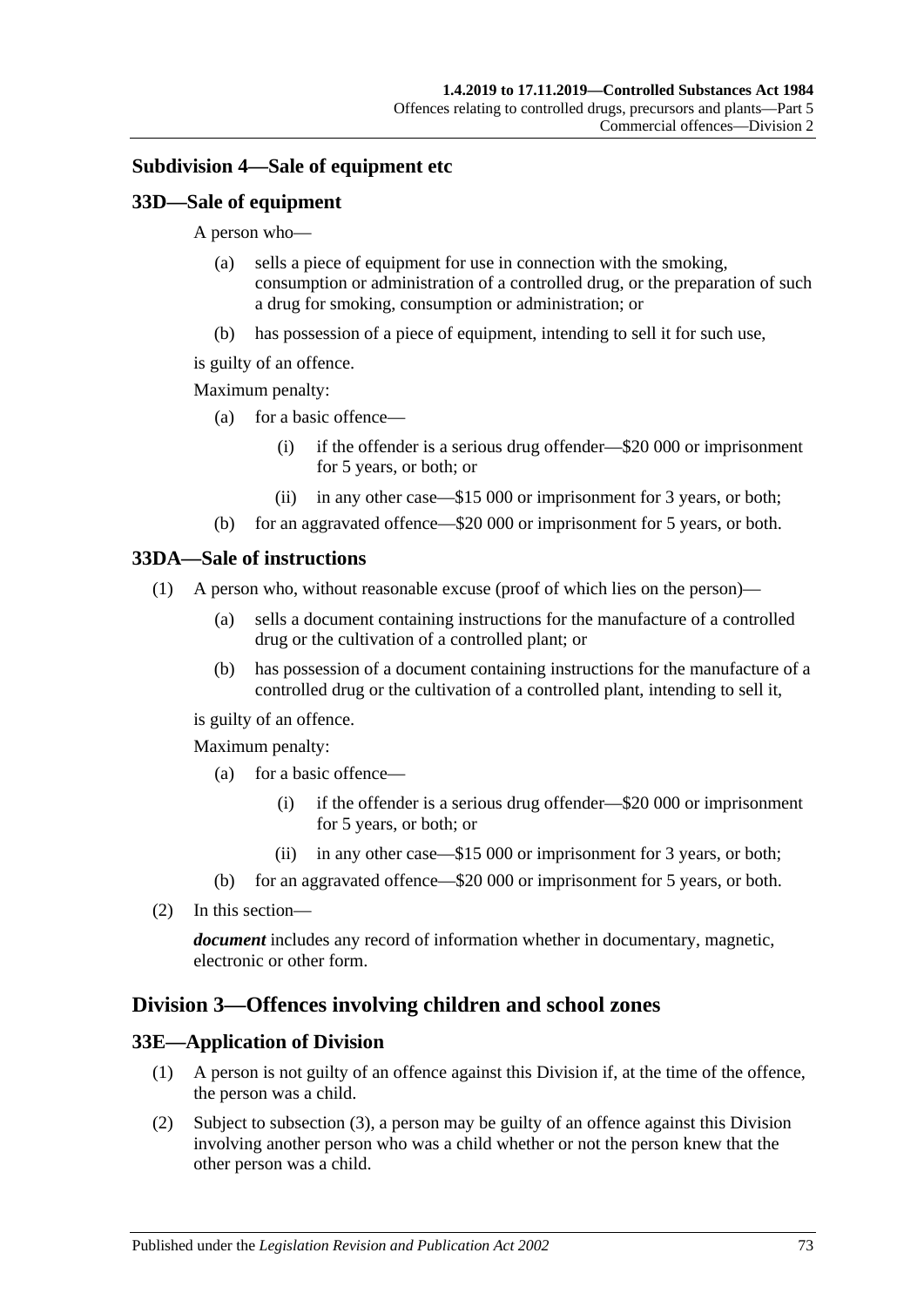<span id="page-73-0"></span>(3) However, it is a defence to a charge of an offence against this Division involving another who was a child if it is proved that the defendant believed on reasonable grounds that the other person had attained 18 years of age.

## <span id="page-73-1"></span>**33F—Sale, supply or administration of controlled drug to child**

A person who—

- (a) sells, supplies or administers a controlled drug to a child; or
- (b) has possession of a controlled drug intending to sell, supply or administer the drug to a child,

is guilty of an offence.

Maximum penalty: \$1 000 000 or imprisonment for life, or both.

## **33G—Sale, supply or administration of controlled drug in school zone**

- (1) A person who—
	- (a) sells, supplies or administers a controlled drug to another person in a school zone; or
	- (b) has possession, in a school zone, of a controlled drug intending to sell, supply or administer the drug to another person,

is guilty of an offence.

Maximum penalty: \$1 000 000 or imprisonment for life, or both.

(2) If, in any proceedings for an offence against this section it is proved that the defendant had possession of a trafficable quantity of a controlled drug, it is presumed, in the absence of proof to the contrary that the defendant had the relevant intention concerning the sale or supply of the drug necessary to constitute the offence.

## **33GA—Sale of equipment to child for use in connection with consumption of controlled drugs**

A person who—

- (a) sells a piece of equipment to a child for use in connection with the smoking, consumption or administration of a controlled drug, or the preparation of such a drug for smoking, consumption or administration; or
- (b) has possession of a piece of equipment, intending to sell it to a child for such use,

is guilty of an offence.

- (a) for a basic offence—
	- (i) if the offender is a serious drug offender—\$30 000 or imprisonment for 7 years, or both; or
	- (ii) in any other case—\$20 000 or imprisonment for 5 years, or both;
- (b) for an aggravated offence—\$30 000 or imprisonment for 7 years, or both.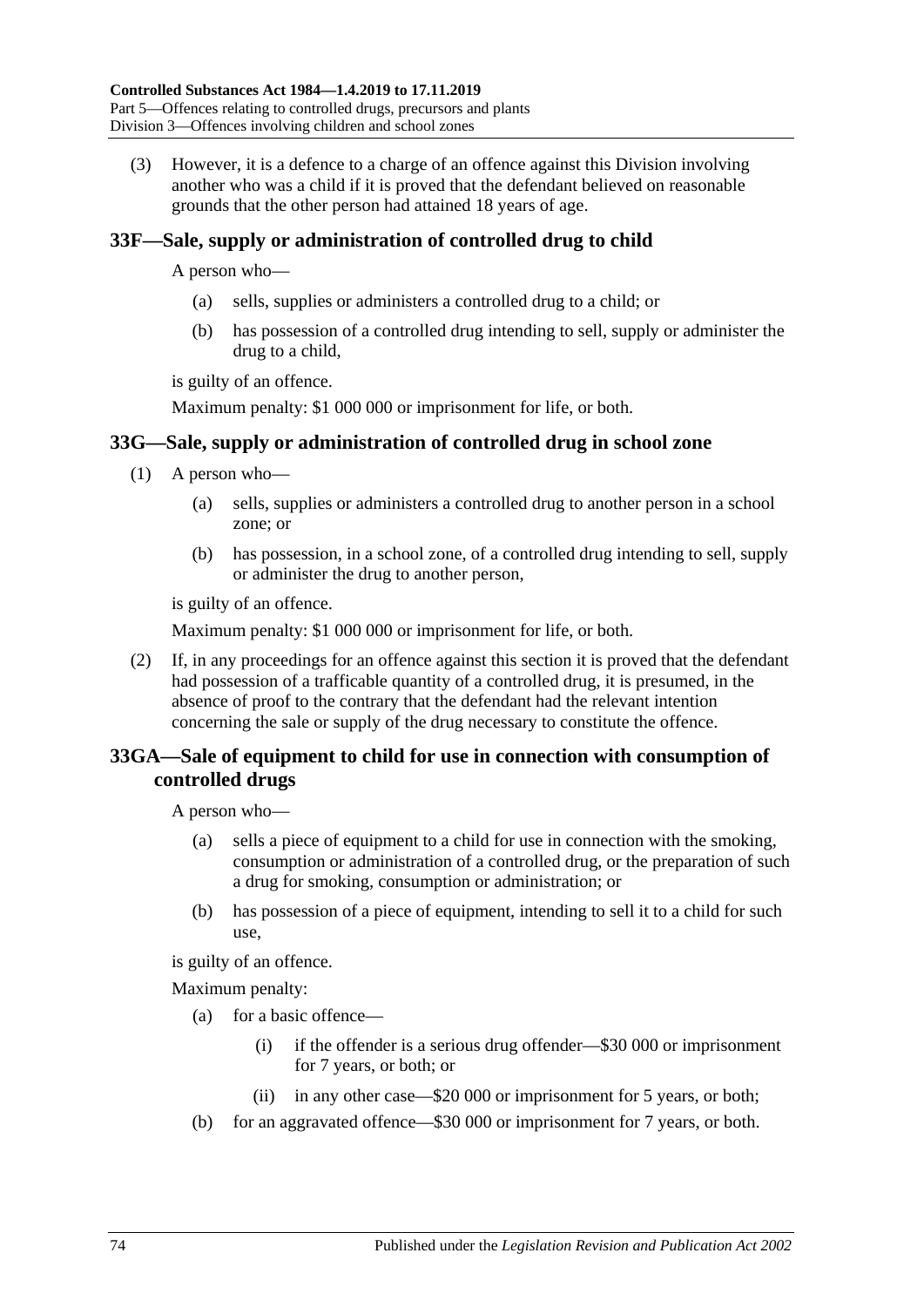## **33GB—Sale of instructions to a child**

- (1) A person who, without reasonable excuse (proof of which lies on the person)—
	- (a) sells to a child a document containing instructions for the manufacture of a controlled drug or the cultivation of a controlled plant; or
	- (b) has possession of a document containing instructions for the manufacture of a controlled drug or the cultivation of a controlled plant, intending to sell it to a child,

is guilty of an offence.

Maximum penalty:

- (a) for a basic offence—
	- (i) if the offender is a serious drug offender—\$30 000 or imprisonment for 7 years, or both; or
	- (ii) in any other case—\$20 000 or imprisonment for 5 years, or both;
- (b) for an aggravated offence—\$30 000 or imprisonment for 7 years, or both.
- (2) In this section—

*document* includes any record of information whether in documentary, magnetic, electronic or other form.

#### <span id="page-74-2"></span>**33H—Procuring child to commit offence**

A person who procures a child to commit an offence against this Part is guilty of an offence.

Maximum penalty: \$1 000 000 or imprisonment for life, or both.

## <span id="page-74-0"></span>**Division 4—Other offences**

#### <span id="page-74-3"></span>**33I—Supply or administration of controlled drug**

- (1) A person who—
	- (a) supplies or administers a controlled drug (other than cannabis, cannabis resin or cannabis oil) to another person; or
	- (b) has possession of a controlled drug (other than cannabis, cannabis resin or cannabis oil) intending to supply or administer the drug to another person,

is guilty of an offence.

- (a) for a basic offence—
	- (i) if the offender is a serious drug offender—\$75 000 or imprisonment for 15 years, or both; or
	- (ii) in any other case—\$50 000 or imprisonment for 10 years, or both;
- (b) for an aggravated offence—\$75 000 or imprisonment for 15 years, or both.
- <span id="page-74-1"></span>(2) A person who—
	- (a) supplies or administers cannabis, cannabis resin or cannabis oil to another person; or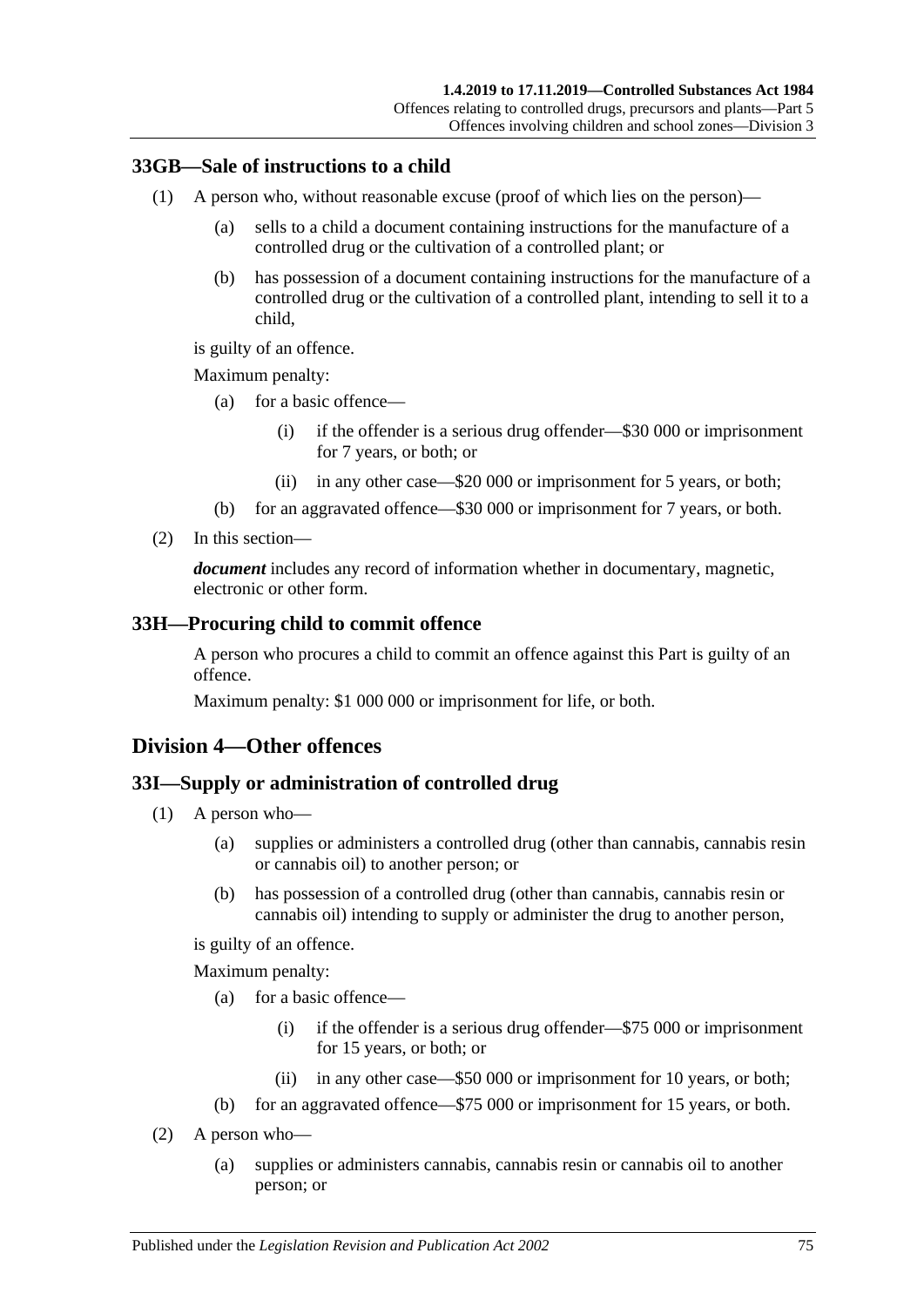(b) has possession of cannabis, cannabis resin or cannabis oil intending to supply or administer the cannabis, cannabis resin or cannabis oil to another person,

is guilty of an offence.

Maximum penalty: \$15 000 or imprisonment for 3 years, or both.

#### **33J—Manufacture of controlled drugs**

(1) A person who manufactures a controlled drug is guilty of an offence.

Maximum penalty:

- (a) for a basic offence—
	- (i) if the offender is a serious drug offender—\$75 000 or imprisonment for 15 years, or both; or
	- (ii) in any other case—\$30 000 or imprisonment for 7 years, or both;
- (b) for an aggravated offence—\$75 000 or imprisonment for 15 years, or both.
- (2) A person who has possession of—
	- (a) a controlled precursor; or
	- (b) any prescribed equipment,

intending to use it to manufacture a controlled drug is guilty of an offence.

Maximum penalty:

- (a) for a basic offence—
	- (i) if the offender is a serious drug offender—\$30 000 or imprisonment for 7 years, or both; or
	- (ii) in any other case—\$20 000 or imprisonment for 5 years, or both;
- (b) for an aggravated offence—\$30 000 or imprisonment for 7 years, or both.

## <span id="page-75-0"></span>**33K—Cultivation of controlled plants**

- (1) A person who—
	- (a) cultivates a controlled plant (other than a cannabis plant); or
	- (ab) cultivates a cannabis plant by artificially enhanced cultivation; or
	- (b) cultivates more than the prescribed number of cannabis plants; or
	- (c) cultivates a cannabis plant intending to supply the plant or to supply or administer any product of the plant to another person,

is guilty of an offence.

- (a) for a basic offence—
	- (i) if the offender is a serious drug offender—\$5 000 or imprisonment for 5 years, or both; or
	- (ii) in any other case—\$2 000 or imprisonment for 2 years, or both;
- (b) for an aggravated offence—\$5 000 or imprisonment for 5 years, or both.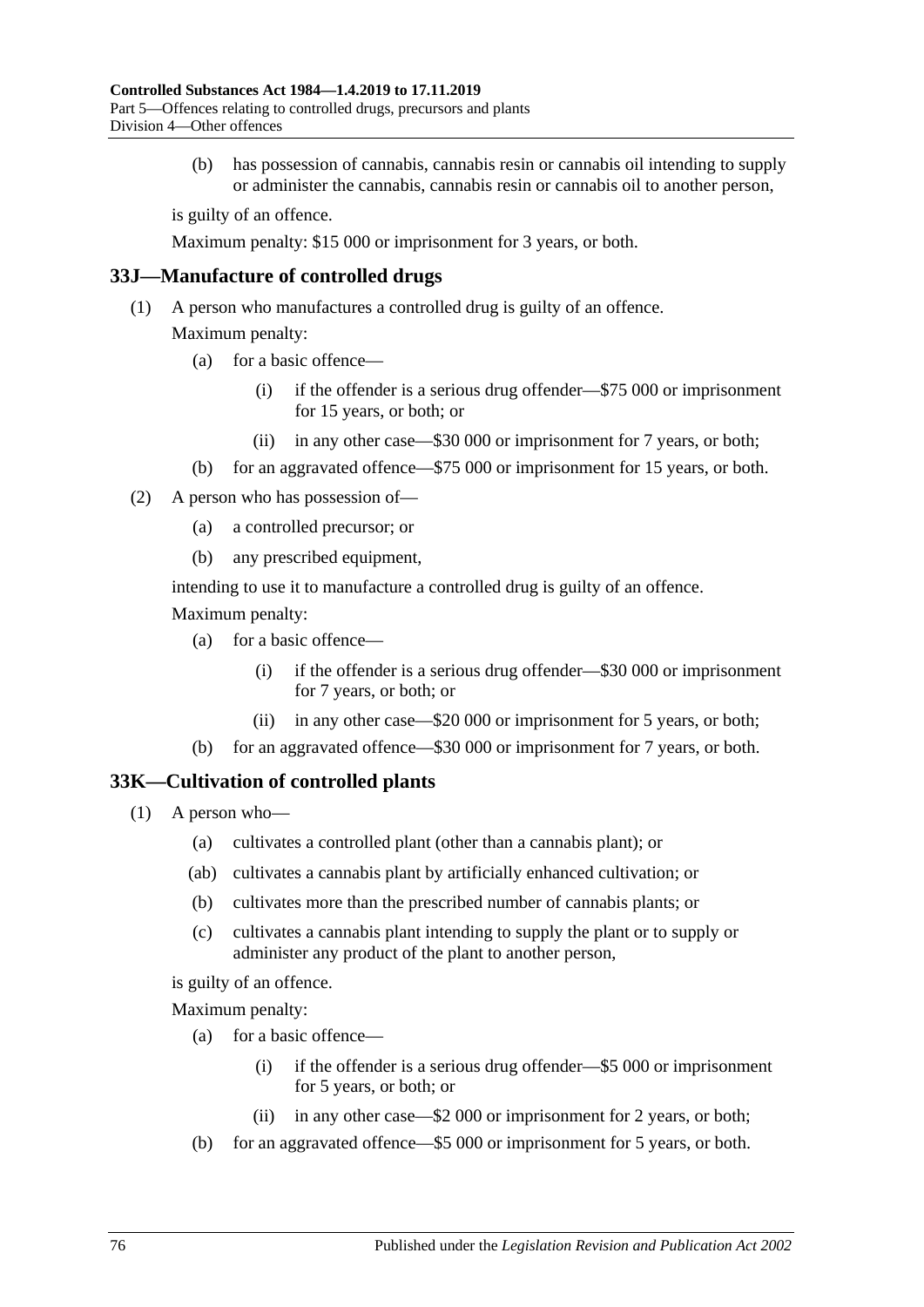<span id="page-76-0"></span>(2) A person who cultivates not more than the prescribed number of cannabis plants is guilty of an offence.

Maximum penalty: \$2 000 or imprisonment for 2 years, or both.

(3) A court sentencing a person for an offence against [subsection](#page-76-0) (2) that is a simple cannabis offence (within the meaning of [section](#page-90-0) 45A) must not impose any sentence of imprisonment in relation to the offence.

#### <span id="page-76-1"></span>**33L—Possession or consumption of controlled drug etc**

- (1) A person who—
	- (a) has possession of a controlled drug (other than an interim controlled drug, cannabis, cannabis resin or cannabis oil); or
	- (b) smokes, consumes or administers to himself or herself, or permits another person to administer to him or her, a controlled drug (other than an interim controlled drug, cannabis, cannabis resin or cannabis oil); or
	- (c) has possession of any piece of equipment for use in connection with the smoking, consumption or administration of a controlled drug (other than an interim controlled drug, cannabis, cannabis resin or cannabis oil), or the preparation of such a drug for smoking, consumption or administration,

is guilty of an offence.

Maximum penalty: \$2 000 or imprisonment for 2 years, or both.

- <span id="page-76-4"></span><span id="page-76-3"></span><span id="page-76-2"></span>(2) A person who—
	- (a) has possession of any cannabis, cannabis resin or cannabis oil; or
	- (b) smokes or consumes any cannabis, cannabis resin or cannabis oil; or
	- (c) has possession of any piece of equipment for use in connection with the smoking or consumption of cannabis, cannabis resin or cannabis oil, or the preparation of cannabis, cannabis resin or cannabis oil for smoking or consumption,

is guilty of an offence.

Maximum penalty: \$2 000.

## <span id="page-76-5"></span>**33LA—Possession or supply of prescribed equipment**

A person who, without reasonable excuse (proof of which lies on the person)—

- (a) has possession of any prescribed equipment; or
- (b) supplies to another person any prescribed equipment; or
- (c) has possession of any prescribed equipment intending to supply it to another person,

is guilty of an offence.

- (a) for a basic offence—
	- (i) if the offender is a serious drug offender—\$20 000 or imprisonment for 5 years, or both; or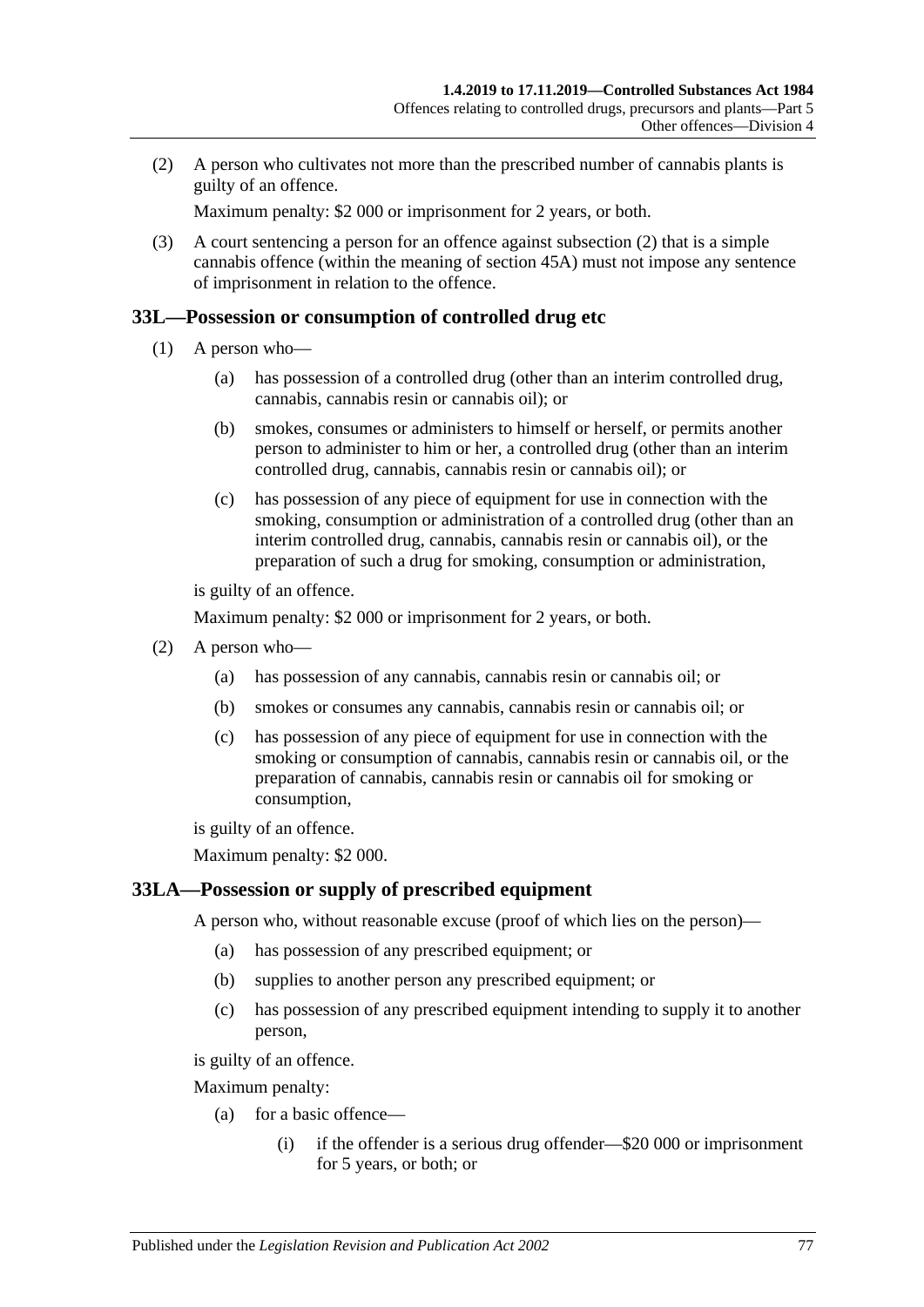- (ii) in any other case—\$10 000 or imprisonment for 2 years, or both;
- (b) for an aggravated offence—\$20 000 or imprisonment for 5 years, or both.

#### **33LAB—Possession or supply of instructions**

- (1) A person who, without reasonable excuse (proof of which lies on the person)—
	- (a) has possession of a document containing instructions for the manufacture of a controlled drug or the cultivation of a controlled plant; or
	- (b) supplies to another person a document containing instructions for the manufacture of a controlled drug or the cultivation of a controlled plant; or
	- (c) has possession of a document containing instructions for the manufacture of a controlled drug or the cultivation of a controlled plant intending to supply it to another person,

is guilty of an offence.

Maximum penalty:

- (a) for a basic offence—
	- (i) if the offender is a serious drug offender—\$20 000 or imprisonment for 5 years, or both; or
	- (ii) in any other case—\$10 000 or imprisonment for 2 years, or both;
- (b) for an aggravated offence—\$20 000 or imprisonment for 5 years, or both.
- (2) In this section—

*document* includes any record of information whether in documentary, magnetic, electronic or other form.

#### <span id="page-77-0"></span>**33LB—Possession or supply of prescribed quantity of controlled precursor**

- (1) A person who, without reasonable excuse (proof of which lies on the person)—
	- (a) has possession of a prescribed quantity of a controlled precursor; or
	- (b) supplies to another person a prescribed quantity of a controlled precursor; or
	- (c) has possession of a prescribed quantity of a controlled precursor intending to supply it to another person,

is guilty of an offence.

- (a) for a basic offence—
	- (i) if the offender is a serious drug offender—\$20 000 or imprisonment for 5 years, or both; or
	- (ii) in any other case—\$15 000 or imprisonment for 3 years, or both;
- (b) for an aggravated offence—\$20 000 or imprisonment for 5 years, or both.
- (2) A person who, without reasonable excuse (proof of which lies on the person)—
	- $(a)$ 
		- (i) has possession of a prescribed quantity of a controlled precursor; or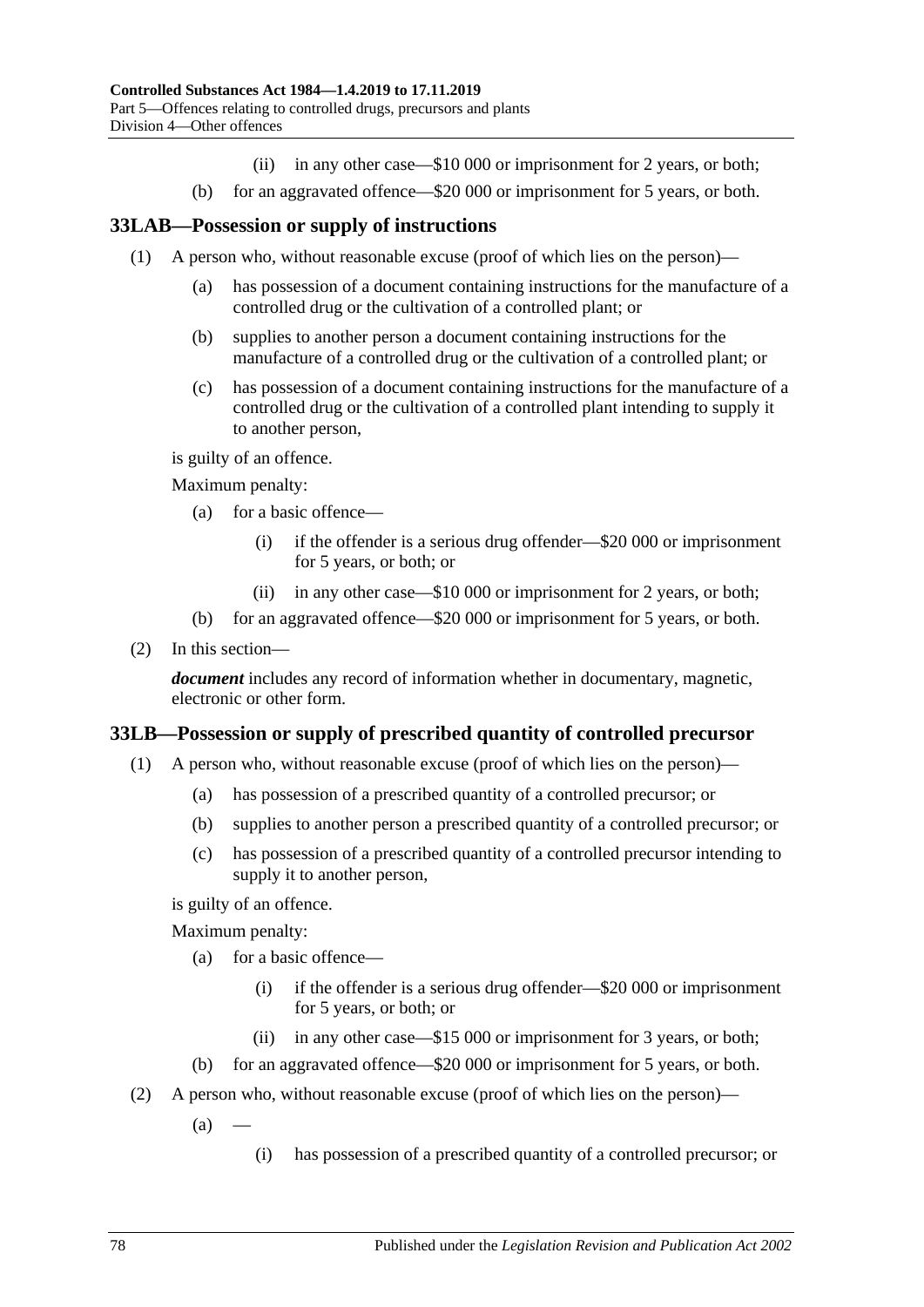- (ii) supplies to another person a prescribed quantity of a controlled precursor; or
- (iii) has possession of a prescribed quantity of a controlled precursor intending to supply it to another person; and
- $(b)$ 
	- (i) has possession of a prescribed quantity of another kind of controlled precursor or any prescribed equipment; or
	- (ii) supplies to another person a prescribed quantity of another kind of controlled precursor or any prescribed equipment; or
	- (iii) has possession of a prescribed quantity of another kind of controlled precursor or any prescribed equipment intending to supply it to another person,

is guilty of an offence.

Maximum penalty:

- (a) for a basic offence—
	- (i) if the offender is a serious drug offender—\$30 000 or imprisonment for 7 years, or both; or
	- (ii) in any other case—\$20 000 or imprisonment for 5 years, or both;
- (b) for an aggravated offence—\$30 000 or imprisonment for 7 years, or both.
- (5) In this section—

*prescribed quantity* of a controlled precursor means—

- (a) in relation to a controlled precursor contained in a mixture—
	- (i) a quantity of the precursor that equals or exceeds the amount prescribed for the purposes of this section for the precursor in its pure form; or
	- (ii) a quantity of the mixture that equals or exceeds the amount prescribed for the purposes of this section for a mixture containing the precursor; or
- (b) in relation to a controlled precursor that is not contained in a mixture—a quantity of the precursor that equals or exceeds the amount prescribed for the purposes of this section for the precursor in its pure form.

## <span id="page-78-0"></span>**Division 4A—Offences relating to controlled drug alternatives**

## **33LC—Interpretation**

(1) In this Division—

*manufacture*, in relation to a substance, means—

- (a) undertake any process by which the substance is extracted, produced or refined; or
- (b) take part in the process of manufacture of the substance.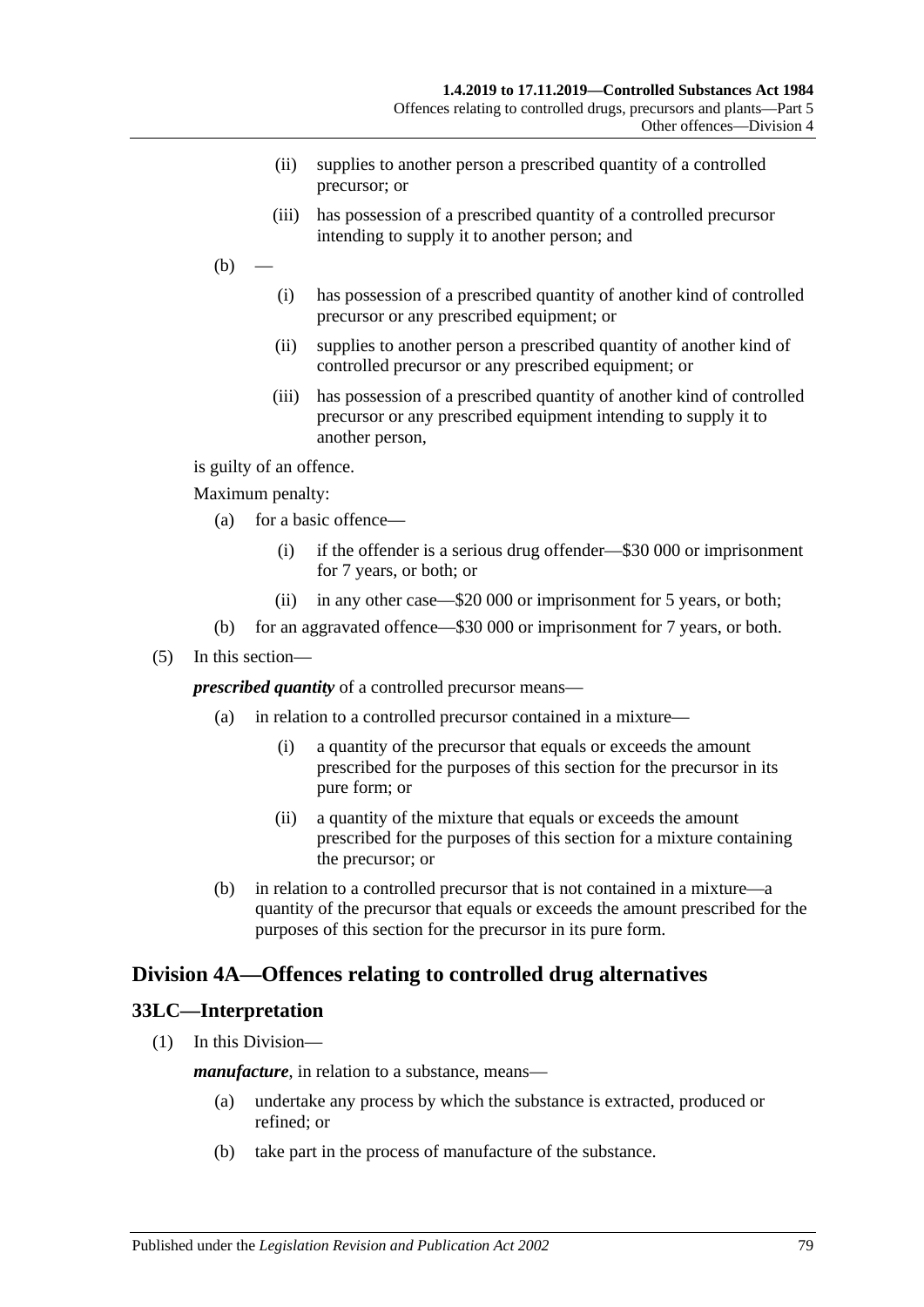- (2) For the purposes of this Division, a person takes part in the process of manufacture of a substance if the person directs, takes or participates in any step, or causes any step to be taken, in the process of manufacture of the substance.
- (3) For the purposes of this Division, a step in the process of manufacture of a substance includes, without limitation, any of the following when done for the purpose of manufacture of the substance:
	- (a) acquiring equipment, substances or materials;
	- (b) storing equipment, substances or materials;
	- (c) carrying, transporting, loading or unloading equipment, substances or materials;
	- (d) guarding or concealing equipment, substances or materials;
	- (e) providing or arranging finance (including finance for the acquisition of equipment, substances or materials);
	- (f) providing or allowing the use of premises or jointly occupying premises.
- (4) A court may be satisfied that a person has committed an offence against this Division in relation to a substance despite any usage instruction concerning the substance (given in any manner, way, medium or form) that indicates that it is not a controlled drug or a legal alternative to a controlled drug or that it is not intended for human consumption.

## <span id="page-79-2"></span>**33LD—Intentional manufacture of controlled drug alternative**

A person who manufactures a substance intending that the substance—

- (a) will have pharmacological effects similar to those of a controlled drug; or
- (b) will be a legal alternative to a controlled drug,

is guilty of an offence.

Maximum penalty:

- (a) for a basic offence—
	- (i) if the offender is a serious drug offender—\$30 000 or imprisonment for 7 years, or both; or
	- (ii) in any other case—\$20 000 or imprisonment for 5 years, or both;
- (b) for an aggravated offence—\$30 000 or imprisonment for 7 years, or both.

## <span id="page-79-1"></span><span id="page-79-0"></span>**33LE—Promoting controlled drug alternative**

- (1) A person who promotes a substance—
	- (a) as having pharmacological effects similar to those of a controlled drug; or
	- (b) as being a legal alternative to a controlled drug; or
	- (c) in a way that is intended, or likely, to cause a person to believe that the substance—
		- (i) is a controlled drug; or
		- (ii) has pharmacological effects similar to those of a controlled drug; or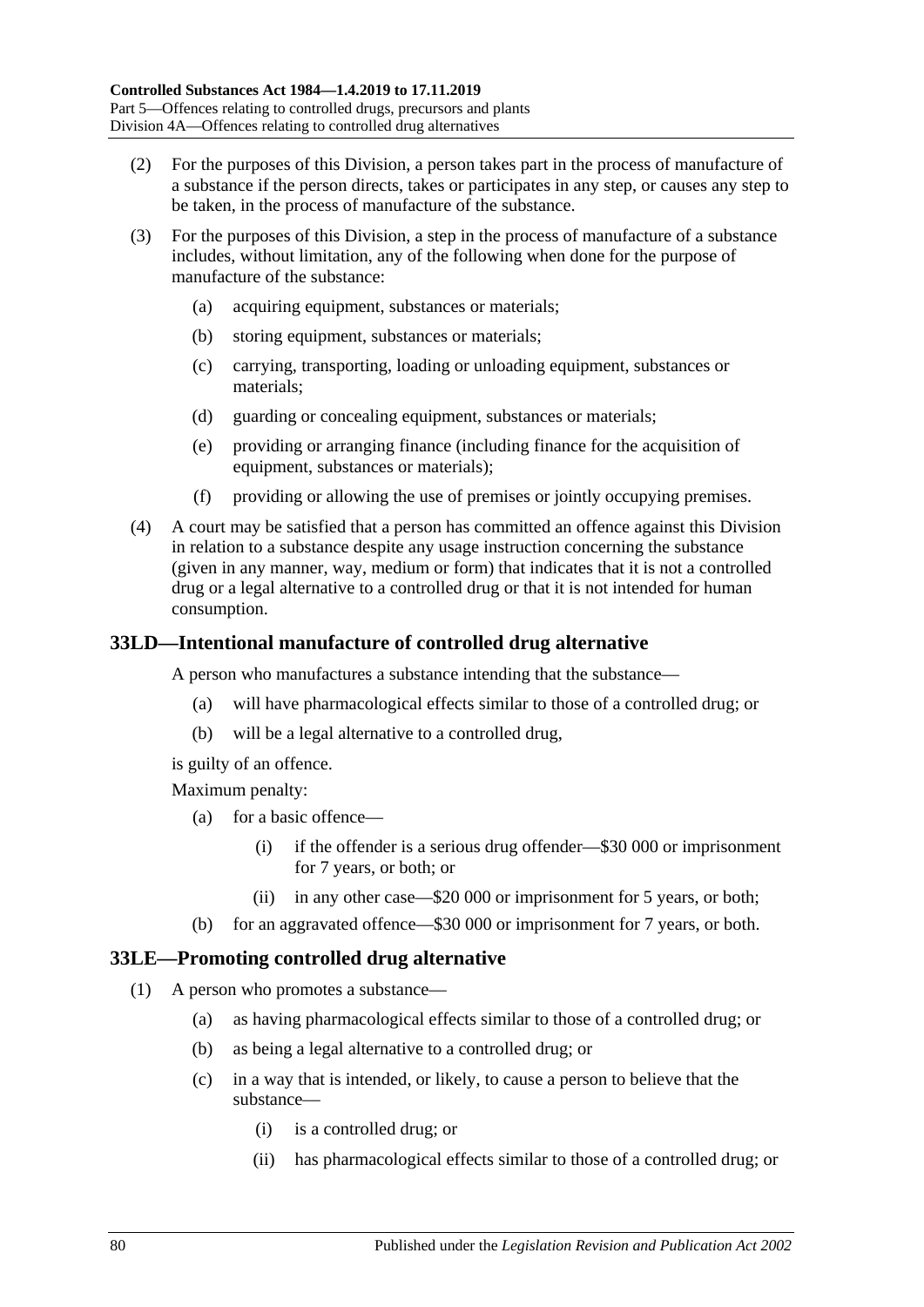(iii) is a legal alternative to a controlled drug,

is guilty of an offence.

Maximum penalty:

- (a) for a basic offence—
	- (i) if the offender is a serious drug offender—\$20 000 or imprisonment for 5 years, or both; or
	- (ii) in any other case—\$10 000 or imprisonment for 2 years, or both;
- (b) for an aggravated offence—\$20 000 or imprisonment for 5 years, or both.
- (2) In proceedings for an offence against [subsection](#page-79-0) (1), the prosecution need not prove that the defendant promoted the substance—
	- (a) as having pharmacological effects similar to those of a particular controlled drug; or
	- (b) as being a legal alternative to a particular controlled drug; or
	- (c) in a way that is intended, or likely, to cause a person to believe that the substance—
		- (i) is a particular controlled drug; or
		- (ii) has pharmacological effects similar to those of a particular controlled drug; or
		- (iii) is a legal alternative to a particular controlled drug.
- (3) For the purposes of [subsection](#page-79-0) (1), a person *promotes* a substance if the person takes any action that is designed to publicise or promote the substance, whether visual or auditory means are employed and whether the substance is directly depicted or referred to or symbolism of some kind is employed, and includes taking any other action of a kind prescribed by regulation for the purposes of this subsection.

## **33LF—Manufacturing, packaging, selling or supplying substance promoted as controlled drug alternative**

- <span id="page-80-0"></span>(1) If a police officer reasonably suspects that a person intends to manufacture, package, sell or supply a substance that is being, or is to be, promoted in a manner prohibited under [section](#page-79-1) 33LE, the officer may give the person a notice (containing any particulars prescribed by the regulations) warning the person that if he or she manufactures, packages, sells or supplies the substance he or she will be guilty of an offence.
- <span id="page-80-1"></span>(2) A notice given to a person under [subsection](#page-80-0) (1) may be revoked at any time by further notice given to the person by a police officer (and must be so revoked if a police officer is satisfied that the substance to which the notices relates is not being, and is not to be, promoted in a manner prohibited under [section](#page-79-1) 33LE).
- (3) A person who has been given a notice under [subsection](#page-80-0) (1) and who subsequently manufactures, sells or supplies the substance specified in the notice is guilty of an offence.

Maximum penalty:

(a) for a basic offence—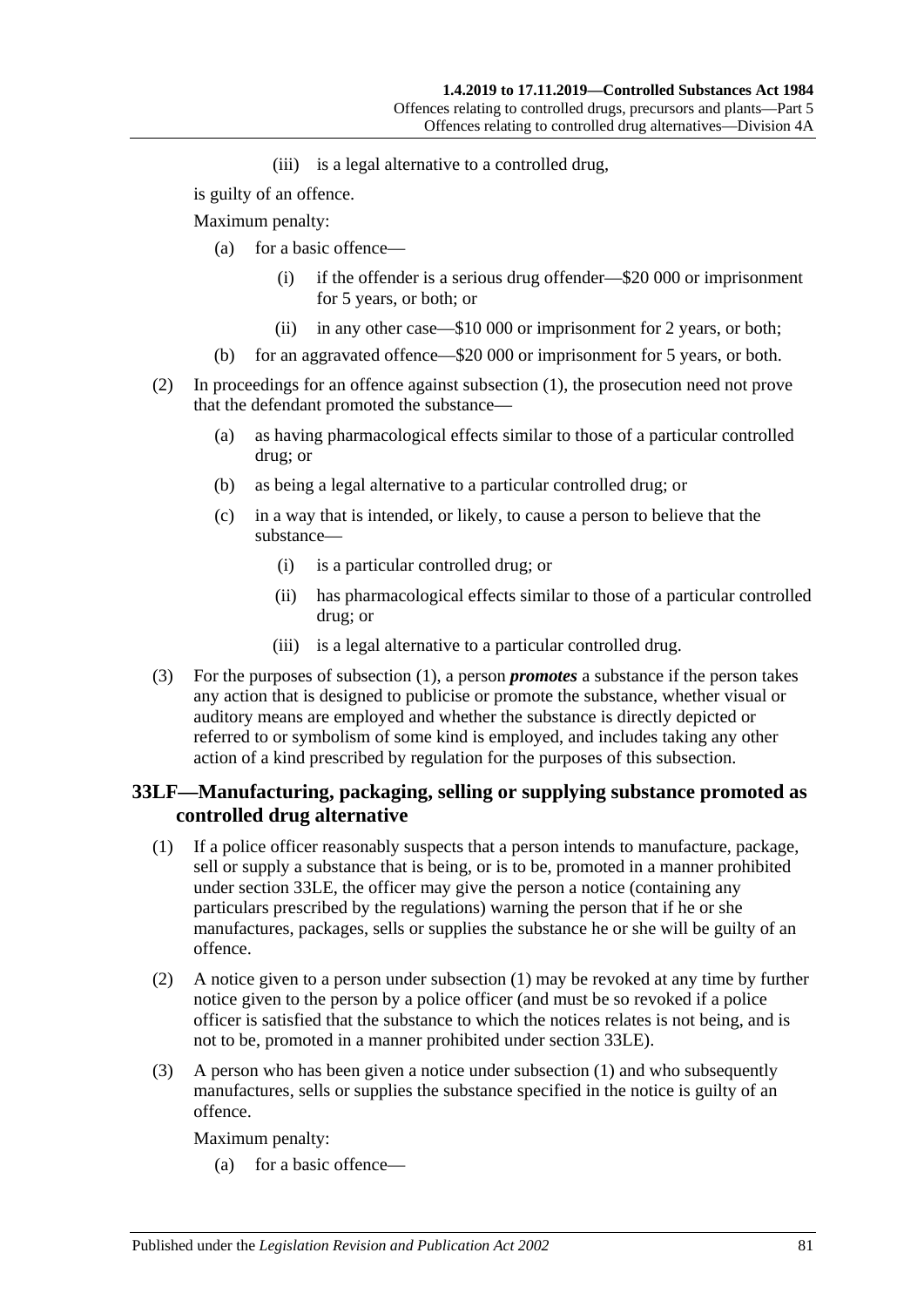- (i) if the offender is a serious drug offender—\$30 000 or imprisonment for 7 years, or both; or
- (ii) in any other case—\$20 000 or imprisonment for 5 years, or both;
- (b) for an aggravated offence—\$30 000 or imprisonment for 7 years, or both.
- (4) A notice to be given to a person under this section—
	- (a) in the case of a notice under [subsection](#page-80-0) (1)—must be served on the person personally; or
	- (b) in the case of a notice under [subsection](#page-80-1) (2)—may be served personally or by post.

## **Division 5—General provisions relating to offences**

#### **33M—Interpretation**

In this Division—

*controlled substance* means a controlled drug, controlled precursor or controlled plant.

#### **33N—Aggregation of offences**

- $(1)$  If—
	- (a) a person has committed offences against this Part in relation to different batches of controlled substances (whether or not controlled substances of the same kind); and
	- (b) the offences were committed by the person on the same occasion or within 7 days of each other or in the course of an organised commercial activity relating to controlled substances carried on by the person,

the person may be charged with a single offence against this Part in respect of all of the different batches of controlled substances and, subject to [section](#page-82-0) 33O, the quantity of controlled substances concerned for the purposes of that offence is the total quantity of the controlled substances in the different batches.

- (2) If the prosecution seeks to rely on this section to charge a person with a single offence in respect of different batches of controlled substances—
	- (a) the fact that the prosecution intends to do so must be set out in the charge; and
	- (b) the charge must contain adequate particulars of the defendant's conduct in relation to each of the batches or in relation to the total quantity of the controlled substances in the different batches; and
	- (c) it is not necessary for the prosecution to specify, if the charge relates to conduct of the defendant on different occasions, the exact dates of each occasion or to specify the exact quantity of each batch.
- (3) The presumption under [section](#page-66-0) 32(5), [33\(4\)](#page-68-0) or [33B\(5\)](#page-70-0) may only apply in a case where the prosecution seeks to rely on this section if—
	- (a) the charge relates to conduct of the defendant on the same occasion; or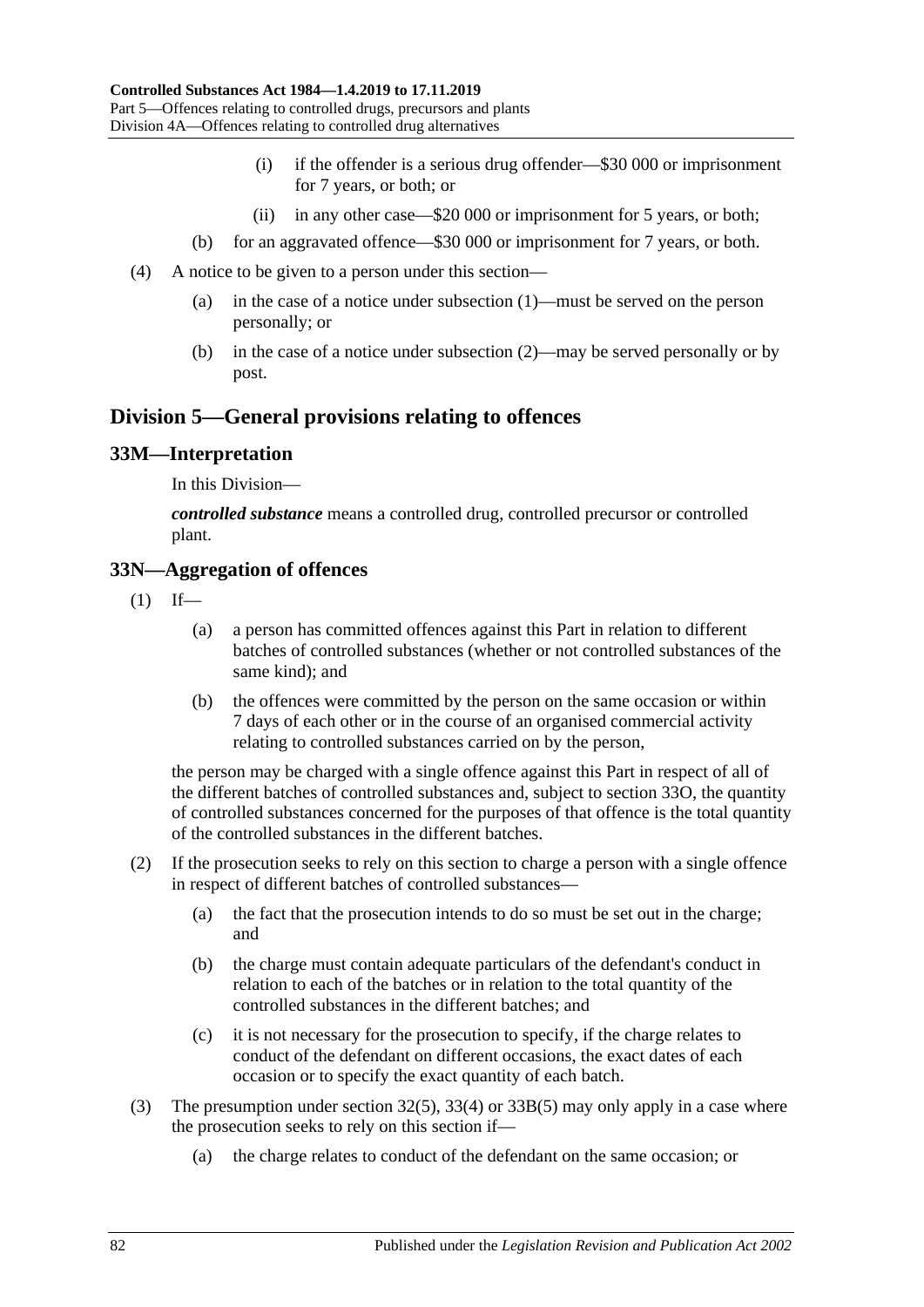- (b) the charge relates to conduct of the defendant on different occasions within 7 days of each other and on at least one occasion involved a trafficable quantity of a controlled substance.
- (4) Nothing in this section prevents a person being charged with separate offences in respect of different batches of controlled substances.
- (5) However, if a person has been convicted or acquitted of a single offence against this Part in respect of different batches of controlled substances, the person may not be charged with a separate offence in respect of any of the batches.
- (6) A person may not be charged with a single offence against this Part in respect of different batches of controlled substances if the person has been convicted or acquitted of a separate offence in respect of any of the batches.

## <span id="page-82-0"></span>**33O—Offences involving more than one kind of substance**

- (1) If a person is charged with a single offence against this Part and the charge relates to more than one kind of controlled substance, the quantity of the controlled substances for the purposes of the charge is to be determined as follows:
	- (a) the quantity is a trafficable quantity if the sum of the fractions obtained by dividing the actual quantity of each kind of controlled substance by the quantity prescribed in relation to that kind of controlled substance (in its pure form) for the purposes of the definition of *trafficable quantity* in [section](#page-5-0) 4 is equal to or greater than 1;
	- (b) the quantity is a commercial quantity if the sum of the fractions obtained by dividing the actual quantity of each kind of controlled substance by the quantity prescribed in relation to that kind of controlled substance (in its pure form) for the purposes of the definition of *commercial quantity* in [section](#page-5-0) 4 is equal to or greater than 1;
	- (c) the quantity is a large commercial quantity if the sum of the fractions obtained by dividing the actual quantity of each kind of controlled substance by the quantity prescribed in relation to that kind of controlled substance (in its pure form) for the purposes of the definition of *large commercial quantity* in [section](#page-5-0) 4 is equal to or greater than 1.
- (2) If there is no quantity prescribed in relation to a particular kind of controlled substance in its pure form for the purposes of the relevant definition, the quantity of that controlled substance must be disregarded for the purposes of a calculation under this section.

## **33OA—Basis for determining quantity of controlled substance**

- (1) If, for the purposes of the definition of *trafficable quantity*, *commercial quantity* or *large commercial quantity* in [section](#page-5-1) 4(1) or the definition of *prescribed quantity* in [section](#page-77-0) 33LB, the regulations prescribe more than 1 of the following in relation to a particular controlled drug or controlled precursor:
	- (a) an amount for the drug or precursor in its pure form;
	- (b) an amount for a mixture containing the drug or precursor;
	- (c) a number of discrete dosage units for a mixture containing the drug or precursor,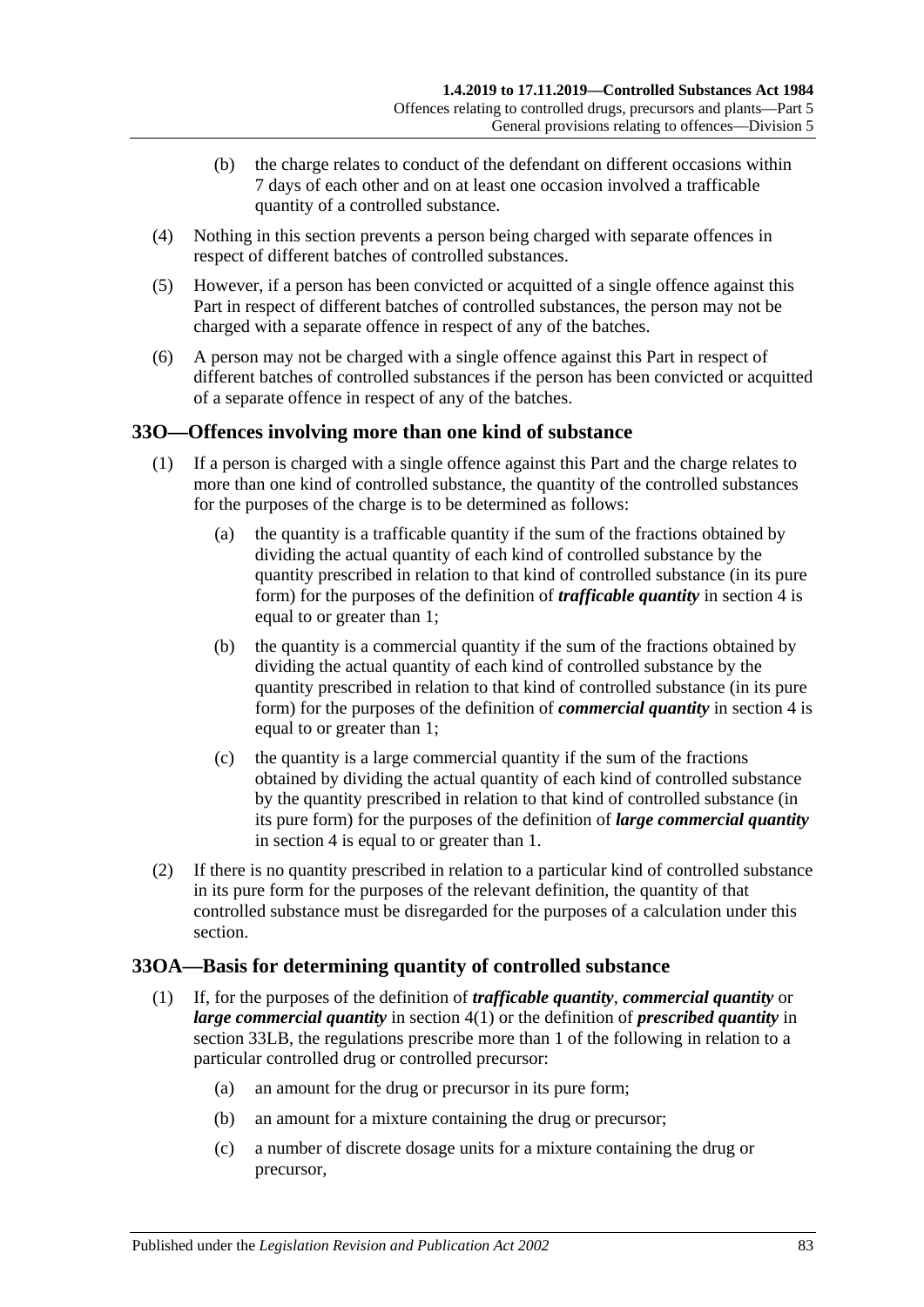then, in proceedings for an offence against this Part involving that drug or precursor contained in a mixture, the question of whether or not the quantity of the drug or precursor the subject of the proceedings was a trafficable quantity, commercial quantity, large commercial quantity or prescribed quantity will be determined by reference to—

- (d) if the charge alleges a particular quantity of the drug or precursor in its pure form—the prescribed amount for the drug or precursor in its pure form; or
- (e) if the charge alleges a particular quantity of the mixture containing the drug or precursor—the prescribed amount for a mixture containing the drug or precursor; or
- (f) if the charge alleges a particular number of discrete dosage units of the mixture containing the drug or precursor—the prescribed number of discrete dosage units for a mixture containing the drug or precursor.
- (2) If, for the purposes of the definition of *trafficable quantity*, *commercial quantity* or *large commercial quantity* in [section](#page-5-1) 4(1), the regulations prescribe both a number of a particular controlled plant and a weight of that plant, then, in proceedings for an offence against this Part involving that plant, the question of whether or not the quantity of the plant the subject of the proceedings was a trafficable quantity, commercial quantity or large commercial quantity will be determined by reference to—
	- (a) if the charge alleges a particular number of the plant—the prescribed number for the plant; or
	- (b) if the charge alleges a particular weight of the plant—the prescribed weight for the plant.

## **33P—Knowledge or recklessness with respect to identity or quantity**

- (1) In any proceedings against a person for an offence against this Part relating to a controlled substance, the prosecution must establish that the person knew, or was reckless with respect to, the fact that the substance was or was to be a controlled substance.
- (2) The prosecution need not establish that the person knew, or was reckless with respect to, the particular identity of the controlled substance.

## **33Q—Alternative conviction—mistake as to identity of controlled substance**

- (1) If, in any proceedings against a person for an offence against this Part relating to a particular quantity of a controlled substance—
	- (a) the court is satisfied that, at the time of the conduct constituting the offence, the person was under a mistaken belief about the identity of the controlled substance; and
	- (b) the person would have been guilty of another equivalent or lesser offence against this Part if his or her mistaken belief had been correct,

the court may find the person not guilty of the offence charged but guilty of the other equivalent or lesser offence (and the person is liable to be punished accordingly).

(2) The burden of proving a mistaken belief as to the identity of a controlled substance lies on the defendant.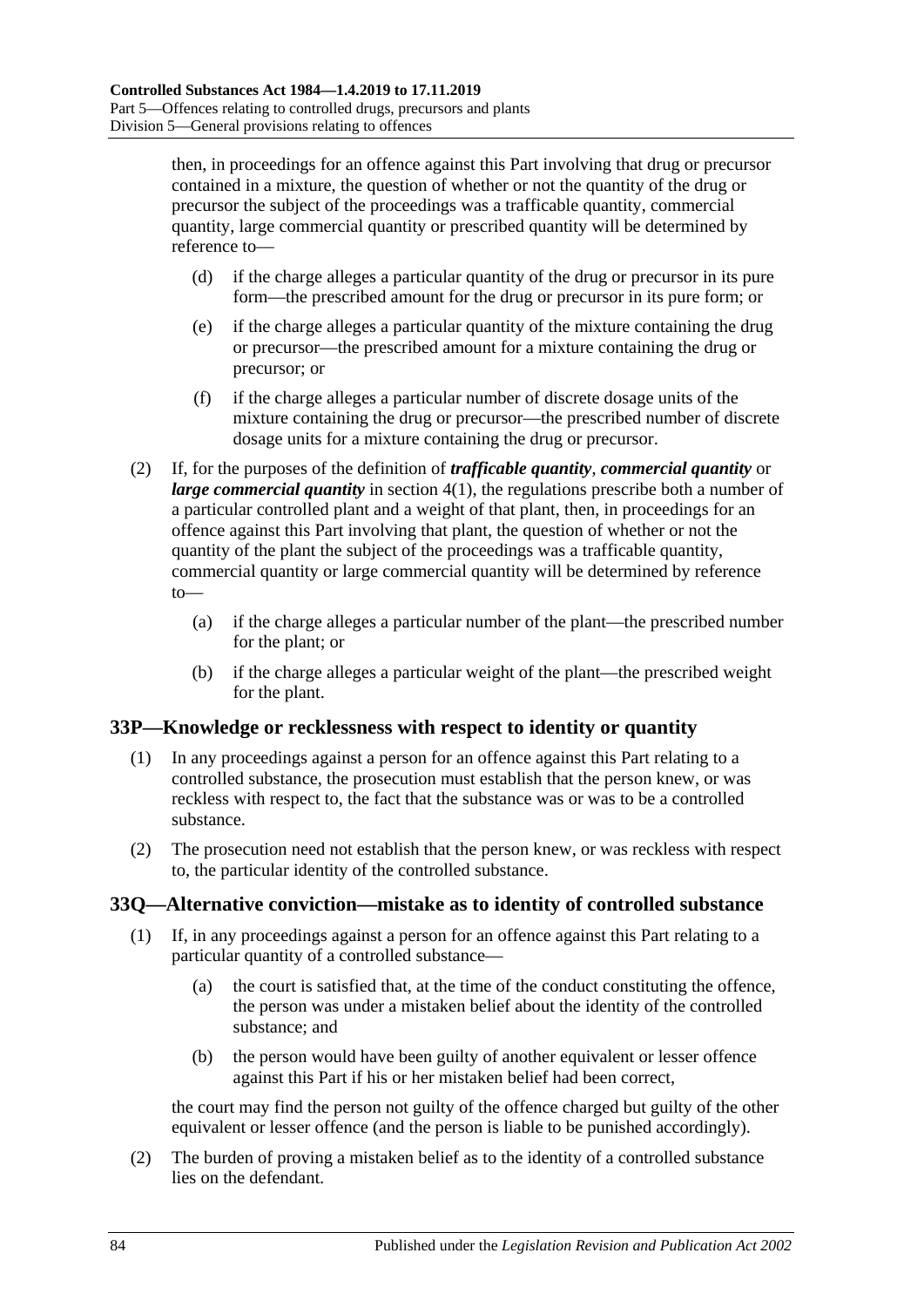(3) For the purposes of this section, an equivalent or lesser offence is an offence for which the maximum penalty is the same as or less than the maximum penalty for the offence charged.

## **33R—Alternative verdicts**

- (1) If, in any proceedings against a person for an offence against this Part, the court is not satisfied that the person committed the offence but is satisfied that the person committed another equivalent or lesser offence against this Part, the court may find the person not guilty of the offence charged but guilty of the other equivalent or lesser offence (and the person is liable to be punished accordingly).
- (2) For the purposes of this section, an equivalent or lesser offence is an offence for which the maximum penalty is the same as or less than the maximum penalty for the offence charged.

## **33S—No accessorial liability for certain offences**

Section 267 of the *[Criminal Law Consolidation Act](http://www.legislation.sa.gov.au/index.aspx?action=legref&type=act&legtitle=Criminal%20Law%20Consolidation%20Act%201935) 1935* does not apply—

- (a) in relation to an offence against [section](#page-65-0) 32, [33,](#page-67-0) [33B](#page-70-1) or [33LD;](#page-79-2) or
- (b) in circumstances prescribed by regulation.

#### **33T—Power of court to prohibit certain activities**

- (1) A court may, on the application of a police officer, make an order under this section in relation to a person if satisfied that—
	- (a) the person has been convicted of 1 or more offences against this Part committed in the course of carrying on a business; and
	- (b) the making of the order is reasonably necessary to ensure that the person does not engage in further conduct constituting an offence against this Part.
- (2) An order under this section may prohibit a person from—
	- (a) engaging in specified conduct; or
	- (b) carrying on a specified business or a specified kind of business,

at specified premises or in specified circumstances.

- (3) A court making an order under this section may make any ancillary orders that the court considers appropriate.
- (4) A court may, by subsequent order, vary or revoke an order made by the court under this section.

## **Division 6—Procedure in relation to simple possession offences**

## **34—Application of Division**

- (1) This Division does not apply in relation to—
	- (a) a child who is alleged to have committed a simple possession offence; or
	- (b) a person who is alleged to have committed a simple possession offence and is charged with a serious drug offence arising out of the same circumstances; or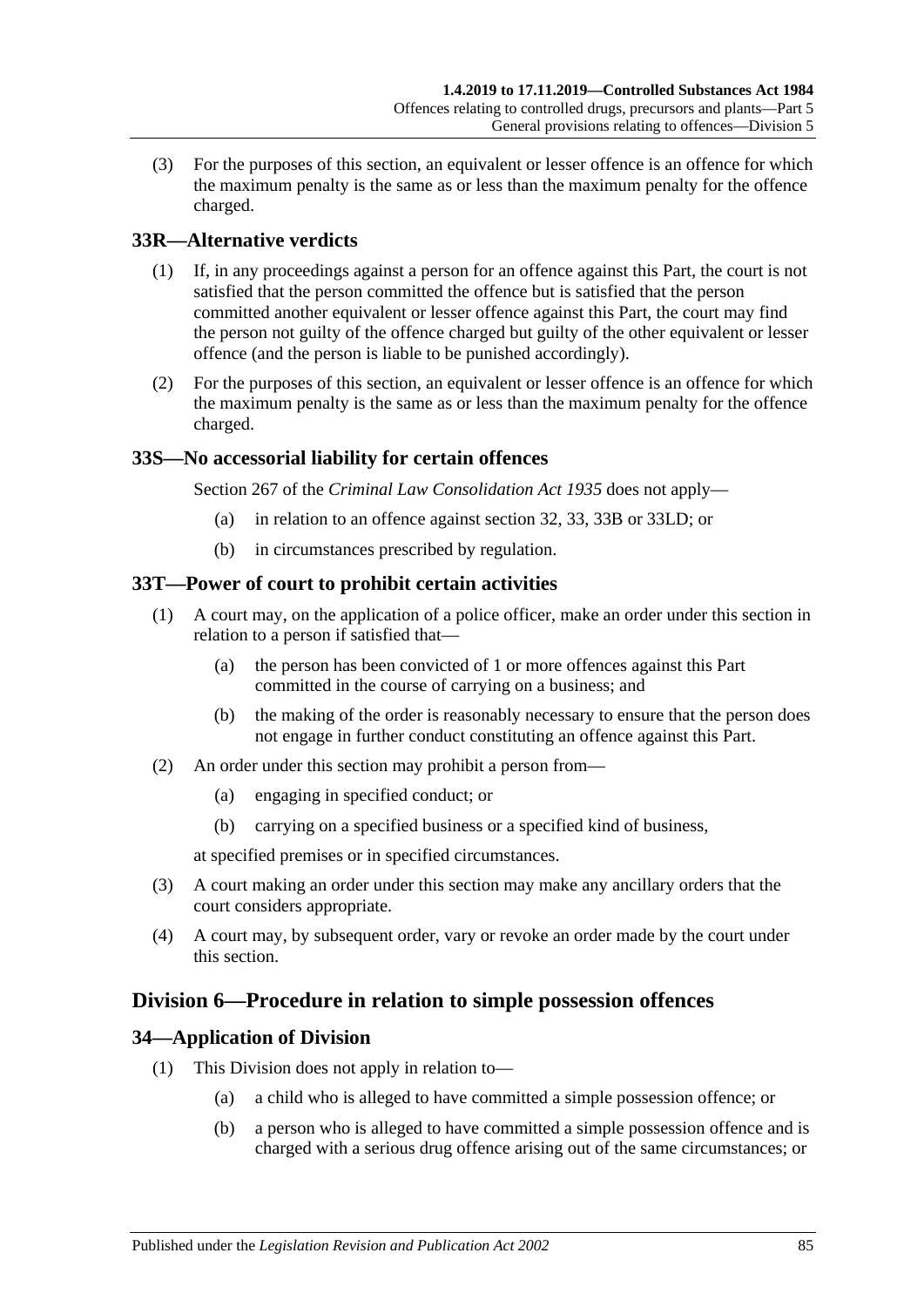- (c) a person who is alleged to have committed a simple possession offence but who has, in the 4 years preceding the date of the alleged simple possession offence, been referred to a nominated assessment service under this Division on 2 or more occasions (with each referral being in respect of a separate alleged simple possession offence).
- (2) In this section—

*serious drug offence* means an offence against [Division 2](#page-65-1) (other than [Subdivision 4\)](#page-72-0), [Division 3,](#page-72-1) [Division 4](#page-74-0) (other than [section](#page-74-1) 33I(2), [33K](#page-75-0) or [33L\)](#page-76-1) or [Division 4A](#page-78-0) of this Part.

#### <span id="page-85-0"></span>**35—Accreditation of drug assessment and treatment services**

- (1) The Minister may, by instrument in writing, accredit such suitably qualified persons or bodies as drug assessment services or drug treatment services as are necessary for the purposes of this Division.
- (2) Without limiting [subsection](#page-85-0) (1), the Minister may establish panels of persons with a view to the accreditation of such a panel as a drug assessment service under that subsection.
- (3) The Minister may, in an instrument of accreditation, impose conditions on the accreditation.
- (4) The Minister may, by notice in writing to an accredited drug assessment service or drug treatment service—
	- (a) vary or revoke any of the conditions imposed on the accreditation or impose further conditions; or
	- (b) revoke the accreditation.

#### **36—Referral for assessment**

- (1) If a person is alleged to have committed a simple possession offence, a police officer must refer the person to a nominated assessment service and give the person a notice that sets out particulars of the date, place and time at which the person must attend the service.
- (2) A copy of the referral notice must be forwarded to the nominated assessment service.
- (3) A referral under this section operates as a stay of proceedings (if any) for the alleged offence.

#### **37—Assessment of referred person**

- (1) On a person being referred to an assessment service under this Division, the service must proceed to carry out and complete its assessment as expeditiously as reasonably practicable.
- (2) For the purposes of carrying out the assessment, the service may, by notice in writing given personally or by post, require the person to—
	- (a) give written consent to—
		- (i) the release of the person's medical and other treatment records to the service and to any drug treatment service that is to provide treatment to the person pursuant to an undertaking under this Division;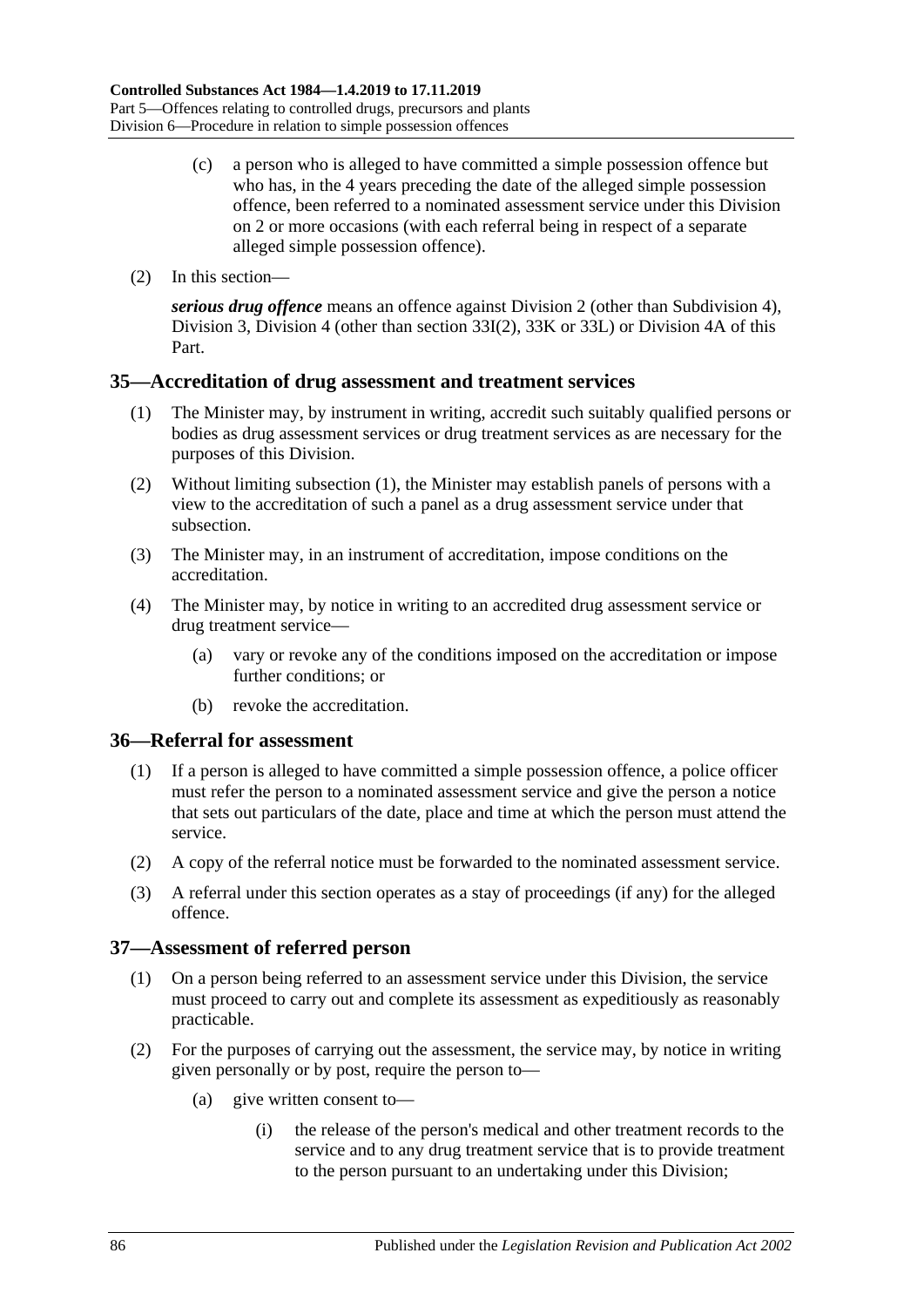- (ii) the release to the service of—
	- (A) records held by or on behalf of an assessment service or any agency or instrumentality of the Crown relating to previous assessments of, or undertakings entered into by, the person under this Division; and
	- (B) the person's criminal record (ie, record of any convictions recorded against the person); or
- (b) attend the service for such further number of interviews as the service thinks fit; or
- (c) submit to an examination, by the service or by any other person, to determine whether the person is experiencing physical, psychological or social problems connected with the misuse of drugs and, if so, the treatment (if any) appropriate for the person.
- <span id="page-86-0"></span>(3) The assessment service must, by notice in writing to the person given personally or by post, terminate the person's referral to the service—
	- (a) if the person fails, without reasonable excuse, to attend the service in accordance with the referral notice or with any other notice requiring the person to attend; or
	- (b) if at any time during the assessment it becomes apparent to the service that—
		- (i) it would not in the circumstances be appropriate to require the person to enter into an undertaking under this Division; or
		- (ii) the person does not admit to the allegation (but the service is not required to ascertain this); or
		- (iii) the person does not want the service to deal with the matter,

and may, in the same manner, terminate the referral—

- (c) if the person hinders, or does not cooperate with, the service in carrying out the assessment; or
- (d) if the person, without reasonable excuse, refuses or fails to comply with a requirement under this Division to give written consent to the release of records or to submit to an examination; or
- (e) if the person refuses to comply with a requirement to enter into an undertaking under this Division or, without reasonable excuse, contravenes or fails to comply with an undertaking entered into under this Division.
- (4) A notice under [subsection](#page-86-0) (3) must set out a short statement of the service's reasons for the termination.
- (5) The service must give a copy of the notice of termination to the Commissioner of Police.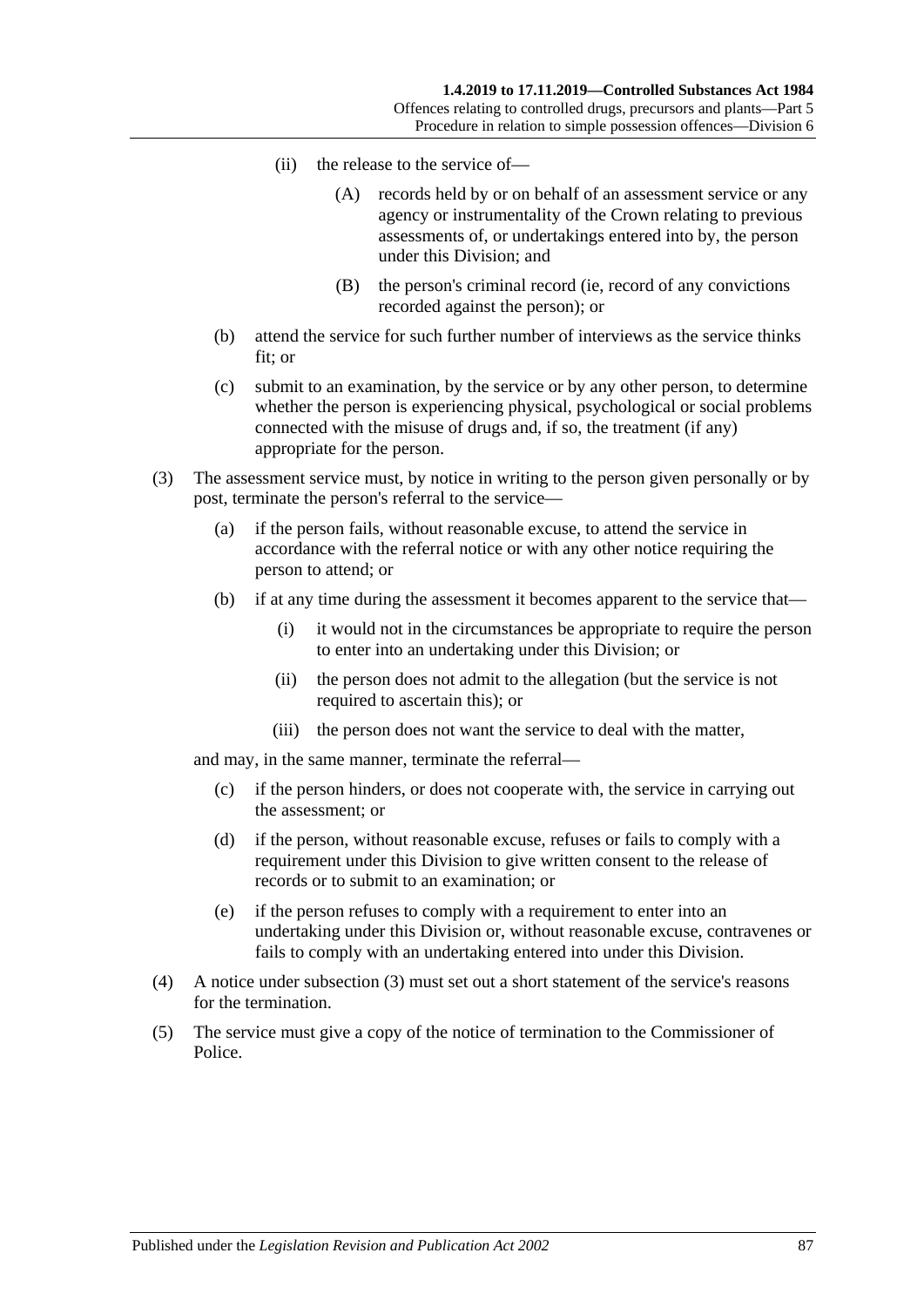## **38—Undertakings**

- (1) An assessment service may, on the completion of an assessment under this Division, require the person alleged to have committed the offence to enter into a written undertaking relating to—
	- (a) the treatment that the person will undertake; or
	- (b) participation by the person in a programme of an educative, preventive or rehabilitative nature; or
	- (c) any other matters that will, in the opinion of the service, assist the person to overcome any personal problems that may tend to lead, or that may have led, to the misuse of drugs.
- (2) The undertaking can only require the person to undergo treatment with a drug treatment service that is accredited under this Division.
- (3) If the person enters into the undertaking—
	- (a) the person must be given a copy of the undertaking; and
	- (b) any complaint laid against the person for the alleged simple possession offence must be withdrawn; and
	- (c) the person must, if remanded in custody for the alleged simple possession offence but not otherwise subject to detention, be released from detention or, if on bail for the offence, the bail agreement must be discharged.
- (4) The undertaking will be effective for a period, not exceeding 6 months, determined by the service and specified in the undertaking.
- (5) The service may, at the request or with the consent of the person bound by the undertaking, vary the terms of the undertaking, but not so that the total period of the undertaking exceeds 6 months.
- (6) The service must notify the Commissioner of Police that the person has entered into an undertaking, of any extension to the period of the undertaking and, if it occurs, of the expiry of the undertaking.

#### **39—Release from custody for the purposes of assessment or undertaking**

If a person who is in custody has been given a notice under this Division requiring the person to attend an assessment service or any other place, or has entered into an undertaking under this Division requiring the person to attend at any place, the manager of the place in which the person is being detained must cause the person to be brought to the service or other place as required by the notice or undertaking.

#### **40—Prosecution of simple possession offences**

- (1) A prosecution for a simple possession offence alleged to have been committed by a person cannot proceed unless the person has been referred to an assessment service under this Division and the referral has been terminated by the service.
- (2) The fact that a person alleged to have committed a simple possession offence participates in an assessment or enters into an undertaking under this Division does not constitute an admission of guilt, and will not be regarded as evidence tending to establish guilt, in relation to the alleged offence.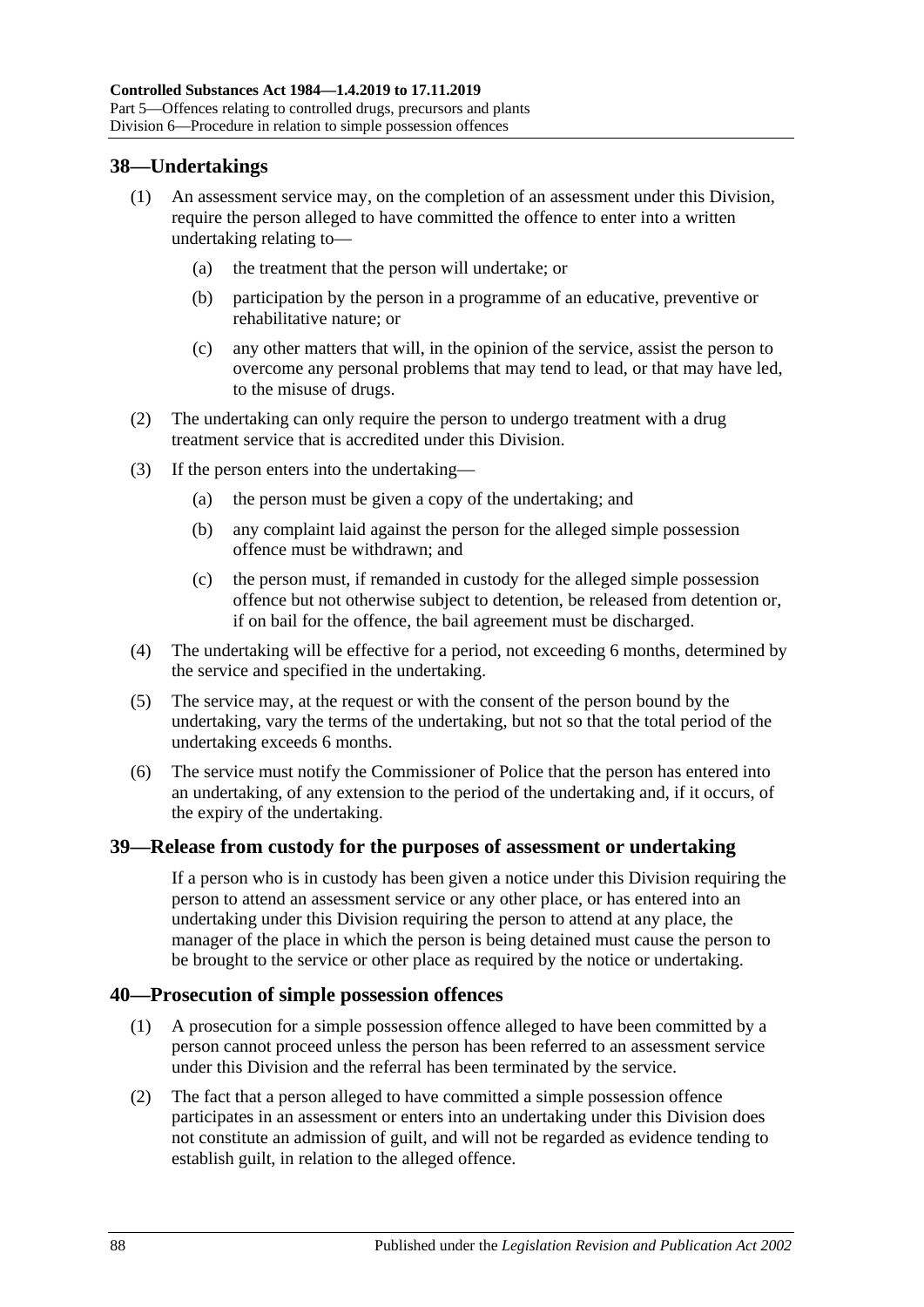- (3) If the referral of a person is terminated under this Division, evidence—
	- (a) of anything said or done by the person in the course of being assessed or carrying out an undertaking; or
	- (b) of the reasons for the termination,

is not admissible in any proceedings against the person for the alleged offence.

(4) On the expiry of an undertaking under this Division, the person who entered into it is immune from prosecution for the alleged offence to which the undertaking related.

#### **40A—Confidentiality**

A person who is, or has been, engaged in duties related to the administration of this Division must not disclose information relating to a person referred for assessment under this Division, being information obtained in the course of those duties, unless the disclosure is made—

- (a) in the administration of this Division; or
- (b) as authorised or required by law; or
- (c) with the consent of the person to whom the information relates.

Maximum penalty: \$10 000.

## **Part 6—Offences, penalties etc**

## **43—Aggravated offences**

- <span id="page-88-0"></span>(1) An aggravated offence is an offence committed in circumstances where—
	- (a) the offender committed the offence for the benefit of a criminal organisation, or 2 or more members of a criminal organisation, or at the direction of, or in association with, a criminal organisation; or
	- (b) in the course of, or in connection with, the offence the offender identified himself or herself in some way as belonging to, or otherwise being associated with, a criminal organisation (whether or not the offender did in fact belong to, or was in fact associated with, the organisation).
- <span id="page-88-1"></span>(2) For the purposes of [subsection](#page-88-0) (1)(b), a person will be taken to have identified himself or herself as belonging to, or as being associated with, a criminal organisation if the person displayed (whether on an article of clothing, as a tattoo or otherwise) the insignia of the criminal organisation unless the person proves that he or she did not display the insignia knowingly or recklessly.
- (3) [Subsection](#page-88-1) (2) does not limit the ways in which a person may identify himself or herself as belonging to, or being associated with, a criminal organisation.
- (4) If a person is charged with an aggravated offence, the circumstances alleged to aggravate the offence must be stated in the instrument of charge.
- (5) In this section—

*criminal organisation* has the same meaning as in Part 3B of the *[Criminal Law](http://www.legislation.sa.gov.au/index.aspx?action=legref&type=act&legtitle=Criminal%20Law%20Consolidation%20Act%201935)  [Consolidation Act](http://www.legislation.sa.gov.au/index.aspx?action=legref&type=act&legtitle=Criminal%20Law%20Consolidation%20Act%201935) 1935*.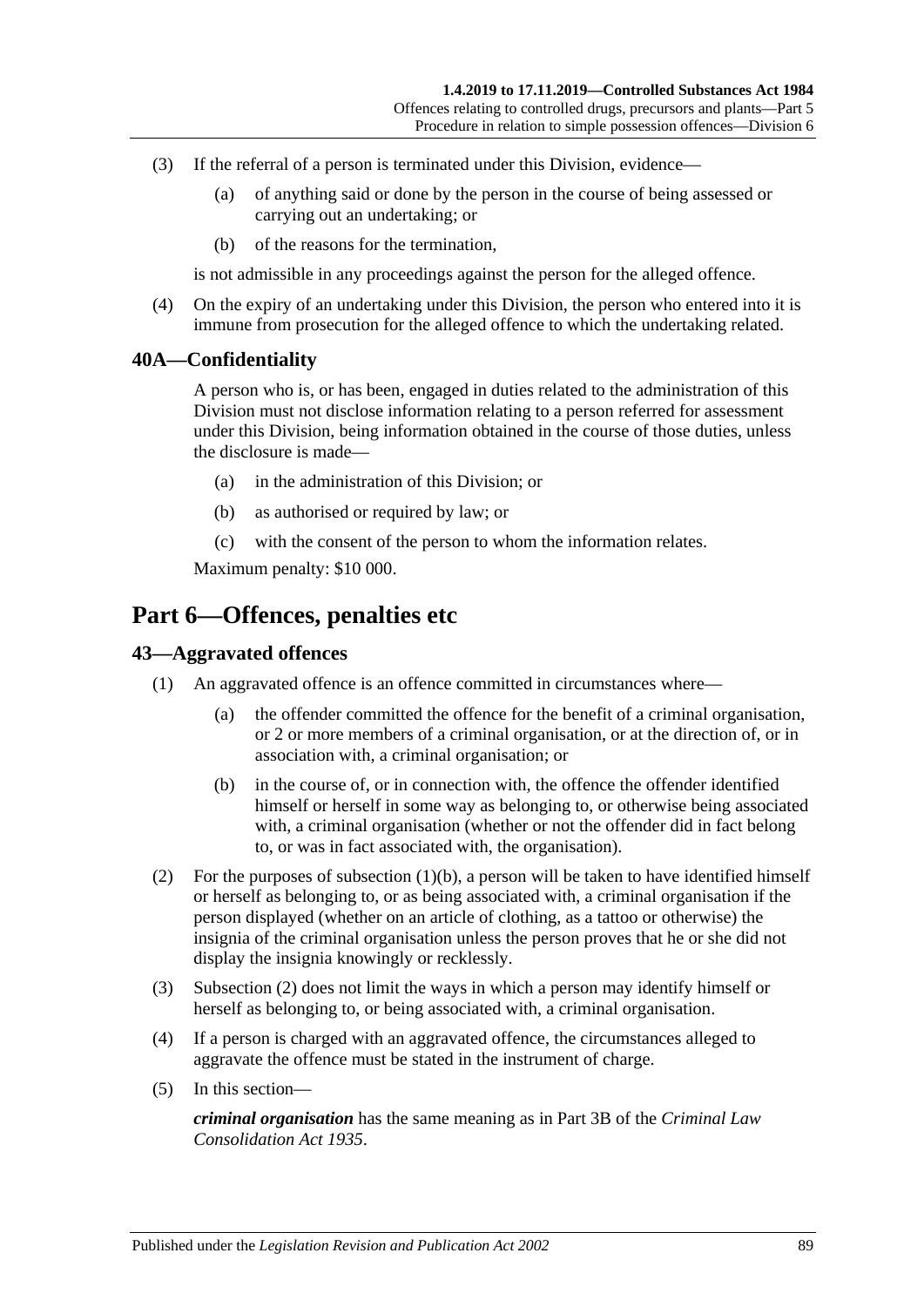(6) This section does not prevent a court from taking into account, in the usual way, the circumstances of and surrounding the commission of an offence for the purpose of determining sentence.

#### **Examples—**

- 1 A person is charged with a basic offence and the court finds that the offence was committed in circumstances that would have justified a charge of the offence in its aggravated form. In this case, the court may, in sentencing, take into account the circumstances of aggravation for the purpose of determining penalty but must (of course) fix a penalty within the limits appropriate to the basic offence.
- 2 A person is charged with an aggravated offence and the court finds a number (but not all) of the circumstances alleged in the instrument of charge to aggravate the offence have been established. In this case, the court may, in sentencing, take into account the established circumstances of and surrounding the aggravated offence (whether alleged in the instrument of charge or not) but must not (of course) take account of circumstances alleged in the instrument of charge that were not established.

#### **44—Matters to be considered when court fixes penalty**

- (1) In determining the penalty to be imposed on a person convicted of an indictable or minor indictable offence against this Act, the court must take into consideration—
	- (a) subject to [subsection](#page-89-0) (2), the nature of the substance or goods involved in the commission of the offence; and
	- (b) the quantity of the substance or goods involved in the commission of the offence; and
	- (c) the personal circumstances of the convicted person (being a natural person), including the circumstances relating to the person's use (if at all) of any controlled drug; and
	- (d) in the case of an offence against [Part 5 Division 2](#page-65-1) or [3—](#page-72-1)
		- (i) the commercial or other motives of the convicted person in committing the offence; and
		- (ii) the financial gain that is likely to have accrued to the convicted person as a result of the commission of the offence (but this is not to be taken into consideration if that financial gain is the subject of an application under the *[Criminal Assets Confiscation Act](http://www.legislation.sa.gov.au/index.aspx?action=legref&type=act&legtitle=Criminal%20Assets%20Confiscation%20Act%202005) 2005*); and
	- (daa) in the case of an offence against section 33—whether a child was present at any stage when the offence occurred; and
	- (da) in the case of an offence against [section](#page-73-1) 33F, [33H](#page-74-2) or [33I—](#page-74-3)whether the offence occurred within a school zone or at or near any prescribed place; and
	- (e) any other relevant factor.
- <span id="page-89-0"></span>(2) In determining the penalty to be imposed in respect of a summary or indictable offence against [Part 5](#page-63-0) involving a controlled drug (other than cannabis, cannabis resin or cannabis oil), the degree of physical or other harm generally associated with the consumption of that particular type of controlled drug, as compared with other types of controlled drugs, is not a relevant consideration and the court must determine the penalty on the basis that controlled drugs are all categorised equally as very harmful.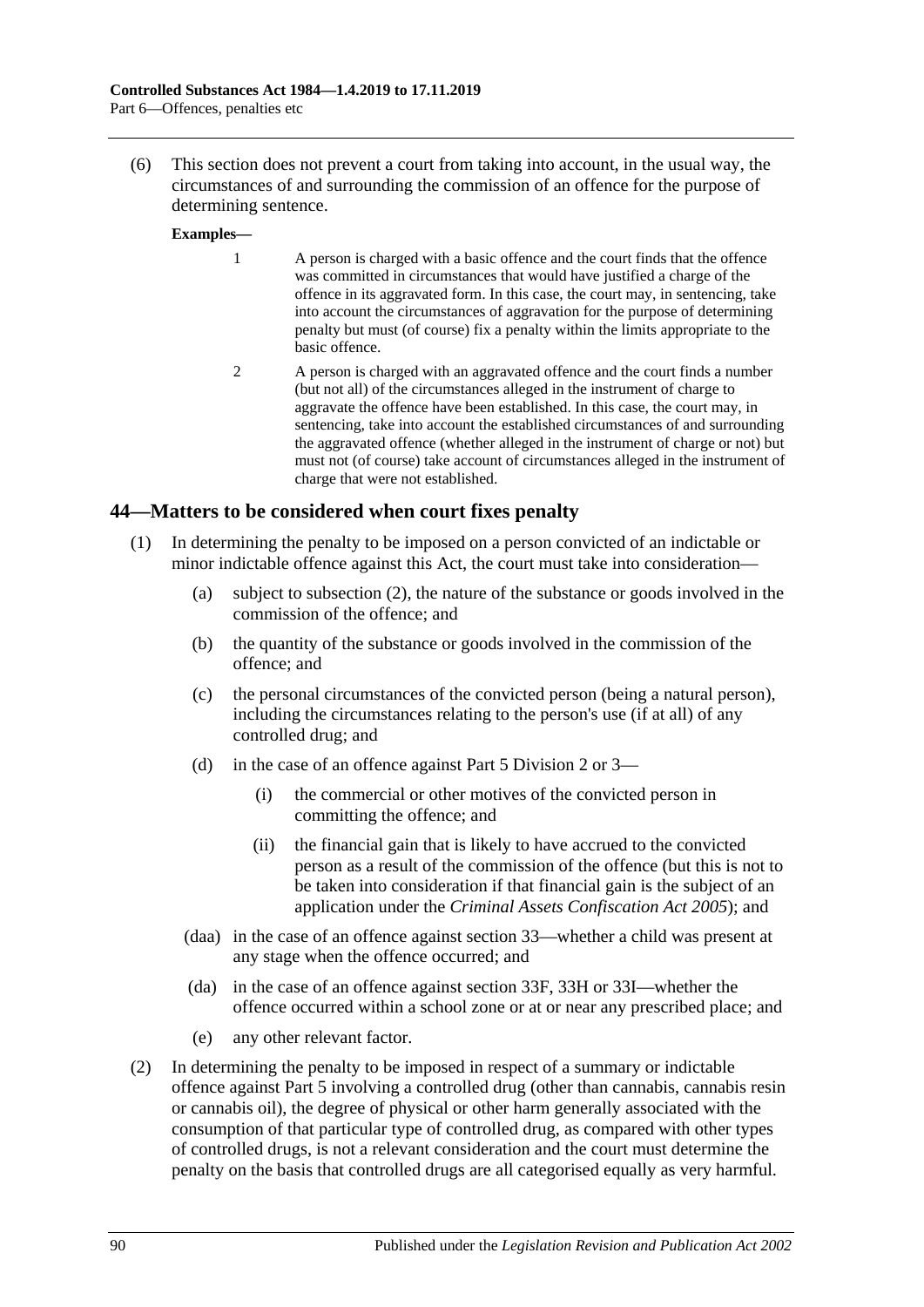- (3) If a person is convicted by a court of an indictable offence against this Act and an offence against section 32 of the *[Criminal Law Consolidation Act](http://www.legislation.sa.gov.au/index.aspx?action=legref&type=act&legtitle=Criminal%20Law%20Consolidation%20Act%201935) 1935* constituted of having the custody or control of a firearm or imitation firearm for the purpose of—
	- (a) using, or causing or permitting another person to use, the firearm in the course of committing the indictable offence against this Act; or
	- (b) carrying, or causing or permitting another person to carry, the firearm when committing the indictable offence against this Act,

the court must make any sentences of imprisonment imposed for the 2 offences cumulative unless the court is satisfied that special reasons exist for not doing so.

#### <span id="page-90-0"></span>**45A—Expiation of simple cannabis offences**

- (1) A prosecution for a simple cannabis offence cannot be commenced except by—
	- (a) the Director of Public Prosecutions; or
	- (b) a police officer; or
	- (c) a person authorised in writing by the Director of Public Prosecutions to commence the prosecution.
- <span id="page-90-1"></span>(2) Subject to this section, if a person (not being a child) is alleged to have committed a simple cannabis offence, then before a prosecution is commenced, an expiation notice must be given to the alleged offender under the *[Expiation of Offences Act](http://www.legislation.sa.gov.au/index.aspx?action=legref&type=act&legtitle=Expiation%20of%20Offences%20Act%201996) 1996*.
- (3) Expiation fees (which may vary according to any factor) may be fixed by regulation for the purposes of this section.
- (7) Non-compliance with [subsection](#page-90-1) (2) does not invalidate a prosecution.
- (8) For the purposes of this section—

#### *simple cannabis offence* means—

- (a) an offence against [section](#page-76-0)  $33K(2)$  involving the cultivation (not being artificially enhanced cultivation) of cannabis plants other than an offence involving the cultivation of a number of cannabis plants in excess of the number prescribed by regulation for the purposes of this paragraph; or
- (b) an offence against section [33L\(2\)\(a\)](#page-76-2) other than an offence involving the possession of quantities of cannabis, cannabis resin or cannabis oil in excess of the quantity prescribed by regulation for the purposes of this paragraph; or
- (c) an offence against section  $33L(2)(b)$  other than an offence alleged to have been committed in—
	- (i) a public place; or
	- (ii) a place of a kind prescribed by regulation; or
- (d) an offence against section [33L\(2\)\(c\).](#page-76-4)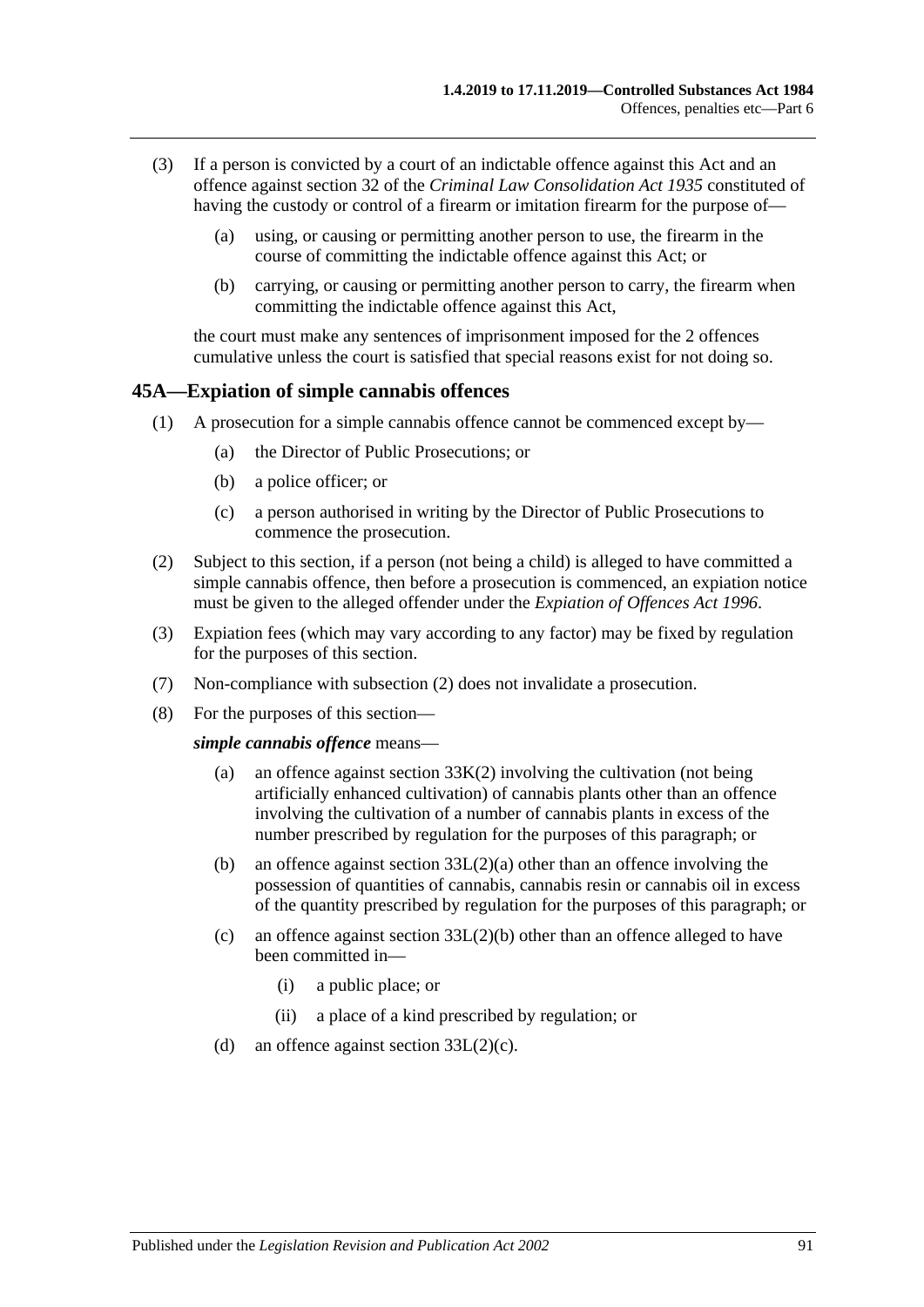## **Part 7—Search, seizure, forfeiture and analysis**

## **49—Application of Part**

This Part does not apply in relation to Part 4A.

**Note—**

See Part 4A Division 5.

## **50—Authorised officers**

- <span id="page-91-0"></span>(1) The following persons are authorised officers for the purposes of this Act:
	- (a) a police officer; and
	- (b) any other person appointed by the Minister, by instrument in writing, to be an authorised officer for the purposes of this Act.
- (2) The Minister must provide an authorised officer appointed under [subsection](#page-91-0) (1)(b) with a certificate of identification.
- (3) An authorised officer appointed under [subsection](#page-91-0) (1)(b) must, on demand by a person in relation to whom the officer is exercising any powers under this Act, produce the certificate of identification for the inspection of that person.

## **51—Analysts**

- (1) Subject to [subsection](#page-91-1) (2), the Governor may appoint such number of persons to be analysts as the Governor thinks necessary or desirable for the purposes of this Act.
- <span id="page-91-1"></span>(2) No person who has a direct or indirect interest in the manufacture, production, sale or supply of any substance or device to which this Act applies may be appointed as an analyst.

## <span id="page-91-4"></span>**52—Power to search, seize etc**

- <span id="page-91-3"></span><span id="page-91-2"></span>(1) Subject to this section, an authorised officer may—
	- (a) enter at any time any premises for the purposes of ascertaining whether the provisions of this Act, or of a licence, authority or permit granted under this Act, are being complied with or have been contravened; and
	- (b) if reasonably necessary for that purpose, break into or open any part of the premises, or anything in or on the premises; and
	- (c) for the purposes of [paragraph](#page-91-2) (a) or [\(b\),](#page-91-3) require the driver of any vehicle, the master of any vessel or the pilot of any aircraft to stop that vehicle, vessel or aircraft.
- (2) While an authorised officer is in or on any premises pursuant to this section, the officer may—
	- (a) inspect or search the premises or any equipment or other thing on the premises;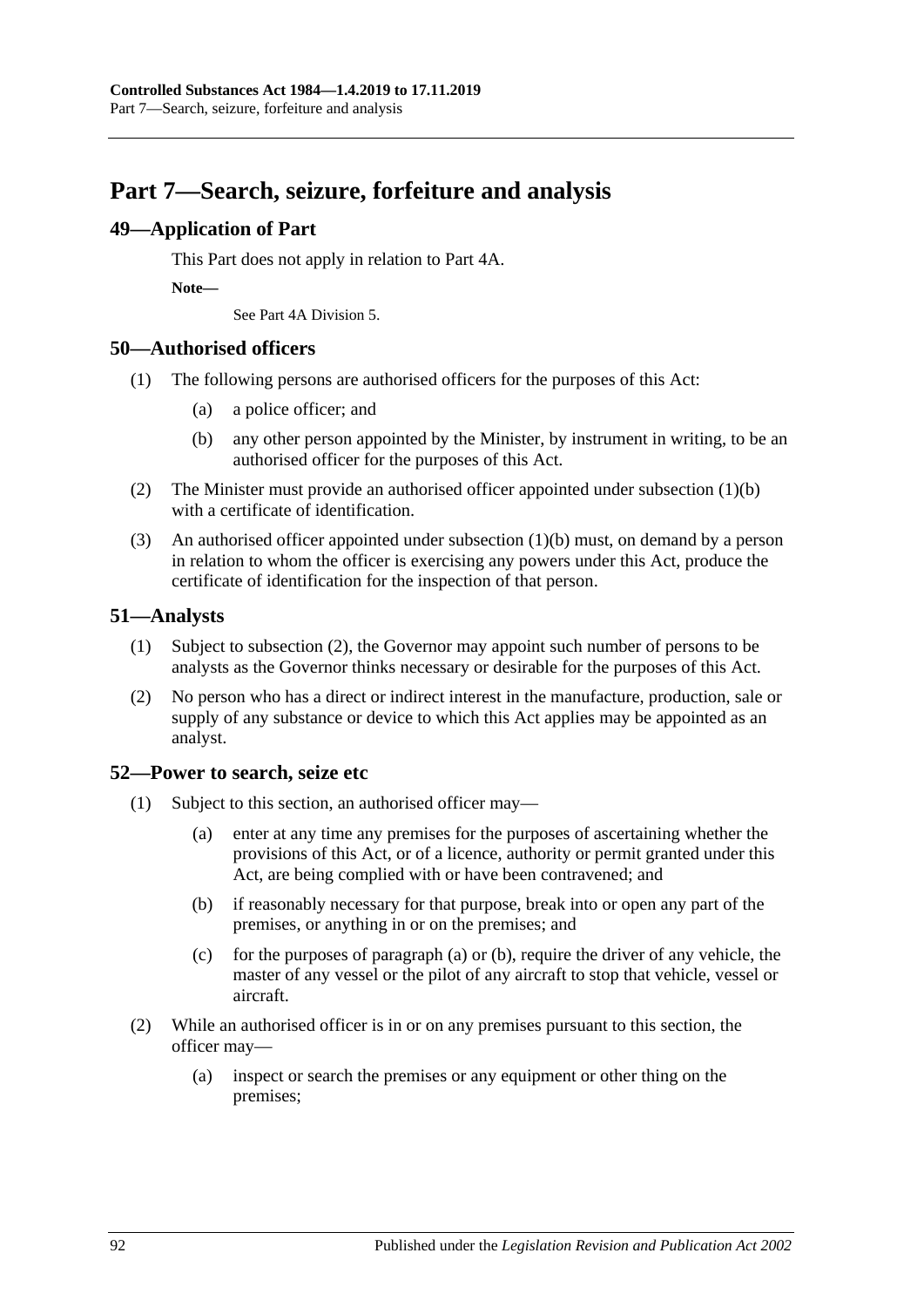- (b) require any person to produce any books, papers or documents (including a written record that reproduces, in an understandable form, information stored by computer, microfilm or other process) or any substance, equipment or device;
- (c) examine any books, papers or documents (including a written record that reproduces, in an understandable form, information stored by computer, microfilm or other process) and take extracts from any of them or make copies of any of them;
- (d) examine any substance, equipment or device;
- (e) take and remove from the premises samples of any substance or goods;
- (f) carry out any tests;
- (g) take any photographs or films or make any audio or audiovisual record;
- (h) require the holder of a licence, authority or permit under this Act to produce that licence, authority or permit for inspection;
- (i) if the officer suspects on reasonable grounds that an offence against this Act has been committed, seize and remove from the premises anything that the officer has reasonable cause to suspect affords evidence of the offence;
- (j) give such directions as are reasonably necessary for, or incidental to, the effective exercise of the officer's powers under this Act.
- (3) The powers conferred by [subsection](#page-91-3) (1)(b) may only be exercised by an authorised officer who is a police officer.
- <span id="page-92-0"></span>(4) An authorised officer must not exercise the powers conferred by [subsection](#page-91-2)  $(1)(a)$  and [\(b\)](#page-91-3) except on the authority of a warrant issued by a senior police officer, magistrate or justice, unless the powers are being exercised in relation to—
	- (a) premises that are used by a registered health practitioner or veterinary surgeon in the ordinary course of his or her profession; or
	- (b) premises that are used in the course of an activity in respect of which a licence, authority or permit has been granted under this Act; or
	- (c) premises that are used for a non-residential purpose and in which the authorised officer reasonably suspects poisons, medicines, medical devices or volatile solvents are being stored, used or sold,

provided that the powers are exercised during ordinary business hours.

- (5) A senior police officer, magistrate or justice must not issue a warrant under [subsection](#page-92-0) (4) unless satisfied, on information given on oath—
	- (a) that there are reasonable grounds for suspecting that an offence against this Act has been, is being, or is about to be, committed; and
	- (b) that a warrant is reasonably required in the circumstances.
- (6) An authorised officer who is a police officer may search any person whom the officer reasonably suspects has in his or her possession any substance or equipment in contravention of this Act.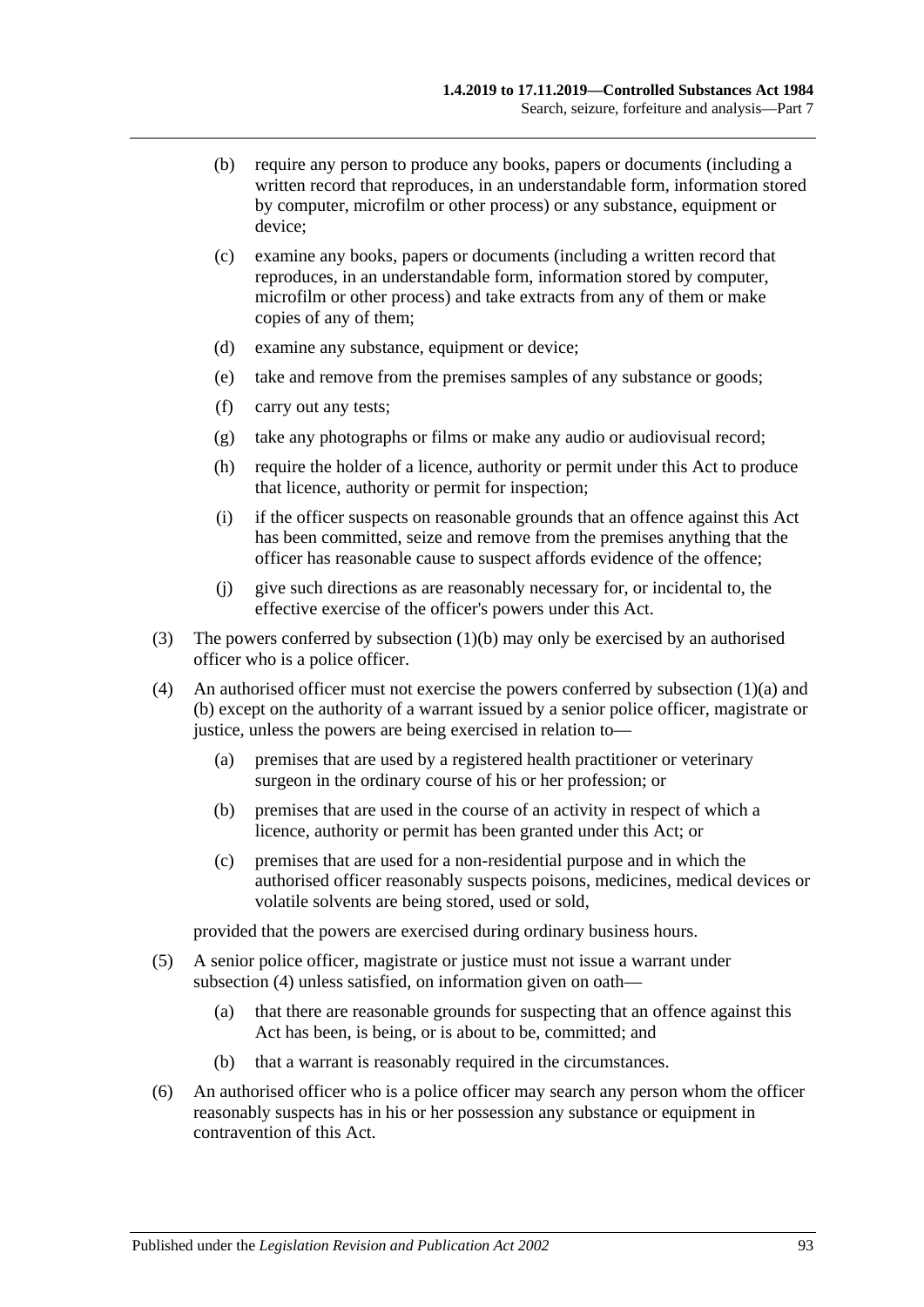- (9) If an authorised officer who is a police officer reasonably suspects that any substance or equipment that would afford evidence of an offence against this Act is in any vehicle, vessel or aircraft, the officer may—
	- (a) require the driver of the vehicle, the master of the vessel or the pilot of the aircraft to stop the vehicle, vessel or aircraft; and
	- (b) detain and search the vehicle, vessel or aircraft; and
	- (c) seize and remove from the vehicle, vessel or aircraft anything that the officer reasonably suspects would afford evidence of an offence against this Act.
- (10) Nothing in this section derogates from the power of a police officer to do anything authorised under [section](#page-93-0) 52A or [52B.](#page-94-0)
- (11) A police officer may, in exercising powers pursuant to a warrant issued under [subsection](#page-92-0) (4) or any other powers under this section, use a drug detection dog or an electronic drug detection system.

## <span id="page-93-0"></span>**52A—General drug detection powers**

- (1) A police officer may carry out general drug detection in relation to—
	- (a) any property in an area to which this section applies; and
	- (b) any person who is in, or is apparently attempting to enter or to leave, an area to which this section applies; and
	- (c) any property in the possession of such a person.
- (2) This section applies to the following areas:
	- (a) licensed premises or a carparking area specifically provided for the use of patrons of any licensed premises;
	- (b) a public venue or a carparking area specifically provided for the use of patrons of any public venue;
	- (c) a public passenger carrier or any place at which public passenger carriers may take up, or set down, passengers;
	- (d) a public place in relation to which the exercise of powers under this section is authorised in accordance with [subsection](#page-93-1) (3).
- <span id="page-93-1"></span>(3) A senior police officer may authorise the exercise of powers under this section in relation to a public place.
- (4) An authorisation granted by a senior police officer under [subsection](#page-93-1) (3)—
	- (a) must be granted in accordance with any guidelines issued by the Commissioner in relation to such authorisations; and
	- (b) must define the public place to which the authorisation relates; and
	- (c) may be subject to conditions specified by the officer granting the authorisation; and
	- (d) operates for an initial period (not exceeding 14 days) specified by the officer granting the authorisation; and
	- (e) may be renewed from time to time by a senior police officer for a further period (not exceeding 14 days).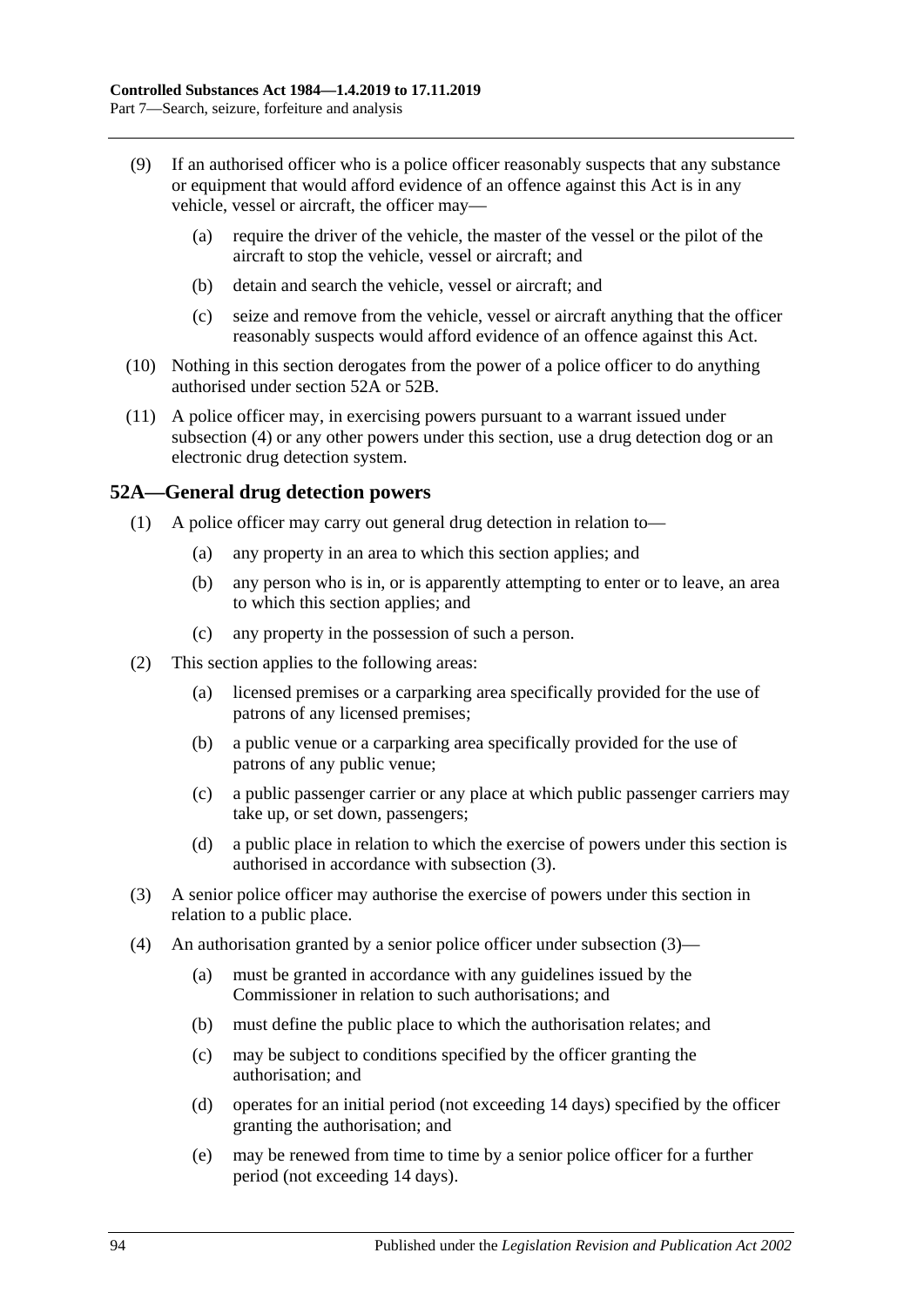- (5) An authorisation granted under [subsection](#page-93-1) (3) may be varied or revoked by a senior police officer at any time.
- (6) A police officer exercising powers under this section may—
	- (a) enter and remain in any premises or place necessary for the purpose of exercising those powers; and
	- (b) give such directions as are reasonably necessary for, or incidental to, the effective exercise of those powers.
- (7) A police officer may only detain a person, by directions given under this section, for so long as is reasonably necessary to carry out general drug detection in relation to the person and any property in the possession of the person.
- (8) In this section—

#### *licensed premises* means—

- (a) licensed premises within the meaning of the *[Liquor Licensing Act](http://www.legislation.sa.gov.au/index.aspx?action=legref&type=act&legtitle=Liquor%20Licensing%20Act%201997) 1997*, other than premises in respect of which only a restaurant licence or residential licence is in force; and
- (b) the premises defined in the casino licence, within the meaning of the *[Casino](http://www.legislation.sa.gov.au/index.aspx?action=legref&type=act&legtitle=Casino%20Act%201997)  Act [1997](http://www.legislation.sa.gov.au/index.aspx?action=legref&type=act&legtitle=Casino%20Act%201997)*, as the premises to which the licence relates;

*public passenger carrier* means a bus, tram, train, vessel or aircraft used for the purpose of carrying passengers for hire or reward;

*public place* includes—

- (a) a place to which free access is permitted to the public, with the express or tacit consent of the owner or occupier of that place; and
- (b) a place to which the public are admitted on payment of money, the test of admittance being the payment of money only; and
- (c) a road, street, footway, court, alley or thoroughfare which the public are allowed to use, notwithstanding that that road, street, footway, court, alley or thoroughfare is on private property;

*public venue* means a place where members of the public are gathered for an entertainment or an event or activity of any kind, whether admission is open, procured by the payment of money or restricted to members of a club or a class of persons with some other qualification or characteristic, but does not include a church or place of public worship.

## <span id="page-94-1"></span><span id="page-94-0"></span>**52B—Special powers relating to drug transit routes**

- (1) A senior police officer may, if he or she reasonably suspects that an area is being, or is likely to be, used for the transport of controlled drugs, controlled precursors or controlled plants in contravention of this Act, authorise the exercise of powers under this section in relation to the area.
- (2) An authorisation granted by a senior police officer under [subsection](#page-94-1)  $(1)$ 
	- (a) must be granted in accordance with any guidelines issued by the Commissioner in relation to such authorisations; and
	- (b) must define the area to which the authorisation relates; and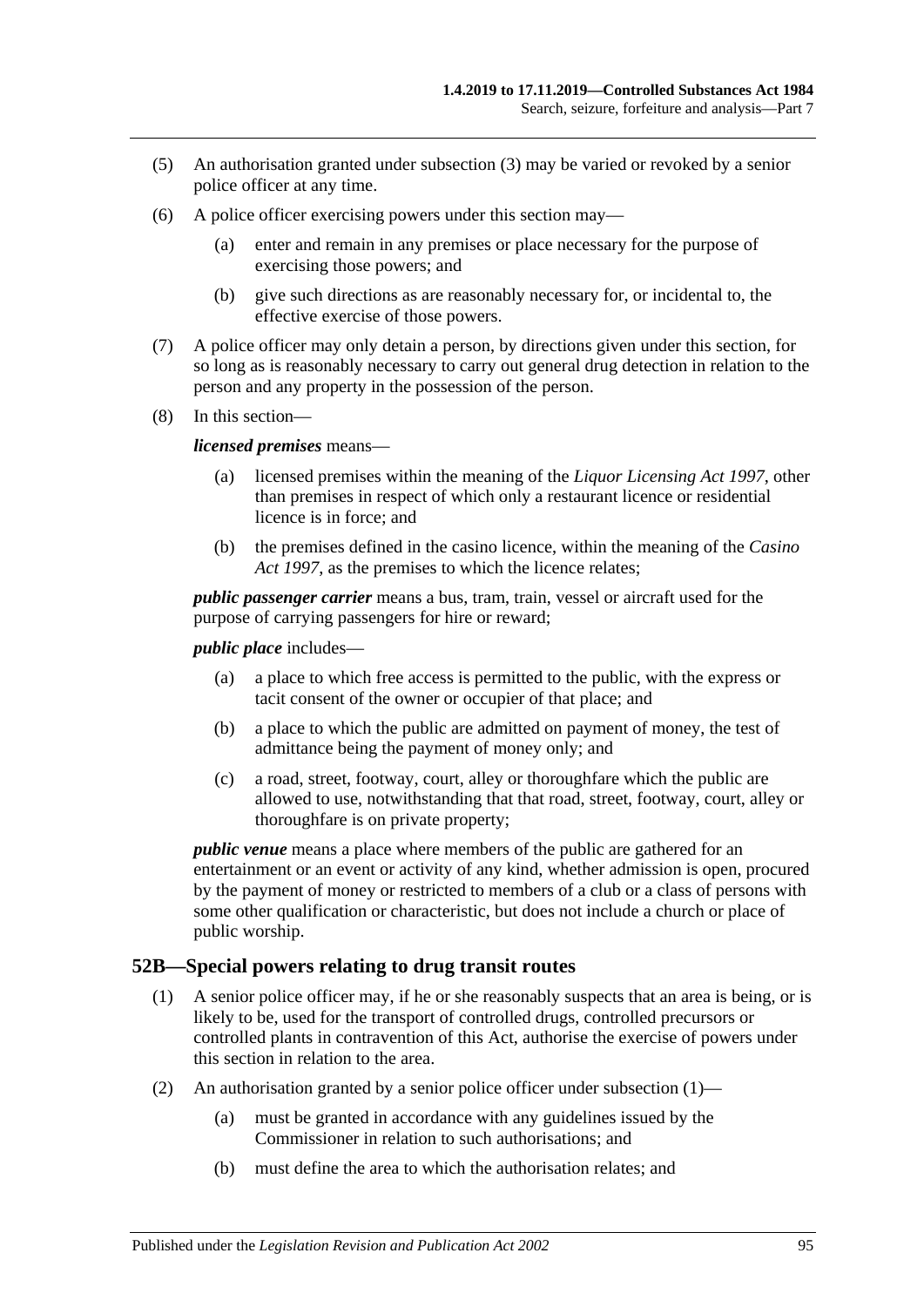- (c) may be subject to conditions specified by the officer granting the authorisation; and
- (d) operates for an initial period (not exceeding 14 days) specified by the officer granting the authorisation; and
- (e) may be renewed from time to time by a senior police officer for a further period (not exceeding 14 days).
- (3) An authorisation granted under [subsection](#page-94-1) (1) may be varied or revoked by a senior police officer at any time.
- (4) An area may only be subject to an authorisation under this section if—
	- (a) the whole of the area is situated more than 30 kilometres from the General Post Office at Adelaide; and
	- (b) the total size of the area is not more than 5 square kilometres.
- (5) If the exercise of powers under this section in relation to an area is authorised, a police officer may—
	- (a) require the driver of a vehicle within the area to stop the vehicle (whether at a drug detection point established in accordance with [subsection](#page-95-0) (7) or at any other location); and
	- (b) detain the vehicle and carry out general drug detection in relation to the vehicle and any persons or property in or on the vehicle; and
	- (c) allow a drug detection dog to enter any part of the vehicle not designed for the purpose of carrying passengers while the vehicle is moving; and
	- (d) direct a person to open any part of the vehicle and give such other directions as are reasonably necessary for, or incidental to, the effective exercise of powers under this section.
- (6) A police officer may only detain a person who is in a vehicle, by directions given under this section, for so long as is reasonably necessary to carry out general drug detection in relation to the vehicle and any persons or property in the vehicle.
- <span id="page-95-0"></span>(7) A drug detection point may be established by police officers at any time on or in the vicinity of any road within an area in relation to which the exercise of powers under this section is authorised for the purpose of exercising those powers in relation to persons driving motor vehicles on the road.
- (8) A drug detection point must be established in such a way, and consist of such facilities and warning and other devices, as the Commissioner of Police considers necessary in order to enable vehicles to be stopped in a safe and orderly manner.
- (9) The Commissioner of Police must—
	- (a) establish procedures to be followed by police officers in the exercise of powers under this section, being procedures designed to prevent as far as reasonably practicable any undue delay or inconvenience to persons being subjected to the powers; and
	- (b) establish procedures to ensure that the exercise of powers under this section is not authorised in relation to more than 3 areas at any one time.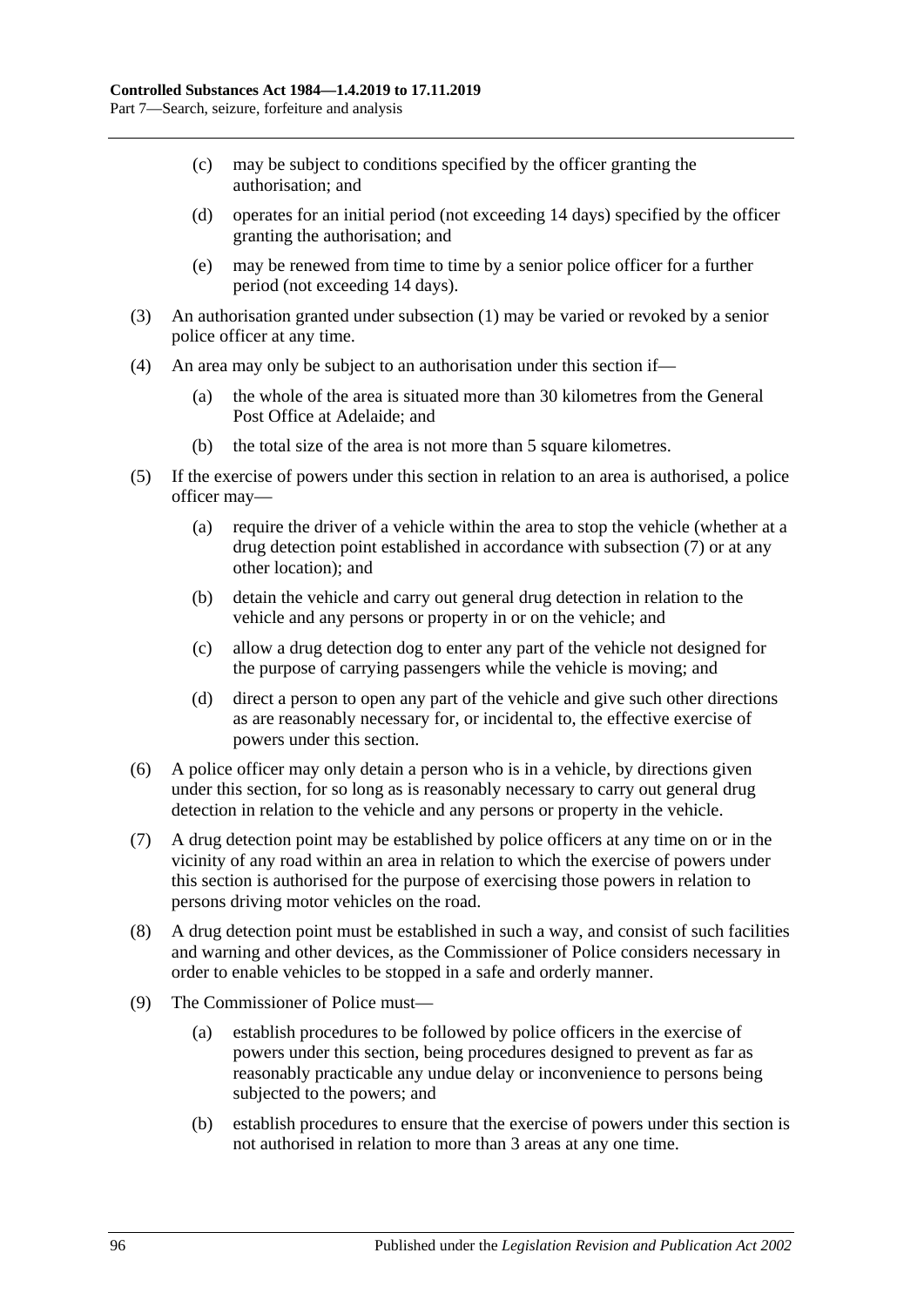## **52C—Report to Minister on issue of authorisations**

- (1) The Commissioner of Police must, on or before 30 September in each year (other than the calendar year in which this section comes into operation), provide a report to the Attorney-General specifying the following information in relation to the financial year ending on the preceding 30 June:
	- (a) the number of authorisations granted by senior police officers under [sections](#page-93-0) 52A and [52B](#page-94-0) during that financial year;
	- (b) the public places or areas in relation to which those authorisations were granted;
	- (c) the periods during which the authorisations applied;
	- (d) the number of occasions on which a drug detection dog or electronic drug detection system indicated detection of the presence of a controlled drug, controlled precursor or controlled plant in the course of the exercise of powers under [sections](#page-93-0) 52A and [52B.](#page-94-0)
- (2) The Attorney-General must, within 12 sitting days after receipt of a report under this section, cause copies of the report to be laid before each House of Parliament.

#### **52D—General provisions relating to exercise of powers**

- (1) Nothing in this Part derogates from the power of a police officer to do anything pursuant to a general search warrant issued under the *[Summary Offences Act](http://www.legislation.sa.gov.au/index.aspx?action=legref&type=act&legtitle=Summary%20Offences%20Act%201953) 1953*.
- (2) An authorised officer may, in exercising powers under this Part, be assisted by such persons as the authorised officer considers necessary or desirable in the circumstances.
- (3) A person must not—
	- (a) hinder or obstruct an authorised officer, or a person accompanying an authorised officer, in the exercise of the powers conferred by this Part; or
	- (b) refuse or fail to comply with a requirement made of the person, or a direction given to the person, pursuant to [section](#page-91-4) 52, [52A](#page-93-0) or [52B.](#page-94-0)

Maximum penalty: \$10 000 or imprisonment for 2 years.

- (4) In any proceedings, an apparently genuine document purporting to be a certificate signed by the Commissioner of Police (or a delegate of the Commissioner of Police), and certifying that—
	- (a) a particular public place was subject to an authorisation properly granted by a senior police officer in accordance with [section](#page-93-1) 52A(3) during a period specified in the certificate; or
	- (b) a particular area was subject to an authorisation properly granted by a senior police officer in accordance with [section](#page-94-1) 52B(1) during a period specified in the certificate; or
	- (c) a dog used during a specified period to carry out general drug detection within a specified area, or at a specified place, was a drug detection dog; or
	- (d) a device or system used during a specified period to carry out general drug detection within a specified area, or at a specified place, was an electronic drug detection system,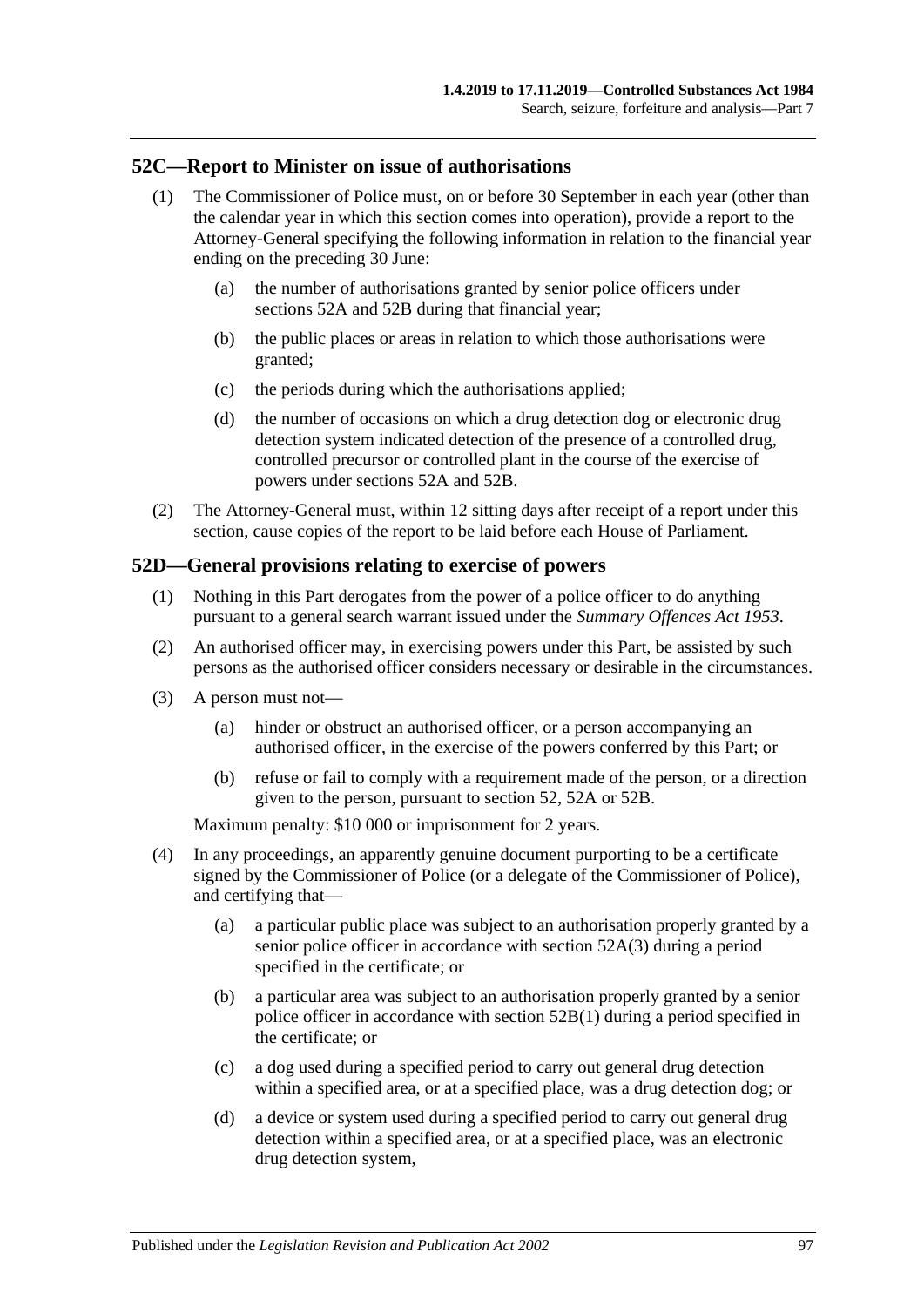constitutes proof, in the absence of proof to the contrary, of the matters so certified.

- (5) For the avoidance of doubt, an indication—
	- (a) by a drug detection dog that the dog has detected the presence of a controlled drug, controlled precursor or controlled plant; or
	- (b) by an electronic drug detection system that the system has detected the presence of a controlled drug, controlled precursor or controlled plant,

constitutes reasonable grounds to suspect that a controlled drug, controlled precursor or controlled plant is present.

#### **52E—Seized property and forfeiture**

- (1) Subject to this section, seized property must be held pending proceedings for an offence against this Act relating to the property.
- <span id="page-97-0"></span>(2) If seized property—
	- (a) is a controlled drug, controlled plant, controlled precursor or a poison; or
	- (b) is, in the opinion of the Commissioner of Police, likely to constitute a danger if stored pending proceedings for an offence against this Act relating to the property,

the Commissioner of Police may direct that the property be destroyed, whether or not a person has been or is to be charged with an offence in relation to it.

- (3) Property referred to in [subsection](#page-97-0) (2) may be destroyed at the place at which it was seized or at any other suitable place.
- (4) If a charge is laid, or is to be laid, for an offence in relation to property referred to in [subsection](#page-97-0) (2)—
	- (a) samples of the property that provide a true representation of the nature of the property must be taken and kept for evidentiary purposes; and
	- (b) the defendant is entitled to have a portion of the sample analysed by an analyst (see [section](#page-98-0) 53); and
	- (c) the defendant must be given written notice of that entitlement.
- (5) Possession of samples taken under this section must remain at all times within the control of the Commissioner of Police or his or her nominee.
- (6) The regulations may make provision relating to the taking of samples of seized property and analysis of those samples.
- (6a) If a person is convicted of an offence in relation to property destroyed in accordance with [subsection](#page-97-0) (2), the court may order the convicted person to pay the reasonable costs of destruction to the Commissioner of Police.
- <span id="page-97-1"></span>(7) If the Magistrates Court on application by an authorised officer, or any court hearing proceedings under this Act, finds that seized property—
	- (a) was the subject of an offence against this Act; or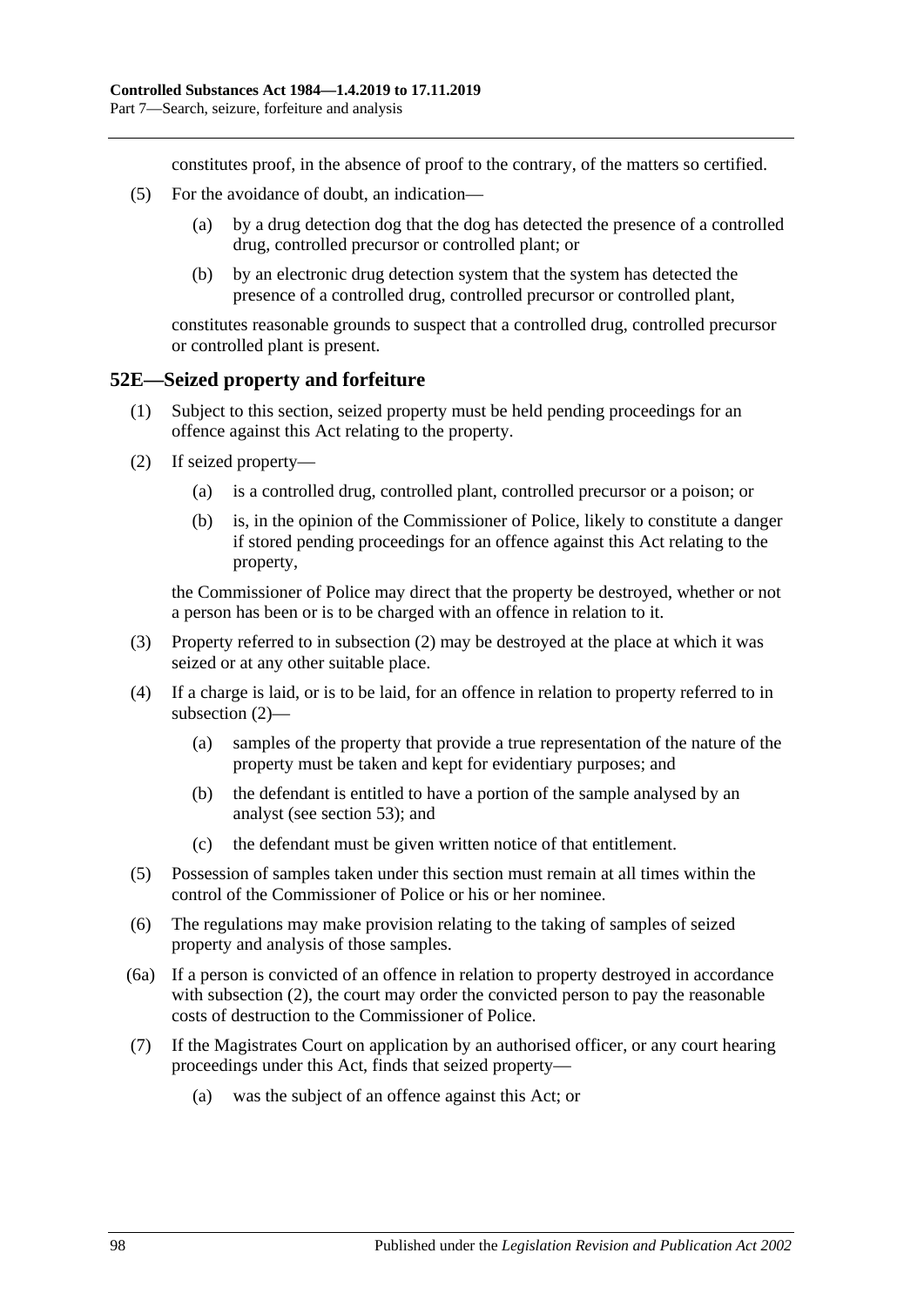(b) consists of equipment, devices, substances, documents or records acquired, used or intended for use for, or in connection with, the manufacture, or the smoking, consumption or administration, of a controlled drug or the cultivation of a controlled plant,

the court may, by order, forfeit the property to the Crown.

- (8) Property that is the subject of an order for forfeiture under this section may be sold, destroyed or otherwise disposed of as the Commissioner of Police directs.
- <span id="page-98-3"></span>(9) Subject to [subsections](#page-98-1) (10) and [\(11\),](#page-98-2) if seized property has not been forfeited to the Crown in proceedings under this Act commenced within the prescribed period after its seizure, a person from whose lawful possession the property was seized, or a person with legal title to it, is entitled to recover from the Commissioner of Police (if necessary, by action in a court of competent jurisdiction) the property itself, or if it has been damaged or destroyed or has deteriorated, compensation of an amount equal to its market value at the time of its seizure.
- <span id="page-98-1"></span>(10) [Subsection](#page-98-3) (9) does not apply to property that has been destroyed under [subsection](#page-97-0) (2) if the property—
	- (a) was the subject of an offence against this Act; or
	- (b) consists of equipment, devices, substances, documents or records acquired, used or intended for use for, or in connection with, the manufacture, or the smoking, consumption or administration, of a controlled drug or the cultivation of a controlled plant.
- <span id="page-98-2"></span>(11) Despite [subsection](#page-98-3) (9), a court hearing proceedings under that subsection in relation to property that has not been destroyed under [subsection](#page-97-0) (2) may, if it thinks fit, make an order under [subsection](#page-97-1) (7) for forfeiture of the property to the Crown.
- (12) Nothing in this section affects the operation of the *[Criminal Assets Confiscation](http://www.legislation.sa.gov.au/index.aspx?action=legref&type=act&legtitle=Criminal%20Assets%20Confiscation%20Act%202005)  Act [2005](http://www.legislation.sa.gov.au/index.aspx?action=legref&type=act&legtitle=Criminal%20Assets%20Confiscation%20Act%202005)*.
- (13) In this section—

*prescribed period* means two years or such longer period as the Magistrates Court may, on application by an authorised officer, allow;

*seized property* means anything—

- (a) seized under this Act; or
- (b) seized otherwise than under this Act that is evidence of an offence against this Act.

## <span id="page-98-0"></span>**53—Analysis**

- (1) An authorised officer may cause any substance seized or taken pursuant to this Part to be analysed by, or under the supervision of, an analyst.
- (1a) An analysis under this section may include a determination as to the weight, amount or quantity of any substance (and such determination must comply with any requirements prescribed by regulation).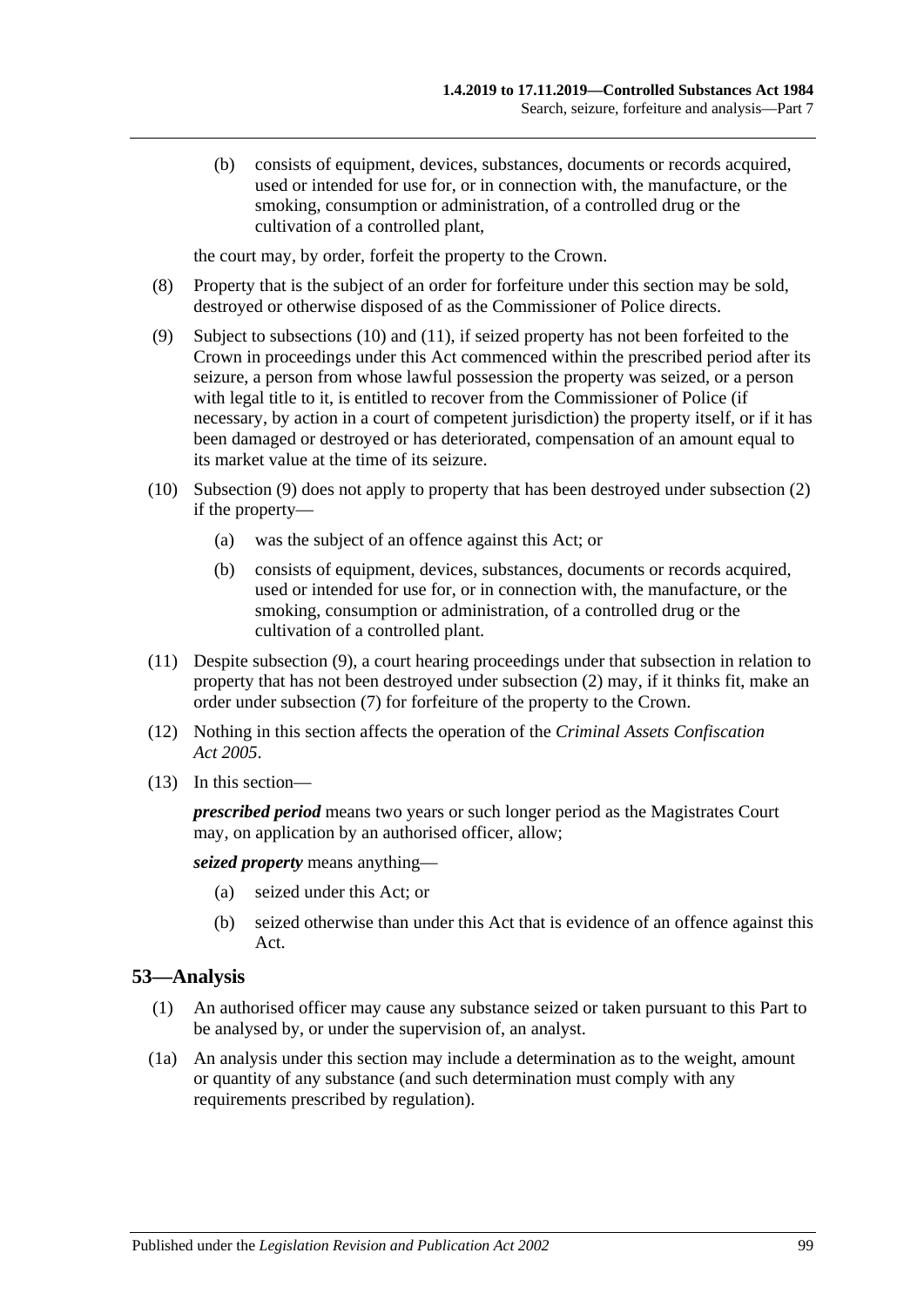- <span id="page-99-0"></span>(2) Any person may, for the purposes of ascertaining whether a substance is, or is not, a particular poison, prescription drug, drug of dependence, controlled drug, controlled precursor, controlled plant or medicine, or for any other evidentiary purpose, cause the substance to be analysed by, or under the supervision of, an analyst.
- (3) A person who initiates an analysis pursuant to [subsection](#page-99-0) (2) must do so in the prescribed manner and on payment of the prescribed fee.
- (4) An analyst must, on the completion of an analysis pursuant to this section, certify in the prescribed form the results of the analysis, and—
	- (a) in the case of an analysis initiated by an authorised officer who is a police officer—must forward the certificate to the Commissioner of Police; or
	- (b) in the case of an analysis initiated by any other authorised officer—must forward the certificate to the Department; or
	- (c) in any other case—must forward the certificate to the person who initiated the analysis.

## **Part 8—Miscellaneous**

## **55—Licences, authorities and permits**

- (1) The Minister may, in the Minister's absolute discretion, grant or refuse a licence, authority or permit for the purposes of this Act.
- (2) The Minister may grant a licence, authority or permit subject to such conditions as the Minister thinks fit and specifies in the licence, authority or permit and may at any time, by notice in writing given personally or by post to the holder, vary or revoke a condition, or attach a further condition, to the licence, authority or permit.
- (2a) If a person who holds a licence, authority or permit contravenes or fails to comply with a condition of that licence, authority or permit, the holder is guilty of an offence. Maximum penalty: \$5 000.
- (2b) The Minister may fix fees payable in respect of a licence, authority or permit (including application fees, fees for grant and renewal and periodic fees) and may waive or reduce a fee payable if the Minister considers it appropriate to do so.
- (3) On the expiry of the term of a licence granted under this Act, the Minister must, if application for renewal has been made in the due manner and the appropriate fee paid, renew the licence for a further term.
- (4) The Minister may, by notice in writing given personally or by post to the holder of a licence, authority or permit granted under this Act, suspend or revoke the licence, authority or permit if—
	- (a) the holder obtained it improperly; or
	- (b) the holder is found guilty of an offence against this Act; or
	- (c) the holder has, in the opinion of the Minister, contravened or failed to comply with a condition of the licence, authority or permit.
- <span id="page-99-1"></span>(5) A person whose licence, authority or permit is suspended or revoked under [subsection](#page-99-1) (4)(c) may appeal to the Administrative and Disciplinary Division of the District Court against the suspension or revocation.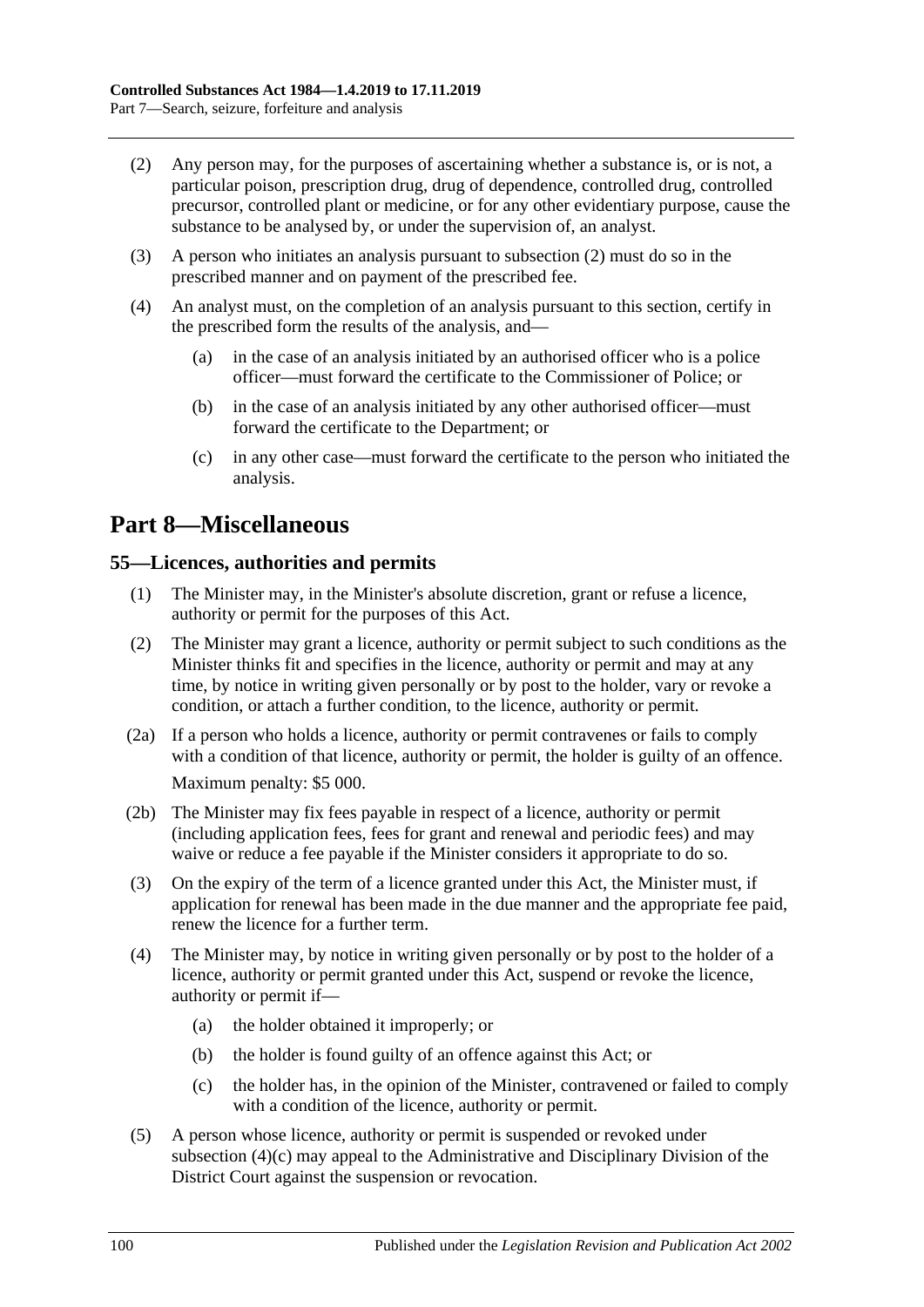- (6) Subject to [subsection](#page-100-0) (8), an appeal must be instituted within 1 month of the suspension or revocation.
- (7) The Minister must, if required by the appellant, state in writing the reasons for the suspension or revocation.
- <span id="page-100-0"></span>(8) If the reasons of the Minister are not given to the appellant, in writing, at the time of making the decision to suspend or revoke and the appellant (within 1 month of the making of the decision) requires the Minister to state the reasons in writing, the time for instituting the appeal runs from the time at which the appellant receives the written statement of those reasons.
- (9) This section does not apply in relation to a licence under Part 4A.

#### **56—Permits for research etc**

- (1) The Minister may issue a permit authorising, subject to such conditions as may be specified in the permit, the person named in the permit to manufacture, cultivate, sell, supply, administer or have in his or her possession a substance or medical device for the purposes of analysis, research, instruction or training.
- (2) Despite any other provision of this Act, the holder of a permit issued under this section is not guilty of an offence against this Act in respect of anything done pursuant to and in accordance with the permit.

## <span id="page-100-1"></span>**57—Power of Minister to prohibit certain activities**

- (1) If a person—
	- (a) has been convicted of an offence against this Act; or
	- (b) has, in the opinion of the Minister, contravened or failed to comply with a condition of a licence, authority or permit granted under this Act; or
	- (c) has, in the opinion of the Minister, prescribed, sold, supplied or administered a prescription drug in an irresponsible manner,

the Minister may, by order, prohibit the person from manufacturing, producing, packaging, selling, supplying, prescribing, administering, using or having possession of any substance or device specified in the order.

- <span id="page-100-2"></span>(2) The Minister may, by subsequent order, revoke an order under [subsection](#page-100-1) (1).
- (3) The Minister must publish an order made under [subsection](#page-100-1) (1) or [\(2\)](#page-100-2) in the Gazette and must cause a copy of the order to be served personally or by post on the person to whom it applies.
- (4) A person must not contravene an order made under this section. Maximum penalty: \$10 000 or imprisonment for 2 years.
- (5) A person to whom an order under [subsection](#page-100-1) (1) applies may appeal to the Administrative and Disciplinary Division of the District Court against the order.
- (6) Subject to [subsection](#page-101-0) (8), an appeal must be instituted within 1 month of the making of the order.
- (7) The Minister must, if required by the appellant, state in writing the reasons for the order.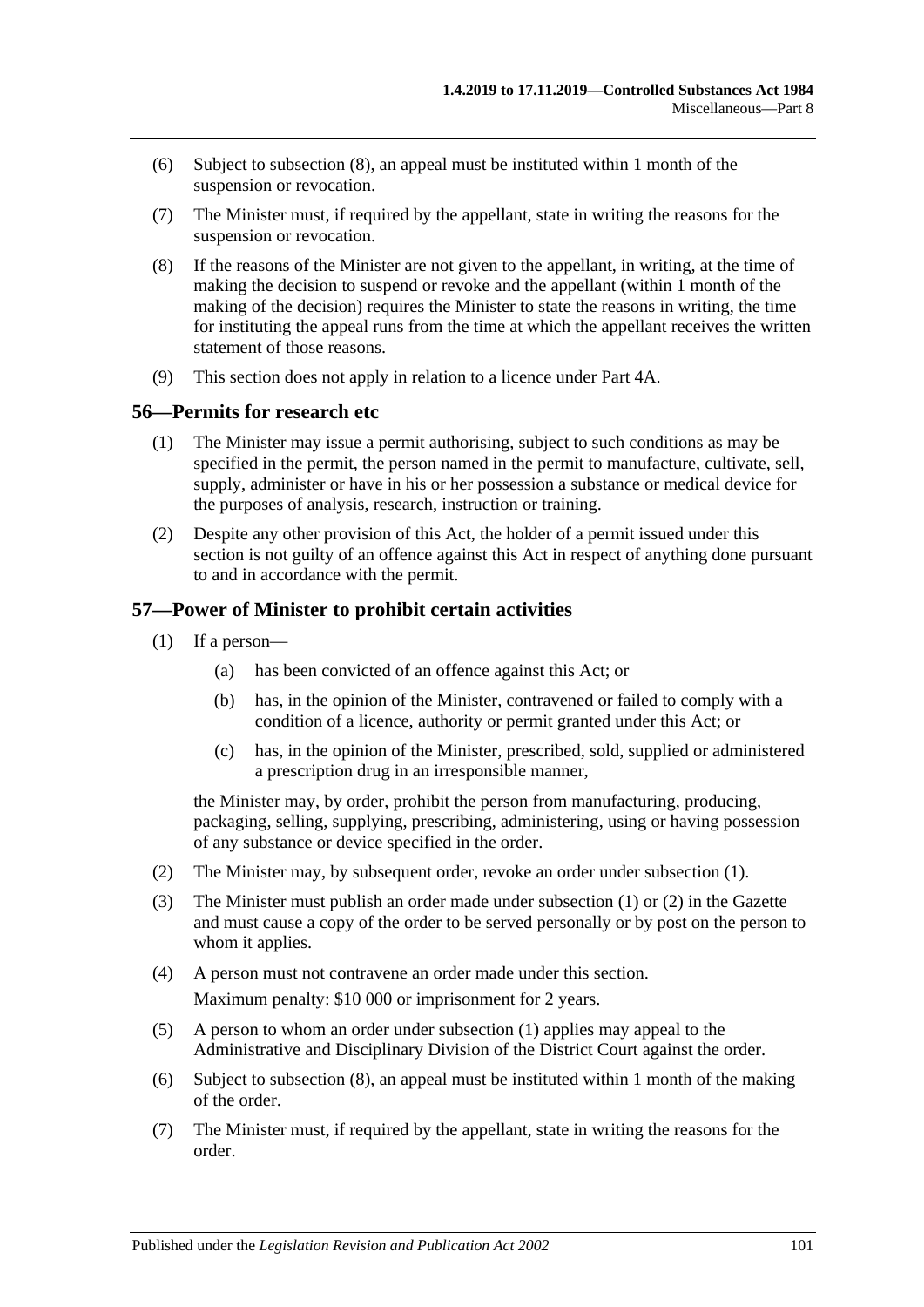<span id="page-101-0"></span>(8) If the reasons of the Minister are not given to the appellant, in writing, at the time of making the order and the appellant (within 1 month of the making of the order) requires the Minister to state the reasons in writing, the time for instituting the appeal runs from the time at which the appellant receives the written statement of those reasons.

## <span id="page-101-1"></span>**57A—Warnings**

- (1) Subject to this section, if the Minister is satisfied that—
	- (a) a substance or device might be dangerous to persons consuming or using the substance or device (whether because of a failure to comply with a requirement under this Act or otherwise); or
	- (b) an advertisement or other published material relating to a substance or device contains instructions or other material that might be dangerous to persons consuming or using the substance or device,

the Minister may take such action as the Minister thinks fit to warn the public against the risks or potential risks.

- (2) The Minister may only take action under this section—
	- (a) in relation to a substance, if the substance is a poison or medicine or is a substance that the Minister is satisfied has the potential to be harmful to humans or is or may be used, or is designed to be used, as a medicine; or
	- (b) in relation to a device, if the device is a medical device or is a device that the Minister is satisfied is or may be used, or is designed to be used, as a medical device.
- (3) For the purpose of [subsection](#page-101-1) (1), the Minister may publish the trade name or description of a substance or device and may identify manufacturers, sellers, suppliers or importers of the substance or device.

## <span id="page-101-2"></span>**58—Publication of information**

- (1) If the Minister believes on reasonable grounds that a person has a history of consuming poisons or medicines in a quantity or manner that presents a risk to the person's health or has obtained or attempted to obtain a poison, medicine or medical device by false pretences or other unlawful means or for an unlawful purpose, the Minister may, for the purpose of preventing or restricting the supply of such a substance or device to that person, publish information relating to that person to all or any of the following classes of persons:
	- (a) persons concerned in the management of hospitals or nursing homes who are responsible for the supply of such substances or devices to patients attending the hospitals or nursing homes; and
	- (b) registered health practitioners; and
	- (c) veterinary surgeons; and
	- (f) any other prescribed class of persons, being persons who deal in or supply such substances or devices in the ordinary course of their business or profession.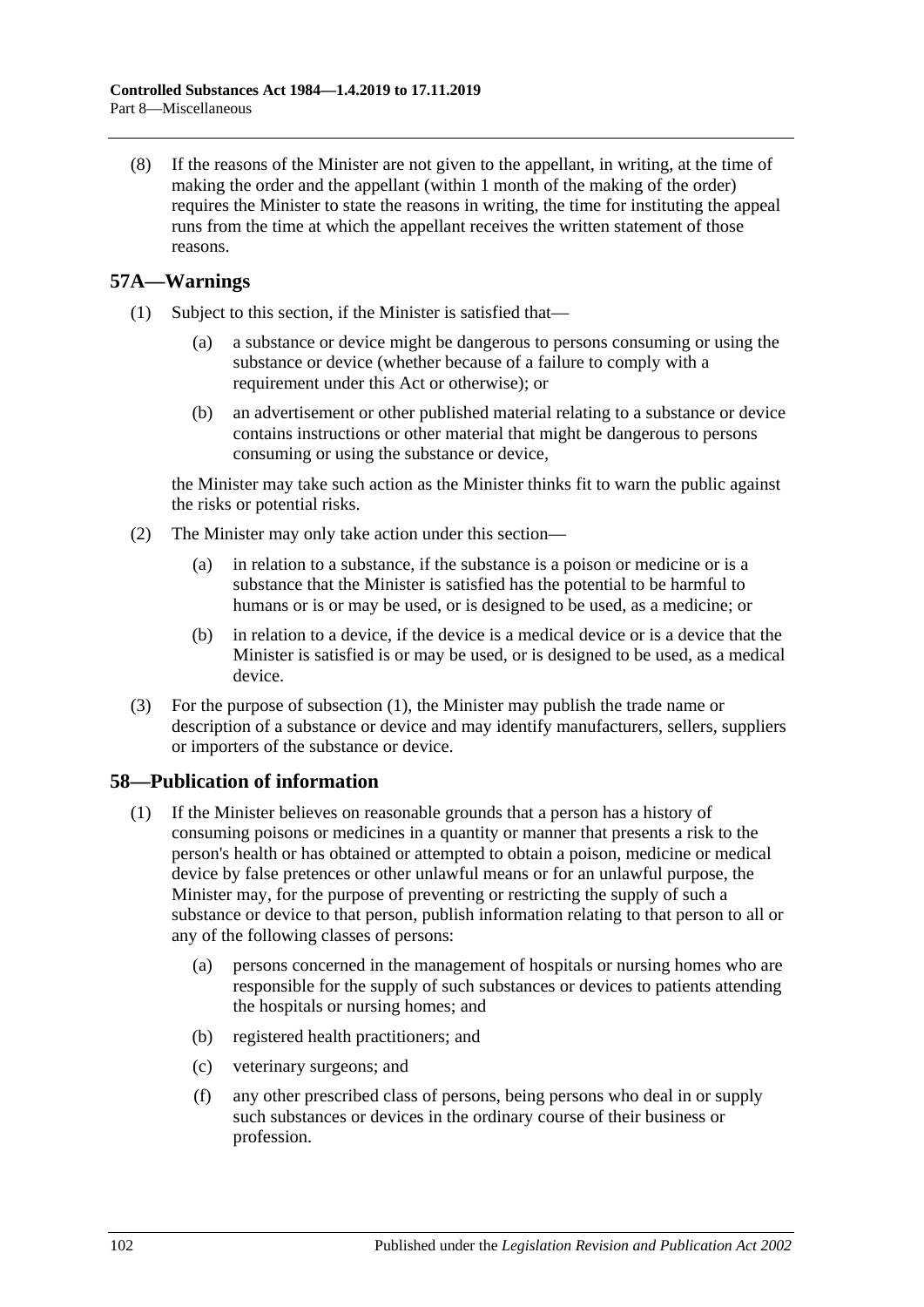- (1a) The Minister may publish information to a class of persons referred to in [subsection](#page-101-2) (1)—
	- (a) by publishing the information to a professional association prescribed by regulation whose members belong to that class of persons; or
	- (b) in any other manner the Minister thinks fit.
- (2) Information published under this section is privileged unless it is proved that it was done with malice.
- (3) A person to whom information was published under this section must not communicate that information to any other person except so far as it may be necessary to do so in order to achieve the purpose of the publication.

#### **60—Minister may require certain information to be given**

- (1) For the purpose of ascertaining—
	- (a) whether any substance or device is, or ought to be, one to which this Act applies; or
	- (b) whether any requirements under this Act relating to a substance or device are appropriate and effective,

the Minister may, by notice in writing given personally or by post to a person who manufactures, produces, packs, sells, supplies, imports or advertises a substance or device, require that person to furnish to the Minister such information relating to the substance or device as may be specified in the notice.

- (2) If the Minister has reasonable cause to believe that there is extensive misuse of a prescription drug or a volatile solvent in a particular area, the Minister may, by notice in writing given personally or by post to a registered health practitioner, veterinary surgeon or supplier practising or operating in, or in the vicinity of, that area, require him or her to furnish to the Minister such particulars as may be specified relating to—
	- (a) in the case of a registered health practitioner (other than a pharmacist) or veterinary surgeon—the quantities in which and the number and frequency of occasions on which a prescription drug specified in the notice was prescribed, supplied or administered by him or her;
	- (b) in the case of a pharmacist or supplier—the quantities in which and the number and frequency of occasions on which a prescription drug or volatile solvent specified in the notice was supplied by him or her.
- (3) A notice under this section may require any such information or particulars to be furnished in such manner and within such period, being not less than 14 days, as may be specified in the notice.
- (4) A person to whom a notice under this section has been given must not fail to comply with the notice.

Maximum penalty: \$5 000.

#### **60A—Confidentiality**

- (1) A person must not divulge—
	- (a) information relating to trade processes; or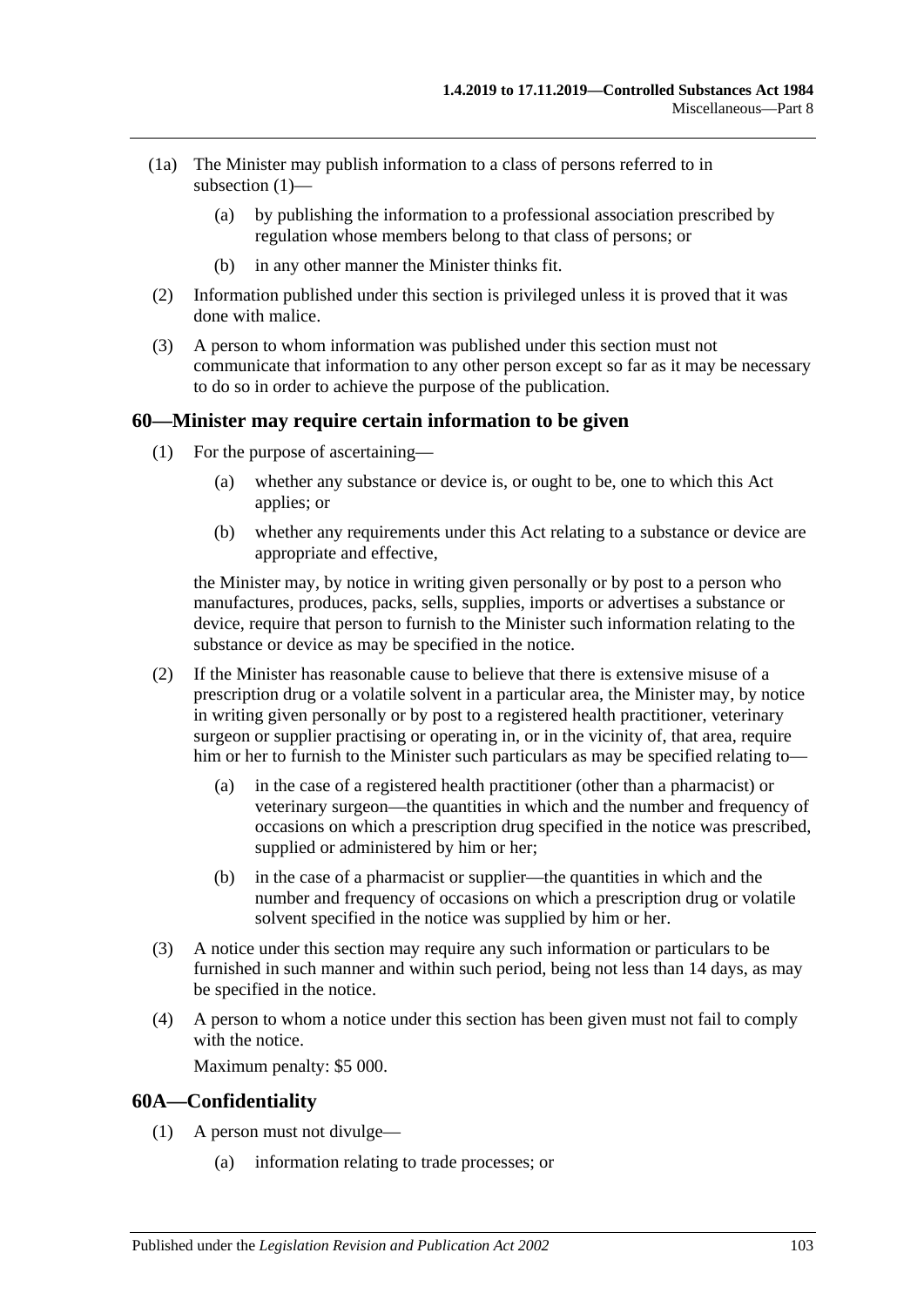(b) medical records or details of medical treatment of a person,

<span id="page-103-0"></span>obtained (whether by that person or some other person) in the administration or enforcement of this Act except—

- (c) in connection with the administration or enforcement of this Act; or
- (d) as authorised or required by law; or
- (e) with the consent of the person from whom the information was obtained or to whom the information relates; or
- (f) for the purpose of any legal proceedings arising out of the administration or enforcement of this Act; or
- (g) to a law enforcement, prosecution or health authority of another jurisdiction as may be reasonably required for the purpose of the administration or enforcement of a law of that jurisdiction.

Maximum penalty: \$10 000

(2) [Subsection](#page-103-0) (1)(b) does not prevent the disclosure of statistical or other information that could not reasonably be expected to lead to the identification of any person to whom it relates.

#### **60B—False or misleading information**

A person must not make a statement that is false or misleading in a material particular (whether by reason of the inclusion or omission of any particular) in any information provided, or record kept, under this Act.

Maximum penalty: \$5 000.

#### **61—Evidentiary provisions**

- (1) In any proceedings for an offence against this Act, an apparently genuine document purporting to be signed by the Minister and to certify that a person named in the certificate did, or did not, hold a licence, authority or permit under this Act on a specified day will, in the absence of proof to the contrary, be proof of the matters so certified.
- (2) In any proceedings for an offence against this Act, an apparently genuine document purporting to be signed by an analyst and to certify that an analysis of a substance referred to in the certificate was carried out by, or under the supervision of, the analyst will, in the absence of proof to the contrary, be proof of any facts stated in the certificate—
	- (a) tending to identify the substance analysed or tending to identify the substance analysed as an analogue of another substance for the purposes of this Act; and
	- (ab) as to the weight, amount or quantity of the substance analysed; and
	- (b) relating to the nature and results of the analysis.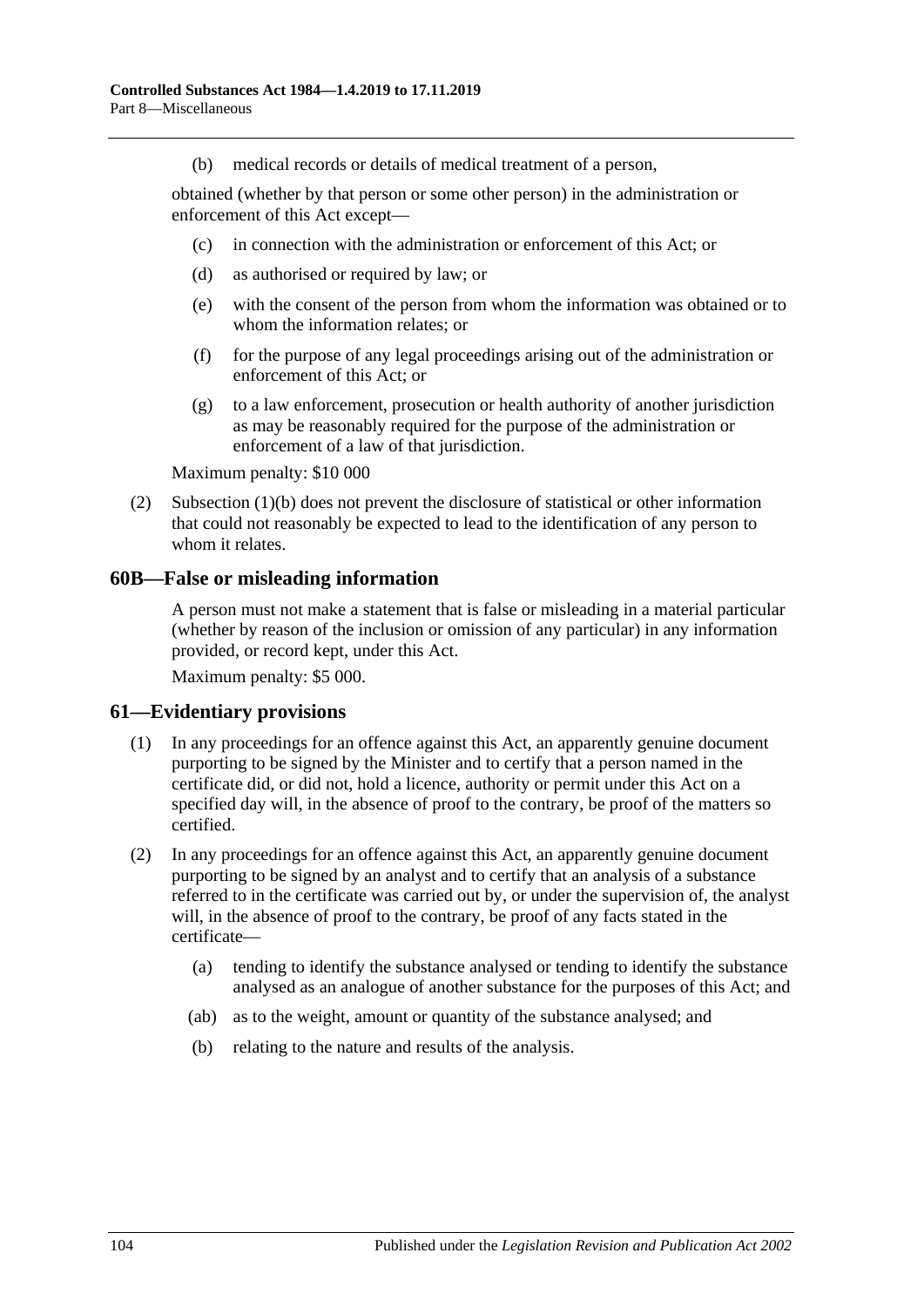- (2a) In any proceedings for an offence against this Act, an apparently genuine document purporting to be a certificate issued under a corresponding law and to certify that an analysis of a substance referred to in the certificate was carried out in accordance with the corresponding law will, in the absence of proof to the contrary, be proof of any facts stated in the certificate—
	- (a) tending to identify the substance analysed or tending to identify the substance analysed as an analogue of another substance for the purposes of this Act; and
	- (ab) as to the weight, amount or quantity of the substance analysed; and
	- (b) relating to the nature and results of the analysis.
- (3) In any proceedings for an offence against this Act, an apparently genuine document purporting to be signed by the Minister and to certify that a person named in the certificate is an authorised officer, or an analyst, as the case may be, will, in the absence of proof to the contrary, be proof of the matter certified.
- (4) In this section—

*corresponding law* means a law of the Commonwealth, another State, or a Territory that is prescribed by regulation for the purposes of this definition.

#### **62A—Delegation**

- (1) The Minister may delegate a power or function vested in or conferred on the Minister by or under this Act—
	- (a) to a particular person or body; or
	- (b) to the person for the time being holding or acting in a particular office or position.
- (2) A power or function delegated under this section may, if the instrument of delegation so provides, be further delegated.
- (3) A delegation—
	- (a) may be absolute or conditional; and
	- (b) does not derogate from the power of the delegator to act in a matter; and
	- (c) is revocable at will by the delegator.

#### <span id="page-104-0"></span>**63—Regulations**

- (1) The Governor may make such regulations as are contemplated by, or as are necessary or expedient for the purposes of, this Act.
- (2) The Minister must consult with the Advisory Council in relation to any regulation proposed to be made under this Act (other than a regulation proposed to be made under [Part](#page-31-0) 4A or [section](#page-76-5) 33LA).
- (3) No regulation may be made prescribing an amount relating to a controlled drug, controlled precursor or controlled plant for the purposes of [Part 5](#page-63-0) or [section](#page-90-0) 45A except on the recommendation of the Advisory Council.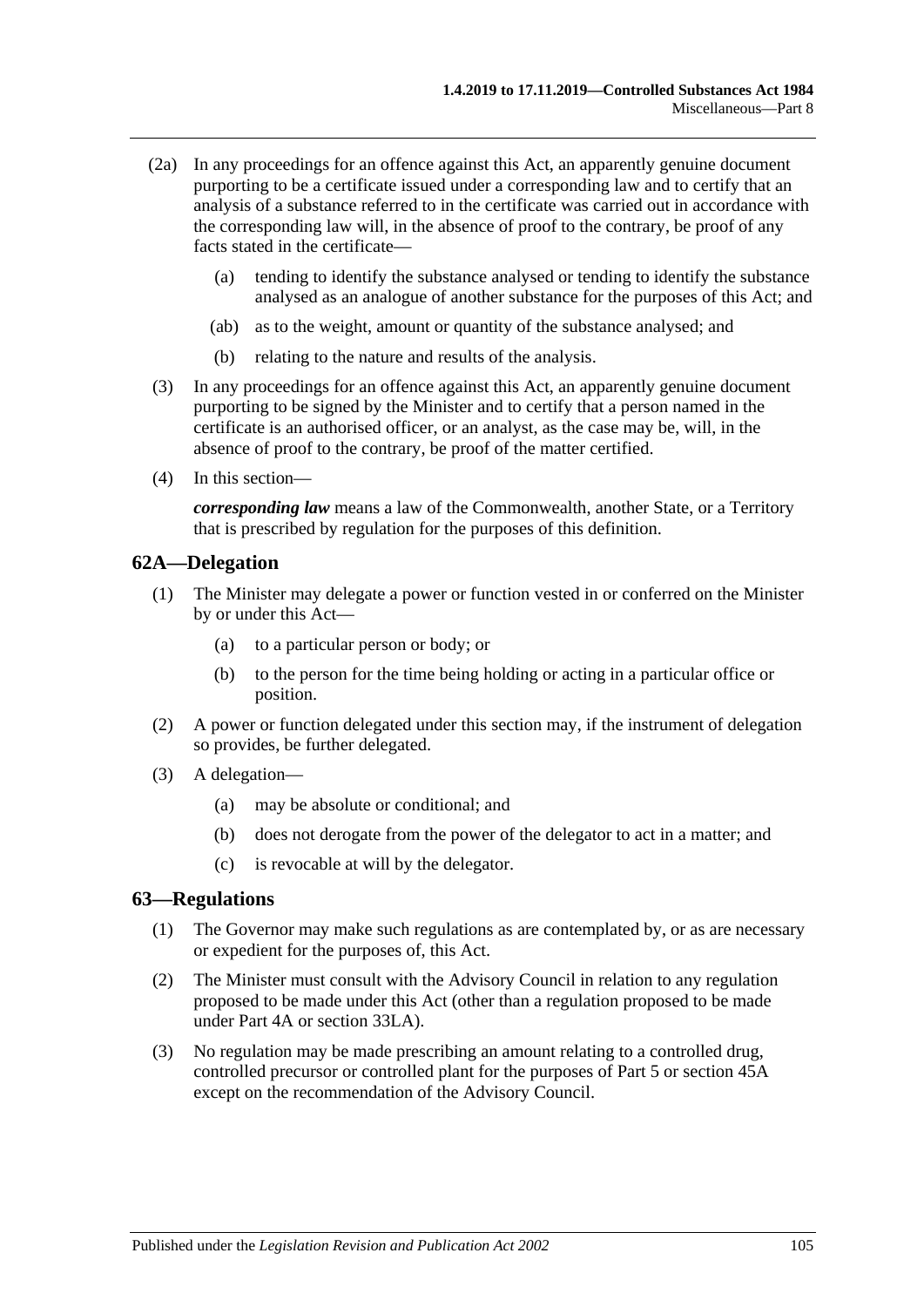- (4) Without limiting the generality of [subsection](#page-104-0) (1), the regulations may—
	- (a) regulate, restrict or prohibit the manufacture, production, packaging, sale (whether by wholesale or retail), supply, prescribing, administration, possession, use, handling, labelling, storing, transporting, disposal or advertising of any poison, controlled precursor, medicine, medical device or volatile solvent;
	- (b) prescribe standards, or provide for the prescription by a person, a committee of persons or an authority, of standards, with which any poison, controlled precursor, medicine or medical device must conform;
	- (ba) regulate the installation, sale, supply or operation of an automatic vending machine for the sale or supply of a poison, medicine or medical device (in circumstances in which that is not prohibited);
	- (c) prescribe the form of any notice, application, certificate, warrant or other document to be given, made or granted under this Act;
	- (d) prescribe fees in respect of anything to be done under this Act, and provide for the remission of fees in specified circumstances;
	- (e) provide for or regulate the classes, application for, grant, term, refusal, renewal, suspension or revocation of licences and permits under this Act by a person, a committee of persons or an authority;
	- (f) require any specified person, or persons of a specified class, to keep records or provide information in relation to any poison, controlled drug, controlled precursor, controlled plant, medicine, medical device or volatile solvent;
	- (g) provide for and regulate the inspection, examination, testing or analysis of any substance or goods;
	- (h) exempt, conditionally or unconditionally, any person, substance or medical device from any provision of this Act or the applied provisions, or provide for all or any of those exemptions to be given by a person or committee of persons or an authority;
	- (i) prescribe penalties, not exceeding \$5 000, for breach of, or non-compliance with, any regulation.
- (5) The regulations may refer to or, by reference, incorporate (with or without modifications) any code, standard, pharmacopoeia or other document published inside or outside of this State, either as in force at the time the regulations are made or as in force from time to time.
- (5a) If a code, standard, pharmacopoeia or other document is referred to or incorporated in the regulations (or in a code, standard, pharmacopoeia or other document referred to or incorporated in the regulations)—
	- (a) a copy of the code, standard, pharmacopoeia or other document must be kept available for inspection by members of the public, without charge and during normal office hours, at an office or offices specified in the regulations; and
	- (b) evidence of the contents of the code, standard, pharmacopoeia or other document may be given in any legal proceedings by production of a document apparently certified by the Minister to be a true copy of the code, standard, pharmacopoeia or other document.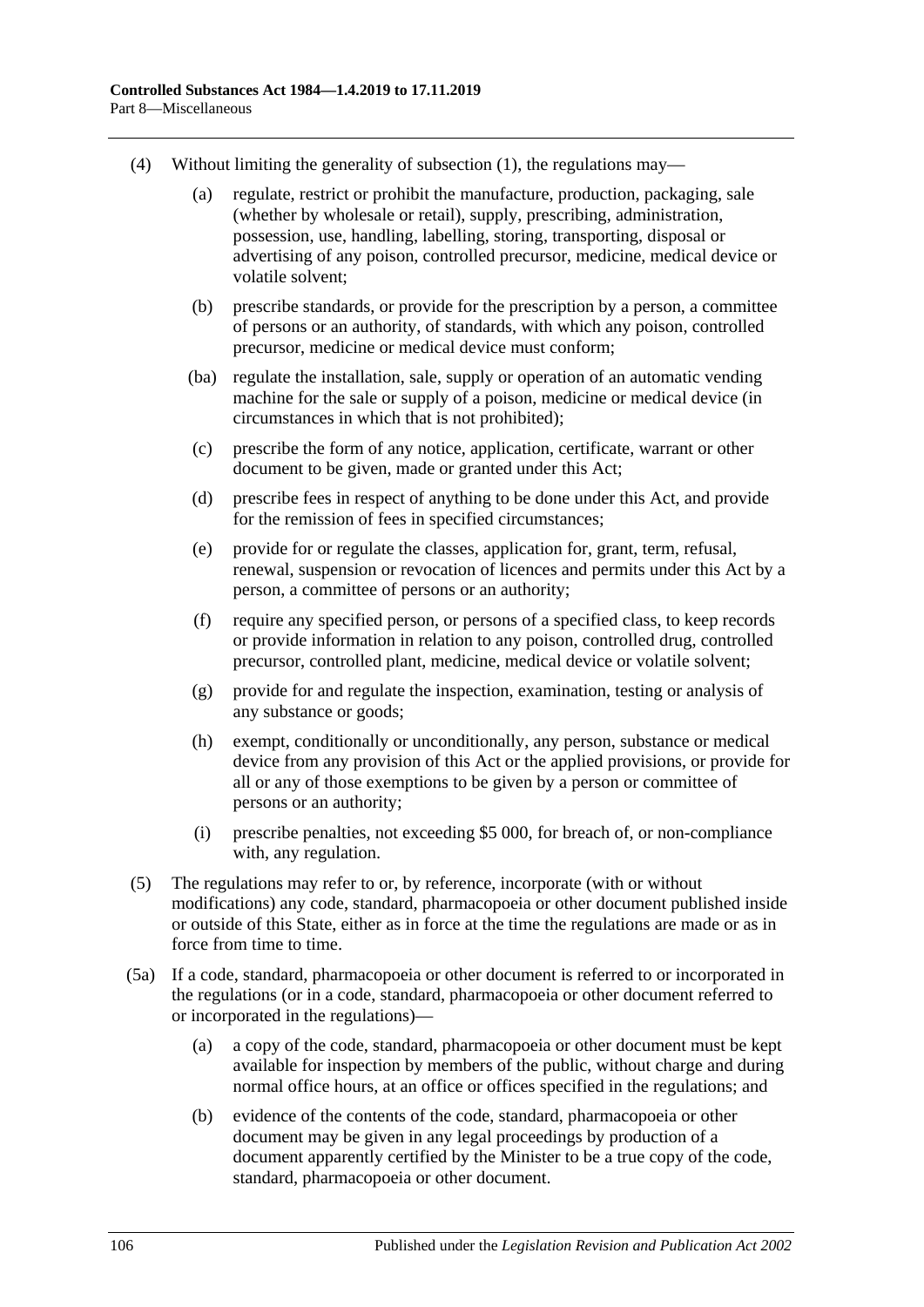- (6) Any regulation under this Act may be of general or limited application according to—
	- (a) the classes of persons or things; or
	- (b) the circumstances; or
	- (c) any other specified factor,

to which the regulation is expressed to apply.

(7) The regulations may provide that a matter or thing in respect of which regulations may be made is to be determined according to the discretion of the Minister.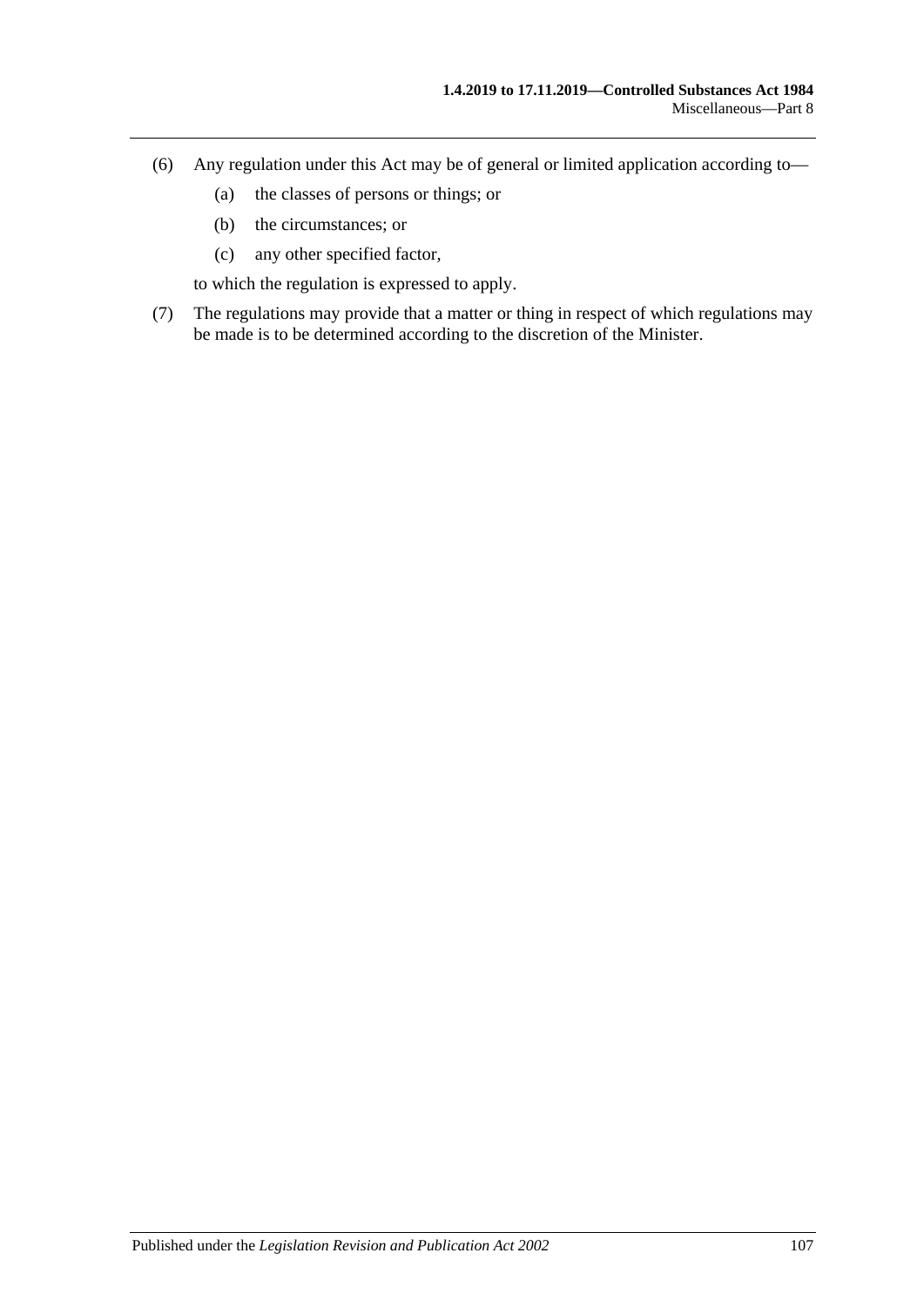# **Legislative history**

## **Notes**

- Amendments of this version that are uncommenced are not incorporated into the text.
- Please note—References in the legislation to other legislation or instruments or to titles of bodies or offices are not automatically updated as part of the program for the revision and publication of legislation and therefore may be obsolete.
- Earlier versions of this Act (historical versions) are listed at the end of the legislative history.
- For further information relating to the Act and subordinate legislation made under the Act see the Index of South Australian Statutes or www.legislation.sa.gov.au.

## **Principal Act and amendments**

New entries appear in bold.

| Year | N <sub>o</sub> | Title                                                                              | Assent     | Commencement                                                                                                                                                                                                                                                                                                                                                              |
|------|----------------|------------------------------------------------------------------------------------|------------|---------------------------------------------------------------------------------------------------------------------------------------------------------------------------------------------------------------------------------------------------------------------------------------------------------------------------------------------------------------------------|
| 1984 | 52             | Controlled Substances Act 1984                                                     | 24.5.1984  | 9.5.1985 (Gazette 9.5.1985 p1399)<br>except s 19-3.3.1986 (Gazette<br>27.2.1986 p421) and except<br>s 22-1.7.1988 (Gazette 19.5.1988<br>$p1246$ ) and except s 21-9.2.1989<br>(Gazette 9.2.1989 $p354$ ) and except<br>ss 12(7), 13-18 & 23-29-4.1.1996<br>(Gazette 4.1.1996 $p2$ ) and except<br>ss $3(1)$ , $12(5)$ , $(6)$ & $20-1.7.2011$<br>(Gazette 9.6.2011 p2544) |
| 1986 | 17             | Crimes (Confiscation of Profits)<br>Act 1986                                       | 20.3.1986  | 1.3.1987 (Gazette 19.2.1987 p381)                                                                                                                                                                                                                                                                                                                                         |
| 1986 | 43             | <b>Statutes Amendment (Analysts)</b><br>Act 1986                                   | 4.9.1986   | 16.10.1986 (Gazette 16.10.1986 p1373)                                                                                                                                                                                                                                                                                                                                     |
| 1986 | 64             | <b>Controlled Substances Act</b><br>Amendment Act 1986                             | 6.11.1986  | 20.11.1986 (Gazette 20.11.1986 p1638)<br>except s 8-30.4.1987 (Gazette<br>30.4.1987 p1133) and except<br>s 7-29.3.1990 (Gazette 29.3.1990<br>p884)                                                                                                                                                                                                                        |
| 1990 | 28             | <b>Controlled Substances Act</b><br>Amendment Act 1990                             | 26.4.1990  | 26.4.1990                                                                                                                                                                                                                                                                                                                                                                 |
| 1990 | 29             | <b>Controlled Substances Act</b><br>Amendment Act (No. 2) 1990                     | 26.4.1990  | 26.9.1991 (Gazette 26.9.1991 p890)                                                                                                                                                                                                                                                                                                                                        |
| 1991 | 13             | <b>Pharmacists Act 1991</b>                                                        | 4.4.1991   | 21.11.1991 (Gazette 21.11.1991 p1328)                                                                                                                                                                                                                                                                                                                                     |
| 1991 | 49             | <b>Director of Public Prosecutions</b><br>Act 1991                                 | 21.11.1991 | 6.7.1992 (Gazette 25.6.1992 p1869)                                                                                                                                                                                                                                                                                                                                        |
| 1991 | 69             | <b>Statutes Repeal and Amendment</b><br>(Courts) Act 1991                          | 12.12.1991 | 6.7.1992 (Gazette 2.7.1992 p209)                                                                                                                                                                                                                                                                                                                                          |
| 1992 | 44             | <b>Controlled Substances</b><br>(Classification of Offences)<br>Amendment Act 1992 | 10.9.1992  | 6.7.1992: $s$ 2                                                                                                                                                                                                                                                                                                                                                           |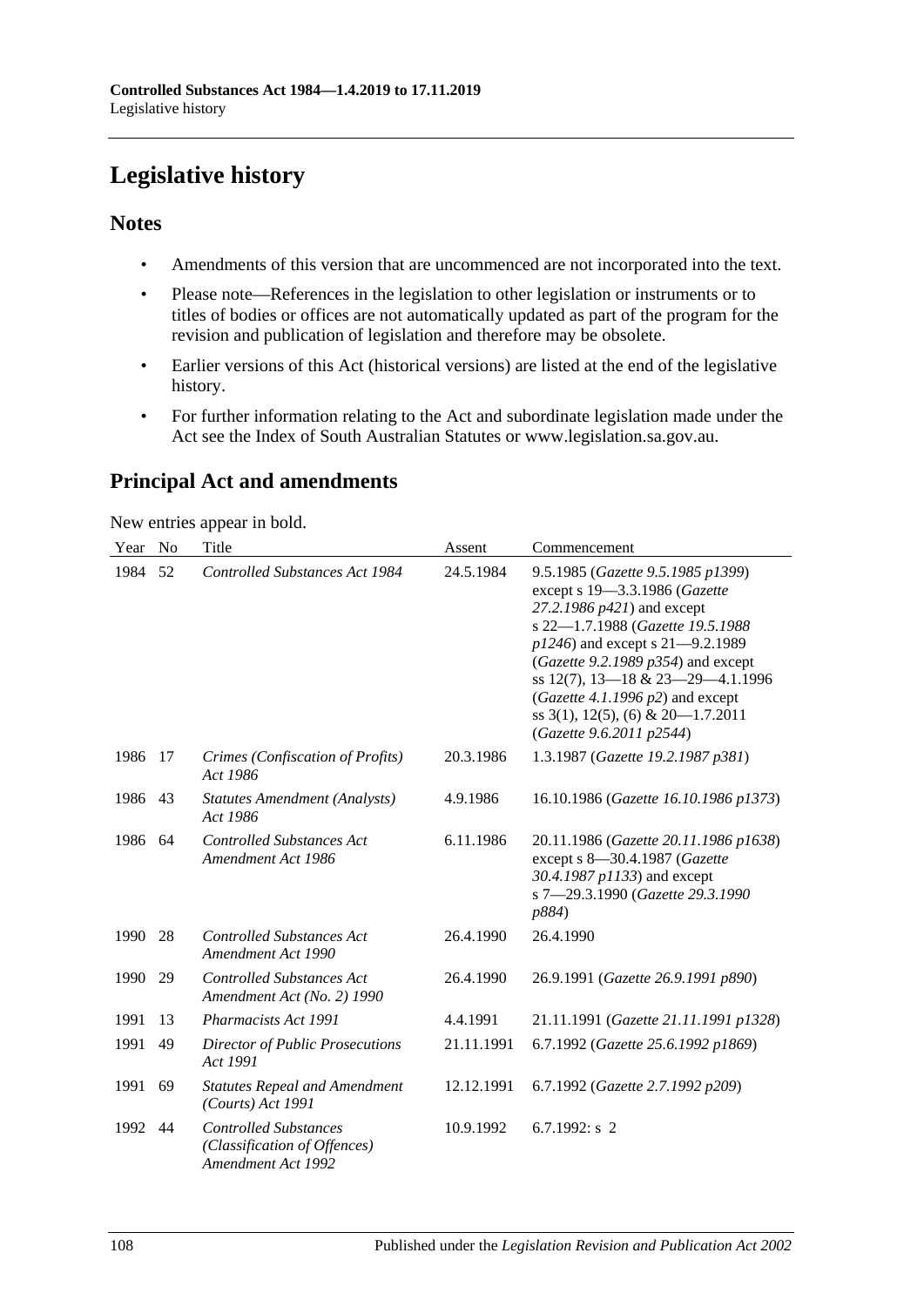| 1994 27 |    | <b>Controlled Substances (Destruction</b><br>of Cannabis) Amendment Act 1994                       | 26.5.1994  | 13.10.1994 (Gazette 13.10.1994 p944)                                                                                                                                                                                                |
|---------|----|----------------------------------------------------------------------------------------------------|------------|-------------------------------------------------------------------------------------------------------------------------------------------------------------------------------------------------------------------------------------|
| 1995    | 98 | <b>Controlled Substances (General</b><br>Offences-Poisons) Amendment<br>Act 1995                   | 14.12.1995 | 4.1.1996 (Gazette 4.1.1996 p2)                                                                                                                                                                                                      |
| 1996    | 34 | <b>Statutes Amendment and Repeal</b><br>(Common Expiation Scheme)<br>Act 1996                      | 2.5.1996   | Sch (cl 12)-3.2.1997 (Gazette<br>19.12.1996 p1923)                                                                                                                                                                                  |
| 1999    | 59 | <b>Controlled Substances</b><br>(Miscellaneous) Amendment<br>Act 1999                              | 19.8.1999  | 19.8.1999                                                                                                                                                                                                                           |
| 2000    | 34 | South Australian Health Commission 6.7.2000<br>(Administrative Arrangements)<br>Amendment Act 2000 |            | Sch 1 (cl 4)-6.7.2000 (Gazette<br>6.7.2000 p5                                                                                                                                                                                       |
| 2000    | 87 | <b>Controlled Substances (Drug</b><br><b>Offence Diversion</b> ) Amendment<br>Act 2000             | 14.12.2000 | 1.10.2001 (Gazette 27.9.2001 p4295)                                                                                                                                                                                                 |
| 2002    | 47 | Controlled Substances (Cannabis)<br>Amendment Act 2002                                             | 12.12.2002 | 1.2.2003 (Gazette 16.1.2003 p180)                                                                                                                                                                                                   |
| 2004    | 48 | Controlled Substances (Repeal of<br><b>Sunset Provision</b> ) Amendment Act<br>2004                | 16.12.2004 | 30.9.2004: $s$ 2                                                                                                                                                                                                                    |
| 2005    | 19 | Criminal Assets Confiscation Act<br>2005                                                           | 9.6.2005   | Sch 1 (cll 2-4)-2.4.2006 (Gazette<br>16.2.2006 p578)                                                                                                                                                                                |
| 2005    | 80 | Controlled Substances (Serious Drug 8.12.2005<br>Offences) Amendment Act 2005                      |            | Pt 2 (ss 4(2), (4), 5, 6, 12, 18, 19(2), 21,<br>23-28)-12.1.2006 (Gazette 12.1.2006<br>$p43$ ; ss 4(1), (3), (5)—(12), 7—11,<br>$13-17$ , 19(1), (3), (4), 20, 22, 29, 30 &<br>Sch 1 (cl 6)-3.12.2007 (Gazette<br>22.11.2007 p4294) |
| 2007    | 35 | <b>Statutes Amendment (Petroleum</b><br>Products) Act 2007                                         | 20.9.2007  | Pt 2 (s 4)-1.7.2008 (Gazette 13.3.2008<br>p1006                                                                                                                                                                                     |
| 2007    | 50 | <b>Controlled Substances (Possession</b><br>of Prescribed Equipment)<br>Amendment Act 2007         | 29.11.2007 | 26.9.2008 (Gazette 25.9.2008 p4575)<br>except s 4-19.10.2008 (Gazette<br>16.10.2008 p4834)                                                                                                                                          |
| 2008 3  |    | Health Care Act 2008                                                                               | 13.3.2008  | Sch 4 (cl 4)-1.7.2008 (Gazette<br>26.6.2008 p2563)                                                                                                                                                                                  |
| 2008    | 11 | Summary Offences (Drug<br>Paraphernalia) Amendment Act<br>2008                                     | 8.5.2008   | Sch 1 (cll 1 & 2)-8.6.2008 (Gazette<br>5.6.2008 p1872)                                                                                                                                                                              |
| 2008    | 32 | Controlled Substances (Controlled<br>Drugs, Precursors and Cannabis)<br>Amendment Act 2008         | 31.7.2008  | 10.9.2009 (Gazette 10.9.2009 p4410)                                                                                                                                                                                                 |
| 2008 33 |    | <b>Controlled Substances (Drug</b><br>Detection Powers) Amendment Act<br>2008                      | 31.7.2008  | Pt 2 (ss $4-8$ ) $-23.10.2008$ ( <i>Gazette</i><br>23.10.2008 p4931)                                                                                                                                                                |
| 2009    | 84 | <b>Statutes Amendment (Public Sector</b><br>Consequential Amendments) Act<br>2009                  | 10.12.2009 | Pt 37 (ss 68 & 69)-1.2.2010 (Gazette<br>28.1.2010 p320)                                                                                                                                                                             |
| 2010    | -5 | <b>Health Practitioner Regulation</b><br>National Law (South Australia) Act<br>2010                | 1.7.2010   | Sch 1 (cl 6)-1.7.2010 (Gazette<br>1.7.2010 p3338)                                                                                                                                                                                   |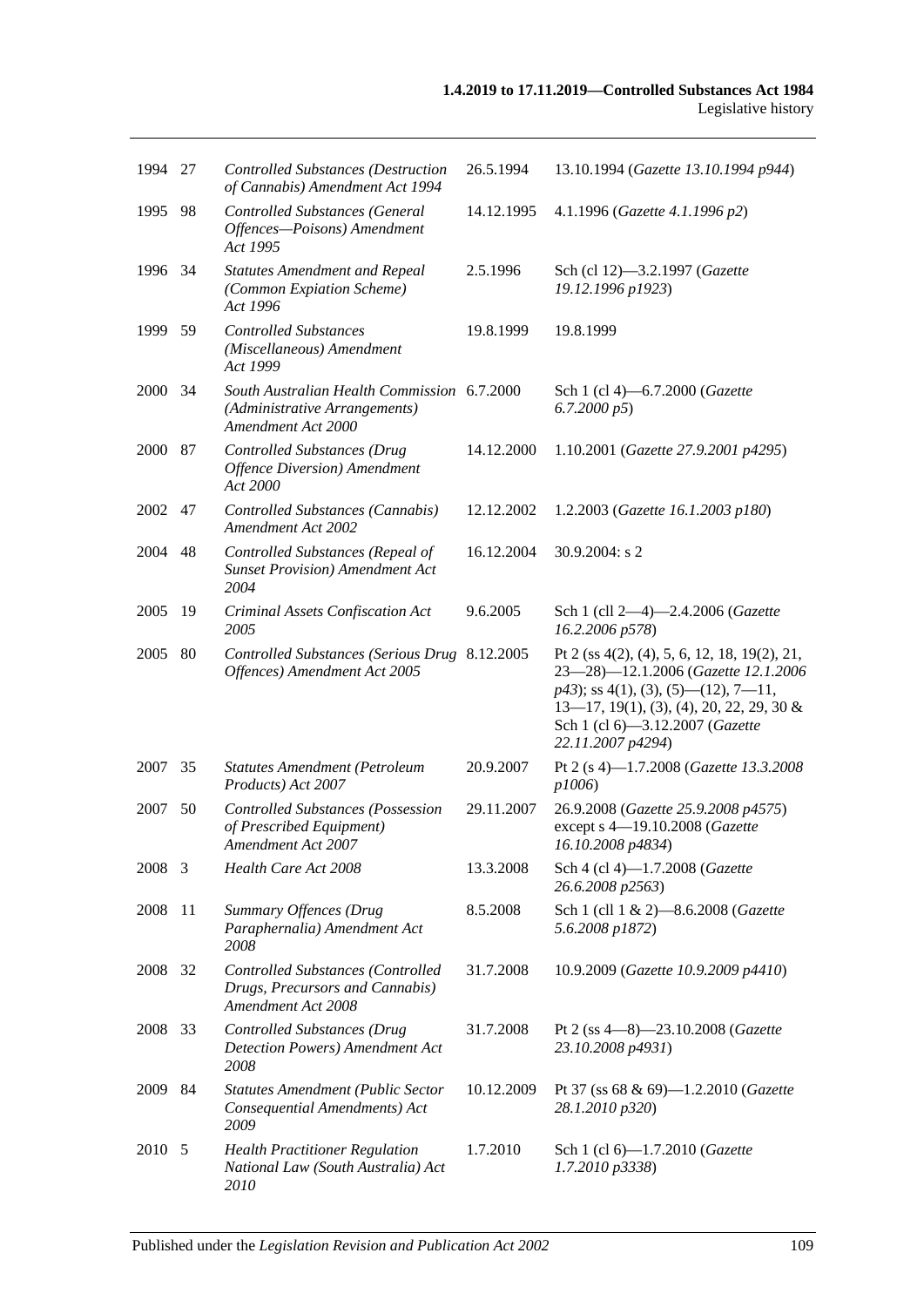| 2010 17 |       | <b>Controlled Substances</b><br>(Miscellaneous) Amendment Act<br>2010                                                                                  | 14.10.2010 | 28.11.2010 (Gazette 25.11.2010 p5401)                                          |
|---------|-------|--------------------------------------------------------------------------------------------------------------------------------------------------------|------------|--------------------------------------------------------------------------------|
| 2011    | - 3   | <b>Controlled Substances (Therapeutic</b><br>Goods and Other Matters)<br>Amendment Act 2011                                                            | 3.3.2011   | 9.6.2011 except ss 4–26, 28–32 &<br>Sch 1-1.7.2011 (Gazette 9.6.2011<br>p2544) |
| 2011    | 25    | <b>Controlled Substances (Offences</b><br>Relating to Instructions) Amendment<br>Act 2011                                                              | 21.7.2011  | 28.8.2011 (Gazette 18.8.2011 p3490)                                            |
| 2011    | 36    | <b>Statutes Amendment (Directors'</b><br>Liability) Act 2011                                                                                           | 22.9.2011  | Pt 8 (s 10)-1.1.2012 (Gazette<br>15.12.2011 p4988)                             |
| 2012    | 12    | <b>Statutes Amendment (Serious and</b><br>Organised Crime) Act 2012                                                                                    | 10.5.2012  | Pt 4 (ss 17-25)-17.6.2012 (Gazette<br>14.6.2012 p2756)                         |
| 2012    | 43    | <b>Statutes Amendment (Courts</b><br>Efficiency Reforms) Act 2012                                                                                      | 22.11.2012 | Pt 3 (ss 6-9)-1.7.2013 (Gazette<br>16.5.2013 p1541)                            |
| 2013    | 84    | Controlled Substances (Offences)<br>Amendment Act 2013                                                                                                 | 5.12.2013  | 16.2.2014 (Gazette 23.1.2014 p343)                                             |
| 2015    | 38    | <b>Controlled Substances (Simple</b><br>Possession Offences) Amendment<br>Act 2015                                                                     | 26.11.2015 | 29.2.2016 (Gazette 4.2.2016 p365)                                              |
| 2015    | 42    | <b>Controlled Substances (Poppy</b><br>Cultivation) Amendment Act 2015                                                                                 | 3.12.2015  | 16.9.2016 (Gazette 1.9.2016 p3625)                                             |
| 2016    | 52    | <b>Controlled Substances</b><br>(Miscellaneous) Amendment Act<br>2016                                                                                  | 10.11.2016 | 1.4.2017 (Gazette 16.2.2017 p549)                                              |
| 2017    | 15    | <b>Industrial Hemp Act 2017</b>                                                                                                                        | 16.5.2017  | Sch 1-12.11.2017 (Gazette 31.10.2017<br>p4467)                                 |
| 2017    | 49    | Liquor Licensing (Liquor Review)<br>Amendment Act 2017                                                                                                 | 28.11.2017 | Sch 1 (cl 1)-18.11.2019 (Gazette<br>7.11.2019 p3759)                           |
| 2018 32 |       | <b>Statutes Amendment (Drug</b><br>Offences) Act 2018                                                                                                  | 22.11.2018 | Pt 2 (ss 4 to 25)-1.4.2019 (Gazette<br>7.2.2019 p415)                          |
| 2018    | (229) | <b>Health Practitioner Regulation</b><br>National Law (South Australia)<br>(Amendment of Law) (No 3)<br>Regulations 2018 (Gazette<br>29.11.2018 p4077) |            | Sch 1 (cl 2)-1.12.2018: r 2                                                    |
| 2019    | 14    | <b>Statutes Amendment (SACAT)</b><br>Act 2019                                                                                                          | 11.7.2019  | Pt 7 (ss 51 to 56)—uncommenced                                                 |

## **Provisions amended**

New entries appear in bold.

Entries that relate to provisions that have been deleted appear in italics.

| Provision  | How varied                                                                   | Commencement |
|------------|------------------------------------------------------------------------------|--------------|
| Long title | amended by $59/1999$ s 13 (Sch)                                              | 19.8.1999    |
|            | amended by $3/2011$ s 4                                                      | 1.7.2011     |
|            | amended under <i>Legislation Revision and</i><br><b>Publication Act 2002</b> | 28.8.2011    |

Pt 1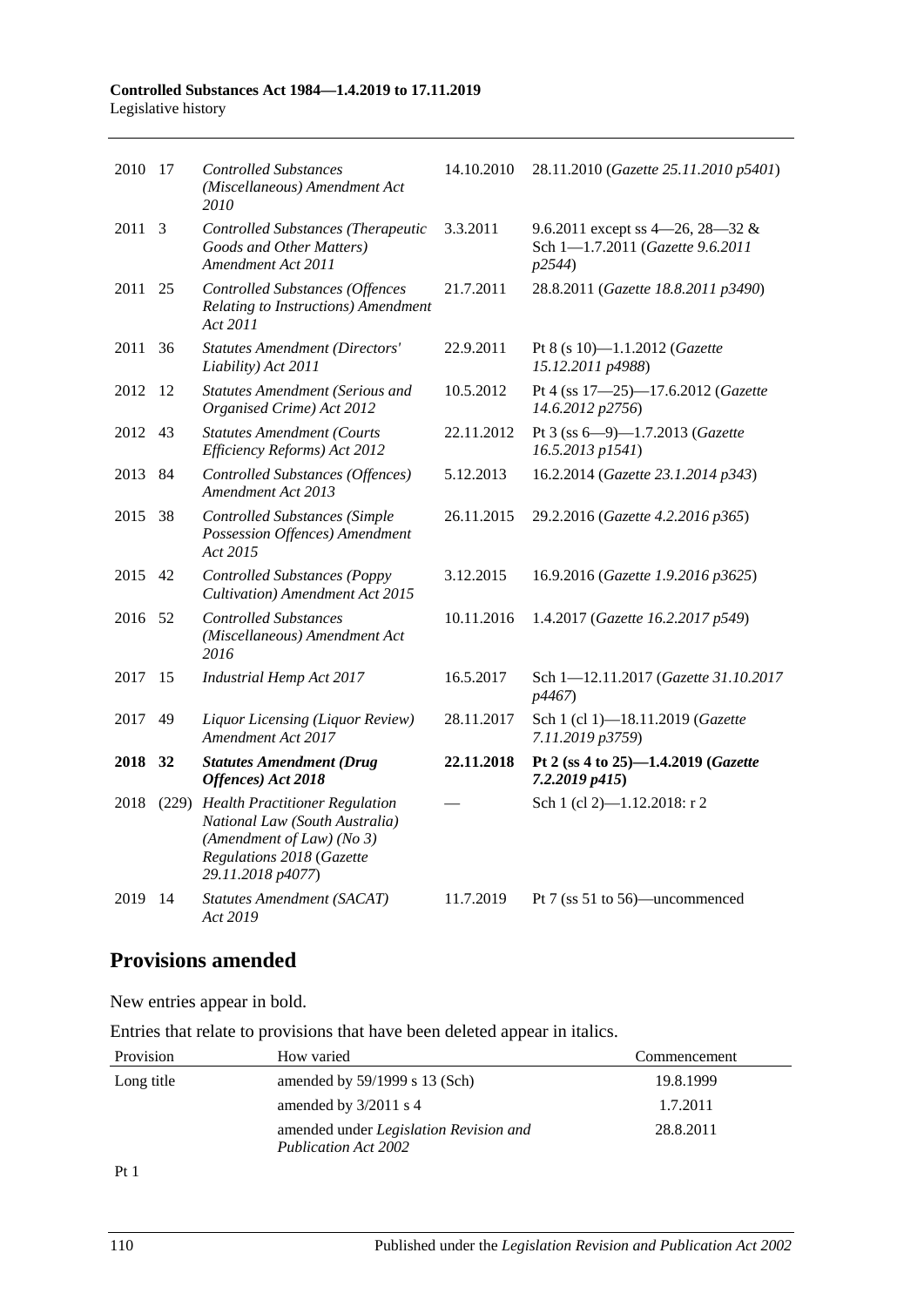| s <sub>2</sub>                            | deleted by 59/1999 s 13 (Sch)                                            | 19.8.1999  |
|-------------------------------------------|--------------------------------------------------------------------------|------------|
| s 3 before omission                       |                                                                          |            |
| $s \frac{3}{2}$                           | deleted by $59/1999 s 13$ (Sch)                                          | 19.8.1999  |
| s <sub>3</sub>                            | omitted under Legislation Revision and<br><b>Publication Act 2002</b>    | 28.8.2011  |
| s <sub>4</sub>                            |                                                                          |            |
| s(4(1))                                   | s 4 redesignated as $s$ 4(1) by 64/1986 s 3(b)                           | 20.11.1986 |
| <b>Advisory Council</b>                   | the Advisory Council amended to read<br>Advisory Council by 3/2011 Sch 1 | 1.7.2011   |
| aggravated<br>offence                     | inserted by 12/2012 s 17(1)                                              | 17.6.2012  |
| analyst                                   | substituted by $43/1986$ s $5(a)$                                        | 16.10.1986 |
| applied provisions                        | inserted by $3/2011$ s $5(1)$                                            | 1.7.2011   |
| artificially<br>enhanced<br>cultivation   | inserted by $32/2008$ s $4(1)$                                           | 10.9.2009  |
| assessment panel                          | deleted by 87/2000 s 3                                                   | 1.10.2001  |
|                                           | assessment service inserted by 87/2000 s 3                               | 1.10.2001  |
| authorised officer                        | substituted by $32/2008$ s $4(2)$                                        | 10.9.2009  |
| basic offence                             | inserted by $12/2012$ s $17(2)$                                          | 17.6.2012  |
| botanist                                  | deleted by $43/1986 s 5(b)$                                              | 16.10.1986 |
| cannabis                                  | substituted by $29/1990$ s $3(a)$                                        | 26.9.1991  |
| cannabis oil                              | substituted by $29/1990$ s $3(a)$                                        | 26.9.1991  |
| cannabis resin                            | substituted by $29/1990$ s $3(a)$                                        | 26.9.1991  |
| child                                     | substituted by $29/1990$ s $3(b)$                                        | 26.9.1991  |
| commercial<br>quantity                    | inserted by $80/2005$ s $4(1)$                                           | 3.12.2007  |
|                                           | amended by 32/2008 s 4(3)                                                | 10.9.2009  |
| Commonwealth<br>Act                       | inserted by $3/2011$ s $5(2)$                                            | 1.7.2011   |
| Commonwealth<br>Minister                  | inserted by $3/2011$ s $5(2)$                                            | 1.7.2011   |
| Commonwealth<br>Secretary                 | inserted by $3/2011$ s $5(2)$                                            | 1.7.2011   |
| Commonwealth<br>therapeutic goods<br>laws | inserted by $3/2011$ s $5(2)$                                            | 1.7.2011   |
| controlled drug                           | inserted by $80/2005$ s $4(1)$                                           | 3.12.2007  |
|                                           | amended by $84/2013$ s $4(1)$                                            | 16.2.2014  |
| controlled plant                          | inserted by $80/2005$ s $4(1)$                                           | 3.12.2007  |
| controlled<br>precursor                   | inserted by $80/2005$ s $4(1)$                                           | 3.12.2007  |
| cultivate                                 | inserted by $80/2005$ s $4(1)$                                           | 3.12.2007  |
| dentist                                   | amended by 59/1999 s 13 (Sch)                                            | 19.8.1999  |
|                                           | amended by $80/2005$ s $4(2)$                                            | 12.1.2006  |
|                                           | substituted by 5/2010 Sch 1 cl 6(1)                                      | 1.7.2010   |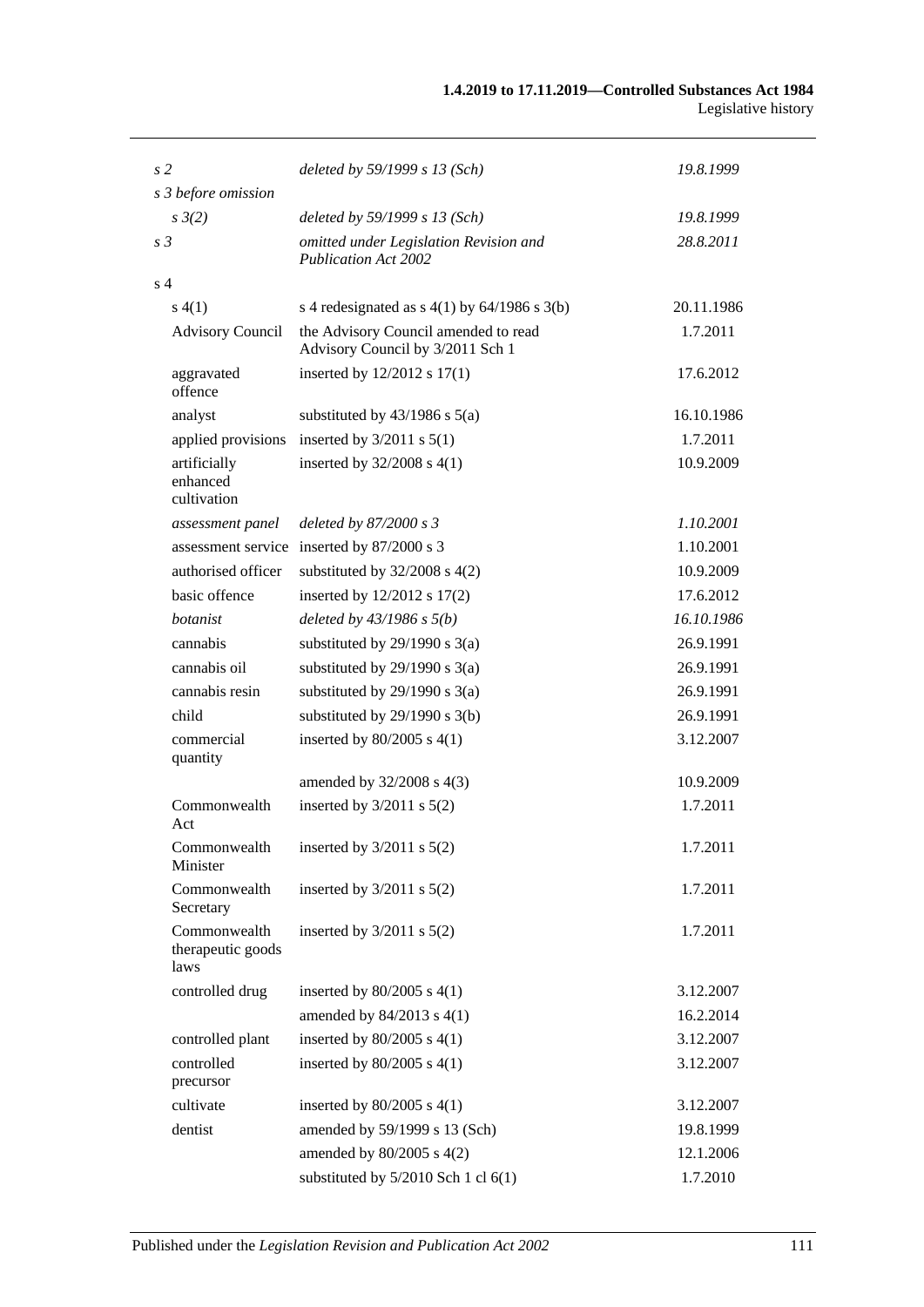# **Controlled Substances Act 1984—1.4.2019 to 17.11.2019**

Legislative history

| Department                          | the Department inserted by 34/2000 Sch 1<br>cl $4(a)$        | 6.7.2000   |
|-------------------------------------|--------------------------------------------------------------|------------|
|                                     | the Department amended to read Department<br>by 3/2011 Sch 1 | 1.7.2011   |
| discrete dosage<br>unit             | inserted by $32/2008$ s $4(4)$                               | 10.9.2009  |
|                                     | substituted by 17/2010 s 4                                   | 28.11.2010 |
| drug detection dog                  | inserted by $33/2008$ s 4(1)                                 | 23.10.2008 |
| electronic drug<br>detection system | inserted by 33/2008 s 4(2)                                   | 23.10.2008 |
| general drug<br>detection           | inserted by $33/2008$ s $4(2)$                               | 23.10.2008 |
| the Health<br>Commission            | deleted by 3/2008 Sch 4 cl 4                                 | 1.7.2008   |
| interim controlled<br>drug          | inserted by $84/2013$ s $4(2)$                               | 16.2.2014  |
| large commercial<br>quantity        | inserted by $80/2005$ s $4(3)$                               | 3.12.2007  |
|                                     | amended by $32/2008$ s $4(5)$                                | 10.9.2009  |
| manufacture                         | inserted by $80/2005$ s $4(3)$                               | 3.12.2007  |
| medical device                      | inserted by $3/2011$ s $5(3)$                                | 1.7.2011   |
| medical<br>practitioner             | amended by 59/1999 s 13 (Sch)                                | 19.8.1999  |
|                                     | substituted by $5/2010$ Sch 1 cl $6(2)$                      | 1.7.2010   |
| medicine                            | inserted by $3/2011$ s $5(4)$                                | 1.7.2011   |
| midwife                             | inserted by $3/2011$ s $5(4)$                                | 1.7.2011   |
|                                     | amended by 229/2018 Sch 1 cl 2(1)                            | 1.12.2018  |
| nurse                               | amended by $64/1986$ s $3(a)$                                | 20.11.1986 |
|                                     | amended by 80/2005 s 4(4)                                    | 12.1.2006  |
|                                     | substituted by $5/2010$ Sch 1 cl $6(3)$                      | 1.7.2010   |
|                                     | amended by 229/2018 Sch 1 cl 2(2)                            | 1.12.2018  |
| nurse practitioner                  | inserted by $3/2011$ s $5(5)$                                | 1.7.2011   |
| pharmacist                          | substituted by 13/1991 (Sch 2)                               | 21.11.1991 |
|                                     | substituted by $5/2010$ Sch 1 cl $6(4)$                      | 1.7.2010   |
| plant                               | deleted by $29/1990 s3(c)$                                   | 26.9.1991  |
| possession                          | substituted by $80/2005$ s $4(5)$                            | 3.12.2007  |
| produce                             | deleted by $80/2005$ s $4(6)$                                | 3.12.2007  |
| product                             | inserted by $80/2005$ s $4(6)$                               | 3.12.2007  |
| prohibited<br>substance             | deleted by $80/2005$ s $4(7)$                                | 3.12.2007  |
| registered health<br>practitioner   | inserted by $3/2011$ s $5(6)$                                | 1.7.2011   |
| related person or<br>body           | deleted by 17/1986 s 13 (Sch)                                | 1.3.1987   |
| sell                                | substituted by $80/2005$ s $4(8)$                            | 3.12.2007  |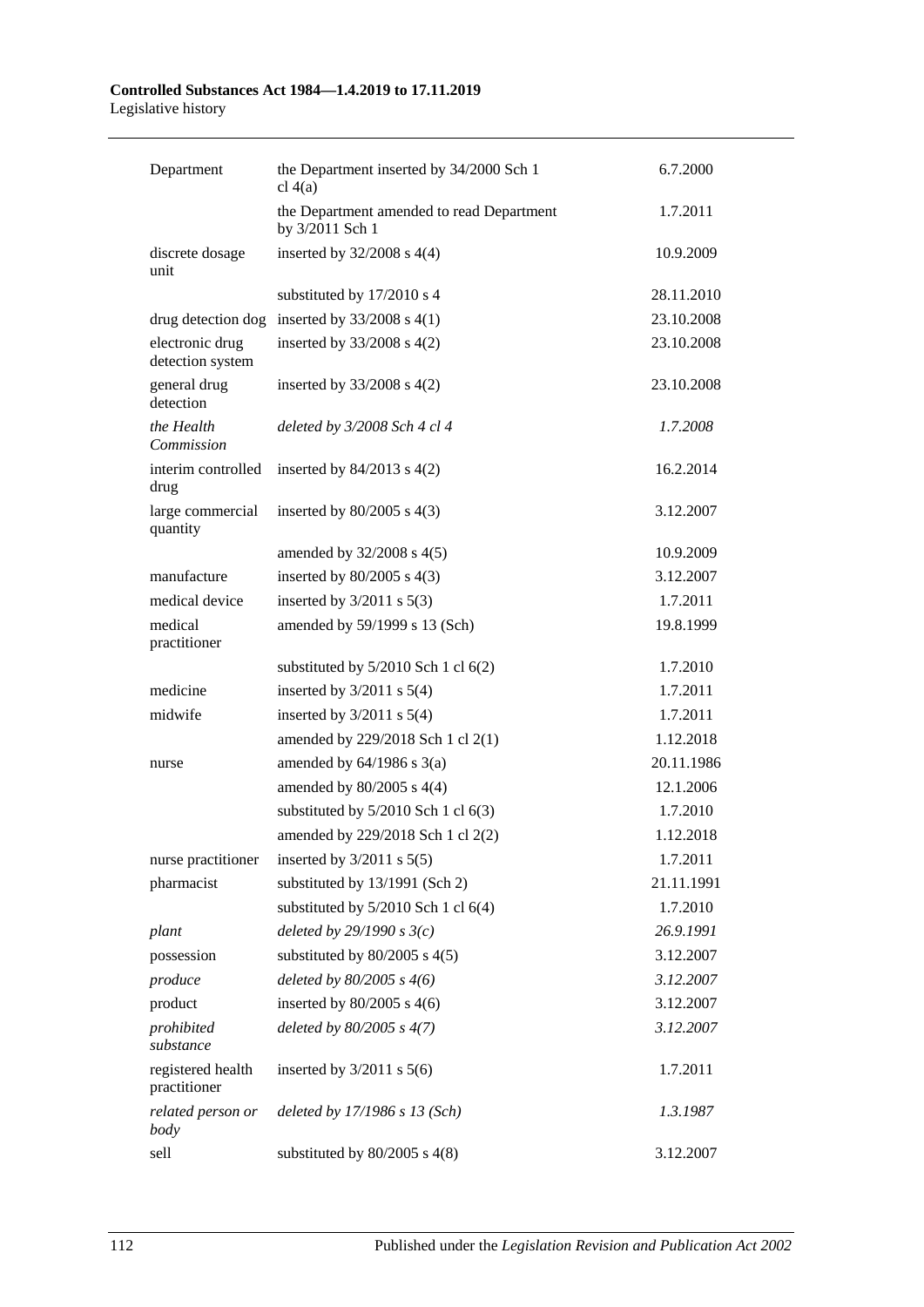| senior police<br>officer     | inserted by $33/2008$ s 4(3)                     | 23.10.2008 |
|------------------------------|--------------------------------------------------|------------|
|                              | amended by 3/2011 Sch 1                          | 1.7.2011   |
| school zone                  | inserted by $29/1990$ s $3(d)$                   | 26.9.1991  |
| simple possession<br>offence | substituted by $80/2005$ s 4(9)                  | 3.12.2007  |
| supply                       | substituted by $80/2005$ s $4(10)$               | 3.12.2007  |
| therapeutic device           | deleted by $3/2011$ s $5(7)$                     | 1.7.2011   |
| therapeutic<br>substance     | deleted by $3/2011 s 5(7)$                       | 1.7.2011   |
| traffic                      | inserted by 80/2005 s 4(11)                      | 3.12.2007  |
| trafficable<br>quantity      | inserted by 80/2005 s 4(11)                      | 3.12.2007  |
|                              | amended by $32/2008$ s 4(6)                      | 10.9.2009  |
|                              | veterinary surgeon amended by 59/1999 s 13 (Sch) | 19.8.1999  |
|                              | amended by 3/2011 Sch 1                          | 1.7.2011   |
| s(4(2)                       | inserted by $64/1986$ s $3(b)$                   | 20.11.1986 |
| s(4(3))                      | inserted by $64/1986$ s $3(b)$                   | 20.11.1986 |
|                              | substituted by $80/2005$ s $4(12)$               | 3.12.2007  |
| $s\ 4(4)$ (7)                | inserted by $80/2005$ s $4(12)$                  | 3.12.2007  |
| s(4(7a))                     | inserted by 32/2018 s 4                          | 1.4.2019   |
| s(4(8)                       | inserted by $80/2005$ s $4(12)$                  | 3.12.2007  |
| s <sub>5</sub>               |                                                  |            |
| $s\ 5(2)$ and (3)            | amended by 59/1999 s 13 (Sch)                    | 19.8.1999  |
| Pt 2                         |                                                  |            |
| s <sub>6</sub>               |                                                  |            |
| s(6(1))                      | substituted by 59/1999 s 13 (Sch)                | 19.8.1999  |
| s(6(2))                      | amended by 59/1999 s 13 (Sch)                    | 19.8.1999  |
|                              | amended by 34/2000 Sch 1 cl 4(b)                 | 6.7.2000   |
|                              | amended by $80/2005$ s $5(1)$ , (2)              | 12.1.2006  |
|                              | amended by 32/2008 s 5                           | 10.9.2009  |
|                              | amended by 3/2011 Sch 1                          | 1.7.2011   |
| s 6(4)                       | amended by 59/1999 s 13 (Sch)                    | 19.8.1999  |
|                              | amended by 3/2011 Sch 1                          | 1.7.2011   |
| s 7                          |                                                  |            |
| s(7(1)                       | amended by 59/1999 s 13 (Sch)                    | 19.8.1999  |
|                              | amended by 3/2011 Sch 1                          | 1.7.2011   |
| $s \, 7(2)$ and (3)          | amended by 59/1999 s 13 (Sch)                    | 19.8.1999  |
| $s \, 7(4)$                  | amended by 59/1999 s 13 (Sch)                    | 19.8.1999  |
|                              | amended by 3/2011 Sch 1                          | 1.7.2011   |
| ss 8 and 9                   | amended by 59/1999 s 13 (Sch)                    | 19.8.1999  |
| s 10                         |                                                  |            |
| 10(1)                        | substituted by 59/1999 s 13 (Sch)                | 19.8.1999  |
| 10(2)                        | amended by 59/1999 s 13 (Sch)                    | 19.8.1999  |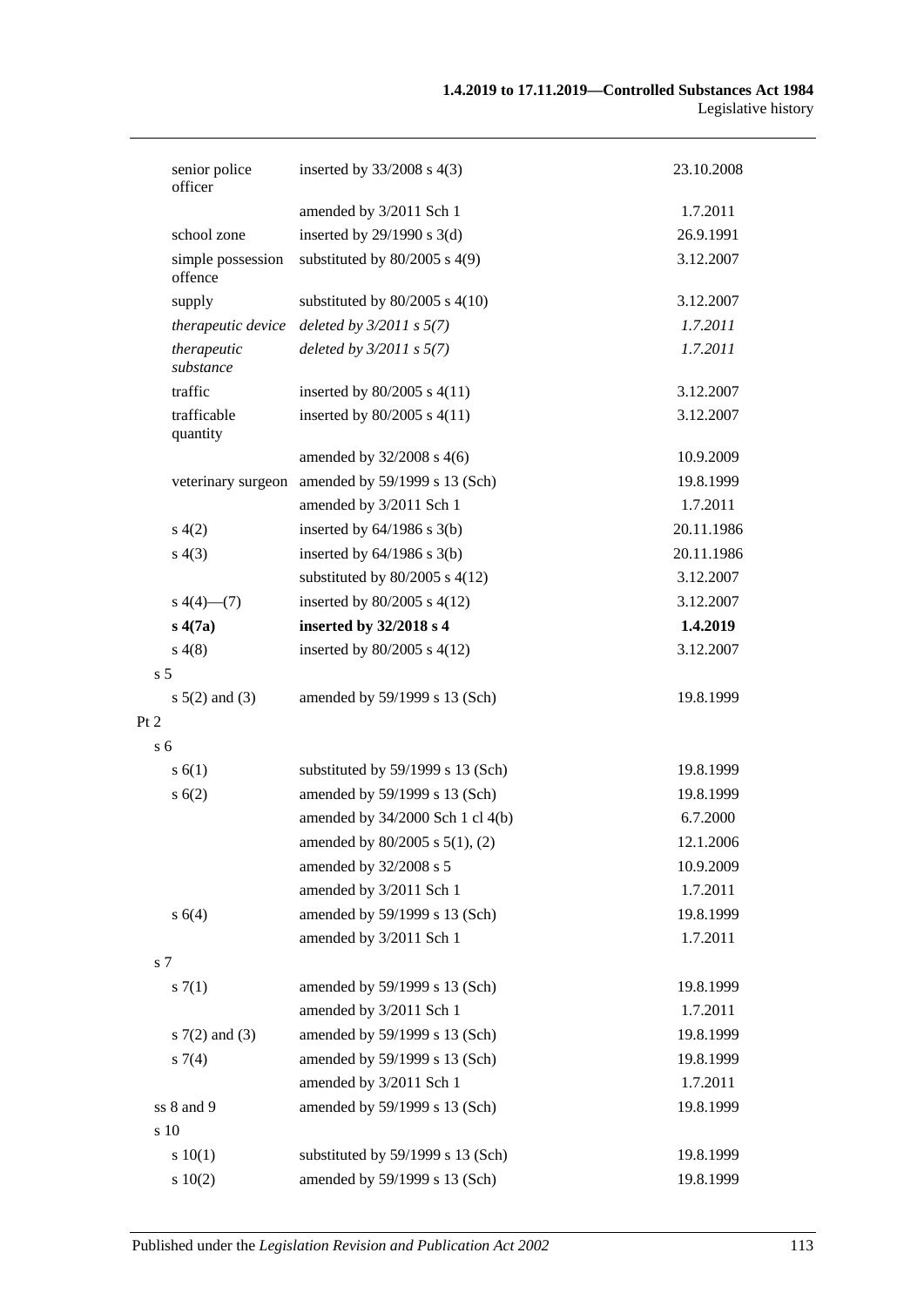| 10(3)                 | amended by 59/1999 s 13 (Sch)                                                                           | 19.8.1999 |
|-----------------------|---------------------------------------------------------------------------------------------------------|-----------|
|                       | amended by 80/2005 s 6                                                                                  | 12.1.2006 |
| s $10(4)$ —(6)        | amended by 59/1999 s 13 (Sch)                                                                           | 19.8.1999 |
| s 10A                 | inserted by 84/2009 s 68                                                                                | 1.2.2010  |
| s 11                  |                                                                                                         |           |
| s 11(3)               | amended by 59/1999 s 13 (Sch)                                                                           | 19.8.1999 |
|                       | amended by 3/2011 Sch 1                                                                                 | 1.7.2011  |
| s $11(5)$ — $(7)$     | amended by 59/1999 s 13 (Sch)                                                                           | 19.8.1999 |
| Pt 2A                 | inserted by 3/2011 s 6                                                                                  | 1.7.2011  |
| Pt 3                  |                                                                                                         |           |
| s 12                  |                                                                                                         |           |
| s $12(1)$ and $(3)$   | amended by 59/1999 s 13 (Sch)                                                                           | 19.8.1999 |
| s 12(4)               | amended by 59/1999 s 13 (Sch)                                                                           | 19.8.1999 |
|                       | amended by $80/2005$ s $7(1)$                                                                           | 3.12.2007 |
| s $12(4a)$ and $(4b)$ | inserted by $80/2005$ s $7(2)$                                                                          | 3.12.2007 |
| s $12(5)$ and (6)     | amended by 59/1999 s 13 (Sch) but deleted by<br>$3/2011$ s $7(1)$ immediately following<br>commencement | 1.7.2011  |
| $s\ 12(7)$            | amended by 59/1999 s 13 (Sch)                                                                           | 19.8.1999 |
| $s\ 12(8)$            | amended by $3/2011$ s $7(2)$                                                                            | 1.7.2011  |
| s 12A                 | inserted by 84/2013 s 5                                                                                 | 16.2.2014 |
| Pt 4                  |                                                                                                         |           |
| s 13                  |                                                                                                         |           |
| s 13(1)               | amended by 98/1995 s 3                                                                                  | 4.1.1996  |
|                       | amended by 59/1999 s 13 (Sch)                                                                           | 19.8.1999 |
|                       | amended by $34/2000$ Sch 1 cl $4(c)$                                                                    | 6.7.2000  |
|                       | amended by 80/2005 s 8(1)                                                                               | 3.12.2007 |
|                       | amended by 3/2011 s 8(1), (2)                                                                           | 1.7.2011  |
| s 13(2)               | amended by $3/2011$ s $8(3)$                                                                            | 1.7.2011  |
| s 13(3)               | inserted by 59/1999 s 2                                                                                 | 19.8.1999 |
| s 13(4)               | inserted by $80/2005$ s $8(2)$                                                                          | 3.12.2007 |
| s 14                  |                                                                                                         |           |
| s 14(1)               | amended by 98/1995 s 4                                                                                  | 4.1.1996  |
|                       | amended by 59/1999 s 13 (Sch)                                                                           | 19.8.1999 |
|                       | amended by 34/2000 Sch 1 cl 4(d)                                                                        | 6.7.2000  |
|                       | amended by $3/2011$ s $9(1)$                                                                            | 1.7.2011  |
| s 14(2)               | amended by $3/2011$ s $9(2)$                                                                            | 1.7.2011  |
| $s\ 14(3)$            | inserted by 59/1999 s 3                                                                                 | 19.8.1999 |
| s 15                  |                                                                                                         |           |
| s 15(1)               | amended by 98/1995 s 5                                                                                  | 4.1.1996  |
|                       | amended by 59/1999 s 13 (Sch)                                                                           | 19.8.1999 |
|                       | amended by $34/2000$ Sch 1 cl 4(e)                                                                      | 6.7.2000  |
|                       | amended by 3/2011 s 10(1), (2)                                                                          | 1.7.2011  |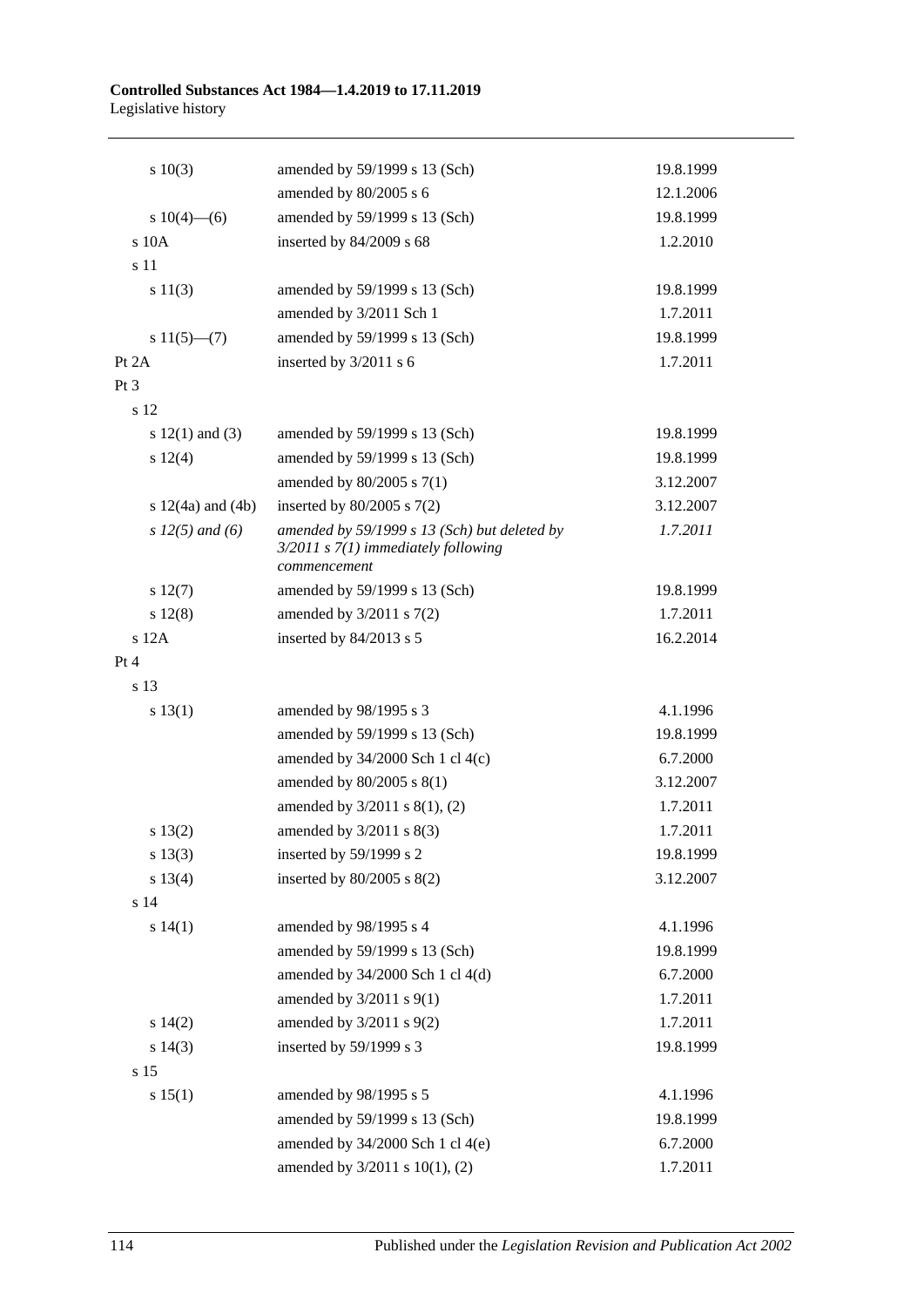| s 15(2)             | amended by 3/2011 s 10(3)            | 1.7.2011  |
|---------------------|--------------------------------------|-----------|
| s 15(3)             | inserted by 59/1999 s 4              | 19.8.1999 |
| s 16                |                                      |           |
| s $16(1)$ and $(2)$ | amended by 98/1995 s 6               | 4.1.1996  |
|                     | amended by 59/1999 s 13 (Sch)        | 19.8.1999 |
| s16(3)              | amended by 98/1995 s 6               | 4.1.1996  |
|                     | amended by 59/1999 s 13 (Sch)        | 19.8.1999 |
|                     | amended by 3/2011 Sch 1              | 1.7.2011  |
| s 16(4)             | amended by 98/1995 s 6               | 4.1.1996  |
|                     | amended by 59/1999 s 13 (Sch)        | 19.8.1999 |
|                     | substituted by 52/2016 s 4           | 1.4.2017  |
| s 17                | amended by 98/1995 s 7               | 4.1.1996  |
|                     | amended by 59/1999 s 13 (Sch)        | 19.8.1999 |
| s 17A               | inserted by 32/2008 s 6              | 10.9.2009 |
| s 17B               | inserted by 32/2008 s 6              | 10.9.2009 |
| s 17B(5)            | amended by 3/2011 s 11               | 1.7.2011  |
| s 17C               | inserted by 32/2008 s 6              | 10.9.2009 |
| s $17C(3)$          | amended by 3/2011 s 12               | 1.7.2011  |
| s 18                | substituted by 98/1995 s 8           | 4.1.1996  |
| s 18(1)             | amended by 59/1999 s 13 (Sch)        | 19.8.1999 |
|                     | amended by $34/2000$ Sch 1 cl $4(f)$ | 6.7.2000  |
|                     | substituted by $3/2011$ s $13(1)$    | 1.7.2011  |
| s $18(1a)$ — $(1c)$ | inserted by $3/2011$ s $13(1)$       | 1.7.2011  |
| s18(1d)             | inserted by $3/2011$ s $13(1)$       | 1.7.2011  |
|                     | amended by 52/2016 s 5               | 1.4.2017  |
| s 18(1e)            | inserted by 3/2011 s 13(1)           | 1.7.2011  |
| s 18(2)             | amended by 59/1999 s 13 (Sch)        | 19.8.1999 |
|                     | substituted by $3/2011$ s $13(1)$    | 1.7.2011  |
| s 18(3)             | amended by 59/1999 s 13 (Sch)        | 19.8.1999 |
|                     | amended by $34/2000$ Sch 1 cl $4(g)$ | 6.7.2000  |
|                     | amended by 80/2005 s 9               | 3.12.2007 |
| s 18(4)             | inserted by 59/1999 s 5              | 19.8.1999 |
| s 18(5)             | inserted by 3/2011 s 13(2)           | 1.7.2011  |
| s 18A               | inserted by 80/2005 s 10             | 3.12.2007 |
| s 18A(a1)           | inserted by $3/2011$ s $14(1)$       | 1.7.2011  |
| s 18A(1)            | amended by $3/2011$ s $14(2)$ —(4)   | 1.7.2011  |
| s 18A(2)            | amended by 3/2011 s 14(5)            | 1.7.2011  |
| s 18A(3)            | amended by 3/2011 s 14(6)            | 1.7.2011  |
| s 18A(4)            | amended by 3/2011 s 14(7)            | 1.7.2011  |
| s 18A(5)            | amended by 3/2011 s 14(8)            | 1.7.2011  |
| s 18A(6)            | amended by 32/2008 s 7(1)            | 10.9.2009 |
|                     | amended by 3/2011 s 14(9)            | 1.7.2011  |
| s 18A(8)            | substituted by $32/2008$ s $7(2)$    | 10.9.2009 |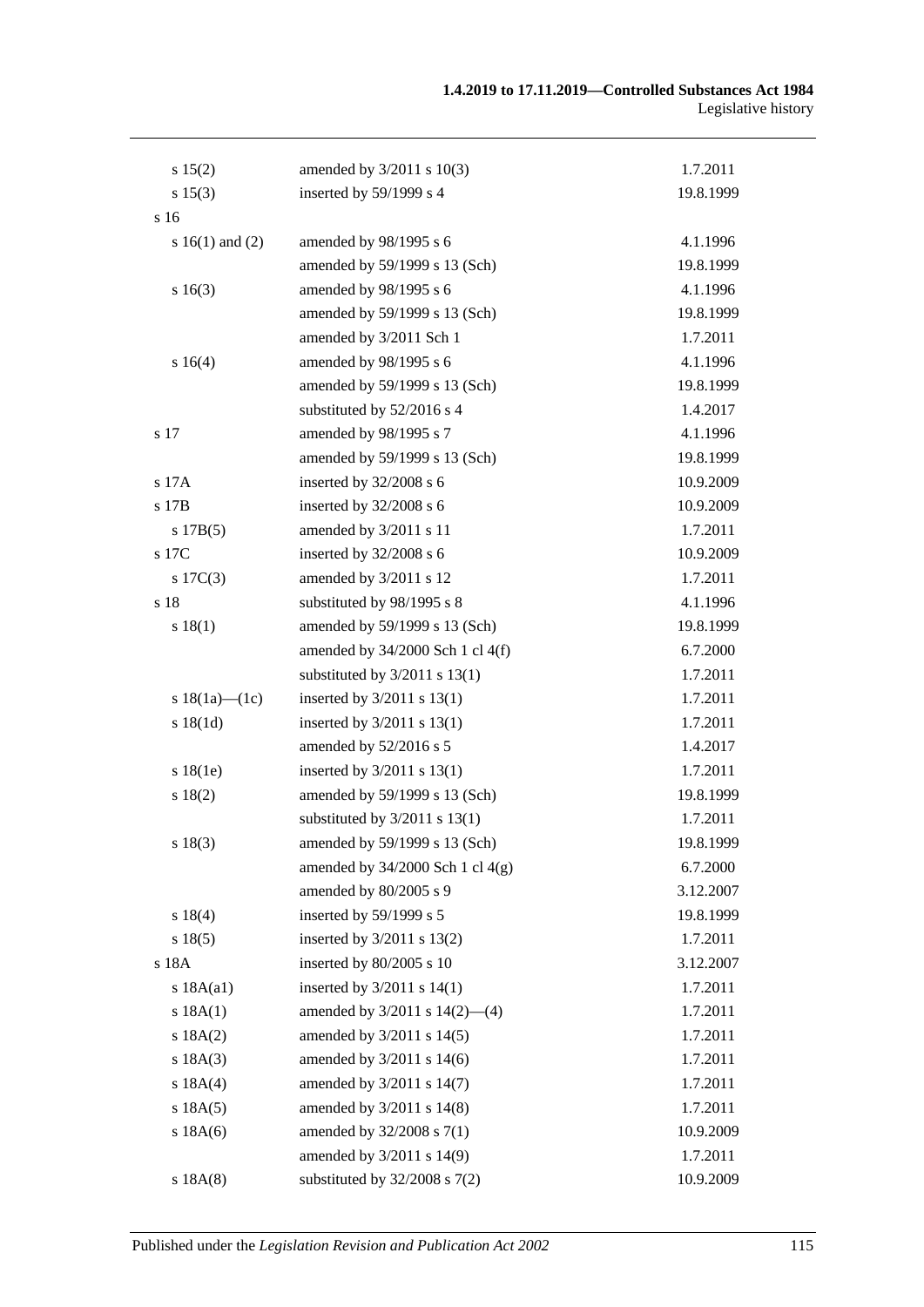| s 19            |                                             |           |
|-----------------|---------------------------------------------|-----------|
| s 19(1)         | s 19 amended by 98/1995 s 9                 | 4.1.1996  |
|                 | s 19 amended by 59/1999 s 13 (Sch)          | 19.8.1999 |
|                 | s 19 redesignated as s 19(1) by 35/2007 s 4 | 1.7.2008  |
| s $19(2)$ —(6)  | inserted by 35/2007 s 4                     | 1.7.2008  |
| s 20            |                                             |           |
| $s \ 20(1)$     | amended by 98/1995 s 10                     |           |
|                 | amended by 59/1999 s 13 (Sch)               |           |
|                 | amended by 80/2005 s 11(1), (2)             |           |
|                 | amended by $3/2011$ s $15(1)$               | 1.7.2011  |
| $s \ 20(2)$     | substituted by $80/2005$ s $11(3)$          |           |
|                 | amended by $3/2011$ s $15(1)$ , (2)         | 1.7.2011  |
| s 21            |                                             |           |
| $s \, 21(1)$    | amended by 59/1999 s 13 (Sch)               | 19.8.1999 |
|                 | amended by 80/2005 s 12(1), (2)             | 12.1.2006 |
| $s\ 21(2)$      | amended by 98/1995 s 11                     | 4.1.1996  |
|                 | amended by 59/1999 s 13 (Sch)               | 19.8.1999 |
| $s \ 21(4)$     | amended by 59/1999 s 13 (Sch)               | 19.8.1999 |
|                 | amended by 3/2011 Sch 1                     | 1.7.2011  |
| s <sub>22</sub> |                                             |           |
| $s\,22(1)$      | amended by 98/1995 s 12                     | 4.1.1996  |
|                 | amended by 59/1999 s 13 (Sch)               | 19.8.1999 |
|                 | amended by 34/2000 Sch 1 cl 4(h)            | 6.7.2000  |
| s 23            |                                             |           |
| $s\,23(1)$      | amended by 98/1995 s 13                     | 4.1.1996  |
|                 | amended by 59/1999 s 13 (Sch)               | 19.8.1999 |
|                 | amended by 3/2011 s 16                      | 1.7.2011  |
| $s\,23(2)$      | amended by 59/1999 s 13 (Sch)               | 19.8.1999 |
| s 24            | substituted by 98/1995 s 14                 | 4.1.1996  |
|                 | amended by 59/1999 s 13 (Sch)               | 19.8.1999 |
|                 | amended by 3/2011 s 17                      | 1.7.2011  |
| s <sub>25</sub> | amended by 98/1995 s 15                     | 4.1.1996  |
|                 | amended by 59/1999 s 13 (Sch)               | 19.8.1999 |
|                 | amended by 3/2011 s 18                      | 1.7.2011  |
| s <sub>26</sub> | amended by 98/1995 s 16                     | 4.1.1996  |
|                 | amended by 59/1999 s 13 (Sch)               | 19.8.1999 |
|                 | amended by 3/2011 s 19                      | 1.7.2011  |
| s 27            | substituted by 98/1995 s 17                 | 4.1.1996  |
|                 | amended by 59/1999 s 13 (Sch)               | 19.8.1999 |
|                 | amended by 3/2011 s 20                      | 1.7.2011  |
| s 28            |                                             |           |
| s 28(1)         | amended by 98/1995 s 18                     | 4.1.1996  |
|                 | amended by 59/1999 s 13 (Sch)               | 19.8.1999 |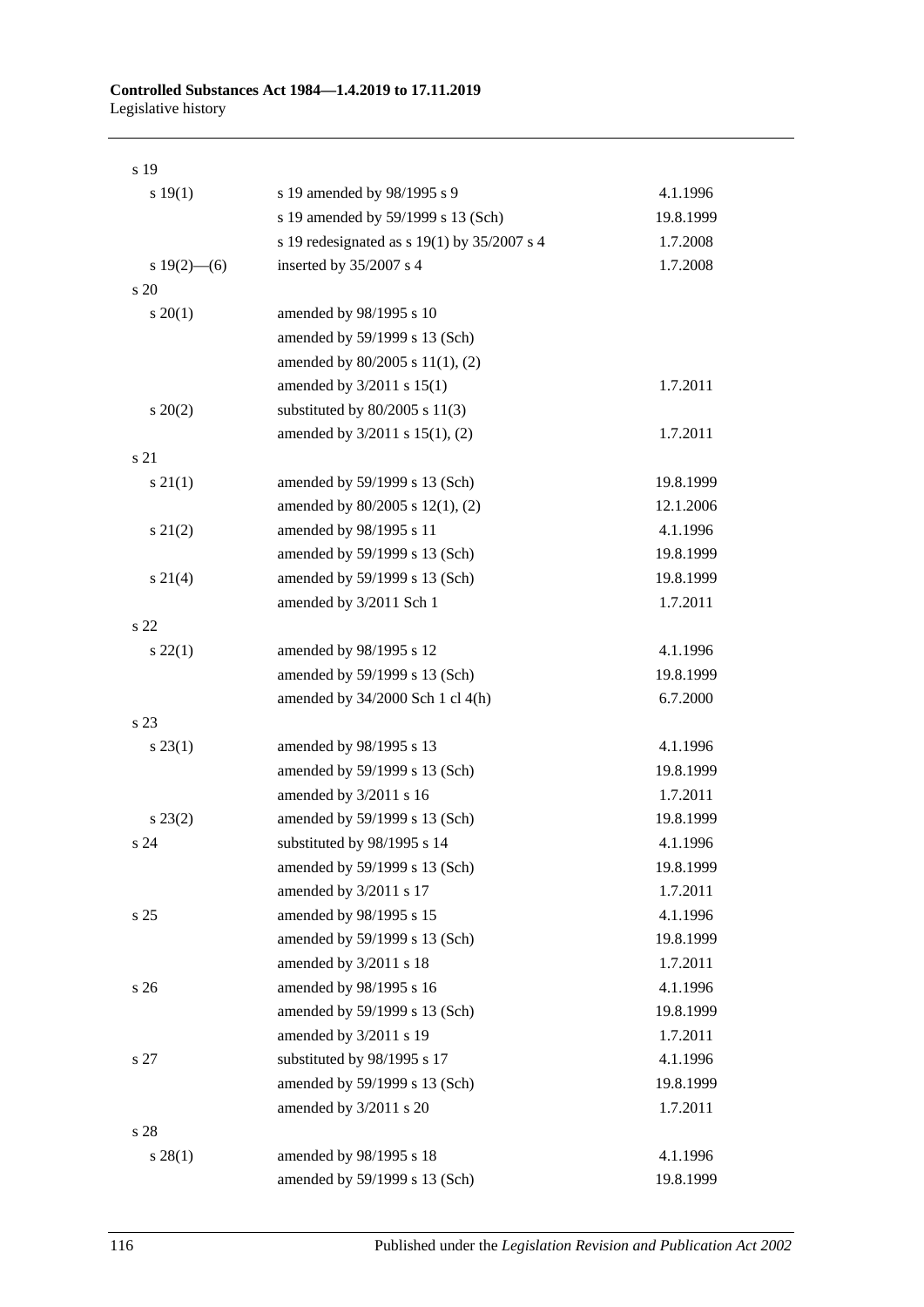|                                              | amended by $3/2011$ s $21(1)$         | 1.7.2011   |
|----------------------------------------------|---------------------------------------|------------|
| $s\,28(2)$                                   | amended by 3/2011 s 21(2)             | 1.7.2011   |
| s 29                                         | amended by 98/1995 s 19               | 4.1.1996   |
|                                              | amended by 59/1999 s 13 (Sch)         | 19.8.1999  |
|                                              | amended by 3/2011 s 22                | 1.7.2011   |
| s 30                                         |                                       |            |
| $s \ 30(1)$                                  | amended by 98/1995 s 20(a)            | 4.1.1996   |
|                                              | amended by 59/1999 s 13 (Sch)         | 19.8.1999  |
| $s \ 30(2)$                                  | amended by 98/1995 s 20(b)            | 4.1.1996   |
|                                              | amended by 59/1999 s 13 (Sch)         | 19.8.1999  |
| $s \ 30(2a)$                                 | inserted by $98/1995$ s $20(c)$       | 4.1.1996   |
|                                              | amended by 59/1999 s 13 (Sch)         | 19.8.1999  |
| $s \ 30(3)$                                  | amended by 59/1999 s 13 (Sch)         | 19.8.1999  |
| Pt 4A                                        | inserted by $42/2015$ s 4             | 16.9.2016  |
| Pt 5                                         |                                       |            |
| heading                                      | substituted by 80/2005 s 13           | 3.12.2007  |
| Pt 5 Div 1 before<br>substitution by 80/2005 |                                       |            |
| s <sub>31</sub>                              |                                       |            |
| s3I(1)                                       | amended by 59/1999 s 13 (Sch)         | 19.8.1999  |
| $s \, 3I(2)$                                 | amended by 64/1986 s 4                | 20.11.1986 |
|                                              | amended by 59/1999 s 13 (Sch)         | 19.8.1999  |
| $s \frac{3I(3)}{3}$                          | amended by 59/1999 s 13 (Sch)         | 19.8.1999  |
|                                              | amended by $34/2000$ Sch 1 cl $4(i)$  | 6.7.2000   |
| $s \, 3I(4)$                                 | amended by 59/1999 s 13 (Sch)         | 19.8.1999  |
| $s \, 3I(5)$                                 | inserted by $59/1999 s 6$             | 19.8.1999  |
| s <sub>32</sub>                              |                                       |            |
| $s\,32(1)$                                   | amended by 59/1999 s 13 (Sch)         | 19.8.1999  |
| $s\,32(2)$                                   | amended by 59/1999 s 13 (Sch)         | 19.8.1999  |
|                                              | amended by $34/2000$ Sch 1 cl $4(j)$  | 6.7.2000   |
| $s \, 32(3)$ and (4)                         | amended by 59/1999 s 13 (Sch)         | 19.8.1999  |
| $s\,32(5)$                                   | amended by 64/1986 s 5                | 20.11.1986 |
|                                              | amended by $29/1990 s 4(a)$           | 26.9.1991  |
|                                              | amended by $69/1991 s 16(a)$ , (b)    | 6.7.1992   |
|                                              | amended by $44/1992 s 3(a), (b)$      | 6.7.1992   |
|                                              | $B(b)(iii)$ deleted by 44/1992 s 3(c) | 6.7.1992   |
|                                              | amended by 59/1999 s 13 (Sch)         | 19.8.1999  |
| $s\,32(5a)$                                  | inserted by $28/1990 s 2$             | 26.4.1990  |
| $s\,32(6)$                                   | substituted by $29/1990 s 4(b)$       | 26.9.1991  |
| $s\,32(7)$                                   | inserted by 59/1999 s 7               | 19.8.1999  |
| s <sub>33</sub>                              |                                       |            |
| $s \, 33(1)$                                 | amended by $64/1986$ s $6(a)$         | 20.11.1986 |
|                                              | amended by 59/1999 s 13 (Sch)         | 19.8.1999  |
|                                              |                                       |            |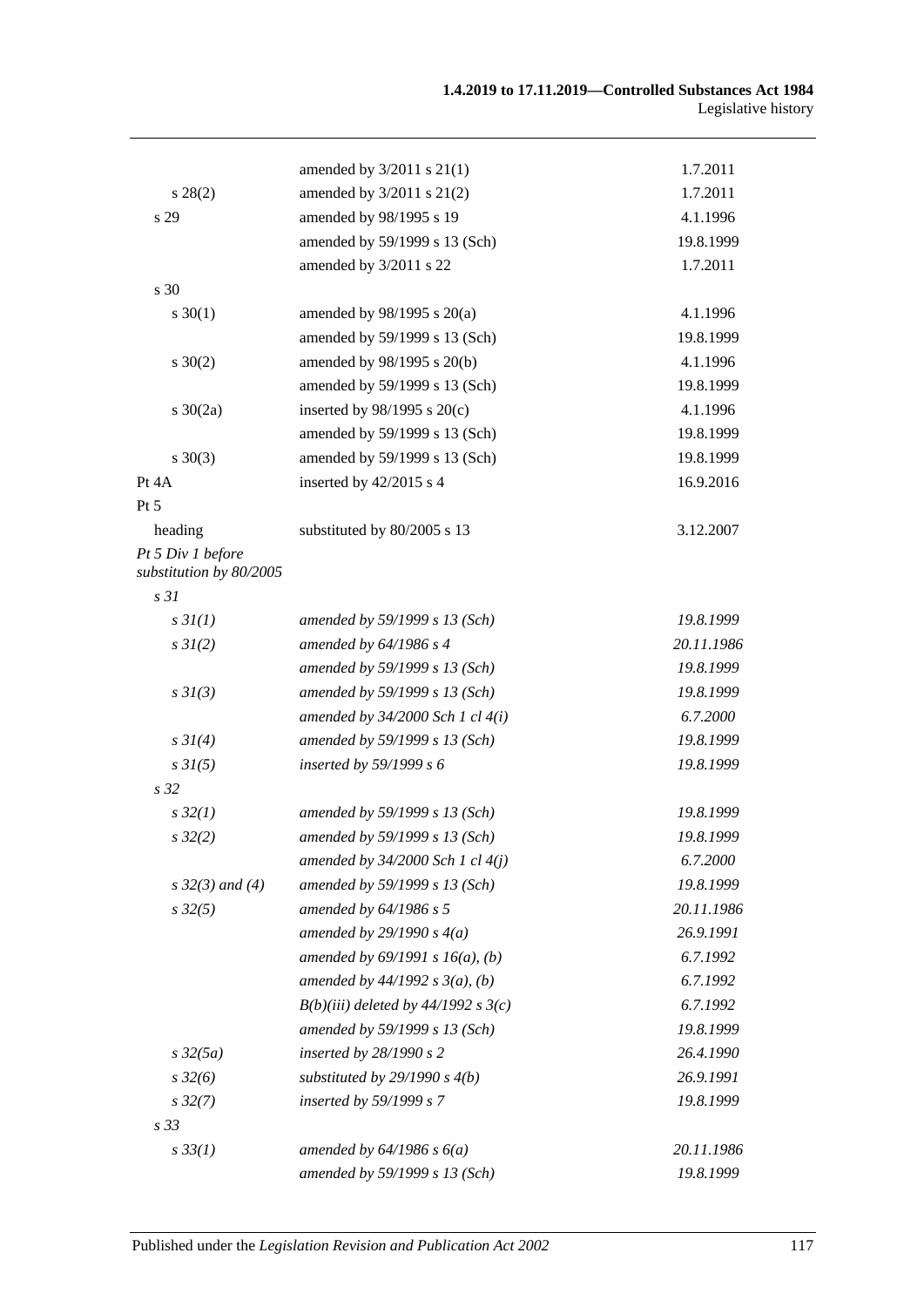|                                 | amended by $34/2000$ Sch 1 cl $4(k)$       | 6.7.2000                        |
|---------------------------------|--------------------------------------------|---------------------------------|
| $s\,33(1a)$                     | inserted by $64/1986$ s $6(b)$             | 20.11.1986                      |
|                                 | amended by 59/1999 s 13 (Sch)              | 19.8.1999                       |
|                                 | amended by 34/2000 Sch 1 cl 4(l)           | 6.7.2000                        |
| $s \, 33(2)$                    | amended by 59/1999 s 13 (Sch)              | 19.8.1999                       |
| $s \, 33(3)$                    | amended by $64/1986 s 6(c)$                | 20.11.1986                      |
|                                 | amended by $34/2000$ Sch 1 cl $4(m)$       | 6.7.2000                        |
| $s \, 33(4)$                    | amended by $64/1986 s 6(d)$                | 20.11.1986                      |
|                                 | amended by $34/2000$ Sch 1 cl $4(n)$       | 6.7.2000                        |
| $s \, 33(5)$                    | amended by $64/1986 s 6(e)$                | 20.11.1986                      |
|                                 | amended by $34/2000$ Sch 1 cl $4(0)$ , (p) | 6.7.2000                        |
| $s \frac{33}{6}$                | amended by 59/1999 s 13 (Sch)              | 19.8.1999                       |
| Pt 5 Div 1                      | substituted by 80/2005 s 14                | 3.12.2007                       |
| s 31                            |                                            |                                 |
| $s \, 31(1)$                    | amended by $32/2008$ s $8(1)$ , (2)        | 10.9.2009                       |
|                                 | amended by 3/2011 s 23                     | 1.7.2011                        |
|                                 | amended by 42/2015 s 5                     | 16.9.2016                       |
|                                 | amended by 15/2017 Sch 1 cl 2(1)           | 12.11.2017                      |
| $s \ 31(3)$                     | inserted by 32/2008 s 8(3)                 | 10.9.2009                       |
| industrial hemp                 | inserted by 15/2017 Sch 1 cl 2(2)          | 12.11.2017                      |
| Pt 5 Div 2                      | substituted by 80/2005 s 14                | 3.12.2007                       |
| Pt 5 Div 2 Subdiv 1             |                                            |                                 |
| s 32                            |                                            |                                 |
| $s\,32(1)$                      | amended by $32/2018$ s $5(1)$              | 1.4.2019                        |
| $s \, 32(2)$                    | amended by 12/2012 s 18(1)                 | 17.6.2012                       |
|                                 | amended by 32/2018 s 5(2)                  | 1.4.2019                        |
| $s \frac{32}{2a}$               | inserted by 17/2010 s 5(1)                 | 28.11.2010                      |
|                                 | amended by 12/2012 s 18(2)                 | 17.6.2012                       |
|                                 | amended by 32/2018 s 5(3)                  | 1.4.2019                        |
| $s \, 32(3)$                    | amended by 12/2012 s 18(3)                 | 17.6.2012                       |
|                                 | amended by 32/2018 s 5(4)                  | 1.4.2019                        |
| $s \frac{32(4)}{2}$             | amended by 43/2012 s 6                     | 1.7.2013                        |
| $s \, 32(5)$                    | amended by 17/2010 s 5(2)                  | 28.11.2010                      |
| $s \, 32(6)$                    | inserted by $17/2010$ s $5(3)$             | 28.11.2010                      |
| prescribed<br>licensed premises | amended by 49/2017 Sch 1 cl 1              | uncommenced—not<br>incorporated |
|                                 | $(a)(v)$ deleted by 49/2017 Sch 1 cl 1     | uncommenced-not<br>incorporated |
| Pt 5 Div 2 Subdiv 2             |                                            |                                 |
| s 33                            |                                            |                                 |
| $s\,33(1)$                      | amended by $32/2018$ s $6(1)$              | 1.4.2019                        |
| $s \, 33(2)$                    | amended by 12/2012 s 19(1)                 | 17.6.2012                       |
|                                 | amended by 32/2018 s 6(2)                  | 1.4.2019                        |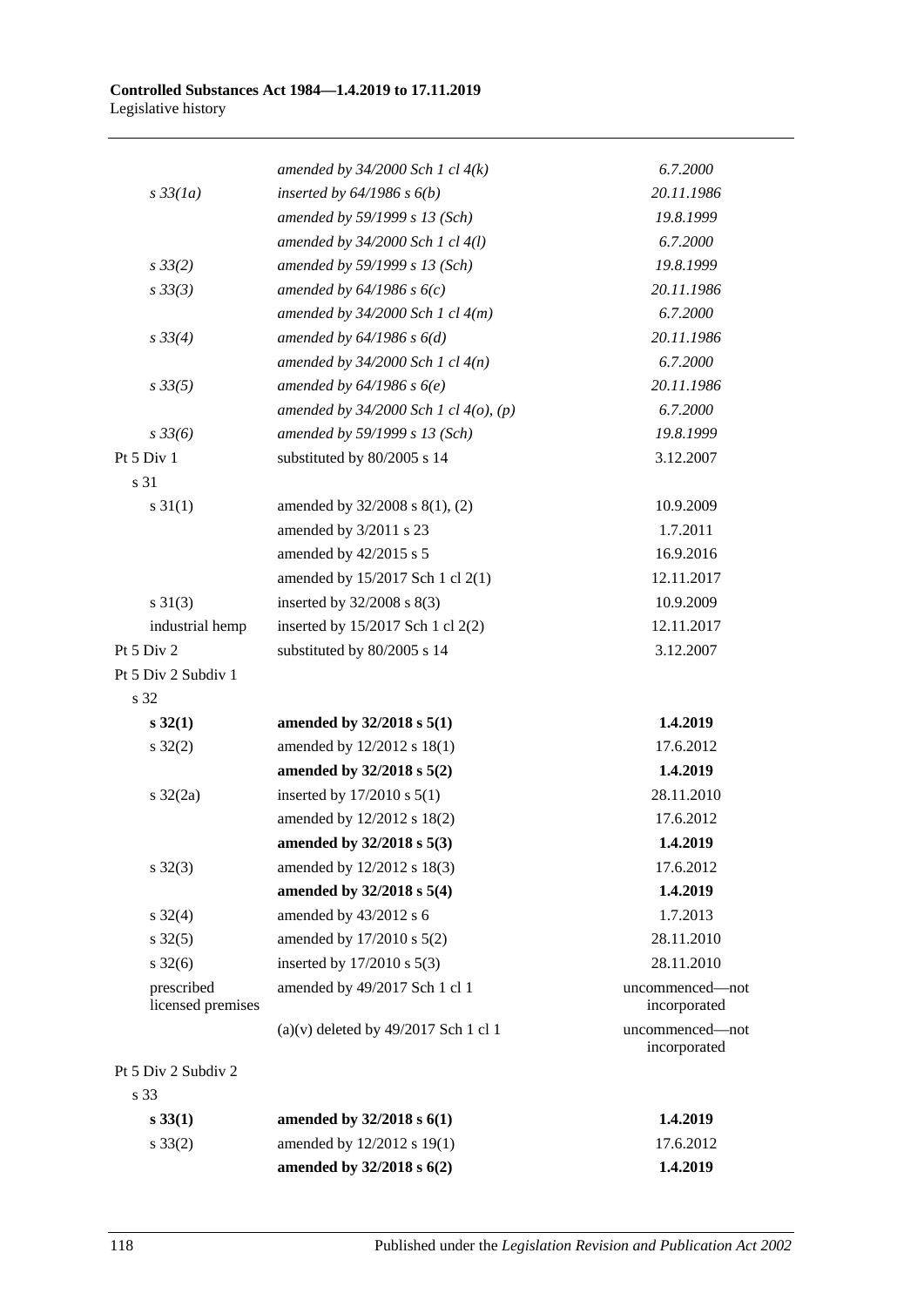| $s \, 33(3)$        | amended by 12/2012 s 19(2)     | 17.6.2012 |
|---------------------|--------------------------------|-----------|
|                     | amended by 32/2018 s 6(3)      | 1.4.2019  |
| $s \, 33(4)$        | substituted by 32/2008 s 9     | 10.9.2009 |
| s 33A               |                                |           |
| s 33A(1)            | substituted by 25/2011 s 4     | 28.8.2011 |
|                     | amended by 12/2012 s 20(1)     | 17.6.2012 |
|                     | amended by 32/2018 s 7(1)      | 1.4.2019  |
| s 33A(2)            | substituted by 25/2011 s 4     | 28.8.2011 |
|                     | amended by 12/2012 s 20(2)     | 17.6.2012 |
|                     | amended by 32/2018 s 7(2)      | 1.4.2019  |
| $s \, 33A(3)$       | substituted by 25/2011 s 4     | 28.8.2011 |
|                     | amended by 12/2012 s 20(3)     | 17.6.2012 |
|                     | amended by 32/2018 s 7(3)      | 1.4.2019  |
| s 33A(4)            | amended by 12/2012 s 20(4)     | 17.6.2012 |
|                     | amended by 32/2018 s 7(4)      | 1.4.2019  |
| $s \, 33A(5)$       | amended by 12/2012 s 20(5)     | 17.6.2012 |
|                     | amended by 32/2018 s 7(5)      | 1.4.2019  |
| Pt 5 Div 2 Subdiv 3 |                                |           |
| s 33B               |                                |           |
| $s$ 33B(1)          | amended by $32/2018$ s $8(1)$  | 1.4.2019  |
| $s \, 33B(2)$       | amended by 12/2012 s 21(1)     | 17.6.2012 |
|                     | amended by 32/2018 s 8(2)      | 1.4.2019  |
| $s \, 33B(3)$       | amended by 12/2012 s 21(2)     | 17.6.2012 |
|                     | amended by 32/2018 s 8(3)      | 1.4.2019  |
| $s \, 33B(4)$       | amended by 43/2012 s 7         | 1.7.2013  |
| s 33C               |                                |           |
| $s \, 33C(1)$       | amended by 32/2018 s 9(1)      | 1.4.2019  |
| s $33C(2)$          | amended by 12/2012 s 22(1)     | 17.6.2012 |
|                     | amended by 32/2018 s 9(2)      | 1.4.2019  |
| $s \, 33C(3)$       | amended by 12/2012 s 22(2)     | 17.6.2012 |
|                     | amended by 32/2018 s 9(3)      | 1.4.2019  |
| s $33C(4)$          | amended by 43/2012 s 8         | 1.7.2013  |
| Pt 5 Div 2 Subdiv 4 |                                |           |
| heading             | substituted by 25/2011 s 5     | 28.8.2011 |
| s 33D               | amended by 11/2008 Sch 1 cl 1  | 8.6.2008  |
|                     | amended by 32/2018 s 10        | 1.4.2019  |
| s 33DA              | inserted by 25/2011 s 6        | 28.8.2011 |
| $s$ 33DA $(1)$      | amended by 12/2012 s 23        | 17.6.2012 |
|                     | amended by 32/2018 s 11        | 1.4.2019  |
| Pt 5 Div 3          | inserted by 80/2005 s 14       | 3.12.2007 |
| s 33GA              | inserted by 11/2008 Sch 1 cl 2 | 8.6.2008  |
|                     | amended by 32/2018 s 12        | 1.4.2019  |
| s 33GB              | inserted by 25/2011 s 7        | 28.8.2011 |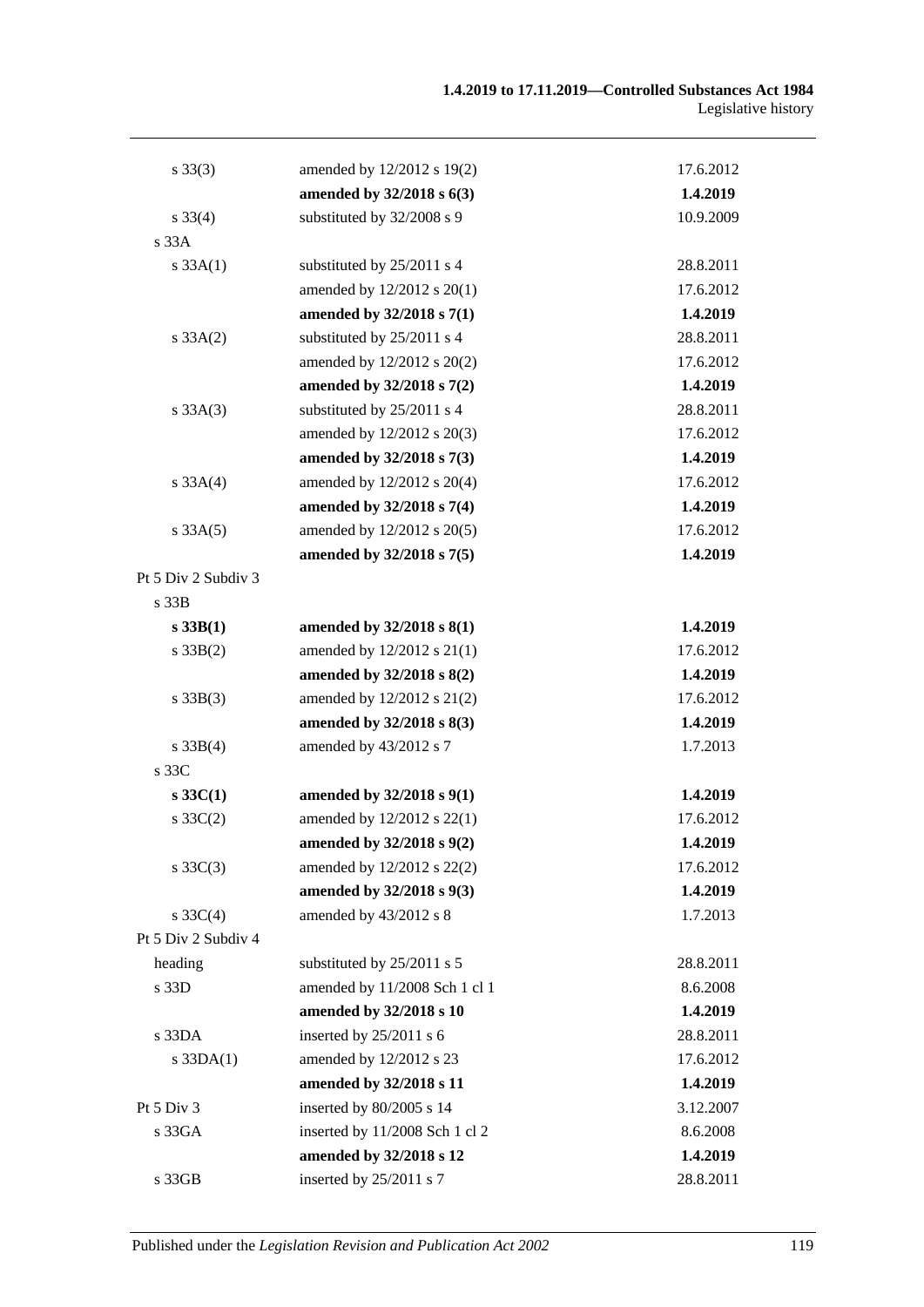| $s \cdot 33GB(1)$   | amended by 12/2012 s 24                        | 17.6.2012  |
|---------------------|------------------------------------------------|------------|
|                     | amended by 32/2018 s 13                        | 1.4.2019   |
| Pt 5 Div 4          | inserted by 80/2005 s 14                       | 3.12.2007  |
| s 33I               |                                                |            |
| $s \, 33I(1)$       | amended by 32/2018 s 14(1)                     | 1.4.2019   |
| $s \, 33I(2)$       | amended by 32/2018 s 14(2)                     | 1.4.2019   |
| s 33J               |                                                |            |
| s $33J(1)$          | s 33J redesignated as s 33J(1) by 32/2008 s 10 | 10.9.2009  |
|                     | amended by 32/2018 s 15(1)                     | 1.4.2019   |
| s $33J(2)$          | inserted by 32/2008 s 10                       | 10.9.2009  |
|                     | amended by 32/2018 s 15(2)                     | 1.4.2019   |
| s 33K               |                                                |            |
| s $33K(1)$          | amended by 32/2008 s 11(1)                     | 10.9.2009  |
|                     | amended by 32/2018 s 16(1)                     | 1.4.2019   |
| $s \, 33K(2)$       | amended by 32/2008 s 11(2)                     | 10.9.2009  |
|                     | amended by 32/2018 s 16(2)                     | 1.4.2019   |
| $s \, 33K(3)$       | inserted by 32/2008 s 11(3)                    | 10.9.2009  |
| s 33L               |                                                |            |
| s $33L(1)$          | amended by 84/2013 s 6                         | 16.2.2014  |
| s 33L(2)            | amended by 32/2018 s 17                        | 1.4.2019   |
| s 33LA              | inserted by 50/2007 s 4                        | 19.10.2008 |
|                     | substituted by 25/2011 s 8                     | 28.8.2011  |
|                     | amended by 32/2018 s 18                        | 1.4.2019   |
| s 33LAB             | inserted by 25/2011 s 9                        | 28.8.2011  |
| $s$ 33LAB $(1)$     | amended by 32/2018 s 19                        | 1.4.2019   |
| s 33LB              | inserted by 32/2008 s 12                       | 10.9.2009  |
| $s$ 33LB $(1)$      | substituted by 25/2011 s 10                    | 28.8.2011  |
|                     | amended by 32/2018 s 20(1)                     | 1.4.2019   |
| $s$ 33LB $(2)$      | substituted by 25/2011 s 10                    | 28.8.2011  |
|                     | amended by 32/2018 s 20(2)                     | 1.4.2019   |
| $s$ 33LB(3) and (4) | deleted by 25/2011 s 10                        | 28.8.2011  |
| Pt 5 Div 4A         | inserted by 84/2013 s 7                        | 16.2.2014  |
| s 33LD              | amended by 32/2018 s 21                        | 1.4.2019   |
| s 33LE              |                                                |            |
| $s$ 33LE(1)         | amended by 32/2018 s 22                        | 1.4.2019   |
| s 33LF              |                                                |            |
| $s$ 33LF(3)         | amended by 32/2018 s 23                        | 1.4.2019   |
| Pt 5 Div 5          | inserted by 80/2005 s 14                       | 3.12.2007  |
| s 330               |                                                |            |
| $s \, 33O(2)$       | amended by 3/2011 Sch 1                        | 1.7.2011   |
| s 330A              | inserted by 32/2008 s 13                       | 10.9.2009  |
| s 33S               | amended by 84/2013 s 8                         | 16.2.2014  |
| s 33T               | inserted by 84/2013 s 9                        | 16.2.2014  |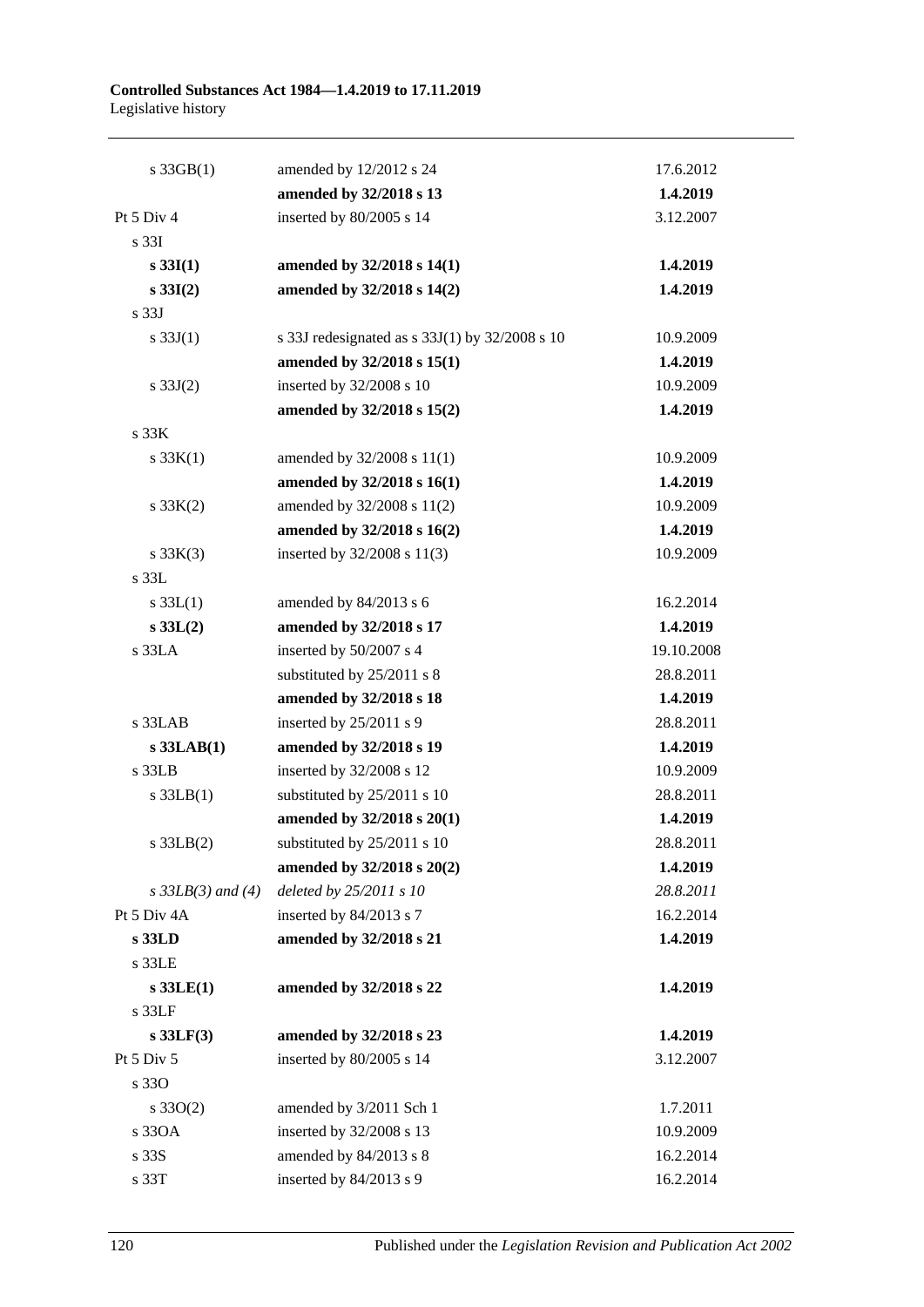| Pt 5 Div 6                         |                                                                          |           |
|------------------------------------|--------------------------------------------------------------------------|-----------|
| heading                            | inserted by 80/2005 s 14                                                 | 3.12.2007 |
| s 34                               | substituted by 64/1986 s 7                                               | 29.3.1990 |
|                                    | amended by 59/1999 s 13 (Sch)                                            | 19.8.1999 |
|                                    | substituted by 87/2000 s 4                                               | 1.10.2001 |
|                                    | substituted by 38/2015 s 4                                               | 29.2.2016 |
| s 34(1)                            | amended by 32/2018 s 24                                                  | 1.4.2019  |
| s 35                               | amended by 59/1999 s 13 (Sch)                                            | 19.8.1999 |
|                                    | substituted by 87/2000 s 4                                               | 1.10.2001 |
| s 36                               | amended by 59/1999 s 13 (Sch)                                            | 19.8.1999 |
|                                    | substituted by 87/2000 s 4                                               | 1.10.2001 |
| $s \, 36(1)$                       | amended by 3/2011 Sch 1                                                  | 1.7.2011  |
| ss 37-39                           | amended by 59/1999 s 13 (Sch)                                            | 19.8.1999 |
|                                    | substituted by 87/2000 s 4                                               | 1.10.2001 |
| s 40                               | substituted by 87/2000 s 4                                               | 1.10.2001 |
| s 40A                              | inserted by 87/2000 s 4                                                  | 1.10.2001 |
| $s$ 40 $B$                         | inserted by $87/2000 s 4$                                                | 1.10.2001 |
|                                    | deleted by 48/2004 s 4                                                   | 30.9.2004 |
| $Pt\ 6$                            | heading substituted by 59/1999 s 8                                       | 19.8.1999 |
| Div 1 heading                      | deleted by 59/1999 s 9                                                   | 19.8.1999 |
| ss 41 and 42                       | amended by 59/1999 s 13 (Sch)                                            | 19.8.1999 |
|                                    | deleted by 80/2005 s 15                                                  | 3.12.2007 |
| s 43 before deletion<br>by 19/2005 | substituted by $17/1986$ s $13$ (Sch)                                    | 1.3.1987  |
| $s\,43(1)$ and (2)                 | deleted by $69/1991 s 16(c)$                                             | 6.7.1992  |
| $s\,43(3)$                         | amended by 59/1999 s 13 (Sch)                                            | 19.8.1999 |
| $s\,43$                            | deleted by 19/2005 Sch 1 cl 2                                            | 2.4.2006  |
| s <sub>43</sub>                    | inserted by 12/2012 s 25                                                 | 17.6.2012 |
| s 44                               |                                                                          |           |
| $s\,44(1)$                         | s 44 amended by 29/1990 s 5                                              | 26.9.1991 |
|                                    | s 44 amended by 59/1999 s 13 (Sch)                                       | 19.8.1999 |
|                                    | s 44 amended by 87/2000 s 5                                              | 1.10.2001 |
|                                    | s 44 amended by 19/2005 Sch 1 cl 3                                       | 2.4.2006  |
|                                    | s 44 amended by 80/2005 s $16(1)$ —(3)                                   | 3.12.2007 |
|                                    | s 44(db) deleted by 80/2005 s 16(3)                                      | 3.12.2007 |
|                                    | s 44 amended and redesignated as s 44(1) by<br>$32/2008$ s $14(1)$ , (2) | 10.9.2009 |
|                                    | amended by 3/2011 Sch 1                                                  | 1.7.2011  |
|                                    | amended by 32/2018 s 25                                                  | 1.4.2019  |
| $s\ 44(2)$ and (3)                 | inserted by 32/2008 s 14(2)                                              | 10.9.2009 |
| $s\,45$                            | amended by 59/1999 s 13 (Sch)                                            | 19.8.1999 |
|                                    | amended by 3/2011 Sch 1                                                  | 1.7.2011  |
|                                    | deleted by $36/2011 s 10$                                                | 1.1.2012  |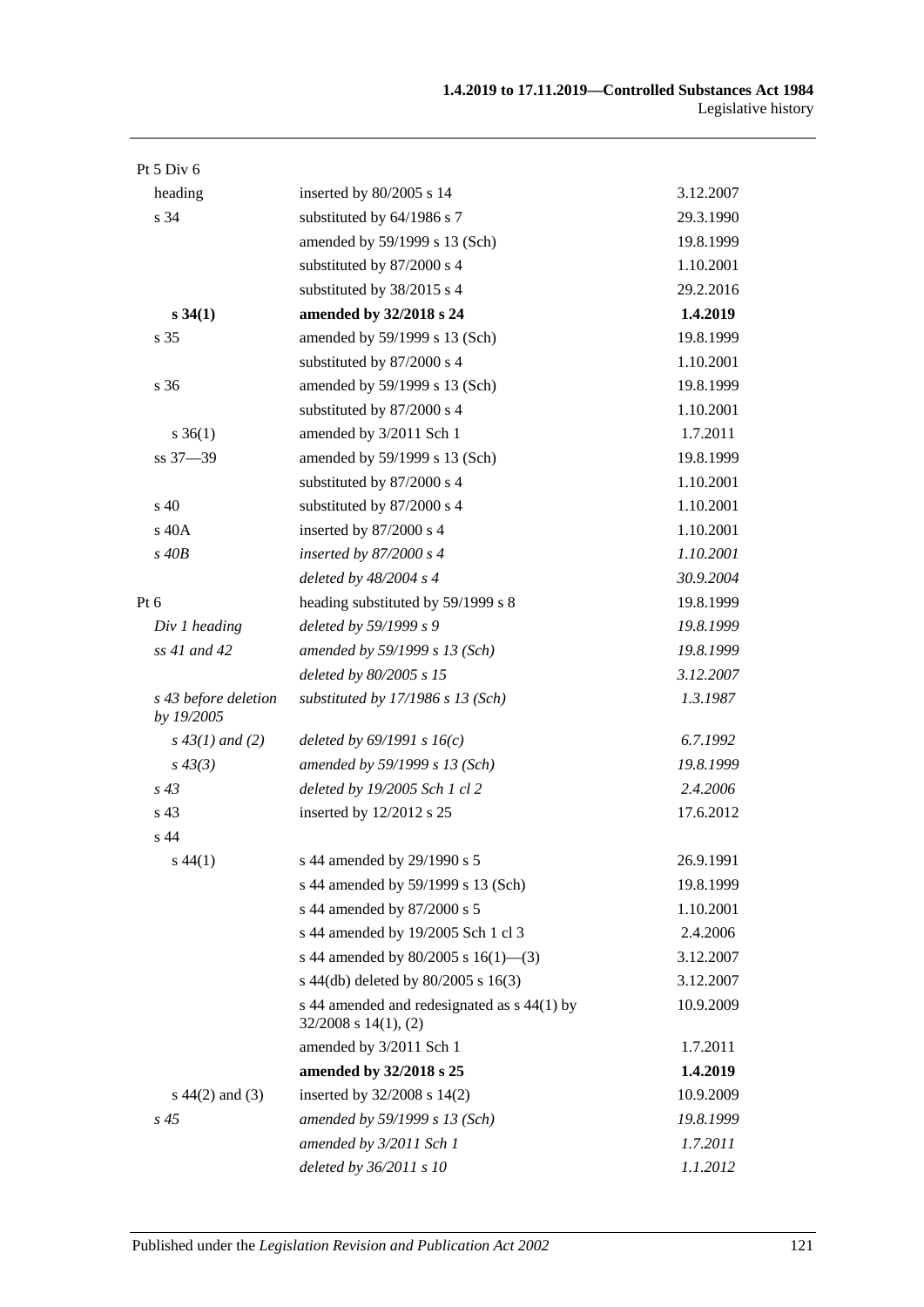| s 45A                                   | inserted by $64/1986$ s 8              | 30.4.1987  |
|-----------------------------------------|----------------------------------------|------------|
| $s\,45A(1)$                             | amended by 49/1991 Sch 2               | 6.7.1992   |
|                                         | amended by 59/1999 s 13 (Sch)          | 19.8.1999  |
|                                         | amended by 3/2011 Sch 1                | 1.7.2011   |
| $s\,45A(2)$                             | amended by 34/1996 s 4 (Sch cl 12)     | 3.2.1997   |
|                                         | amended by 59/1999 s 13 (Sch)          | 19.8.1999  |
| $s\,45A(3)$                             | substituted by 34/1996 s 4 (Sch cl 12) | 3.2.1997   |
| $s\,45A(4)$ - (6)                       | deleted by $34/1996$ s 4 (Sch cl 12)   | 3.2.1997   |
| $s\,45A(8)$                             | amended by 29/1990 s 6                 | 26.9.1991  |
| artificially<br>enhanced<br>cultivation | inserted by $47/2002$ s $3(a)$         | 1.2.2003   |
|                                         | deleted by 32/2008 s 15                | 10.9.2009  |
| child                                   | deleted by 80/2005 s 17                | 3.12.2007  |
| simple cannabis<br>offence              | amended by 59/1999 s 13 (Sch)          | 19.8.1999  |
|                                         | amended by $47/2002$ s $3(b)$          | 1.2.2003   |
|                                         | substituted by 80/2005 s 17            | 3.12.2007  |
| Pt 6 Div 2                              | amended by 17/1986 s 13 (Sch)          | 1.3.1987   |
|                                         | deleted by 59/1999 s 10                | 19.8.1999  |
| Pt 7                                    | heading substituted by 59/1999 s 11    | 19.8.1999  |
| s 49                                    | inserted by 42/2015 s 6                | 16.9.2016  |
| s 50                                    |                                        |            |
| s 50(1)                                 | amended by 32/2008 s 16                | 10.9.2009  |
|                                         | amended by 3/2011 Sch 1                | 1.7.2011   |
| s 50(2)                                 | amended by 59/1999 s 13 (Sch)          | 19.8.1999  |
|                                         | amended by 3/2011 s 24                 | 1.7.2011   |
| $s\ 50(3)$                              | amended by 59/1999 s 13 (Sch)          | 19.8.1999  |
|                                         | amended by 3/2011 Sch 1                | 1.7.2011   |
| s 51                                    |                                        |            |
| s 51(1)                                 | amended by $43/1986$ s $5(c)$          | 16.10.1986 |
|                                         | amended by 59/1999 s 13 (Sch)          | 19.8.1999  |
|                                         | amended by 32/2008 s 17                | 10.9.2009  |
| s 51(2)                                 | amended by $43/1986$ s $5(d)$          | 16.10.1986 |
|                                         | amended by 59/1999 s 13 (Sch)          | 19.8.1999  |
| s <sub>52</sub>                         |                                        |            |
| s 52(1)                                 | amended by 3/2011 Sch 1                | 1.7.2011   |
| s 52(2)                                 | amended by 17/1986 s 13 (Sch)          | 1.3.1987   |
|                                         | amended by 59/1999 s 13 (Sch)          | 19.8.1999  |
|                                         | amended by $80/2005$ s $18(1)$ —(3)    | 12.1.2006  |
|                                         | amended by 3/2011 Sch 1                | 1.7.2011   |
| s 52(3)                                 | amended by 3/2011 Sch 1                | 1.7.2011   |
| s 52(4)                                 | amended by 59/1999 s 13 (Sch)          | 19.8.1999  |
|                                         | amended by 80/2005 s 18(4)             | 12.1.2006  |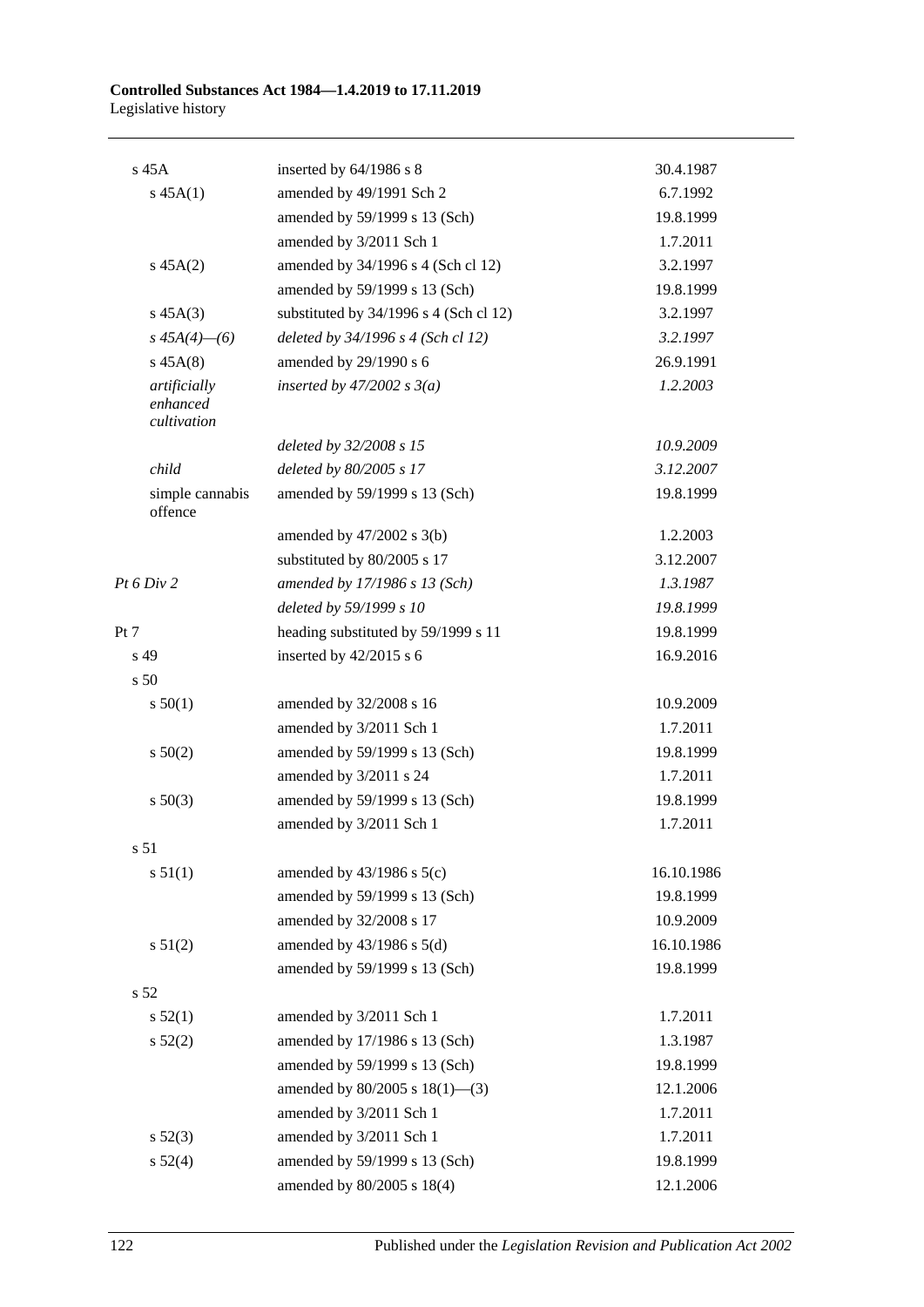|                               | amended by $3/2011$ s $25(1)$ —(3), Sch 1                                  | 1.7.2011   |
|-------------------------------|----------------------------------------------------------------------------|------------|
| $s\,52(5)$                    | amended by 59/1999 s 13 (Sch)                                              | 19.8.1999  |
|                               | amended by 3/2011 s 25(4), Sch 1                                           | 1.7.2011   |
| s 52(6)                       | amended by 59/1999 s 13 (Sch)                                              | 19.8.1999  |
|                               | amended by 33/2008 s 5(1), (2)                                             | 23.10.2008 |
|                               | amended by 3/2011 Sch 1                                                    | 1.7.2011   |
| $s 52(7)$ and (8)             | amended by 59/1999 s 13 (Sch)                                              | 19.8.1999  |
|                               | deleted by $33/2008$ s $5(3)$                                              | 23.10.2008 |
| s 52(9)                       | amended by 59/1999 s 13 (Sch)                                              | 19.8.1999  |
|                               | amended by 33/2008 s 5(4), (5)                                             | 23.10.2008 |
|                               | amended by 3/2011 Sch 1                                                    | 1.7.2011   |
| s 52(10)                      | amended by 59/1999 s 13 (Sch)                                              | 19.8.1999  |
|                               | amended by 33/2008 s 5(6)                                                  | 23.10.2008 |
|                               | amended by 3/2011 Sch 1                                                    | 1.7.2011   |
| s 52(11)                      | amended by 59/1999 s 13 (Sch)                                              | 19.8.1999  |
|                               | substituted by $80/2005$ s $18(5)$                                         | 12.1.2006  |
|                               | substituted by $33/2008$ s $5(7)$                                          | 23.10.2008 |
|                               | amended by 3/2011 Sch 1                                                    | 1.7.2011   |
| $s\,52(12)$                   | amended by 98/1995 s 21                                                    | 4.1.1996   |
|                               | amended by 59/1999 s 13 (Sch)                                              | 19.8.1999  |
|                               | deleted by 33/2008 s 5(7)                                                  | 23.10.2008 |
| s $52A$ -see s $52E$          |                                                                            |            |
| s 52A                         | inserted by 33/2008 s 6                                                    | 23.10.2008 |
| s $52A(1)$ , (6) and<br>(7)   | amended by 3/2011 Sch 1                                                    | 1.7.2011   |
| $s$ 52 $B$                    | inserted by 33/2008 s 6                                                    | 23.10.2008 |
| s $52B(4)$ — $(7)$ and<br>(9) | amended by 3/2011 Sch 1                                                    | 1.7.2011   |
| s 52C                         | inserted by 33/2008 s 6                                                    | 23.10.2008 |
| s 52D                         | inserted by 33/2008 s 6                                                    | 23.10.2008 |
| $s$ 52D(1)                    | amended by 3/2011 Sch 1                                                    | 1.7.2011   |
| s 52E                         | s 52A inserted by 27/1994 s 3                                              | 13.10.1994 |
|                               | s 52A substituted by 59/1999 s 12                                          | 19.8.1999  |
|                               | s 52A redesignated as s 52E by 33/2008 s 7                                 | 23.10.2008 |
| $s$ 52E(2)                    | amended by 80/2005 s 19(1)                                                 | 3.12.2007  |
| $s$ 52E(6a)                   | inserted by 80/2005 s 19(2)                                                | 12.1.2006  |
|                               | amended by 3/2011 Sch 1                                                    | 1.7.2011   |
| $s$ 52E(7)                    | amended by 80/2005 s 19(3)                                                 | 3.12.2007  |
| $s$ 52E(10)                   | amended by 80/2005 s 19(4)                                                 | 3.12.2007  |
| $s$ 52E(12)                   | substituted by 19/2005 Sch 1 cl 4                                          | 2.4.2006   |
| $s$ 52E(13)                   |                                                                            |            |
| prescribed period             | the prescribed period amended to read<br>prescribed period by 3/2011 Sch 1 | 1.7.2011   |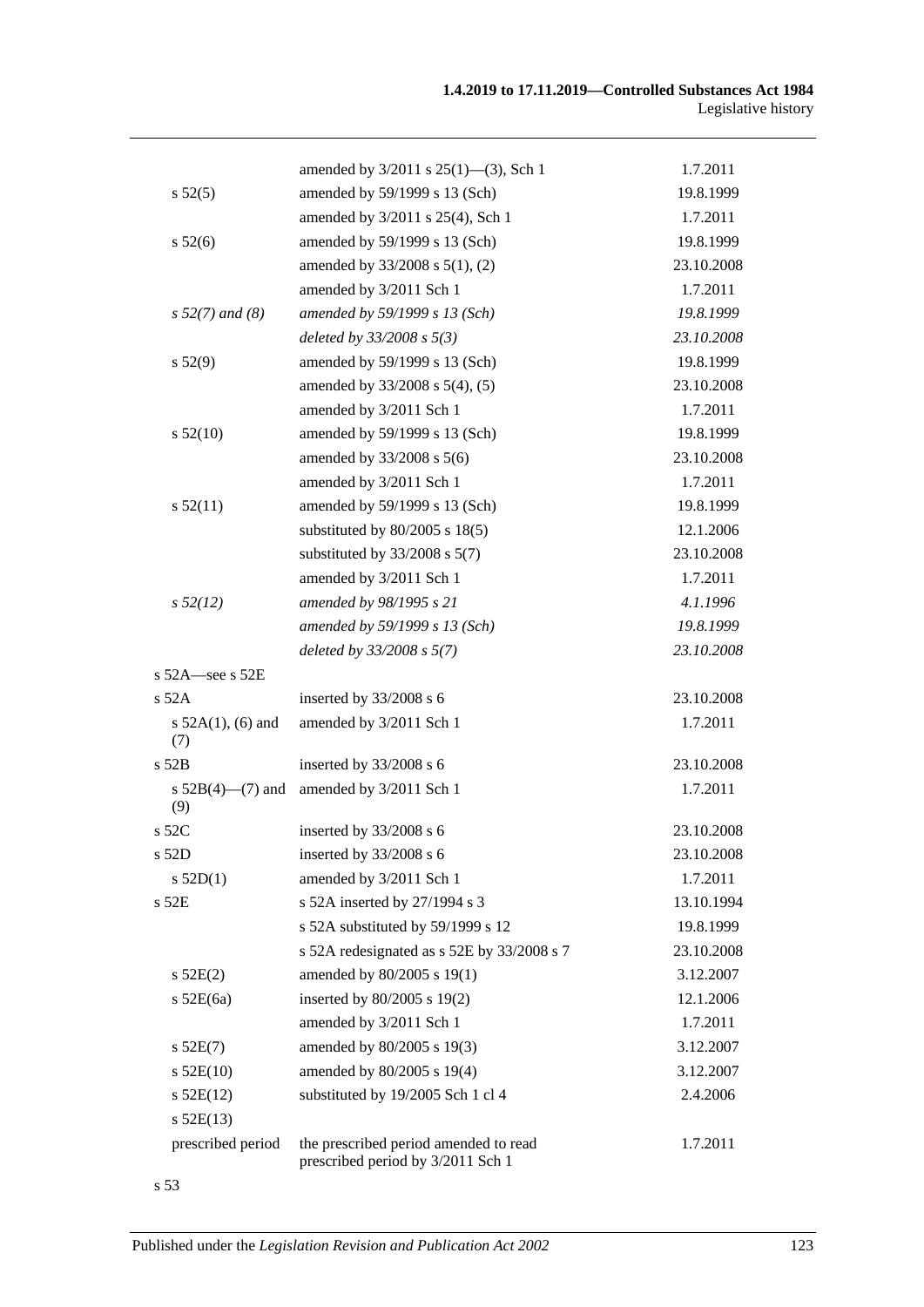| s 53(1)                            | amended by $43/1986$ s $5(e)$              | 16.10.1986 |
|------------------------------------|--------------------------------------------|------------|
|                                    | amended by 59/1999 s 13 (Sch)              | 19.8.1999  |
| s 53(1a)                           | inserted by $17/2010$ s $6(1)$             | 28.11.2010 |
| s 53(2)                            | amended by $43/1986$ s $5(f)$              | 16.10.1986 |
|                                    | amended by 27/1994 s 4                     | 13.10.1994 |
|                                    | amended by 80/2005 s 20                    | 3.12.2007  |
|                                    | amended by 3/2011 s 26                     | 1.7.2011   |
| s 53(3)                            | amended by 3/2011 Sch 1                    | 1.7.2011   |
| s 53(4)                            | amended by $43/1986$ s $5(g)$              | 16.10.1986 |
|                                    | amended by 59/1999 s 13 (Sch)              | 19.8.1999  |
|                                    | amended by $34/2000$ Sch 1 cl $4(r)$       | 6.7.2000   |
|                                    | amended by 17/2010 s 6(2)                  | 28.11.2010 |
|                                    | amended by 3/2011 Sch 1                    | 1.7.2011   |
| s 54 before deletion<br>by 84/2009 |                                            |            |
| s 54(1)                            | amended by $43/1986$ s $5(h)$ , (i)        | 16.10.1986 |
|                                    | (d) deleted by $43/1986$ s $5(i)$          | 16.10.1986 |
|                                    | amended by 59/1999 s 13 (Sch)              | 19.8.1999  |
| s 54(2)                            | amended by 59/1999 s 13 (Sch)              | 19.8.1999  |
| s <sub>54</sub>                    | deleted by 84/2009 s 69                    | 1.2.2010   |
| Pt 8                               |                                            |            |
| s <sub>55</sub>                    |                                            |            |
| s 55(1)                            | amended by $34/2000$ Sch 1 cl $4(s)$       | 6.7.2000   |
| s 55(2)                            | amended by $34/2000$ Sch 1 cl 4(t)         | 6.7.2000   |
| s 55(2a)                           | inserted by $64/1986$ s $9(a)$             | 20.11.1986 |
|                                    | amended by 98/1995 s 22                    | 4.1.1996   |
|                                    | amended by 59/1999 s 13 (Sch)              | 19.8.1999  |
|                                    | amended by 3/2011 Sch 1                    | 1.7.2011   |
| s 55(2b)                           | inserted by $3/2011$ s $27(1)$             | 9.6.2011   |
| s 55(3)                            | amended by 59/1999 s 13 (Sch)              | 19.8.1999  |
|                                    | amended by $34/2000$ Sch 1 cl $4(u)$       | 6.7.2000   |
|                                    | amended by 3/2011 s 27(2), Sch 1           | 9.6.2011   |
| s 55(3)                            | amended by 3/2011 Sch 1                    | 1.7.2011   |
| s 55(4)                            | substituted by $64/1986$ s $9(b)$          | 20.11.1986 |
|                                    | amended by 59/1999 s 13 (Sch)              | 19.8.1999  |
|                                    | amended by $34/2000$ Sch 1 cl $4(v)$ , (w) | 6.7.2000   |
|                                    | amended by 80/2005 s 21(1)                 | 12.1.2006  |
| $s 55(5)$ (7)                      | inserted by $64/1986$ s $9(b)$             | 20.11.1986 |
|                                    | substituted by $80/2005$ s $21(2)$         | 12.1.2006  |
| s 55(8)                            | inserted by $80/2005$ s $21(2)$            | 12.1.2006  |
| s 55(9)                            | inserted by $42/2015$ s 7                  | 16.9.2016  |
| s 56                               |                                            |            |
| s 56(1)                            | amended by 64/1986 s 10                    | 20.11.1986 |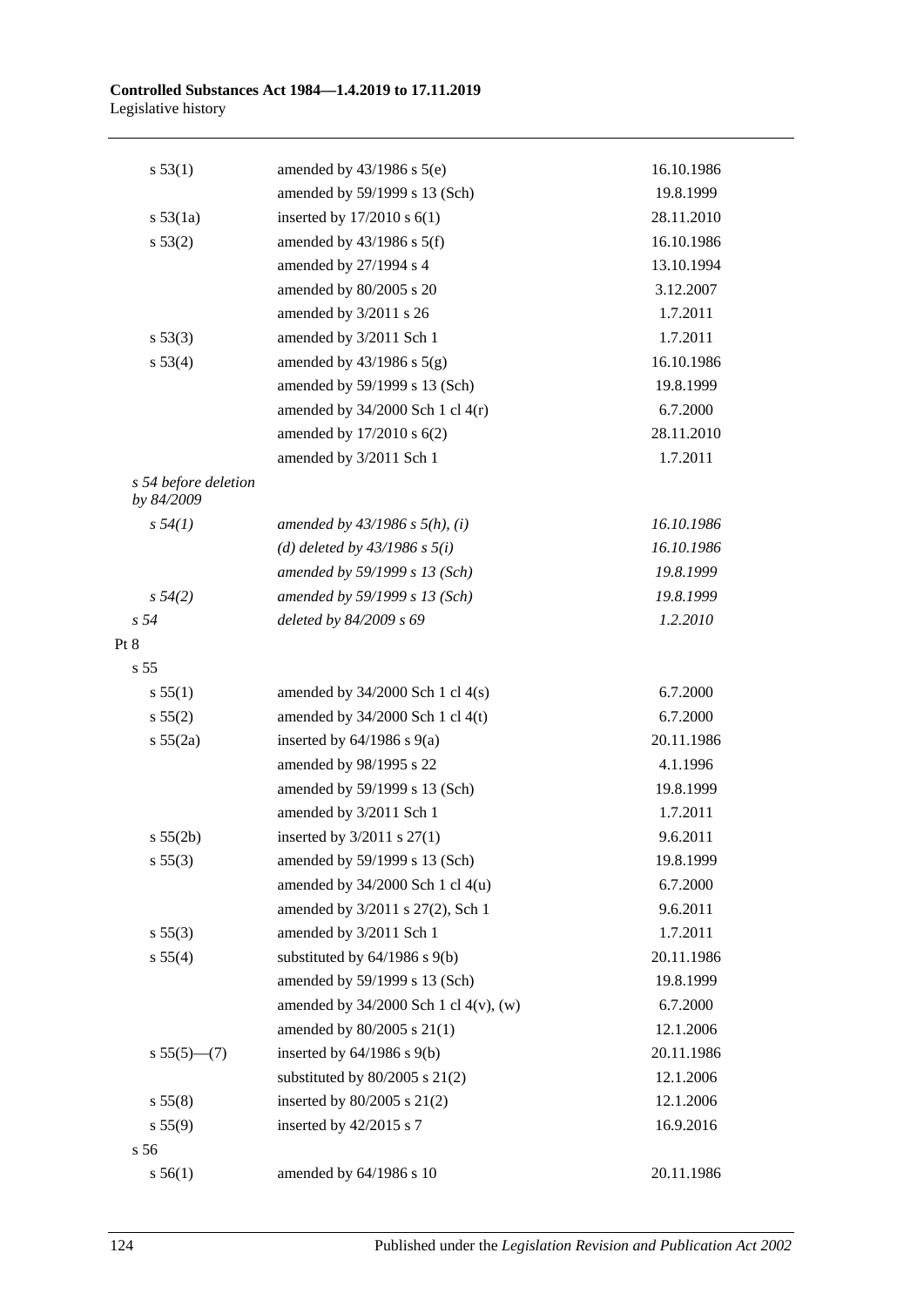| amended by 59/1999 s 13 (Sch)<br>amended by $34/2000$ Sch 1 cl $4(x)$<br>substituted by 80/2005 s 22<br>amended by 32/2008 s 18<br>amended by 3/2011 s 28<br>amended by 84/2013 s 10<br>amended by 59/1999 s 13 (Sch)<br>s 56(2)<br>s 57<br>s 57(1)<br>substituted by $64/1986$ s $11(a)$<br>amended by $34/2000$ Sch 1 cl $4(y)$<br>amended by 3/2011 Sch 1<br>amended by 52/2016 s 6<br>substituted by $64/1986$ s $11(a)$<br>s 57(2)<br>amended by $34/2000$ Sch 1 cl $4(z)$ | 19.8.1999<br>6.7.2000<br>3.12.2007<br>10.9.2009<br>1.7.2011<br>16.2.2014<br>19.8.1999<br>20.11.1986<br>6.7.2000<br>1.7.2011<br>1.4.2017<br>20.11.1986<br>6.7.2000<br>20.11.1986<br>19.8.1999<br>6.7.2000 |
|---------------------------------------------------------------------------------------------------------------------------------------------------------------------------------------------------------------------------------------------------------------------------------------------------------------------------------------------------------------------------------------------------------------------------------------------------------------------------------|----------------------------------------------------------------------------------------------------------------------------------------------------------------------------------------------------------|
|                                                                                                                                                                                                                                                                                                                                                                                                                                                                                 |                                                                                                                                                                                                          |
|                                                                                                                                                                                                                                                                                                                                                                                                                                                                                 |                                                                                                                                                                                                          |
|                                                                                                                                                                                                                                                                                                                                                                                                                                                                                 |                                                                                                                                                                                                          |
|                                                                                                                                                                                                                                                                                                                                                                                                                                                                                 |                                                                                                                                                                                                          |
|                                                                                                                                                                                                                                                                                                                                                                                                                                                                                 |                                                                                                                                                                                                          |
|                                                                                                                                                                                                                                                                                                                                                                                                                                                                                 |                                                                                                                                                                                                          |
|                                                                                                                                                                                                                                                                                                                                                                                                                                                                                 |                                                                                                                                                                                                          |
|                                                                                                                                                                                                                                                                                                                                                                                                                                                                                 |                                                                                                                                                                                                          |
|                                                                                                                                                                                                                                                                                                                                                                                                                                                                                 |                                                                                                                                                                                                          |
|                                                                                                                                                                                                                                                                                                                                                                                                                                                                                 |                                                                                                                                                                                                          |
|                                                                                                                                                                                                                                                                                                                                                                                                                                                                                 |                                                                                                                                                                                                          |
|                                                                                                                                                                                                                                                                                                                                                                                                                                                                                 |                                                                                                                                                                                                          |
|                                                                                                                                                                                                                                                                                                                                                                                                                                                                                 |                                                                                                                                                                                                          |
|                                                                                                                                                                                                                                                                                                                                                                                                                                                                                 |                                                                                                                                                                                                          |
| amended by 64/1986 s 11(b)<br>s 57(3)                                                                                                                                                                                                                                                                                                                                                                                                                                           |                                                                                                                                                                                                          |
| amended by 59/1999 s 13 (Sch)                                                                                                                                                                                                                                                                                                                                                                                                                                                   |                                                                                                                                                                                                          |
| amended by 34/2000 Sch 1 cl 4(za)                                                                                                                                                                                                                                                                                                                                                                                                                                               |                                                                                                                                                                                                          |
| amended by 3/2011 Sch 1                                                                                                                                                                                                                                                                                                                                                                                                                                                         | 1.7.2011                                                                                                                                                                                                 |
| amended by 98/1995 s 23<br>s 57(4)                                                                                                                                                                                                                                                                                                                                                                                                                                              | 4.1.1996                                                                                                                                                                                                 |
| amended by 59/1999 s 13 (Sch)                                                                                                                                                                                                                                                                                                                                                                                                                                                   | 19.8.1999                                                                                                                                                                                                |
| amended by $64/1986$ s $11(c)$<br>s 57(5)                                                                                                                                                                                                                                                                                                                                                                                                                                       | 20.11.1986                                                                                                                                                                                               |
| substituted by 80/2005 s 23                                                                                                                                                                                                                                                                                                                                                                                                                                                     | 12.1.2006                                                                                                                                                                                                |
| amended by 59/1999 s 13 (Sch)<br>s 57(6)                                                                                                                                                                                                                                                                                                                                                                                                                                        | 19.8.1999                                                                                                                                                                                                |
| amended by 34/2000 Sch 1 cl (zb)                                                                                                                                                                                                                                                                                                                                                                                                                                                | 6.7.2000                                                                                                                                                                                                 |
| substituted by 80/2005 s 23                                                                                                                                                                                                                                                                                                                                                                                                                                                     | 12.1.2006                                                                                                                                                                                                |
| s 57(7)<br>substituted by 80/2005 s 23                                                                                                                                                                                                                                                                                                                                                                                                                                          | 12.1.2006                                                                                                                                                                                                |
| inserted by 80/2005 s 23<br>s 57(8)                                                                                                                                                                                                                                                                                                                                                                                                                                             | 12.1.2006                                                                                                                                                                                                |
| s 57A<br>inserted by 80/2005 s 24                                                                                                                                                                                                                                                                                                                                                                                                                                               | 12.1.2006                                                                                                                                                                                                |
| amended by 3/2011 s 29(1), (2)<br>s $57A(2)$                                                                                                                                                                                                                                                                                                                                                                                                                                    | 1.7.2011                                                                                                                                                                                                 |
| s 58                                                                                                                                                                                                                                                                                                                                                                                                                                                                            |                                                                                                                                                                                                          |
| s 58(1)<br>amended by 34/2000 Sch 1 cl 4(zc), (zd)                                                                                                                                                                                                                                                                                                                                                                                                                              | 6.7.2000                                                                                                                                                                                                 |
| amended by $80/2005$ s $25(1)$ —(3)                                                                                                                                                                                                                                                                                                                                                                                                                                             | 12.1.2006                                                                                                                                                                                                |
| amended by $3/2011$ s $30(1)$ —(3)                                                                                                                                                                                                                                                                                                                                                                                                                                              | 1.7.2011                                                                                                                                                                                                 |
| (d), (e) deleted by $3/2011$ s $30(3)$                                                                                                                                                                                                                                                                                                                                                                                                                                          | 1.7.2011                                                                                                                                                                                                 |
| inserted by $80/2005$ s $25(4)$<br>s 58(1a)                                                                                                                                                                                                                                                                                                                                                                                                                                     | 12.1.2006                                                                                                                                                                                                |
| s 58(3)<br>amended by 59/1999 s 13 (Sch)                                                                                                                                                                                                                                                                                                                                                                                                                                        | 19.8.1999                                                                                                                                                                                                |
| amended by 98/1995 s 24<br>s 59                                                                                                                                                                                                                                                                                                                                                                                                                                                 | 4.1.1996                                                                                                                                                                                                 |
| amended by 59/1999 s 13 (Sch)                                                                                                                                                                                                                                                                                                                                                                                                                                                   | 19.8.1999                                                                                                                                                                                                |
| deleted by 80/2005 s 26                                                                                                                                                                                                                                                                                                                                                                                                                                                         | 12.1.2006                                                                                                                                                                                                |
| s 60                                                                                                                                                                                                                                                                                                                                                                                                                                                                            |                                                                                                                                                                                                          |
| s 60(1)<br>amended by $34/2000$ Sch 1 cl $4(ze)$                                                                                                                                                                                                                                                                                                                                                                                                                                | 6.7.2000                                                                                                                                                                                                 |
| substituted by 80/2005 s 27                                                                                                                                                                                                                                                                                                                                                                                                                                                     | 12.1.2006                                                                                                                                                                                                |
| amended by 59/1999 s 13 (Sch)<br>s 60(2)                                                                                                                                                                                                                                                                                                                                                                                                                                        | 19.8.1999                                                                                                                                                                                                |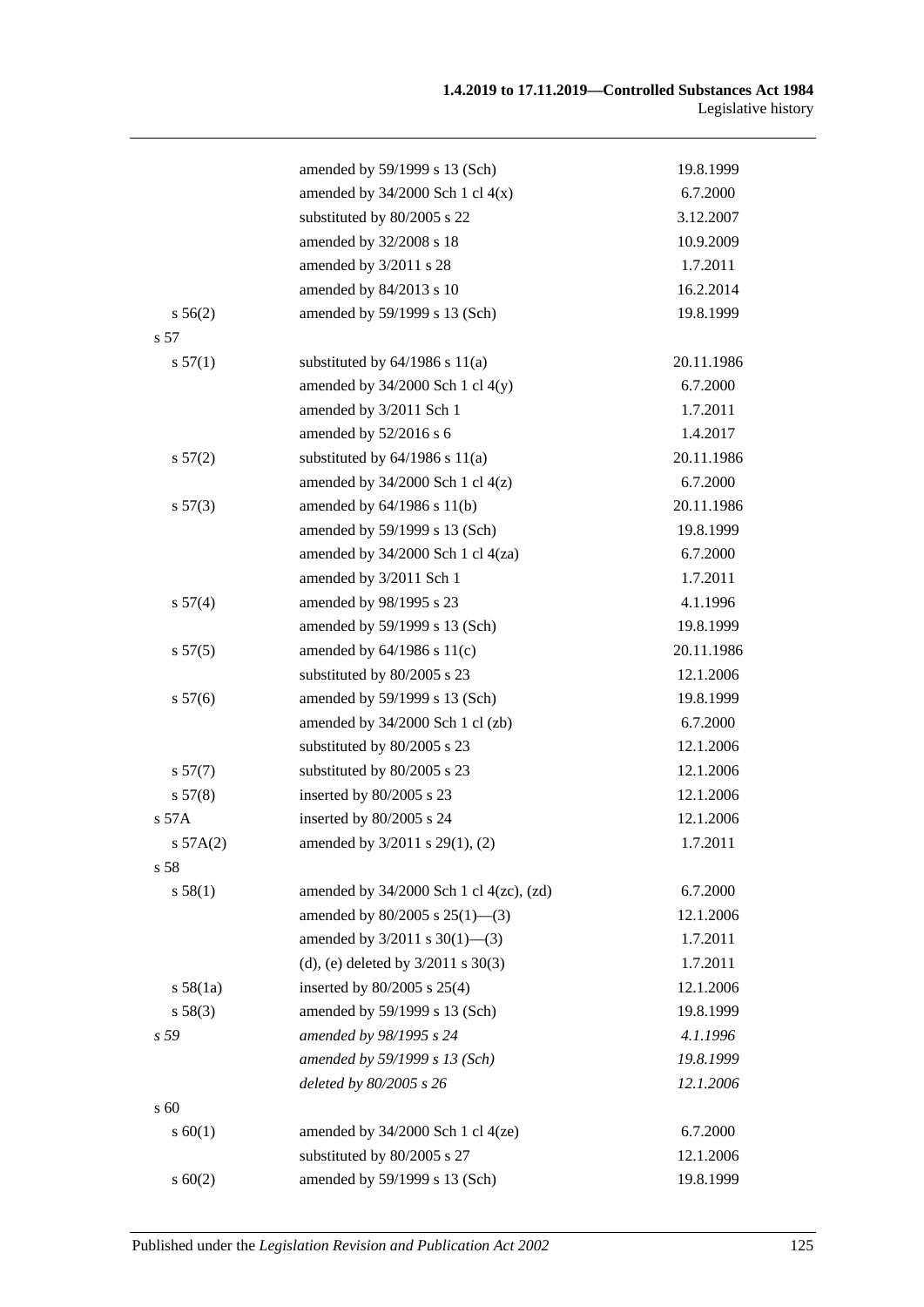|                | amended by $34/2000$ Sch 1 cl $4(ze)$ , $(zf)$ | 6.7.2000   |
|----------------|------------------------------------------------|------------|
|                | amended by 3/2011 s 31(1), (2), Sch 1          | 1.7.2011   |
| $s\ 60(4)$     | amended by 98/1995 s 25                        | 4.1.1996   |
|                | amended by 59/1999 s 13 (Sch)                  | 19.8.1999  |
| ss 60A and 60B | inserted by 80/2005 s 28                       | 12.1.2006  |
| s 61           |                                                |            |
| s 61(1)        | amended by 59/1999 s 13 (Sch)                  | 19.8.1999  |
|                | amended by $34/2000$ Sch 1 cl $4(zg)$          | 6.7.2000   |
|                | amended by 32/2008 s 19                        | 10.9.2009  |
| $s \ 61(2)$    | amended by $43/1986$ s $5(j)$                  | 16.10.1986 |
|                | amended by 59/1999 s 13 (Sch)                  | 19.8.1999  |
|                | amended by 17/2010 s 7(1), (2)                 | 28.11.2010 |
| $s \ 61(2a)$   | inserted by 80/2005 s 29(1)                    | 3.12.2007  |
|                | amended by 17/2010 s 7(3), (4)                 | 28.11.2010 |
| $s \ 61(3)$    | amended by $43/1986$ s $5(k)$                  | 16.10.1986 |
|                | amended by 59/1999 s 13 (Sch)                  | 19.8.1999  |
| s 61(4)        | inserted by 80/2005 s 29(2)                    | 3.12.2007  |
| s 61A          | inserted by $64/1986$ s 12                     | 20.11.1986 |
|                | deleted by $87/2000 s 6$                       | 1.10.2001  |
| $s\,62$        | amended by 59/1999 s 13 (Sch)                  | 19.8.1999  |
|                | deleted by 3/2011 Sch 1                        | 1.7.2011   |
| s62A           | inserted by $34/2000$ Sch 1 cl $4(zh)$         | 6.7.2000   |
| s 63           |                                                |            |
| s 63(2)        | amended by 59/1999 s 13 (Sch)                  | 19.8.1999  |
|                | amended by 50/2007 s 5                         | 26.9.2008  |
|                | amended by 42/2015 s 8                         | 16.9.2016  |
| $s\,63(3)$     | amended by $64/1986$ s $13(a)$                 | 20.11.1986 |
|                | amended by 29/1990 s 7                         | 26.9.1991  |
|                | amended by 59/1999 s 13 (Sch)                  | 19.8.1999  |
|                | amended by 80/2005 s 30(1)                     | 3.12.2007  |
|                | amended by 3/2011 Sch 1                        | 1.7.2011   |
| s 63(4)        | amended by 64/1986 s 13(b)                     | 20.11.1986 |
|                | amended by 98/1995 s 26(a)                     | 4.1.1996   |
|                | amended by $80/2005$ s $30(2)$ —(5)            | 3.12.2007  |
|                | amended by $3/2011$ s $32(1)$ —(6)             | 1.7.2011   |
|                | amended by 84/2013 s 11                        | 16.2.2014  |
| s 63(5)        | substituted by $98/1995$ s $26(b)$             | 4.1.1996   |
|                | amended by 32/2008 s 20                        | 10.9.2009  |
| $s\ 63(5a)$    | inserted by $98/1995$ s $26(b)$                | 4.1.1996   |
| s 63(6)        | amended by 80/2005 s 30(6)                     | 3.12.2007  |
|                | amended by 33/2008 s 8                         | 23.10.2008 |
| s 63(7)        | inserted by 3/2011 s 32(7)                     | 1.7.2011   |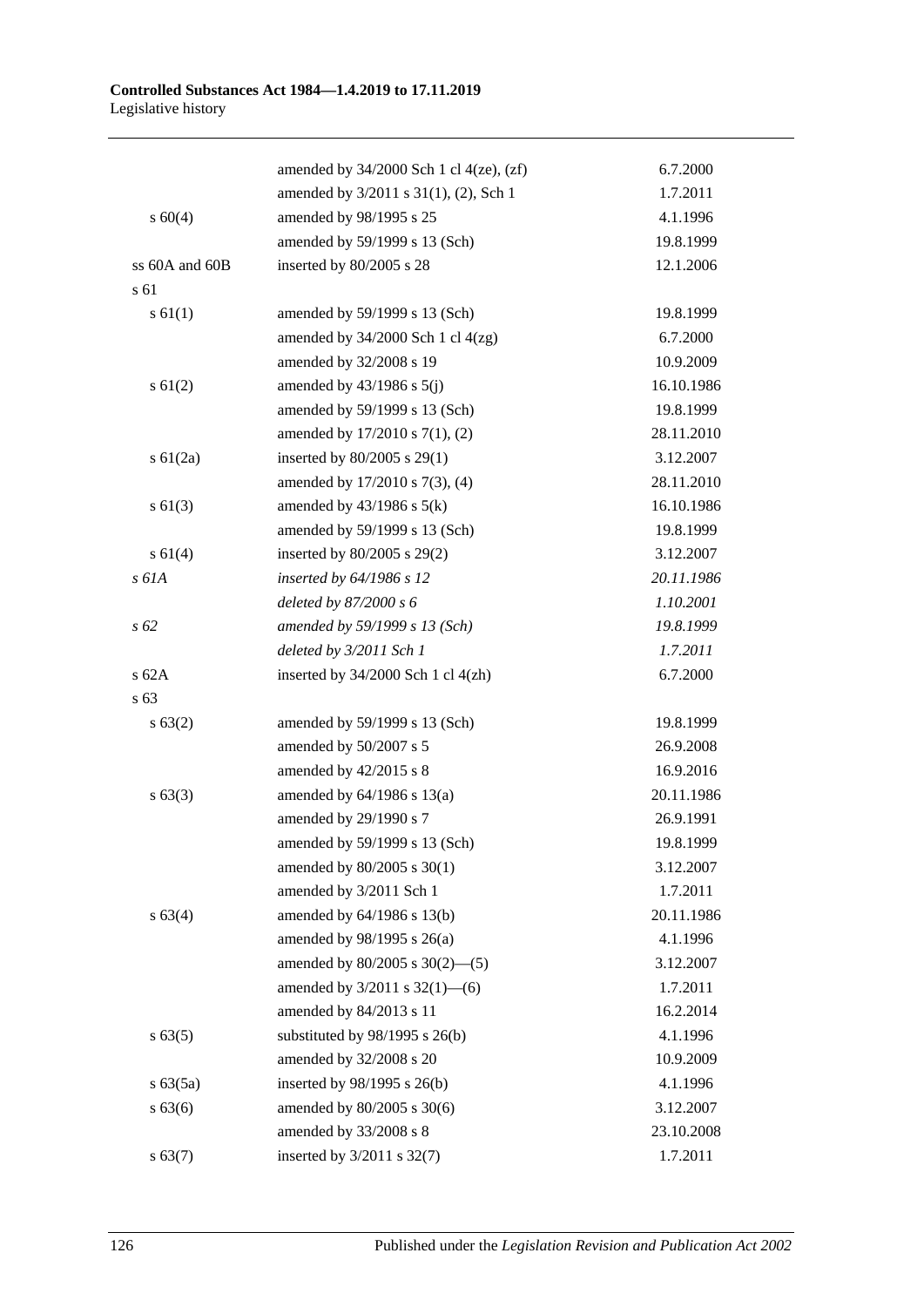## **Transitional etc provisions associated with Act or amendments**

#### *Statutes Repeal and Amendment (Courts) Act 1991*

#### **22—Transitional provisions—general**

- (1) This section applies to amendments made by this Act or the *[Justices Amendment](http://www.legislation.sa.gov.au/index.aspx?action=legref&type=act&legtitle=Justices%20Amendment%20Act%201991)  Act [1991](http://www.legislation.sa.gov.au/index.aspx?action=legref&type=act&legtitle=Justices%20Amendment%20Act%201991)*.
- (2) The following transitional provisions apply in relation to those amendments:
	- (a) if the effect of the amendment is to reduce the penalty for an offence, the amendment applies whether the offence was committed before or after the amendment takes effect;
	- (b) if the effect of the amendment is to increase the penalty for an offence, the amendment applies only to offences committed after it takes effect;
	- (c) if the effect of the amendment is to increase or remove a time limit for commencing proceedings for an offence, the previous limit applies in respect of an offence committed before the amendment takes effect;
	- (d) an amendment affecting the classification of an offence as summary or indictable does not apply in relation to an offence committed before the amendment takes effect.

#### *Statutes Amendment and Repeal (Common Expiation Scheme) Act 1996*

#### **5—Transitional provision**

An Act repealed or amended by this Act will continue to apply (as in force immediately prior to the repeal or amendment coming into operation) to an expiation notice issued under the repealed or amended Act.

#### *Controlled Substances (Drug Offence Diversion) Amendment Act 2000*

#### **7—Transitional provision**

- (1) Subject to subsection (2), Division 2 of Part 5 of the principal Act, as amended by this Act, applies in relation to a simple possession offence whether allegedly committed before or after the commencement of this Act.
- (2) Division 2 of Part 5 of the principal Act, as in force immediately before the commencement of this Act, continues to apply in relation to a simple possession offence committed before that commencement if the person alleged to have committed the offence has, at some time before that commencement, been given a notice requiring him or her to appear before an assessment panel in respect of that offence (and, for the purposes of this subsection, section 16 of the *[Acts Interpretation](http://www.legislation.sa.gov.au/index.aspx?action=legref&type=act&legtitle=Acts%20Interpretation%20Act%201915)  Act [1915](http://www.legislation.sa.gov.au/index.aspx?action=legref&type=act&legtitle=Acts%20Interpretation%20Act%201915)* applies).
- (3) The panels of legal practitioners and health professionals established by the Minister under section 34(2) and (3) of the principal Act, as in force immediately before the commencement of this Act—
	- (a) continue in existence and will be maintained by the Minister in the manner contemplated by that section; and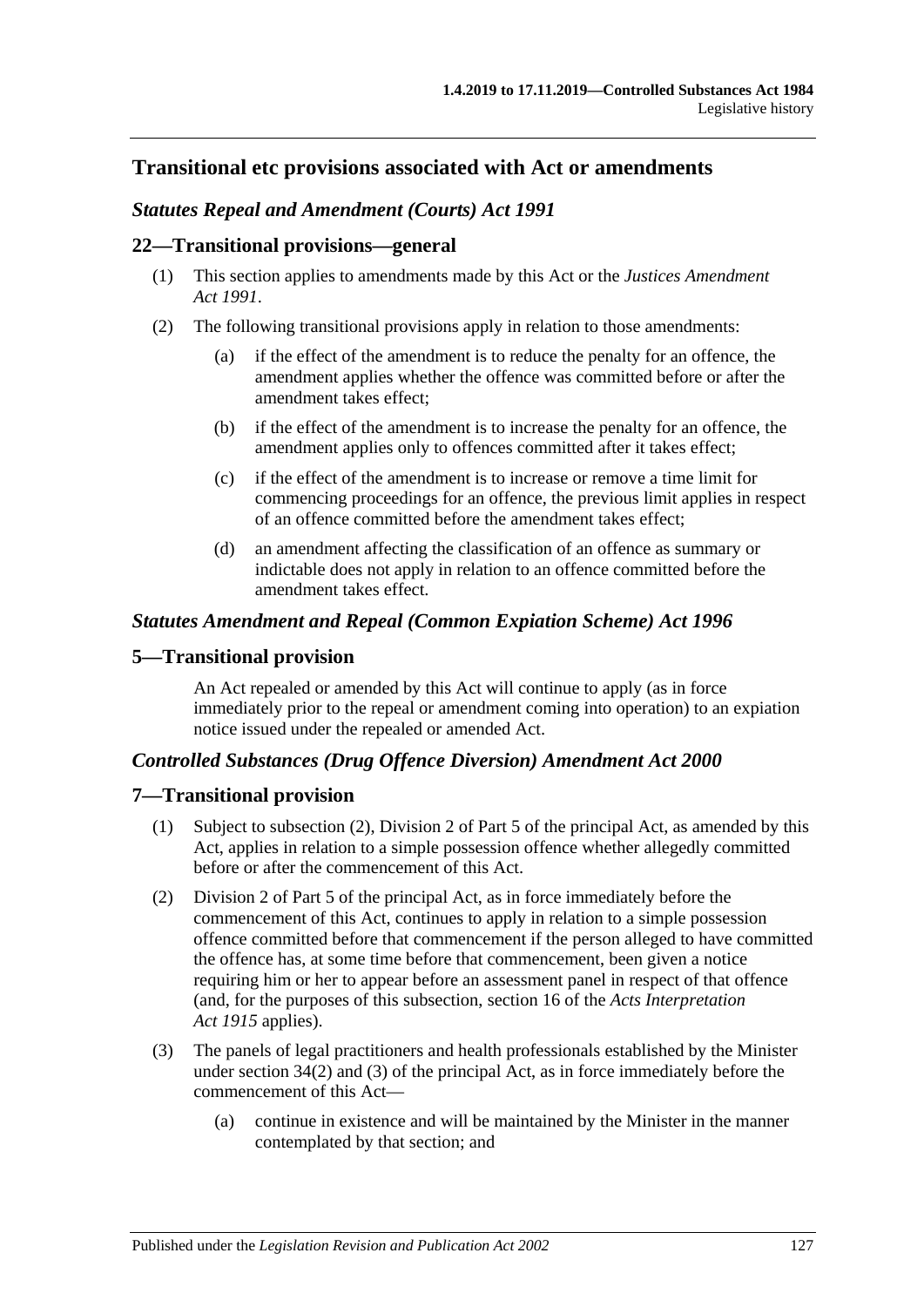(b) together form a body that the Minister will accredit as a drug assessment service under and in accordance with the Act as in force after that commencement.

#### *Controlled Substances (Cannabis) Amendment Act 2002*

#### **4—Transitional provision**

Section 45A of the principal Act, as in force immediately before the commencement of this Act, continues to apply in relation to offences alleged to have been committed before that commencement.

#### *Controlled Substances (Serious Drug Offences) Amendment Act 2005, Sch 1*

#### **6—Transitional provision**

An amendment to the principal Act effected by a provision of this Act only applies in relation to an offence if the offence is committed on or after the commencement of the provision.

#### *Statutes Amendment (Courts Efficiency Reforms) Act 2012*

#### **9—Transitional provision**

The amendments made to the *[Controlled Substances Act](http://www.legislation.sa.gov.au/index.aspx?action=legref&type=act&legtitle=Controlled%20Substances%20Act%201984) 1984* by this Part—

- (a) do not apply in relation to the sentencing of a person following the commencement of this Part if the proceedings for the relevant offence were commenced before that commencement (and such sentencing is to occur as if this Act had not been enacted); and
- (b) apply in relation to the sentencing of a person following the commencement of this Part (including the sentencing of a person for an offence that occurred before that commencement) if the proceedings for the relevant offence were commenced on or after that commencement.

### *Controlled Substances (Simple Possession Offences) Amendment Act 2015, Sch 1—Transitional provision*

Nothing in this Act affects the application of Part 5 Division 6 of the *[Controlled](http://www.legislation.sa.gov.au/index.aspx?action=legref&type=act&legtitle=Controlled%20Substances%20Act%201984)  [Substances Act](http://www.legislation.sa.gov.au/index.aspx?action=legref&type=act&legtitle=Controlled%20Substances%20Act%201984) 1984* to a person referred to an assessment service under that Division before the commencement of this Act.

## **Historical versions**

Reprint No 1—1.7.1991 Reprint No 2—26.9.1991 Reprint No 3—21.11.1991 Reprint No 4—6.7.1992 Reprint No 5—10.9.1992 Reprint No 6—13.10.1994 Reprint No 7—4.1.1996 Reprint No 8—3.2.1997 Reprint No 9—19.8.1999 Reprint No 10—6.7.2000